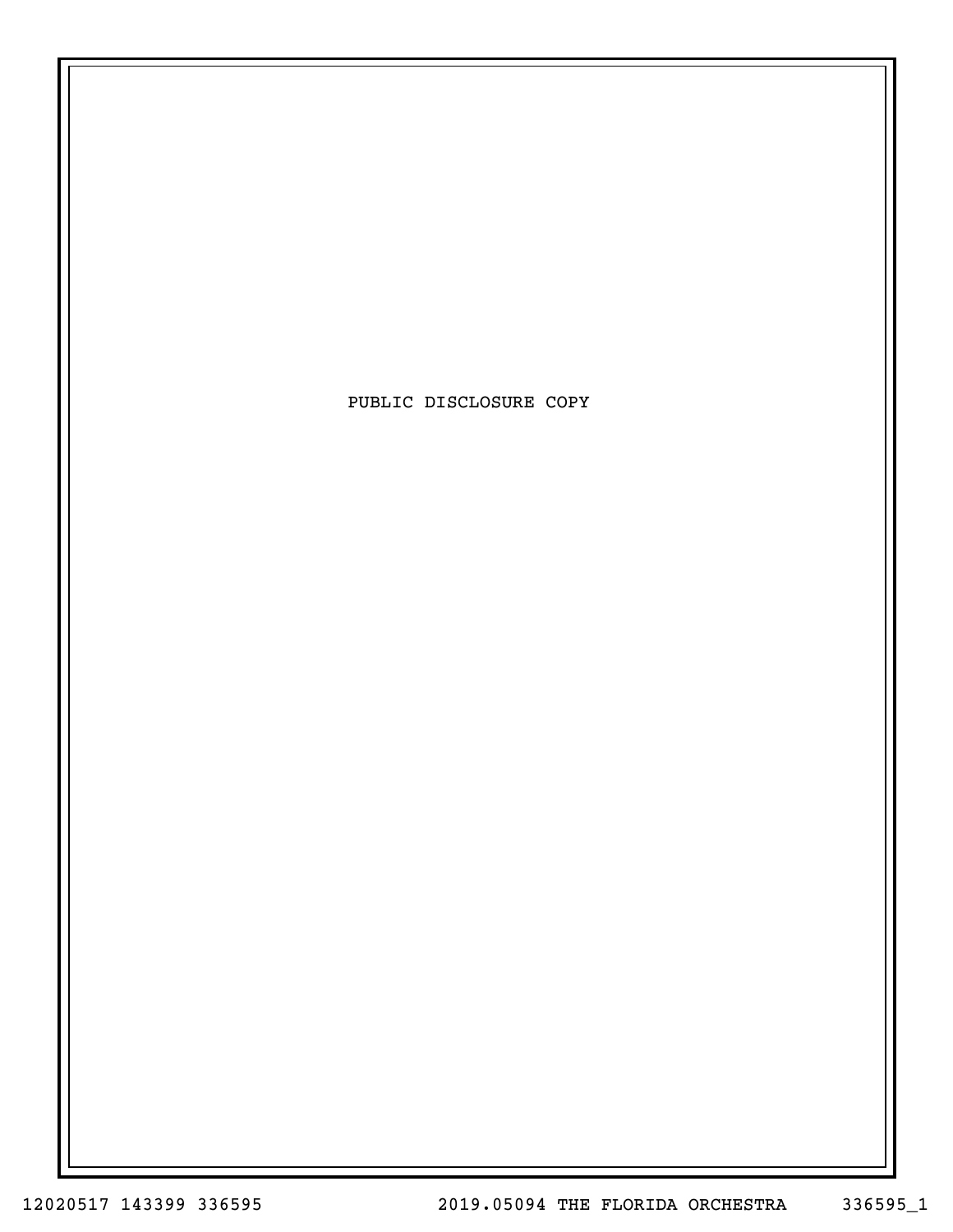## **TAX RETURN FILING INSTRUCTIONS**

FORM 990

#### **FOR THE YEAR ENDING**

JUNE 30, 2020

#### **PREPARED FOR:**

THE FLORIDA ORCHESTRA 244 2ND AVENUE NORTH NO. 420 ST PETERSBURG, FL 33701

#### **PREPARED BY:**

CBIZ MHM, LLC 13577 FEATHER SOUND DR., SUITE 400 CLEARWATER, FL 33762-5539

#### **AMOUNT DUE OR REFUND:**

NOT APPLICABLE

#### **MAKE CHECK PAYABLE TO:**

NOT APPLICABLE

#### **MAIL TAX RETURN AND CHECK (IF APPLICABLE) TO:**

NOT APPLICABLE

#### **RETURN MUST BE MAILED ON OR BEFORE:**

NOT APPLICABLE

#### **SPECIAL INSTRUCTIONS:**

THIS COPY OF THE RETURN IS PROVIDED ONLY FOR PUBLIC DISCLOSURE PURPOSES. ANY CONFIDENTIAL INFORMATION REGARDING LARGE DONORS HAS BEEN REMOVED.

THIS RETURN HAS BEEN PREPARED FOR ELECTRONIC FILING. IF YOU WISH TO HAVE IT TRANSMITTED ELECTRONICALLY TO THE IRS, PLEASE SIGN, DATE, AND RETURN FORM 8879-EO TO OUR OFFICE. WE WILL THEN SUBMIT THE ELECTRONIC RETURN TO THE IRS. DO NOT MAIL A PAPER COPY OF THE RETURN TO THE IRS. RETURN FORM 8879-EO TO US BY MAY 17, 2021.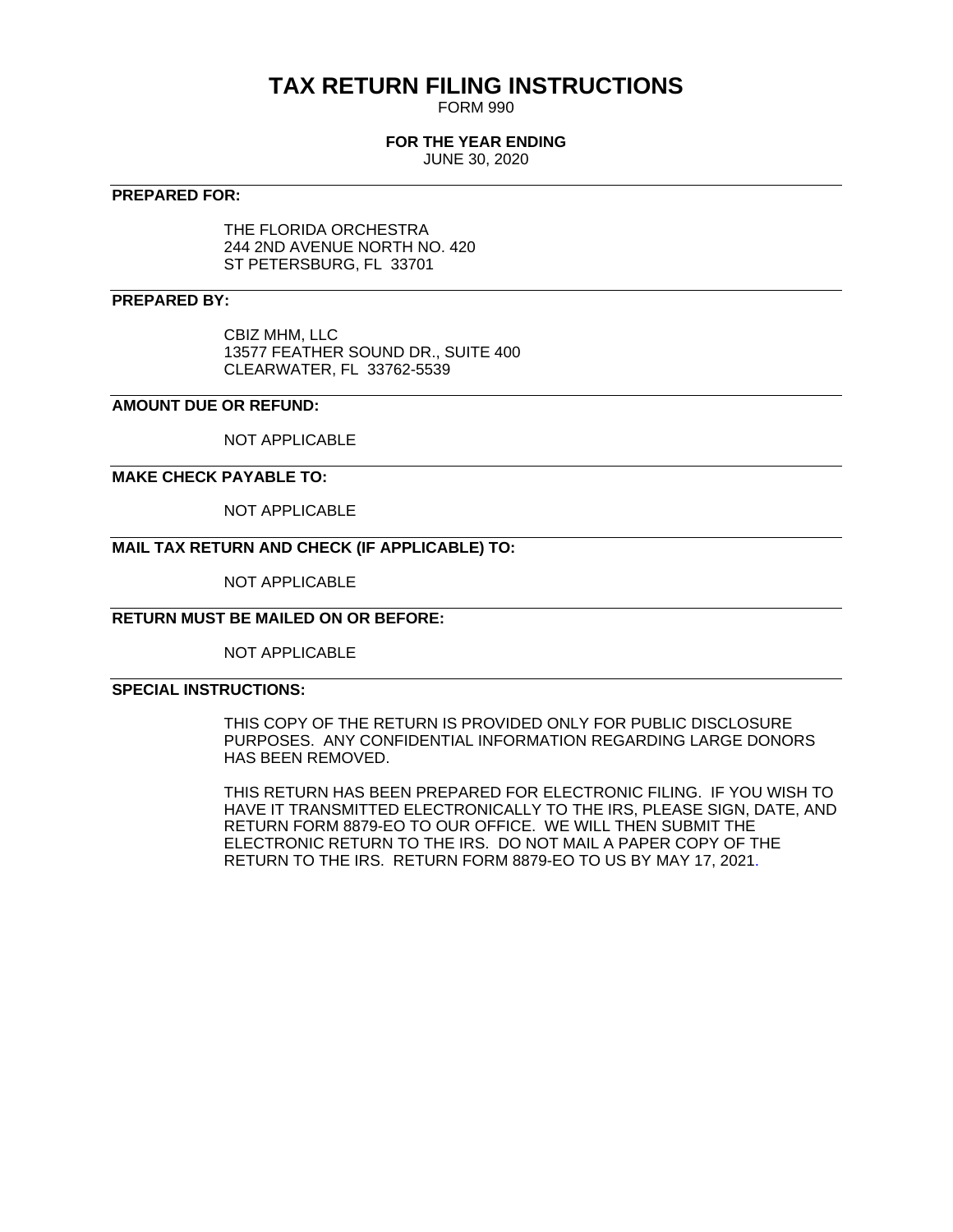## **TAX RETURN FILING INSTRUCTIONS**

FORM 990-T

#### **FOR THE YEAR ENDING**

JUNE 30, 2020

#### **PREPARED FOR:**

THE FLORIDA ORCHESTRA 244 2ND AVENUE NORTH NO. 420 ST PETERSBURG, FL 33701

#### **PREPARED BY:**

CBIZ MHM, LLC 13577 FEATHER SOUND DR., SUITE 400 CLEARWATER, FL 33762-5539

#### **AMOUNT DUE OR REFUND:**

NO AMOUNT IS DUE.

#### **MAKE CHECK PAYABLE TO:**

NO AMOUNT IS DUE.

### **MAIL TAX RETURN AND CHECK (IF APPLICABLE) TO:**

DEPARTMENT OF THE TREASURY INTERNAL REVENUE SERVICE CENTER OGDEN, UT 84201-0027

#### **RETURN MUST BE MAILED ON OR BEFORE:**

MAY 17, 2021

#### **SPECIAL INSTRUCTIONS:**

THE RETURN SHOULD BE SIGNED AND DATED.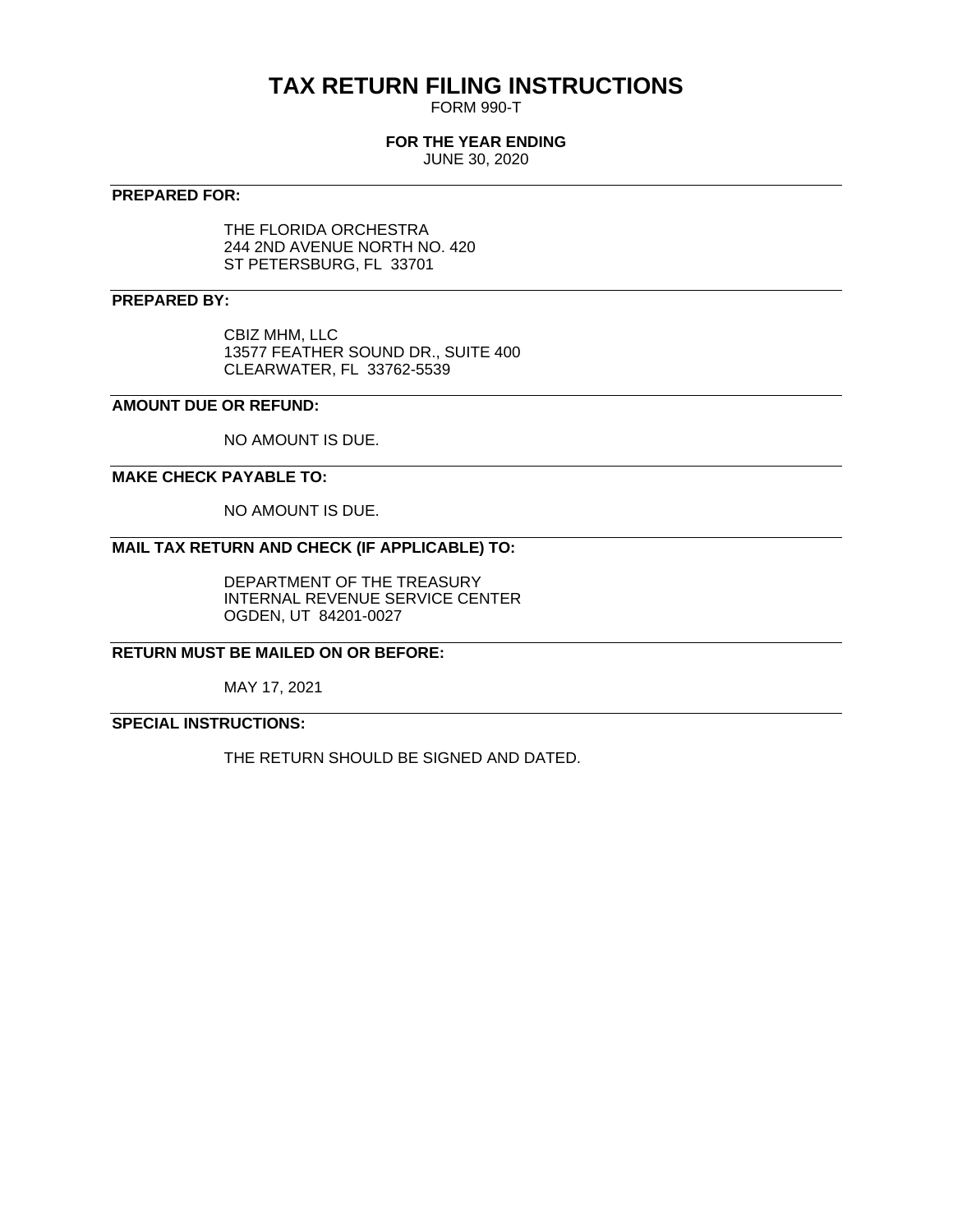|  | Form 8879-EO |
|--|--------------|
|  |              |

### **IRS e-file Signature Authorization for an Exempt Organization**

OMB No. 1545-1878

| Department of the Treasury |
|----------------------------|
| Internal Revenue Service   |

Name and title of officer

Name of exempt organization

For calendar year 2019, or fiscal year beginning  $\frac{\text{JUL}}{\text{DQ K}}$  , 2019, and ending  $\frac{\text{JUN}}{\text{DQ K}}$  , 20 $\frac{20}{\text{DQ K}}$ **| Do not send to the IRS. Keep for your records. | Go to www.irs.gov/Form8879EO for the latest information.**

**Employer identification number**

|  | THE FLORIDA ORCHESTRA |
|--|-----------------------|
|  |                       |

59-1223691

| <b>Part I</b>     |  | Type of Return and Return Information (Whole Dollars Only) |  |
|-------------------|--|------------------------------------------------------------|--|
| PRESIDENT AND CEO |  |                                                            |  |
| MARK CANTRELL     |  |                                                            |  |

on line **1a, 2a, 3a, 4a,** or **5a,** below, and the amount on that line for the return being filed with this form was blank, then leave line **1b, 2b, 3b, 4b,** or **5b,** whichever is applicable, blank (do not enter -0-). But, if you entered -0- on the return, then enter -0- on the applicable line below. **Do not** complete more **Part I Type of Return and Return Information** (Whole Dollars Only)<br>Check the box for the return for which you are using this Form 8879-EO and enter the applicable amount, if any, from the return. If you check the box than one line in Part I.

| <b>1a</b> Form 990 check here $\blacktriangleright \begin{bmatrix} X \end{bmatrix}$                                          |    | $10,417,898$ . |
|------------------------------------------------------------------------------------------------------------------------------|----|----------------|
| 2a Form 990-EZ check here $\blacktriangleright$<br><b>b</b> Total revenue, if any (Form 990-EZ, line 9) <i></i>              | 2b |                |
| 3a Form 1120-POL check here $\blacktriangleright$                                                                            | 3b |                |
| 4a Form 990-PF check here $\blacktriangleright$<br><b>b</b> Tax based on investment income (Form 990-PF, Part VI, line 5) 4b |    |                |
| 5a Form 8868 check here $\blacktriangleright$                                                                                | 5b |                |
|                                                                                                                              |    |                |

#### **Part II Declaration and Signature Authorization of Officer**

**(a)** an acknowledgement of receipt or reason for rejection of the transmission, (b) the reason for any delay in processing the return or refund, and (c) Under penalties of perjury, I declare that I am an officer of the above organization and that I have examined a copy of the organization's 2019 electronic return and accompanying schedules and statements and to the best of my knowledge and belief, they are true, correct, and complete. I further declare that the amount in Part I above is the amount shown on the copy of the organization's electronic return. I consent to allow my intermediate service provider, transmitter, or electronic return originator (ERO) to send the organization's return to the IRS and to receive from the IRS the date of any refund. If applicable, I authorize the U.S. Treasury and its designated Financial Agent to initiate an electronic funds withdrawal (direct debit) entry to the financial institution account indicated in the tax preparation software for payment of the organization's federal taxes owed on this return, and the financial institution to debit the entry to this account. To revoke a payment, I must contact the U.S. Treasury Financial Agent at 1-888-353-4537 no later than 2 business days prior to the payment (settlement) date. I also authorize the financial institutions involved in the processing of the electronic payment of taxes to receive confidential information necessary to answer inquiries and resolve issues related to the payment. I have selected a personal identification number (PIN) as my signature for the organization's electronic return and, if applicable, the organization's consent to electronic funds withdrawal.

#### **Officer's PIN: check one box only**

| lauthorize CBIZ MHM, LLC<br>X                                                                                                                                                                                                                                                                                                                                                    | to enter my PIN | 23691                                             |
|----------------------------------------------------------------------------------------------------------------------------------------------------------------------------------------------------------------------------------------------------------------------------------------------------------------------------------------------------------------------------------|-----------------|---------------------------------------------------|
| ERO firm name                                                                                                                                                                                                                                                                                                                                                                    |                 | Enter five numbers, but<br>do not enter all zeros |
| as my signature on the organization's tax year 2019 electronically filed return. If I have indicated within this return that a copy of the return<br>is being filed with a state agency(ies) regulating charities as part of the IRS Fed/State program, I also authorize the aforementioned ERO to<br>enter my PIN on the return's disclosure consent screen.                    |                 |                                                   |
| As an officer of the organization, I will enter my PIN as my signature on the organization's tax year 2019 electronically filed return. If I have<br>indicated within this return that a copy of the return is being filed with a state agency(ies) regulating charities as part of the IRS Fed/State<br>program, I will enter my PIN on the return's disclosure consent screen. |                 |                                                   |
| Officer's signature $\blacktriangleright$<br>Date $\blacksquare$                                                                                                                                                                                                                                                                                                                 |                 |                                                   |
| <b>Certification and Authentication</b><br><b>Part III</b>                                                                                                                                                                                                                                                                                                                       |                 |                                                   |
| <b>ERO's EFIN/PIN.</b> Enter your six-digit electronic filing identification                                                                                                                                                                                                                                                                                                     |                 |                                                   |
| 50465100222<br>number (EFIN) followed by your five-digit self-selected PIN.<br>Do not enter all zeros                                                                                                                                                                                                                                                                            |                 |                                                   |
| I certify that the above numeric entry is my PIN, which is my signature on the 2019 electronically filed return for the organization indicated above. I<br>confirm that I am submitting this return in accordance with the requirements of Pub. 4163. Modernized e-File (MeF) Information for Authorized IRS<br>e-file Providers for Business Returns.                           |                 |                                                   |
| ERO's signature CBIZ MHM, LLC<br>Date $\blacktriangleright$                                                                                                                                                                                                                                                                                                                      |                 |                                                   |
| <b>ERO Must Retain This Form - See Instructions</b>                                                                                                                                                                                                                                                                                                                              |                 |                                                   |
| Do Not Submit This Form to the IRS Unless Requested To Do So                                                                                                                                                                                                                                                                                                                     |                 |                                                   |
| LHA For Paperwork Reduction Act Notice, see instructions.                                                                                                                                                                                                                                                                                                                        |                 | Form 8879-EO<br>(2019)                            |
| 923051 10-03-19                                                                                                                                                                                                                                                                                                                                                                  |                 |                                                   |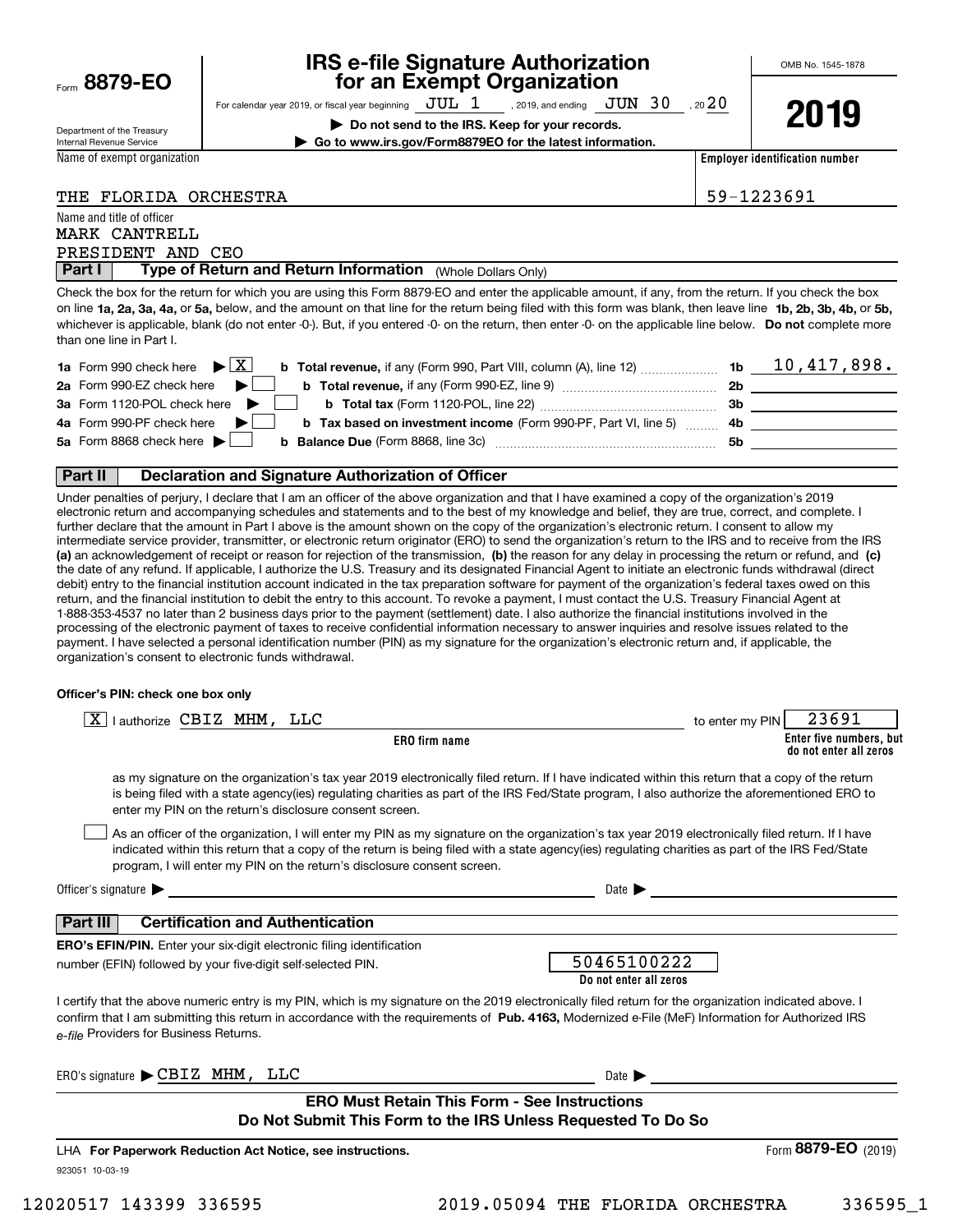|                                                  | PUBLIC DISCLOSURE COPY **<br>$***$                                                                                                                  |            |                                                             |                                                                                                                               |
|--------------------------------------------------|-----------------------------------------------------------------------------------------------------------------------------------------------------|------------|-------------------------------------------------------------|-------------------------------------------------------------------------------------------------------------------------------|
|                                                  | <b>Return of Organization Exempt From Income Tax</b>                                                                                                |            |                                                             | OMB No. 1545-0047                                                                                                             |
| Form $\Box$<br>(Rev. January 2020)               | Under section 501(c), 527, or 4947(a)(1) of the Internal Revenue Code (except private foundations)                                                  |            |                                                             |                                                                                                                               |
| Department of the Treasury                       | Do not enter social security numbers on this form as it may be made public.                                                                         |            |                                                             | <b>Open to Public</b><br>Inspection                                                                                           |
| Internal Revenue Service                         | Go to www.irs.gov/Form990 for instructions and the latest information.<br>A For the 2019 calendar year, or tax year beginning<br>JUL 1, 2019        |            | and ending JUN 30, 2020                                     |                                                                                                                               |
| <b>B</b> Check if                                | <b>C</b> Name of organization                                                                                                                       |            | D Employer identification number                            |                                                                                                                               |
| applicable:                                      |                                                                                                                                                     |            |                                                             |                                                                                                                               |
| Address<br>change                                | THE FLORIDA ORCHESTRA                                                                                                                               |            |                                                             |                                                                                                                               |
| Name<br>change                                   | Doing business as                                                                                                                                   |            | 59-1223691                                                  |                                                                                                                               |
| Initial<br>return                                | Number and street (or P.O. box if mail is not delivered to street address)                                                                          | Room/suite | E Telephone number                                          |                                                                                                                               |
| Final<br>return/                                 | 420<br>244 2ND AVENUE NORTH                                                                                                                         |            | $(727)$ 892-3331                                            |                                                                                                                               |
| termin-<br>ated                                  | City or town, state or province, country, and ZIP or foreign postal code                                                                            |            | G Gross receipts \$                                         | 13,462,154.                                                                                                                   |
| Amended<br> return                               | ST PETERSBURG, FL 33701                                                                                                                             |            | H(a) Is this a group return                                 |                                                                                                                               |
| Applica-<br>tion<br>pending                      | F Name and address of principal officer: MARK CANTRELL                                                                                              |            | for subordinates?                                           | $\overline{\mathsf{Yes}}$ $\overline{\mathsf{X}}$ No                                                                          |
|                                                  | SAME AS C ABOVE                                                                                                                                     |            | $H(b)$ Are all subordinates included? $\Box$ Yes            | No                                                                                                                            |
|                                                  | <b>I</b> Tax-exempt status: $\boxed{\mathbf{X}}$ 501(c)(3)<br>$501(c)$ (<br>$4947(a)(1)$ or<br>$\sqrt{\frac{4}{1}}$ (insert no.)                    | 527        |                                                             | If "No," attach a list. (see instructions)                                                                                    |
|                                                  | J Website: WWW.FLORIDAORCHESTRA.ORG                                                                                                                 |            | $H(c)$ Group exemption number $\blacktriangleright$         |                                                                                                                               |
| Part I                                           | K Form of organization: $\boxed{\mathbf{X}}$ Corporation<br>Trust<br>Other $\blacktriangleright$<br>Association                                     |            | L Year of formation: $1968$ M State of legal domicile: $FL$ |                                                                                                                               |
|                                                  | Summary                                                                                                                                             |            |                                                             |                                                                                                                               |
| 1.                                               | Briefly describe the organization's mission or most significant activities: INSPIRE, ENTERTAIN AND EDUCATE A                                        |            |                                                             |                                                                                                                               |
|                                                  | DIVERSE AUDIENCE WITH THE UNIQUE EXPERIENCE OF LIVE SYMPHONIC MUSIC.                                                                                |            |                                                             |                                                                                                                               |
| 2                                                | Check this box $\blacktriangleright$ $\blacksquare$ if the organization discontinued its operations or disposed of more than 25% of its net assets. |            |                                                             | 39                                                                                                                            |
| Activities & Governance                          | Number of voting members of the governing body (Part VI, line 1a)                                                                                   |            | $\mathbf{3}$<br>$\overline{4}$                              | $\overline{39}$                                                                                                               |
|                                                  |                                                                                                                                                     |            | $\overline{5}$                                              | 230                                                                                                                           |
|                                                  | Total number of individuals employed in calendar year 2019 (Part V, line 2a) manufacture controller to intervent                                    |            | $6\phantom{a}$                                              | 453                                                                                                                           |
|                                                  | 7 a Total unrelated business revenue from Part VIII, column (C), line 12 [11] [12] [11] [12] [11] [11] [12] [1                                      |            | 7a                                                          | 29,080.                                                                                                                       |
|                                                  |                                                                                                                                                     |            | 7b                                                          | 0.                                                                                                                            |
|                                                  |                                                                                                                                                     |            | <b>Prior Year</b>                                           | <b>Current Year</b>                                                                                                           |
| 8                                                | Contributions and grants (Part VIII, line 1h)                                                                                                       |            | 5, 210, 502.                                                | 6,885,003.                                                                                                                    |
| Revenue<br>9                                     | Program service revenue (Part VIII, line 2g)                                                                                                        |            | 4,035,863.                                                  | 2,960,816.                                                                                                                    |
| 10                                               |                                                                                                                                                     |            | 915,439.                                                    | 695,676.                                                                                                                      |
| 11                                               | Other revenue (Part VIII, column (A), lines 5, 6d, 8c, 9c, 10c, and 11e) <i>mummumm</i>                                                             |            | $-83,381.$                                                  | $-123,597.$                                                                                                                   |
| 12                                               | Total revenue - add lines 8 through 11 (must equal Part VIII, column (A), line 12)                                                                  |            | 10,078,423.                                                 |                                                                                                                               |
|                                                  |                                                                                                                                                     |            |                                                             |                                                                                                                               |
| 13                                               |                                                                                                                                                     |            | 0.                                                          |                                                                                                                               |
| 14                                               | Grants and similar amounts paid (Part IX, column (A), lines 1-3)                                                                                    |            | $\overline{0}$ .                                            |                                                                                                                               |
|                                                  | Benefits paid to or for members (Part IX, column (A), line 4)                                                                                       |            |                                                             |                                                                                                                               |
|                                                  | 15 Salaries, other compensation, employee benefits (Part IX, column (A), lines 5-10)                                                                |            | 6,930,332.<br>31,779.                                       |                                                                                                                               |
|                                                  |                                                                                                                                                     |            |                                                             |                                                                                                                               |
|                                                  |                                                                                                                                                     |            | 4, 267, 465.                                                |                                                                                                                               |
| 18                                               | Total expenses. Add lines 13-17 (must equal Part IX, column (A), line 25)                                                                           |            | 11,229,576.                                                 |                                                                                                                               |
| 19                                               |                                                                                                                                                     |            | $-1, 151, 153.$                                             |                                                                                                                               |
|                                                  |                                                                                                                                                     |            | <b>Beginning of Current Year</b>                            | <b>End of Year</b>                                                                                                            |
| 20                                               | Total assets (Part X, line 16)                                                                                                                      |            | 15,443,078.                                                 | 10,417,898.<br>0.<br>0.<br>7, 175, 625.<br>13,098.<br>3,349,797.<br>$\overline{10}$ , 538, 520.<br>$-120,622.$<br>13,840,648. |
| 21                                               | Total liabilities (Part X, line 26)                                                                                                                 |            | 2,128,863.                                                  | 1,284,017.                                                                                                                    |
| Expenses<br>Net Assets or<br>Eund Balances<br>22 | <b>Signature Block</b>                                                                                                                              |            | 13,314,215.                                                 | 12,556,631.                                                                                                                   |

true, correct, and complete. Declaration of preparer (other than officer) is based on all information of which preparer has any knowledge.

| Sign            | Signature of officer                                                                                        |                      |      | Date                                          |  |  |  |  |
|-----------------|-------------------------------------------------------------------------------------------------------------|----------------------|------|-----------------------------------------------|--|--|--|--|
| Here            | MARK CANTRELL, PRESIDENT AND CEO                                                                            |                      |      |                                               |  |  |  |  |
|                 | Type or print name and title                                                                                |                      |      |                                               |  |  |  |  |
|                 | Print/Type preparer's name                                                                                  | Preparer's signature | Date | <b>PTIN</b><br>Check                          |  |  |  |  |
| Paid            | PAUL DUNHAM                                                                                                 |                      |      | P00100222<br>self-emploved                    |  |  |  |  |
| Preparer        | Firm's name CBIZ MHM, LLC                                                                                   |                      |      | Firm's EIN $\blacktriangleright$ 27 - 3605969 |  |  |  |  |
| Use Only        | Firm's address 13577 FEATHER SOUND DR., SUITE 400                                                           |                      |      |                                               |  |  |  |  |
|                 | CLEARWATER, FL 33762-5539<br>Phone no. $727 - 572 - 1400$                                                   |                      |      |                                               |  |  |  |  |
|                 | X.<br>Yes<br><b>No</b><br>May the IRS discuss this return with the preparer shown above? (see instructions) |                      |      |                                               |  |  |  |  |
| 932001 01-20-20 | LHA For Paperwork Reduction Act Notice, see the separate instructions.                                      |                      |      | Form 990 (2019)                               |  |  |  |  |
|                 |                                                                                                             |                      |      |                                               |  |  |  |  |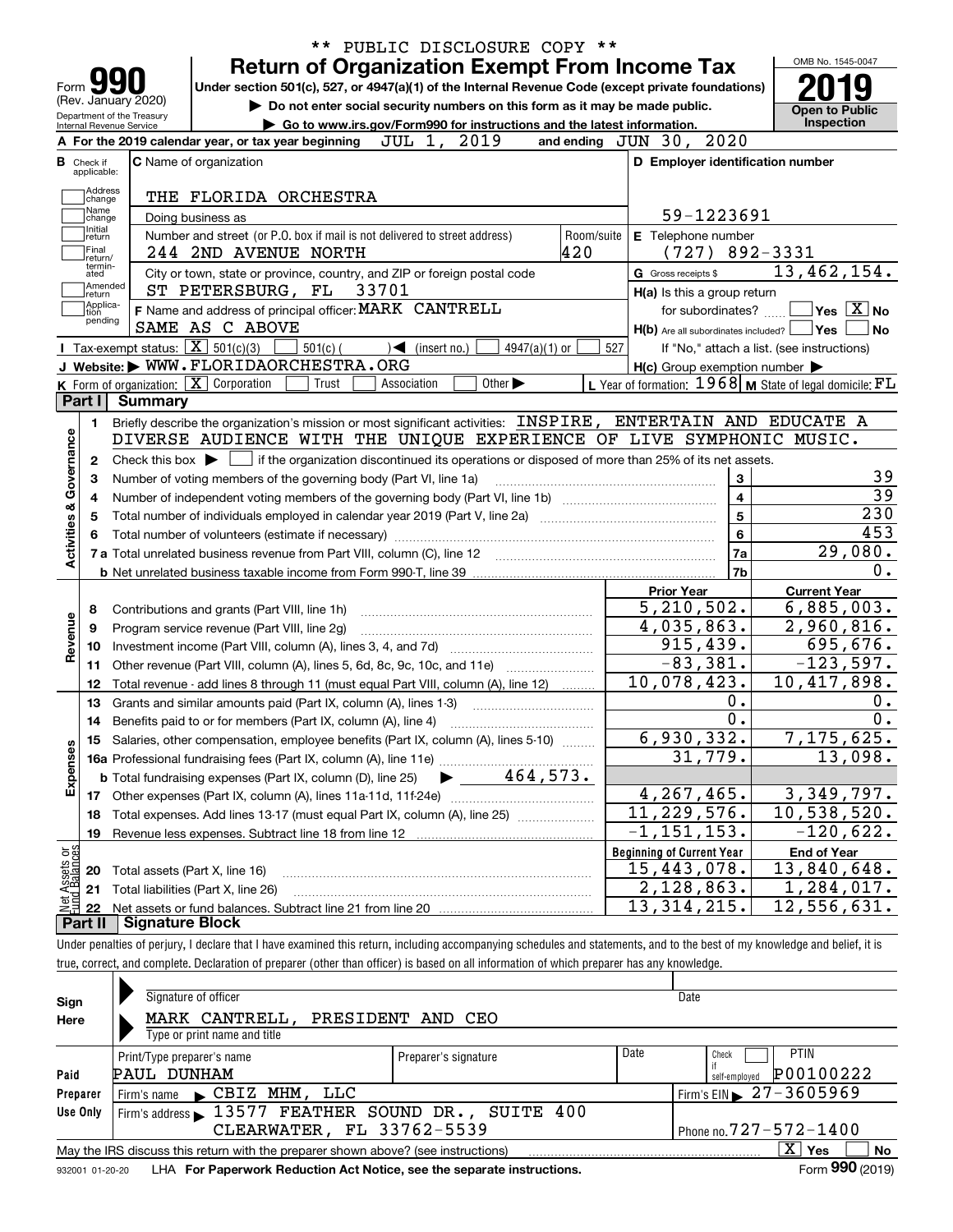|              | 59-1223691<br>THE FLORIDA ORCHESTRA<br>Page 2<br>Form 990 (2019)<br><b>Part III   Statement of Program Service Accomplishments</b>                                                                                                                                                                                                                                                                                                                                                                                                                                                                                                                                        |
|--------------|---------------------------------------------------------------------------------------------------------------------------------------------------------------------------------------------------------------------------------------------------------------------------------------------------------------------------------------------------------------------------------------------------------------------------------------------------------------------------------------------------------------------------------------------------------------------------------------------------------------------------------------------------------------------------|
|              | $\overline{\mathbf{x}}$                                                                                                                                                                                                                                                                                                                                                                                                                                                                                                                                                                                                                                                   |
| 1            | Briefly describe the organization's mission:<br>TO ENRICH THE LIFE OF THE TAMPA BAY AREA AS IT INSPIRES, ENTERTAINS<br>AND EDUCATES A WIDE AND DIVERSE AUDIENCE WITH THE UNIQUE EXPERIENCE OF<br>LIVE SYMPHONIC MUSIC, ENSURING THAT FUTURE GENERATIONS WILL CONTINUE                                                                                                                                                                                                                                                                                                                                                                                                     |
|              | TO ENJOY THIS LEGACY THAT MAGNIFICENTLY CELEBRATES THE HUMAN SPIRIT.                                                                                                                                                                                                                                                                                                                                                                                                                                                                                                                                                                                                      |
| $\mathbf{2}$ | Did the organization undertake any significant program services during the year which were not listed on the<br>$\sqrt{}$ Yes $\sqrt{}$ X $\sqrt{}$ No<br>prior Form 990 or 990-EZ?<br>If "Yes," describe these new services on Schedule O.                                                                                                                                                                                                                                                                                                                                                                                                                               |
| 3            | $\overline{\mathsf{Yes} \mathrel{\;\;\overline{\mathbf{X}}\;}}$ No<br>Did the organization cease conducting, or make significant changes in how it conducts, any program services?<br>If "Yes," describe these changes on Schedule O.                                                                                                                                                                                                                                                                                                                                                                                                                                     |
| 4            | Describe the organization's program service accomplishments for each of its three largest program services, as measured by expenses.<br>Section 501(c)(3) and 501(c)(4) organizations are required to report the amount of grants and allocations to others, the total expenses, and<br>revenue, if any, for each program service reported.                                                                                                                                                                                                                                                                                                                               |
| 4a           | 2,605,518.<br>) (Revenue \$<br>(Code:<br>(Expenses \$<br>CONCERT PERFORMANCES:<br>FOR OVER 50 YEARS, THE FLORIDA ORCHESTRA (TFO) HAS BECOME TAMPA BAY'S<br>LARGEST PERFORMING ARTS ORGANIZATION AND FLORIDA'S LARGEST PROFESSIONAL<br>ORCHESTRA. A TYPICAL TFO CONCERT SEASON ENCOMPASSES THE FULL BREADTH OF<br>SYMPHONIC REPERTOIRE WITH OVER 130 CONCERTS A SEASON FOR MORE THAN<br>200,000 PEOPLE UNDER THE LEADERSHIP OF MUSIC DIRECTOR, MICHAEL FRANCIS.<br>IN ADDITION TO STANDARD ORCHESTRAL WORKS, TFO PLAYS MUSIC FROM ROCK,<br>POP AND BROADWAY, AND COLLABORATES IN PRODUCTIONS WITH LOCAL THEATER,<br>CHORAL AND OPERA COMPANIES.<br>CONTINUE ON SCHEDULE O) |
| 4b           | 355, 298.<br>) (Revenue \$<br>) (Expenses \$<br>(Code:<br>COMMUNITY ENGAGEMENT:<br>TFO'S EXTENSIVE COMMUNITY ENGAGEMENT ACTIVITIES AND ACCESSIBILITY<br>INITIATIVES MAKE IT POSSIBLE FOR MORE THAN HALF OF THE ORCHESTRA'S<br>ANNUAL TOTAL AUDIENCE TO PARTICIPATE IN ITS SERVICES FREE OF CHARGE.<br>THESE ACTIVITIES FOLLOW OUR COMMITMENT TO EDUCATE AND IMPACT A WIDE<br>RANGE OF COMMUNITY MEMBERS OF ALL AGES, BACKGROUNDS, AND SOCIOECONOMIC<br>MEANS, INCLUDING BUT NOT LIMITED TO:                                                                                                                                                                               |
|              | CONTINUE ON SCHEDULE O)                                                                                                                                                                                                                                                                                                                                                                                                                                                                                                                                                                                                                                                   |
| 4c           | $\left(\text{Code:} \right)$ $\left(\text{Expenses $}\right)$<br>including grants of \$<br>) (Revenue \$                                                                                                                                                                                                                                                                                                                                                                                                                                                                                                                                                                  |
|              |                                                                                                                                                                                                                                                                                                                                                                                                                                                                                                                                                                                                                                                                           |
|              |                                                                                                                                                                                                                                                                                                                                                                                                                                                                                                                                                                                                                                                                           |
| 4d           | Other program services (Describe on Schedule O.)                                                                                                                                                                                                                                                                                                                                                                                                                                                                                                                                                                                                                          |
|              | (Expenses \$<br>(Revenue \$<br>including grants of \$                                                                                                                                                                                                                                                                                                                                                                                                                                                                                                                                                                                                                     |
|              | 9,089,761.<br>Total program service expenses<br>Form 990 (2019)<br>SEE SCHEDULE O FOR CONTINUATION(S)<br>932002 01-20-20                                                                                                                                                                                                                                                                                                                                                                                                                                                                                                                                                  |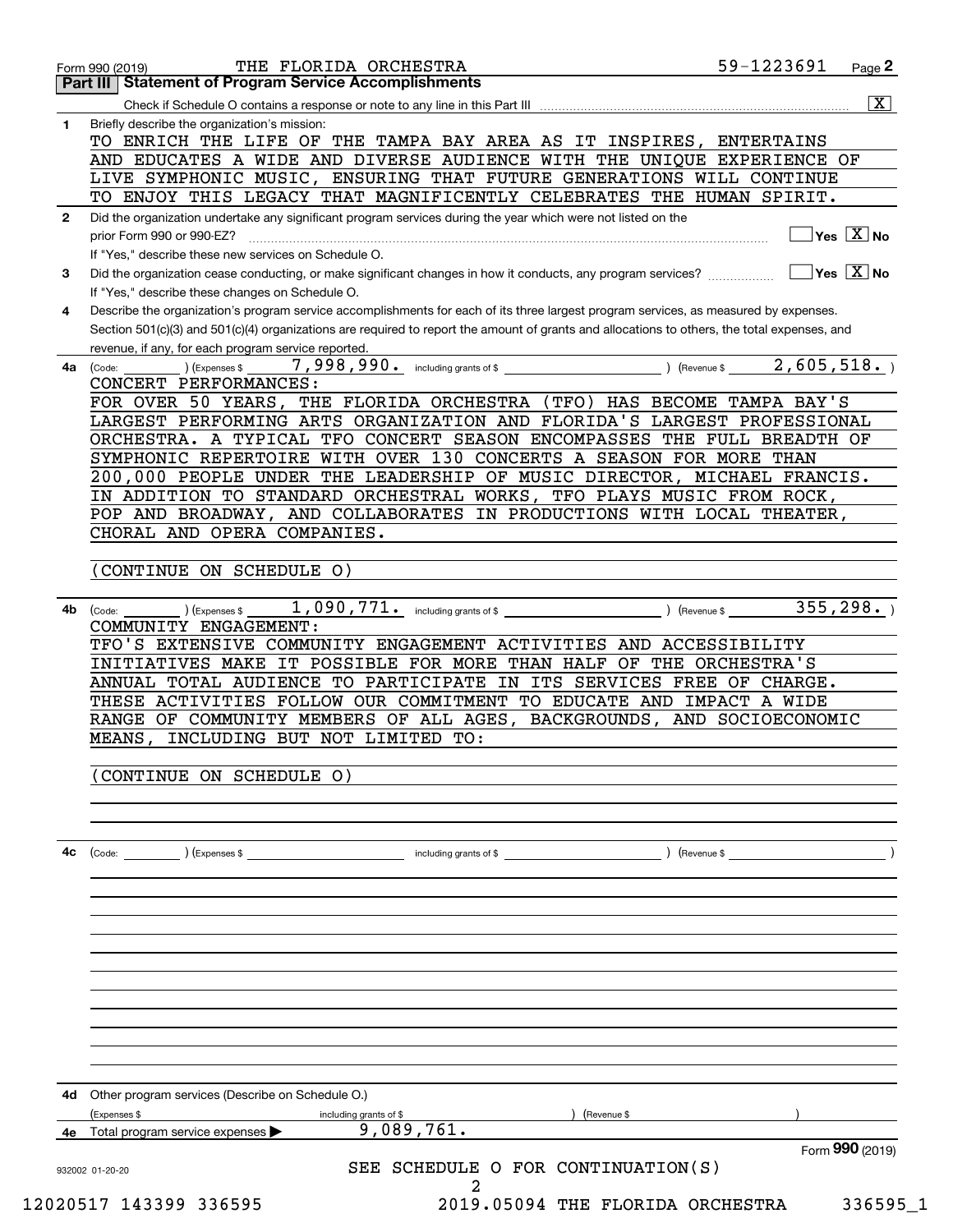Form 990 (2019) THE FLORIDA ORCHESTRA 59-1223691 <sub>Page</sub> 3<br>**Part IV | Checklist of Required Schedules** 

|     |                                                                                                                                       |                 | Yes                     | No              |
|-----|---------------------------------------------------------------------------------------------------------------------------------------|-----------------|-------------------------|-----------------|
| 1.  | Is the organization described in section $501(c)(3)$ or $4947(a)(1)$ (other than a private foundation)?                               |                 |                         |                 |
|     |                                                                                                                                       | 1               | X                       |                 |
| 2   |                                                                                                                                       | $\overline{2}$  | $\overline{\mathbf{x}}$ |                 |
| 3   | Did the organization engage in direct or indirect political campaign activities on behalf of or in opposition to candidates for       |                 |                         |                 |
|     |                                                                                                                                       | 3               |                         | x               |
| 4   | Section 501(c)(3) organizations. Did the organization engage in lobbying activities, or have a section 501(h) election in effect      |                 |                         |                 |
|     |                                                                                                                                       | 4               | X                       |                 |
| 5   | Is the organization a section 501(c)(4), 501(c)(5), or 501(c)(6) organization that receives membership dues, assessments, or          |                 |                         |                 |
|     |                                                                                                                                       | 5               |                         | x               |
| 6   | Did the organization maintain any donor advised funds or any similar funds or accounts for which donors have the right to             |                 |                         |                 |
|     | provide advice on the distribution or investment of amounts in such funds or accounts? If "Yes," complete Schedule D, Part I          | 6               |                         | x               |
| 7   | Did the organization receive or hold a conservation easement, including easements to preserve open space,                             |                 |                         |                 |
|     |                                                                                                                                       | $\overline{7}$  |                         | x               |
| 8   | Did the organization maintain collections of works of art, historical treasures, or other similar assets? If "Yes," complete          |                 |                         |                 |
|     |                                                                                                                                       | 8               |                         | x               |
| 9   | Did the organization report an amount in Part X, line 21, for escrow or custodial account liability, serve as a custodian for         |                 |                         |                 |
|     | amounts not listed in Part X; or provide credit counseling, debt management, credit repair, or debt negotiation services?             |                 |                         |                 |
|     |                                                                                                                                       | 9               |                         | x               |
| 10  | Did the organization, directly or through a related organization, hold assets in donor-restricted endowments                          |                 |                         |                 |
|     |                                                                                                                                       | 10              | X                       |                 |
| 11  | If the organization's answer to any of the following questions is "Yes," then complete Schedule D, Parts VI, VII, VIII, IX, or X      |                 |                         |                 |
|     | as applicable.                                                                                                                        |                 |                         |                 |
|     | a Did the organization report an amount for land, buildings, and equipment in Part X, line 10? If "Yes," complete Schedule D.         |                 |                         |                 |
|     |                                                                                                                                       | 11a             | X                       |                 |
|     | <b>b</b> Did the organization report an amount for investments - other securities in Part X, line 12, that is 5% or more of its total |                 |                         |                 |
|     |                                                                                                                                       | 11b             |                         | x               |
|     | c Did the organization report an amount for investments - program related in Part X, line 13, that is 5% or more of its total         |                 |                         |                 |
|     |                                                                                                                                       | 11c             |                         | x               |
|     | d Did the organization report an amount for other assets in Part X, line 15, that is 5% or more of its total assets reported in       |                 |                         |                 |
|     |                                                                                                                                       | 11d             | x                       |                 |
|     | e Did the organization report an amount for other liabilities in Part X, line 25? If "Yes," complete Schedule D, Part X               | 11e             | $\mathbf X$             |                 |
| f   | Did the organization's separate or consolidated financial statements for the tax year include a footnote that addresses               |                 |                         |                 |
|     | the organization's liability for uncertain tax positions under FIN 48 (ASC 740)? If "Yes," complete Schedule D, Part X                | 11f             | X                       |                 |
|     | 12a Did the organization obtain separate, independent audited financial statements for the tax year? If "Yes," complete               |                 |                         |                 |
|     |                                                                                                                                       | 12a             | х                       |                 |
|     | <b>b</b> Was the organization included in consolidated, independent audited financial statements for the tax year?                    |                 |                         |                 |
|     | If "Yes," and if the organization answered "No" to line 12a, then completing Schedule D, Parts XI and XII is optional                 | 12b             |                         | Δ.              |
| 13  |                                                                                                                                       | 13              |                         | X               |
| 14a | Did the organization maintain an office, employees, or agents outside of the United States?                                           | 14a             |                         | $\mathbf x$     |
|     | <b>b</b> Did the organization have aggregate revenues or expenses of more than \$10,000 from grantmaking, fundraising, business,      |                 |                         |                 |
|     | investment, and program service activities outside the United States, or aggregate foreign investments valued at \$100,000            |                 |                         |                 |
|     |                                                                                                                                       | 14b             |                         | X               |
| 15  | Did the organization report on Part IX, column (A), line 3, more than \$5,000 of grants or other assistance to or for any             |                 |                         |                 |
|     |                                                                                                                                       | 15              |                         | X               |
| 16  | Did the organization report on Part IX, column (A), line 3, more than \$5,000 of aggregate grants or other assistance to              |                 |                         |                 |
|     |                                                                                                                                       | 16              |                         | x               |
| 17  | Did the organization report a total of more than \$15,000 of expenses for professional fundraising services on Part IX,               |                 |                         |                 |
|     |                                                                                                                                       | 17              |                         | x               |
| 18  | Did the organization report more than \$15,000 total of fundraising event gross income and contributions on Part VIII, lines          |                 |                         |                 |
|     |                                                                                                                                       | 18              | х                       |                 |
| 19  | Did the organization report more than \$15,000 of gross income from gaming activities on Part VIII, line 9a? If "Yes."                |                 |                         |                 |
|     |                                                                                                                                       | 19              |                         | x               |
|     |                                                                                                                                       | 20a             |                         | $\mathbf X$     |
|     | <b>b</b> If "Yes" to line 20a, did the organization attach a copy of its audited financial statements to this return?                 | 20 <sub>b</sub> |                         |                 |
| 21  | Did the organization report more than \$5,000 of grants or other assistance to any domestic organization or                           |                 |                         |                 |
|     |                                                                                                                                       | 21              |                         | x               |
|     | 932003 01-20-20                                                                                                                       |                 |                         | Form 990 (2019) |
|     | ٦                                                                                                                                     |                 |                         |                 |

932003 01-20-20

3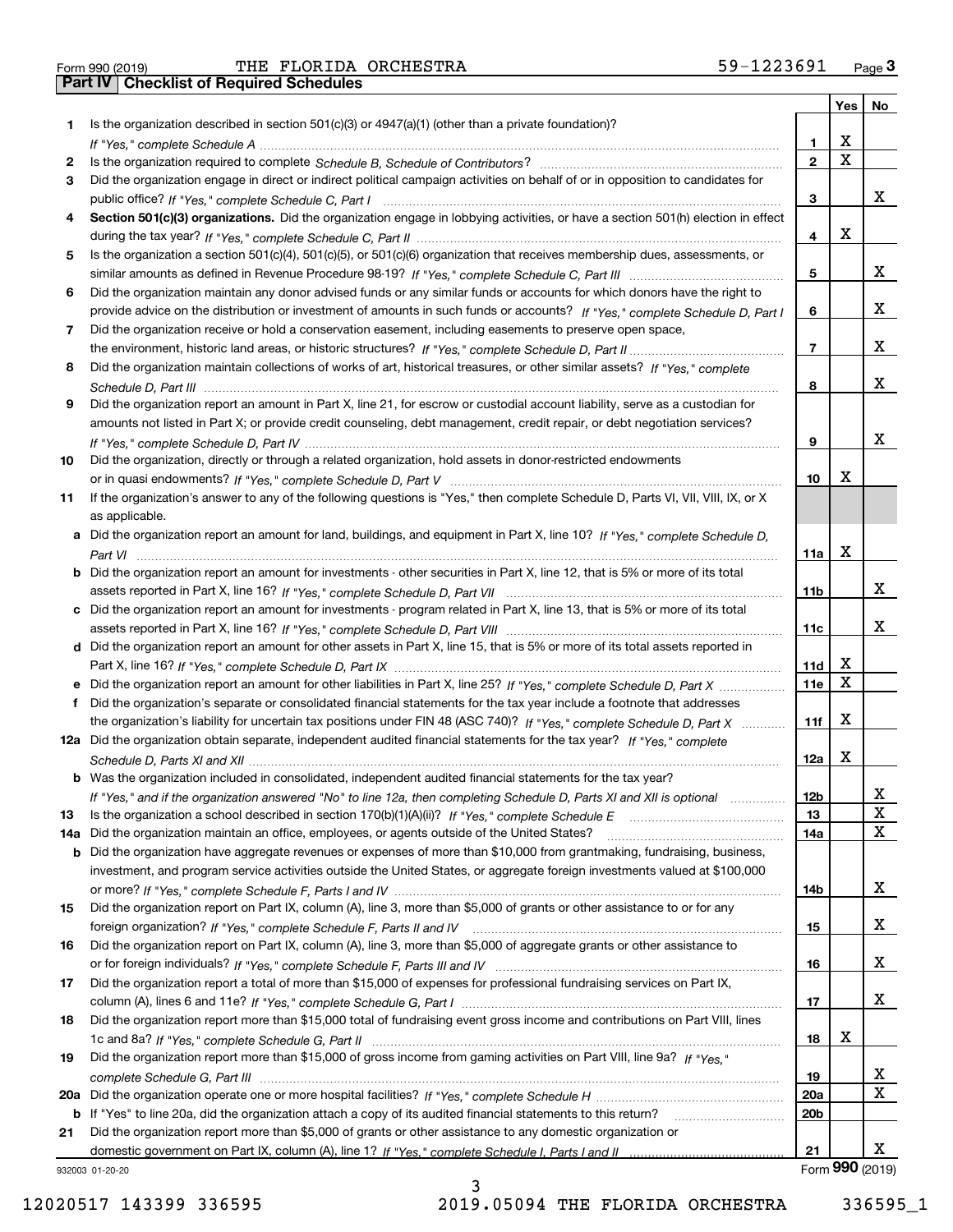*(continued)*

|               |                                                                                                                                    |                 | Yes | No              |
|---------------|------------------------------------------------------------------------------------------------------------------------------------|-----------------|-----|-----------------|
| 22            | Did the organization report more than \$5,000 of grants or other assistance to or for domestic individuals on                      |                 |     |                 |
|               |                                                                                                                                    | 22              |     | х               |
| 23            | Did the organization answer "Yes" to Part VII, Section A, line 3, 4, or 5 about compensation of the organization's current         |                 |     |                 |
|               | and former officers, directors, trustees, key employees, and highest compensated employees? If "Yes," complete                     |                 |     |                 |
|               |                                                                                                                                    | 23              | x   |                 |
|               | 24a Did the organization have a tax-exempt bond issue with an outstanding principal amount of more than \$100,000 as of the        |                 |     |                 |
|               | last day of the year, that was issued after December 31, 2002? If "Yes," answer lines 24b through 24d and complete                 |                 |     |                 |
|               |                                                                                                                                    | 24a             |     | x.              |
|               | <b>b</b> Did the organization invest any proceeds of tax-exempt bonds beyond a temporary period exception?                         | 24 <sub>b</sub> |     |                 |
|               | c Did the organization maintain an escrow account other than a refunding escrow at any time during the year to defease             |                 |     |                 |
|               | any tax-exempt bonds?                                                                                                              | 24c             |     |                 |
|               | d Did the organization act as an "on behalf of" issuer for bonds outstanding at any time during the year?                          | 24d             |     |                 |
|               | 25a Section 501(c)(3), 501(c)(4), and 501(c)(29) organizations. Did the organization engage in an excess benefit                   |                 |     |                 |
|               |                                                                                                                                    | 25a             |     | x               |
|               | b Is the organization aware that it engaged in an excess benefit transaction with a disqualified person in a prior year, and       |                 |     |                 |
|               | that the transaction has not been reported on any of the organization's prior Forms 990 or 990-EZ? If "Yes," complete              |                 |     |                 |
|               | Schedule L, Part I                                                                                                                 | 25b             |     | x               |
| 26            | Did the organization report any amount on Part X, line 5 or 22, for receivables from or payables to any current                    |                 |     |                 |
|               | or former officer, director, trustee, key employee, creator or founder, substantial contributor, or 35%                            |                 |     |                 |
|               |                                                                                                                                    | 26              |     | х               |
| 27            | Did the organization provide a grant or other assistance to any current or former officer, director, trustee, key employee,        |                 |     |                 |
|               | creator or founder, substantial contributor or employee thereof, a grant selection committee member, or to a 35% controlled        |                 |     |                 |
|               | entity (including an employee thereof) or family member of any of these persons? If "Yes," complete Schedule L, Part III           | 27              |     | x               |
| 28            | Was the organization a party to a business transaction with one of the following parties (see Schedule L, Part IV                  |                 |     |                 |
|               | instructions, for applicable filing thresholds, conditions, and exceptions):                                                       |                 |     |                 |
|               | a A current or former officer, director, trustee, key employee, creator or founder, or substantial contributor? If                 |                 |     | х               |
|               |                                                                                                                                    | 28a             |     | х               |
|               |                                                                                                                                    | 28 <sub>b</sub> |     |                 |
|               | c A 35% controlled entity of one or more individuals and/or organizations described in lines 28a or 28b? If                        | 28c             |     | x               |
| 29            |                                                                                                                                    | 29              | X   |                 |
| 30            | Did the organization receive contributions of art, historical treasures, or other similar assets, or qualified conservation        |                 |     |                 |
|               |                                                                                                                                    | 30              |     | x               |
| 31            | Did the organization liquidate, terminate, or dissolve and cease operations? If "Yes," complete Schedule N, Part I                 | 31              |     | X               |
| 32            | Did the organization sell, exchange, dispose of, or transfer more than 25% of its net assets? If "Yes," complete                   |                 |     |                 |
|               | Schedule N. Part II (1990) (1990) (1990) (1990) (1990) (1990) (1990) (1990) (1990) (1990) (1990) (1990) (1990)                     | 32              |     | х               |
| 33            | Did the organization own 100% of an entity disregarded as separate from the organization under Regulations                         |                 |     |                 |
|               |                                                                                                                                    | 33              |     | х               |
| 34            | Was the organization related to any tax-exempt or taxable entity? If "Yes," complete Schedule R, Part II, III, or IV, and          |                 |     |                 |
|               |                                                                                                                                    | 34              |     | х               |
|               | 35a Did the organization have a controlled entity within the meaning of section 512(b)(13)?                                        | 35a             |     | Χ               |
|               | <b>b</b> If "Yes" to line 35a, did the organization receive any payment from or engage in any transaction with a controlled entity |                 |     |                 |
|               |                                                                                                                                    | 35b             |     |                 |
| 36            | Section 501(c)(3) organizations. Did the organization make any transfers to an exempt non-charitable related organization?         |                 |     |                 |
|               |                                                                                                                                    | 36              |     | х               |
| 37            | Did the organization conduct more than 5% of its activities through an entity that is not a related organization                   |                 |     |                 |
|               |                                                                                                                                    | 37              |     | х               |
| 38            | Did the organization complete Schedule O and provide explanations in Schedule O for Part VI, lines 11b and 19?                     |                 |     |                 |
|               | Note: All Form 990 filers are required to complete Schedule O                                                                      | 38              | х   |                 |
| <b>Part V</b> | <b>Statements Regarding Other IRS Filings and Tax Compliance</b>                                                                   |                 |     |                 |
|               | Check if Schedule O contains a response or note to any line in this Part V                                                         |                 |     |                 |
|               |                                                                                                                                    |                 | Yes | No              |
|               | 36<br>1a                                                                                                                           |                 |     |                 |
|               | 0<br><b>b</b> Enter the number of Forms W-2G included in line 1a. Enter -0- if not applicable<br>1b                                |                 |     |                 |
|               | c Did the organization comply with backup withholding rules for reportable payments to vendors and reportable gaming               |                 |     |                 |
|               | (gambling) winnings to prize winners?                                                                                              | 1c              | X   |                 |
|               | 932004 01-20-20                                                                                                                    |                 |     | Form 990 (2019) |
|               | 4                                                                                                                                  |                 |     |                 |

12020517 143399 336595 2019.05094 THE FLORIDA ORCHESTRA 336595\_1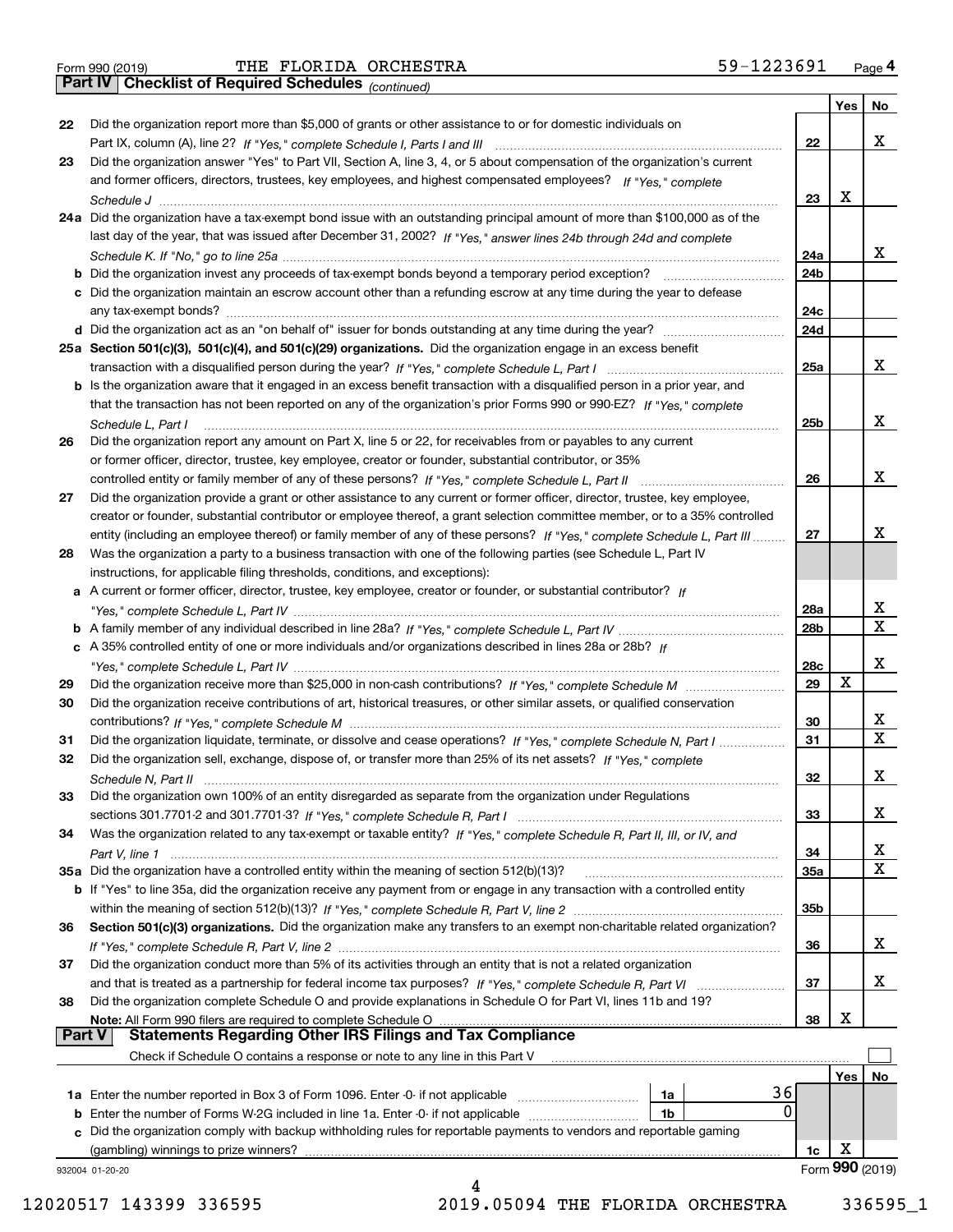|               | 59-1223691<br>THE FLORIDA ORCHESTRA<br>Form 990 (2019)                                                                                          |                |                             | Page $5$    |
|---------------|-------------------------------------------------------------------------------------------------------------------------------------------------|----------------|-----------------------------|-------------|
| <b>Part V</b> | Statements Regarding Other IRS Filings and Tax Compliance (continued)                                                                           |                |                             |             |
|               |                                                                                                                                                 |                | Yes                         | No          |
|               | 2a Enter the number of employees reported on Form W-3, Transmittal of Wage and Tax Statements,                                                  |                |                             |             |
|               | 230<br>2a<br>filed for the calendar year ending with or within the year covered by this return                                                  |                |                             |             |
|               | <b>b</b> If at least one is reported on line 2a, did the organization file all required federal employment tax returns?                         | 2 <sub>b</sub> | X                           |             |
|               |                                                                                                                                                 |                |                             |             |
| За            | Did the organization have unrelated business gross income of \$1,000 or more during the year?                                                   | 3a             | X                           |             |
|               |                                                                                                                                                 | 3 <sub>b</sub> | $\mathbf X$                 |             |
|               | 4a At any time during the calendar year, did the organization have an interest in, or a signature or other authority over, a                    |                |                             |             |
|               |                                                                                                                                                 | 4a             |                             | x           |
|               | <b>b</b> If "Yes," enter the name of the foreign country $\triangleright$                                                                       |                |                             |             |
|               | See instructions for filing requirements for FinCEN Form 114, Report of Foreign Bank and Financial Accounts (FBAR).                             |                |                             |             |
| 5a            | Was the organization a party to a prohibited tax shelter transaction at any time during the tax year?                                           | 5a             |                             | X           |
| b             |                                                                                                                                                 | 5 <sub>b</sub> |                             | X           |
|               |                                                                                                                                                 | 5 <sub>c</sub> |                             |             |
| ба            | Does the organization have annual gross receipts that are normally greater than \$100,000, and did the organization solicit                     |                |                             |             |
|               | any contributions that were not tax deductible as charitable contributions?                                                                     | 6a             |                             | x           |
|               | b If "Yes," did the organization include with every solicitation an express statement that such contributions or gifts                          |                |                             |             |
|               | were not tax deductible?                                                                                                                        | 6b             |                             |             |
| 7             | Organizations that may receive deductible contributions under section 170(c).                                                                   |                |                             |             |
|               | Did the organization receive a payment in excess of \$75 made partly as a contribution and partly for goods and services provided to the payor? | 7a             | х                           |             |
|               | If "Yes," did the organization notify the donor of the value of the goods or services provided?                                                 | 7b             | X                           |             |
|               | Did the organization sell, exchange, or otherwise dispose of tangible personal property for which it was required                               |                |                             |             |
|               | to file Form 8282?                                                                                                                              | 7c             |                             | x           |
|               | 7d<br>d If "Yes," indicate the number of Forms 8282 filed during the year manufactured in the second of the New York                            |                |                             |             |
|               | Did the organization receive any funds, directly or indirectly, to pay premiums on a personal benefit contract?                                 | 7e             |                             | х           |
|               | Did the organization, during the year, pay premiums, directly or indirectly, on a personal benefit contract?                                    | 7f             |                             | $\mathbf X$ |
|               | If the organization received a contribution of qualified intellectual property, did the organization file Form 8899 as required?                | 7g             | N/R                         |             |
|               | If the organization received a contribution of cars, boats, airplanes, or other vehicles, did the organization file a Form 1098-C?              | 7h             | N/R                         |             |
| 8             | Sponsoring organizations maintaining donor advised funds. Did a donor advised fund maintained by the                                            |                |                             |             |
|               | N/A<br>sponsoring organization have excess business holdings at any time during the year?                                                       | 8              |                             |             |
| 9             | Sponsoring organizations maintaining donor advised funds.                                                                                       |                |                             |             |
|               | N/A<br>Did the sponsoring organization make any taxable distributions under section 4966?                                                       | 9a             |                             |             |
| b             | N/A<br>Did the sponsoring organization make a distribution to a donor, donor advisor, or related person?<br><u>alimni sa shekara ta 1999</u>    | 9b             |                             |             |
| 10            | Section 501(c)(7) organizations. Enter:                                                                                                         |                |                             |             |
|               | 10a                                                                                                                                             |                |                             |             |
| b             | Gross receipts, included on Form 990, Part VIII, line 12, for public use of club facilities<br>  10b                                            |                |                             |             |
| 11            | Section 501(c)(12) organizations. Enter:                                                                                                        |                |                             |             |
| a             | N/A<br>11a                                                                                                                                      |                |                             |             |
| b             | Gross income from other sources (Do not net amounts due or paid to other sources against                                                        |                |                             |             |
|               | amounts due or received from them.)<br>11b                                                                                                      |                |                             |             |
|               | 12a Section 4947(a)(1) non-exempt charitable trusts. Is the organization filing Form 990 in lieu of Form 1041?                                  | 12a            |                             |             |
| b             | If "Yes," enter the amount of tax-exempt interest received or accrued during the year $\ldots \mathbf{N}/\mathbf{A}$<br>12b                     |                |                             |             |
| 13            | Section 501(c)(29) qualified nonprofit health insurance issuers.                                                                                |                |                             |             |
|               | N/A<br>a Is the organization licensed to issue qualified health plans in more than one state?                                                   | 13а            |                             |             |
|               | Note: See the instructions for additional information the organization must report on Schedule O.                                               |                |                             |             |
|               | <b>b</b> Enter the amount of reserves the organization is required to maintain by the states in which the                                       |                |                             |             |
|               | 13b                                                                                                                                             |                |                             |             |
| с             | 13с                                                                                                                                             |                |                             |             |
| 14a           | Did the organization receive any payments for indoor tanning services during the tax year?                                                      | 14a            |                             | х           |
|               |                                                                                                                                                 | 14b            |                             |             |
| 15            | Is the organization subject to the section 4960 tax on payment(s) of more than \$1,000,000 in remuneration or                                   |                |                             |             |
|               |                                                                                                                                                 | 15             |                             | x           |
|               | If "Yes," see instructions and file Form 4720, Schedule N.                                                                                      |                |                             |             |
| 16            | Is the organization an educational institution subject to the section 4968 excise tax on net investment income?                                 | 16             |                             | х           |
|               | If "Yes," complete Form 4720, Schedule O.                                                                                                       |                | $F_{\text{arm}}$ 990 (2010) |             |

5

Form (2019) **990**

932005 01-20-20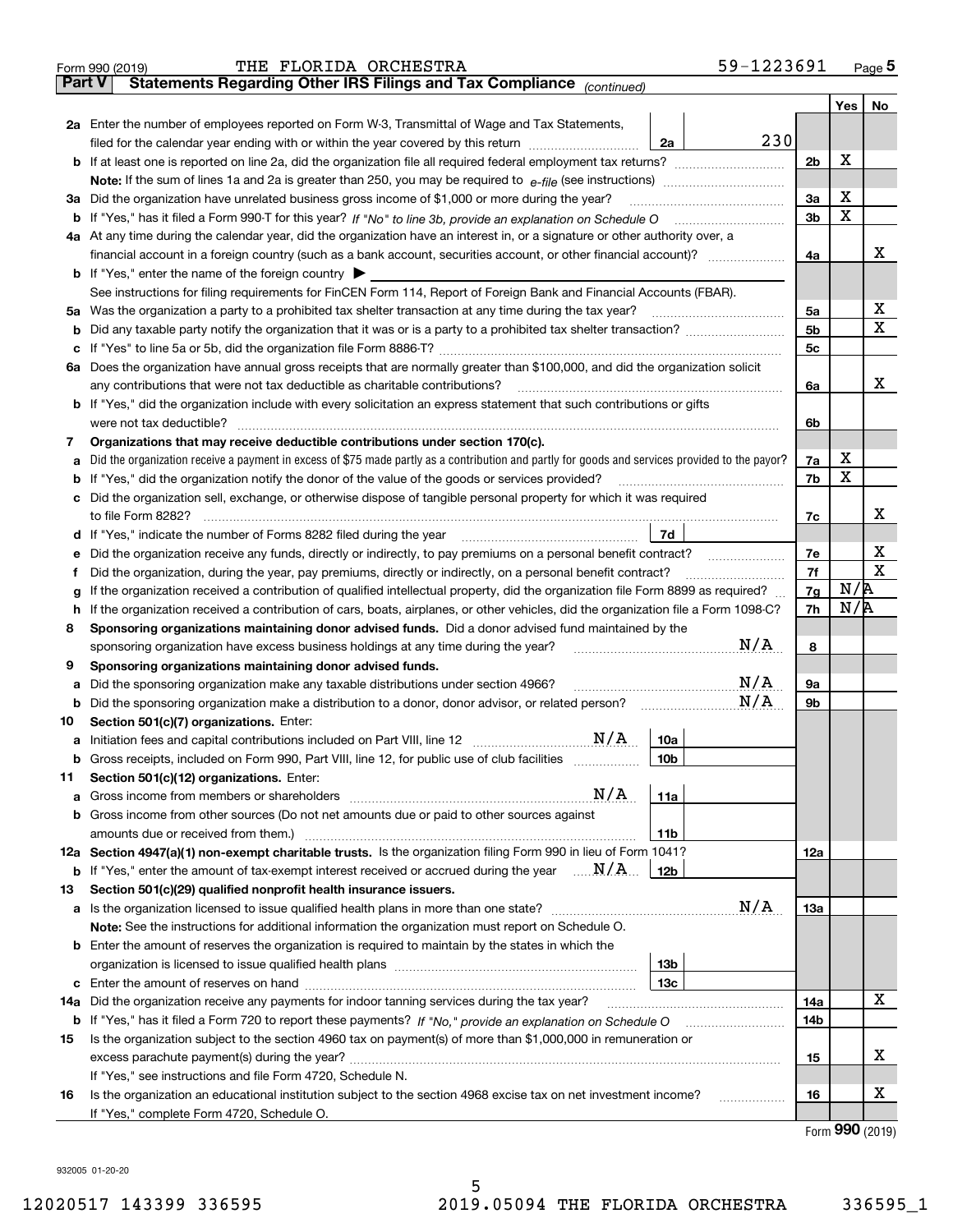|  | Form 990 (2019) |  |
|--|-----------------|--|
|  |                 |  |

#### THE FLORIDA ORCHESTRA 59-1223691

*For each "Yes" response to lines 2 through 7b below, and for a "No" response to line 8a, 8b, or 10b below, describe the circumstances, processes, or changes on Schedule O. See instructions.* Form 990 (2019) **THE FLORIDA ORCHESTRA** 59-1223691 Page 6<br>**Part VI Governance, Management, and Disclosure** For each "Yes" response to lines 2 through 7b below, and for a "No" response Check if Schedule O contains a response or note to any line in this Part VI

|    |                                                                                                                                                                            |    |    |                         | Yes             | No                      |
|----|----------------------------------------------------------------------------------------------------------------------------------------------------------------------------|----|----|-------------------------|-----------------|-------------------------|
|    | <b>1a</b> Enter the number of voting members of the governing body at the end of the tax year <i>manumum</i>                                                               | 1a | 39 |                         |                 |                         |
|    | If there are material differences in voting rights among members of the governing body, or if the governing                                                                |    |    |                         |                 |                         |
|    | body delegated broad authority to an executive committee or similar committee, explain on Schedule O.                                                                      |    |    |                         |                 |                         |
|    |                                                                                                                                                                            | 1b | 39 |                         |                 |                         |
| 2  | Did any officer, director, trustee, or key employee have a family relationship or a business relationship with any other                                                   |    |    |                         |                 |                         |
|    | officer, director, trustee, or key employee?                                                                                                                               |    |    | $\mathbf{2}$            | X               |                         |
| 3  | Did the organization delegate control over management duties customarily performed by or under the direct supervision                                                      |    |    |                         |                 |                         |
|    | of officers, directors, trustees, or key employees to a management company or other person?                                                                                |    |    | 3                       |                 | X                       |
| 4  | Did the organization make any significant changes to its governing documents since the prior Form 990 was filed?                                                           |    |    | $\overline{\mathbf{4}}$ |                 | $\overline{\mathbf{x}}$ |
| 5  |                                                                                                                                                                            |    |    | 5                       |                 | $\mathbf X$             |
| 6  | Did the organization have members or stockholders?                                                                                                                         |    |    | 6                       |                 | X                       |
| 7a | Did the organization have members, stockholders, or other persons who had the power to elect or appoint one or                                                             |    |    |                         |                 |                         |
|    |                                                                                                                                                                            |    |    | 7a                      |                 | х                       |
|    | <b>b</b> Are any governance decisions of the organization reserved to (or subject to approval by) members, stockholders, or                                                |    |    |                         |                 |                         |
|    | persons other than the governing body?                                                                                                                                     |    |    | 7b                      |                 | х                       |
| 8  | Did the organization contemporaneously document the meetings held or written actions undertaken during the year by the following:                                          |    |    |                         |                 |                         |
|    |                                                                                                                                                                            |    |    |                         | X               |                         |
| a  |                                                                                                                                                                            |    |    | 8a<br>8b                | X               |                         |
|    |                                                                                                                                                                            |    |    |                         |                 |                         |
| 9  | Is there any officer, director, trustee, or key employee listed in Part VII, Section A, who cannot be reached at the                                                       |    |    |                         |                 | x                       |
|    |                                                                                                                                                                            |    |    | 9                       |                 |                         |
|    | <b>Section B. Policies</b> (This Section B requests information about policies not required by the Internal Revenue Code.)                                                 |    |    |                         |                 |                         |
|    |                                                                                                                                                                            |    |    |                         | Yes             | No<br>X                 |
|    |                                                                                                                                                                            |    |    | 10a                     |                 |                         |
|    | <b>b</b> If "Yes," did the organization have written policies and procedures governing the activities of such chapters, affiliates,                                        |    |    |                         |                 |                         |
|    |                                                                                                                                                                            |    |    | 10 <sub>b</sub>         |                 |                         |
|    | 11a Has the organization provided a complete copy of this Form 990 to all members of its governing body before filing the form?                                            |    |    | 11a                     | X               |                         |
|    | <b>b</b> Describe in Schedule O the process, if any, used by the organization to review this Form 990.                                                                     |    |    |                         |                 |                         |
|    |                                                                                                                                                                            |    |    | 12a                     | X               |                         |
| b  | Were officers, directors, or trustees, and key employees required to disclose annually interests that could give rise to conflicts?                                        |    |    | 12 <sub>b</sub>         | X               |                         |
|    | c Did the organization regularly and consistently monitor and enforce compliance with the policy? If "Yes." describe                                                       |    |    |                         |                 |                         |
|    | in Schedule O how this was done manufactured and continuum control of the Schedule O how this was done manufactured and the state of the Schedule O how this was done      |    |    | 12c                     | Х               |                         |
| 13 |                                                                                                                                                                            |    |    | 13                      | X               |                         |
| 14 | Did the organization have a written document retention and destruction policy? manufactured and the organization have a written document retention and destruction policy? |    |    | 14                      | X               |                         |
| 15 | Did the process for determining compensation of the following persons include a review and approval by independent                                                         |    |    |                         |                 |                         |
|    | persons, comparability data, and contemporaneous substantiation of the deliberation and decision?                                                                          |    |    |                         |                 |                         |
|    |                                                                                                                                                                            |    |    | 15a                     | х               |                         |
|    |                                                                                                                                                                            |    |    | 15b                     | X               |                         |
|    | If "Yes" to line 15a or 15b, describe the process in Schedule O (see instructions).                                                                                        |    |    |                         |                 |                         |
|    | 16a Did the organization invest in, contribute assets to, or participate in a joint venture or similar arrangement with a                                                  |    |    |                         |                 |                         |
|    | taxable entity during the year?                                                                                                                                            |    |    | 16a                     |                 | х                       |
|    | <b>b</b> If "Yes," did the organization follow a written policy or procedure requiring the organization to evaluate its participation                                      |    |    |                         |                 |                         |
|    | in joint venture arrangements under applicable federal tax law, and take steps to safequard the organization's                                                             |    |    |                         |                 |                         |
|    | exempt status with respect to such arrangements?                                                                                                                           |    |    | 16b                     |                 |                         |
|    | <b>Section C. Disclosure</b>                                                                                                                                               |    |    |                         |                 |                         |
| 17 | List the states with which a copy of this Form 990 is required to be filed $\blacktriangleright$ FL                                                                        |    |    |                         |                 |                         |
| 18 | Section 6104 requires an organization to make its Forms 1023 (1024 or 1024-A, if applicable), 990, and 990-T (Section 501(c)(3)s only) available                           |    |    |                         |                 |                         |
|    | for public inspection. Indicate how you made these available. Check all that apply.                                                                                        |    |    |                         |                 |                         |
|    | $\vert X \vert$ Own website<br>$X$ Upon request<br>  Another's website<br>Other (explain on Schedule O)                                                                    |    |    |                         |                 |                         |
|    | Describe on Schedule O whether (and if so, how) the organization made its governing documents, conflict of interest policy, and financial                                  |    |    |                         |                 |                         |
| 19 |                                                                                                                                                                            |    |    |                         |                 |                         |
|    | statements available to the public during the tax year.                                                                                                                    |    |    |                         |                 |                         |
| 20 | State the name, address, and telephone number of the person who possesses the organization's books and records                                                             |    |    |                         |                 |                         |
|    | DEBORAH MCCARTHY - (727) 362-5431                                                                                                                                          |    |    |                         |                 |                         |
|    | 33701<br>244 2ND AVE N, STE 420, ST PETERSBURG, FL                                                                                                                         |    |    |                         | Form 990 (2019) |                         |
|    | 932006 01-20-20                                                                                                                                                            |    |    |                         |                 |                         |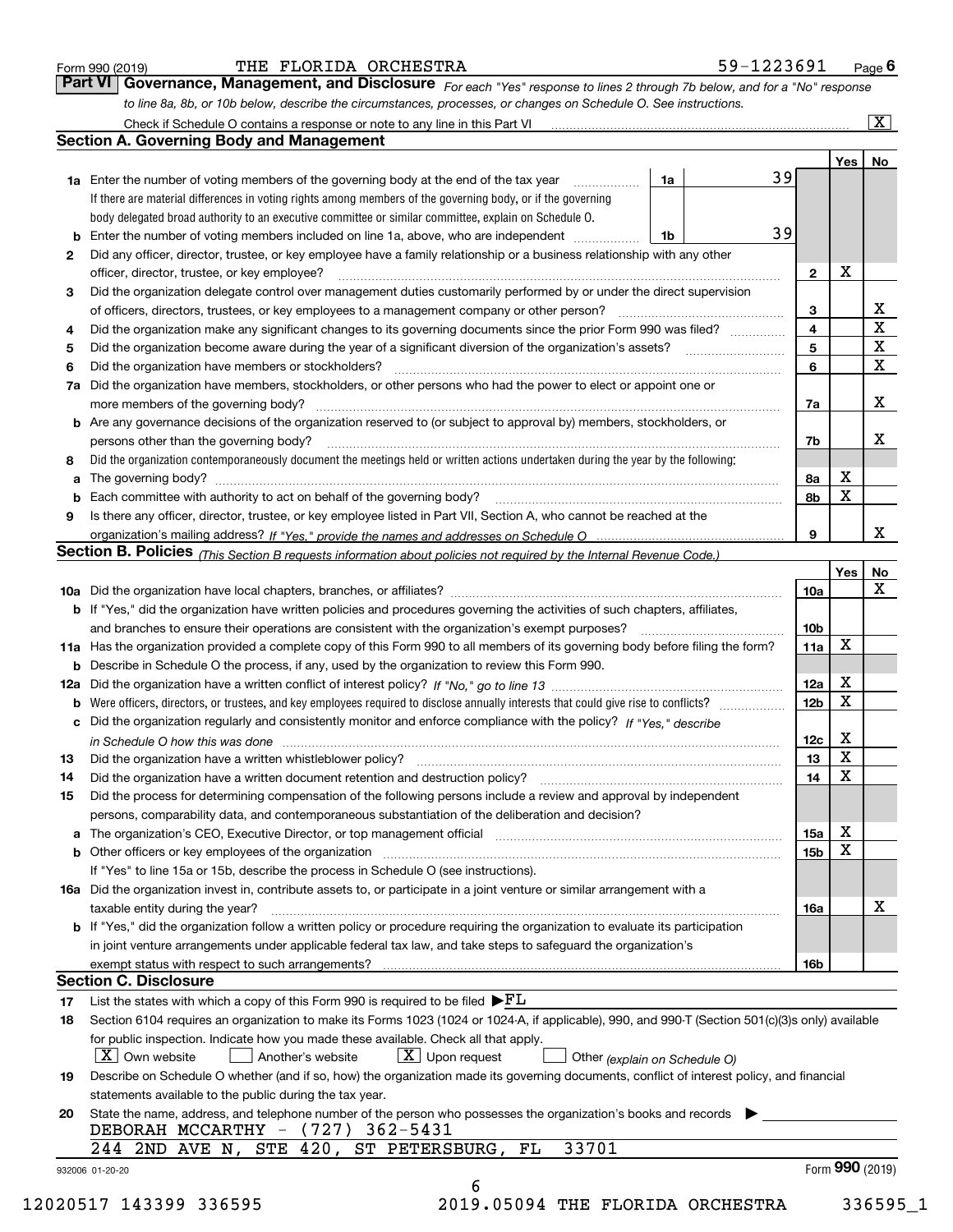| Form 990 (2019) |  |  |
|-----------------|--|--|
|                 |  |  |

 $\mathcal{L}^{\text{max}}$ 

| Form 990 (2019) |                                               | THE FLORIDA ORCHESTRA | 59-1223691                                                                                 | Page $\prime$ |
|-----------------|-----------------------------------------------|-----------------------|--------------------------------------------------------------------------------------------|---------------|
|                 |                                               |                       | Part VII Compensation of Officers, Directors, Trustees, Key Employees, Highest Compensated |               |
|                 | <b>Employees, and Independent Contractors</b> |                       |                                                                                            |               |

Check if Schedule O contains a response or note to any line in this Part VII

**Section A. Officers, Directors, Trustees, Key Employees, and Highest Compensated Employees**

**1a**  Complete this table for all persons required to be listed. Report compensation for the calendar year ending with or within the organization's tax year. **•** List all of the organization's current officers, directors, trustees (whether individuals or organizations), regardless of amount of compensation.

Enter -0- in columns (D), (E), and (F) if no compensation was paid.

 $\bullet$  List all of the organization's  $\,$ current key employees, if any. See instructions for definition of "key employee."

• List the organization's five current highest compensated employees (other than an officer, director, trustee, or key employee) who received report-■ List the organization's five current highest compensated employees (other than an officer, director, trustee, or key employee) who received report-<br>able compensation (Box 5 of Form W-2 and/or Box 7 of Form 1099-MISC) of

**•** List all of the organization's former officers, key employees, and highest compensated employees who received more than \$100,000 of reportable compensation from the organization and any related organizations.

**former directors or trustees**  ¥ List all of the organization's that received, in the capacity as a former director or trustee of the organization, more than \$10,000 of reportable compensation from the organization and any related organizations.

See instructions for the order in which to list the persons above.

Check this box if neither the organization nor any related organization compensated any current officer, director, or trustee.  $\mathcal{L}^{\text{max}}$ 

| Position<br>Name and title<br>Reportable<br>Reportable<br>Average<br>Estimated<br>(do not check more than one<br>compensation<br>hours per<br>compensation<br>amount of<br>box, unless person is both an<br>officer and a director/trustee)<br>week<br>from<br>from related<br>other<br>ndividual trustee or director<br>(list any<br>the<br>organizations<br>compensation<br>hours for<br>organization<br>(W-2/1099-MISC)<br>from the<br>Highest compensated<br> employee<br>nstitutional trustee<br>related<br>(W-2/1099-MISC)<br>organization<br>Key employee<br>organizations<br>and related<br>below<br>organizations<br>Former<br>Officer<br>line)<br>40.00<br>JOHN MARK CANTRELL<br>171,209.<br>0.<br>$\mathbf X$<br>21,827.<br>40.00<br>(2)<br><b>JEFFREY MULTER</b><br>16,913.<br>X<br>124,343.<br>$\mathbf 0$ .<br>40.00<br>SHERRY POWELL<br>(3)<br>118,840.<br>6, 251.<br>X<br>0.<br>40.00<br>MIGUEL GARCIA<br>(4)<br>X<br>101,169.<br>0.<br>21,117.<br>40.00<br><b>EDWARD PARSONS</b><br>(5)<br>106,989.<br>0.<br>14,954.<br>X<br>40.00<br>PAULA MOORE<br>(6)<br>0.<br>$\mathbf 0$ .<br>$0_{.}$<br>х<br>40.00<br>PATRICK GRANT<br>(7)<br>0.<br>X<br>$\mathbf 0$ .<br>0.<br>7.00<br><b>JANET PAROO</b><br>(8)<br>$\overline{\mathbf{X}}$<br>0.<br>$\mathbf 0$ .<br>X<br>$\mathbf 0$ .<br>1.00<br>THOMAS H. FARQUHAR<br>(9)<br>$\mathbf X$<br>X<br>0.<br>о.<br>0.<br>1.00<br>(10) GREGORY YADLEY<br>$\overline{\mathbf{X}}$<br>X<br>0.<br>$\mathbf 0$ .<br>$0_{.}$<br>1.00<br>(11) ISAAC RUIZ-CARUS<br>0.<br>$\mathbf X$<br>X<br>$\mathbf 0$ .<br>$\mathbf 0$ .<br>1.00<br>(12) ELIZABETH SEMBLER<br>0.<br>$\mathbf 0$ .<br>$0_{.}$<br>X<br>X<br>1.00<br>(13) J. HARRISON SMITH<br>0.<br>$\mathbf X$<br>X<br>$\mathbf 0$ .<br>0.<br>1.00<br>0.<br>$\mathbf X$<br>X<br>$\mathbf 0$ .<br>0.<br>1.00<br>(15) MICHEL SAUERS<br>$\mathbf X$<br>X<br>0.<br>0.<br>$\mathbf 0$ .<br>1.00<br>(16) CAROL BALKCOM<br>$\overline{\mathbf{X}}$<br>0.<br>0.<br>0.<br>1.00<br>(17) SUSAN BETZER<br>$\mathbf X$<br>0.<br>0.<br>0.<br><b>OOO</b> | (A)                                 | (B) |  |  | (C) |  | (D) | (E) | (F) |
|-------------------------------------------------------------------------------------------------------------------------------------------------------------------------------------------------------------------------------------------------------------------------------------------------------------------------------------------------------------------------------------------------------------------------------------------------------------------------------------------------------------------------------------------------------------------------------------------------------------------------------------------------------------------------------------------------------------------------------------------------------------------------------------------------------------------------------------------------------------------------------------------------------------------------------------------------------------------------------------------------------------------------------------------------------------------------------------------------------------------------------------------------------------------------------------------------------------------------------------------------------------------------------------------------------------------------------------------------------------------------------------------------------------------------------------------------------------------------------------------------------------------------------------------------------------------------------------------------------------------------------------------------------------------------------------------------------------------------------------------------------------------------------------------------------------------------------------------------------------------------------------------------------------------------------------------------------------------------------------------------------------------------------------------|-------------------------------------|-----|--|--|-----|--|-----|-----|-----|
|                                                                                                                                                                                                                                                                                                                                                                                                                                                                                                                                                                                                                                                                                                                                                                                                                                                                                                                                                                                                                                                                                                                                                                                                                                                                                                                                                                                                                                                                                                                                                                                                                                                                                                                                                                                                                                                                                                                                                                                                                                           |                                     |     |  |  |     |  |     |     |     |
|                                                                                                                                                                                                                                                                                                                                                                                                                                                                                                                                                                                                                                                                                                                                                                                                                                                                                                                                                                                                                                                                                                                                                                                                                                                                                                                                                                                                                                                                                                                                                                                                                                                                                                                                                                                                                                                                                                                                                                                                                                           |                                     |     |  |  |     |  |     |     |     |
|                                                                                                                                                                                                                                                                                                                                                                                                                                                                                                                                                                                                                                                                                                                                                                                                                                                                                                                                                                                                                                                                                                                                                                                                                                                                                                                                                                                                                                                                                                                                                                                                                                                                                                                                                                                                                                                                                                                                                                                                                                           |                                     |     |  |  |     |  |     |     |     |
|                                                                                                                                                                                                                                                                                                                                                                                                                                                                                                                                                                                                                                                                                                                                                                                                                                                                                                                                                                                                                                                                                                                                                                                                                                                                                                                                                                                                                                                                                                                                                                                                                                                                                                                                                                                                                                                                                                                                                                                                                                           |                                     |     |  |  |     |  |     |     |     |
|                                                                                                                                                                                                                                                                                                                                                                                                                                                                                                                                                                                                                                                                                                                                                                                                                                                                                                                                                                                                                                                                                                                                                                                                                                                                                                                                                                                                                                                                                                                                                                                                                                                                                                                                                                                                                                                                                                                                                                                                                                           |                                     |     |  |  |     |  |     |     |     |
|                                                                                                                                                                                                                                                                                                                                                                                                                                                                                                                                                                                                                                                                                                                                                                                                                                                                                                                                                                                                                                                                                                                                                                                                                                                                                                                                                                                                                                                                                                                                                                                                                                                                                                                                                                                                                                                                                                                                                                                                                                           |                                     |     |  |  |     |  |     |     |     |
|                                                                                                                                                                                                                                                                                                                                                                                                                                                                                                                                                                                                                                                                                                                                                                                                                                                                                                                                                                                                                                                                                                                                                                                                                                                                                                                                                                                                                                                                                                                                                                                                                                                                                                                                                                                                                                                                                                                                                                                                                                           |                                     |     |  |  |     |  |     |     |     |
|                                                                                                                                                                                                                                                                                                                                                                                                                                                                                                                                                                                                                                                                                                                                                                                                                                                                                                                                                                                                                                                                                                                                                                                                                                                                                                                                                                                                                                                                                                                                                                                                                                                                                                                                                                                                                                                                                                                                                                                                                                           |                                     |     |  |  |     |  |     |     |     |
|                                                                                                                                                                                                                                                                                                                                                                                                                                                                                                                                                                                                                                                                                                                                                                                                                                                                                                                                                                                                                                                                                                                                                                                                                                                                                                                                                                                                                                                                                                                                                                                                                                                                                                                                                                                                                                                                                                                                                                                                                                           | (1)                                 |     |  |  |     |  |     |     |     |
|                                                                                                                                                                                                                                                                                                                                                                                                                                                                                                                                                                                                                                                                                                                                                                                                                                                                                                                                                                                                                                                                                                                                                                                                                                                                                                                                                                                                                                                                                                                                                                                                                                                                                                                                                                                                                                                                                                                                                                                                                                           | PRESIDENT & CEO                     |     |  |  |     |  |     |     |     |
|                                                                                                                                                                                                                                                                                                                                                                                                                                                                                                                                                                                                                                                                                                                                                                                                                                                                                                                                                                                                                                                                                                                                                                                                                                                                                                                                                                                                                                                                                                                                                                                                                                                                                                                                                                                                                                                                                                                                                                                                                                           |                                     |     |  |  |     |  |     |     |     |
|                                                                                                                                                                                                                                                                                                                                                                                                                                                                                                                                                                                                                                                                                                                                                                                                                                                                                                                                                                                                                                                                                                                                                                                                                                                                                                                                                                                                                                                                                                                                                                                                                                                                                                                                                                                                                                                                                                                                                                                                                                           | CONCERTMASTER                       |     |  |  |     |  |     |     |     |
|                                                                                                                                                                                                                                                                                                                                                                                                                                                                                                                                                                                                                                                                                                                                                                                                                                                                                                                                                                                                                                                                                                                                                                                                                                                                                                                                                                                                                                                                                                                                                                                                                                                                                                                                                                                                                                                                                                                                                                                                                                           |                                     |     |  |  |     |  |     |     |     |
|                                                                                                                                                                                                                                                                                                                                                                                                                                                                                                                                                                                                                                                                                                                                                                                                                                                                                                                                                                                                                                                                                                                                                                                                                                                                                                                                                                                                                                                                                                                                                                                                                                                                                                                                                                                                                                                                                                                                                                                                                                           | CHIEF MARKETING OFFICER             |     |  |  |     |  |     |     |     |
|                                                                                                                                                                                                                                                                                                                                                                                                                                                                                                                                                                                                                                                                                                                                                                                                                                                                                                                                                                                                                                                                                                                                                                                                                                                                                                                                                                                                                                                                                                                                                                                                                                                                                                                                                                                                                                                                                                                                                                                                                                           |                                     |     |  |  |     |  |     |     |     |
|                                                                                                                                                                                                                                                                                                                                                                                                                                                                                                                                                                                                                                                                                                                                                                                                                                                                                                                                                                                                                                                                                                                                                                                                                                                                                                                                                                                                                                                                                                                                                                                                                                                                                                                                                                                                                                                                                                                                                                                                                                           | CFO (7/1/19-2/7/20)                 |     |  |  |     |  |     |     |     |
|                                                                                                                                                                                                                                                                                                                                                                                                                                                                                                                                                                                                                                                                                                                                                                                                                                                                                                                                                                                                                                                                                                                                                                                                                                                                                                                                                                                                                                                                                                                                                                                                                                                                                                                                                                                                                                                                                                                                                                                                                                           |                                     |     |  |  |     |  |     |     |     |
|                                                                                                                                                                                                                                                                                                                                                                                                                                                                                                                                                                                                                                                                                                                                                                                                                                                                                                                                                                                                                                                                                                                                                                                                                                                                                                                                                                                                                                                                                                                                                                                                                                                                                                                                                                                                                                                                                                                                                                                                                                           | GENERAL MANAGER ARTISTIC OPERATIONS |     |  |  |     |  |     |     |     |
|                                                                                                                                                                                                                                                                                                                                                                                                                                                                                                                                                                                                                                                                                                                                                                                                                                                                                                                                                                                                                                                                                                                                                                                                                                                                                                                                                                                                                                                                                                                                                                                                                                                                                                                                                                                                                                                                                                                                                                                                                                           |                                     |     |  |  |     |  |     |     |     |
|                                                                                                                                                                                                                                                                                                                                                                                                                                                                                                                                                                                                                                                                                                                                                                                                                                                                                                                                                                                                                                                                                                                                                                                                                                                                                                                                                                                                                                                                                                                                                                                                                                                                                                                                                                                                                                                                                                                                                                                                                                           | FINANCE DIRECTOR (4/10/20-8/11/20)  |     |  |  |     |  |     |     |     |
|                                                                                                                                                                                                                                                                                                                                                                                                                                                                                                                                                                                                                                                                                                                                                                                                                                                                                                                                                                                                                                                                                                                                                                                                                                                                                                                                                                                                                                                                                                                                                                                                                                                                                                                                                                                                                                                                                                                                                                                                                                           |                                     |     |  |  |     |  |     |     |     |
|                                                                                                                                                                                                                                                                                                                                                                                                                                                                                                                                                                                                                                                                                                                                                                                                                                                                                                                                                                                                                                                                                                                                                                                                                                                                                                                                                                                                                                                                                                                                                                                                                                                                                                                                                                                                                                                                                                                                                                                                                                           | FINANCE DIRECTOR (2/3/20-3/23/20)   |     |  |  |     |  |     |     |     |
|                                                                                                                                                                                                                                                                                                                                                                                                                                                                                                                                                                                                                                                                                                                                                                                                                                                                                                                                                                                                                                                                                                                                                                                                                                                                                                                                                                                                                                                                                                                                                                                                                                                                                                                                                                                                                                                                                                                                                                                                                                           |                                     |     |  |  |     |  |     |     |     |
|                                                                                                                                                                                                                                                                                                                                                                                                                                                                                                                                                                                                                                                                                                                                                                                                                                                                                                                                                                                                                                                                                                                                                                                                                                                                                                                                                                                                                                                                                                                                                                                                                                                                                                                                                                                                                                                                                                                                                                                                                                           | CHAIR                               |     |  |  |     |  |     |     |     |
|                                                                                                                                                                                                                                                                                                                                                                                                                                                                                                                                                                                                                                                                                                                                                                                                                                                                                                                                                                                                                                                                                                                                                                                                                                                                                                                                                                                                                                                                                                                                                                                                                                                                                                                                                                                                                                                                                                                                                                                                                                           |                                     |     |  |  |     |  |     |     |     |
|                                                                                                                                                                                                                                                                                                                                                                                                                                                                                                                                                                                                                                                                                                                                                                                                                                                                                                                                                                                                                                                                                                                                                                                                                                                                                                                                                                                                                                                                                                                                                                                                                                                                                                                                                                                                                                                                                                                                                                                                                                           | IMMEDIATE PAST CHAIR                |     |  |  |     |  |     |     |     |
|                                                                                                                                                                                                                                                                                                                                                                                                                                                                                                                                                                                                                                                                                                                                                                                                                                                                                                                                                                                                                                                                                                                                                                                                                                                                                                                                                                                                                                                                                                                                                                                                                                                                                                                                                                                                                                                                                                                                                                                                                                           |                                     |     |  |  |     |  |     |     |     |
|                                                                                                                                                                                                                                                                                                                                                                                                                                                                                                                                                                                                                                                                                                                                                                                                                                                                                                                                                                                                                                                                                                                                                                                                                                                                                                                                                                                                                                                                                                                                                                                                                                                                                                                                                                                                                                                                                                                                                                                                                                           | VICE CHAIR                          |     |  |  |     |  |     |     |     |
|                                                                                                                                                                                                                                                                                                                                                                                                                                                                                                                                                                                                                                                                                                                                                                                                                                                                                                                                                                                                                                                                                                                                                                                                                                                                                                                                                                                                                                                                                                                                                                                                                                                                                                                                                                                                                                                                                                                                                                                                                                           |                                     |     |  |  |     |  |     |     |     |
|                                                                                                                                                                                                                                                                                                                                                                                                                                                                                                                                                                                                                                                                                                                                                                                                                                                                                                                                                                                                                                                                                                                                                                                                                                                                                                                                                                                                                                                                                                                                                                                                                                                                                                                                                                                                                                                                                                                                                                                                                                           | VICE CHAIR OF TAMPA                 |     |  |  |     |  |     |     |     |
|                                                                                                                                                                                                                                                                                                                                                                                                                                                                                                                                                                                                                                                                                                                                                                                                                                                                                                                                                                                                                                                                                                                                                                                                                                                                                                                                                                                                                                                                                                                                                                                                                                                                                                                                                                                                                                                                                                                                                                                                                                           |                                     |     |  |  |     |  |     |     |     |
|                                                                                                                                                                                                                                                                                                                                                                                                                                                                                                                                                                                                                                                                                                                                                                                                                                                                                                                                                                                                                                                                                                                                                                                                                                                                                                                                                                                                                                                                                                                                                                                                                                                                                                                                                                                                                                                                                                                                                                                                                                           | VICE CHAIR OF ST. PETERSBURG        |     |  |  |     |  |     |     |     |
|                                                                                                                                                                                                                                                                                                                                                                                                                                                                                                                                                                                                                                                                                                                                                                                                                                                                                                                                                                                                                                                                                                                                                                                                                                                                                                                                                                                                                                                                                                                                                                                                                                                                                                                                                                                                                                                                                                                                                                                                                                           |                                     |     |  |  |     |  |     |     |     |
|                                                                                                                                                                                                                                                                                                                                                                                                                                                                                                                                                                                                                                                                                                                                                                                                                                                                                                                                                                                                                                                                                                                                                                                                                                                                                                                                                                                                                                                                                                                                                                                                                                                                                                                                                                                                                                                                                                                                                                                                                                           | VICE CHAIR OF NORTH PINELLAS        |     |  |  |     |  |     |     |     |
|                                                                                                                                                                                                                                                                                                                                                                                                                                                                                                                                                                                                                                                                                                                                                                                                                                                                                                                                                                                                                                                                                                                                                                                                                                                                                                                                                                                                                                                                                                                                                                                                                                                                                                                                                                                                                                                                                                                                                                                                                                           | (14) WILLIAM D. HAUEISEN            |     |  |  |     |  |     |     |     |
|                                                                                                                                                                                                                                                                                                                                                                                                                                                                                                                                                                                                                                                                                                                                                                                                                                                                                                                                                                                                                                                                                                                                                                                                                                                                                                                                                                                                                                                                                                                                                                                                                                                                                                                                                                                                                                                                                                                                                                                                                                           | SECRETARY                           |     |  |  |     |  |     |     |     |
|                                                                                                                                                                                                                                                                                                                                                                                                                                                                                                                                                                                                                                                                                                                                                                                                                                                                                                                                                                                                                                                                                                                                                                                                                                                                                                                                                                                                                                                                                                                                                                                                                                                                                                                                                                                                                                                                                                                                                                                                                                           |                                     |     |  |  |     |  |     |     |     |
|                                                                                                                                                                                                                                                                                                                                                                                                                                                                                                                                                                                                                                                                                                                                                                                                                                                                                                                                                                                                                                                                                                                                                                                                                                                                                                                                                                                                                                                                                                                                                                                                                                                                                                                                                                                                                                                                                                                                                                                                                                           | <b>TREASURER</b>                    |     |  |  |     |  |     |     |     |
|                                                                                                                                                                                                                                                                                                                                                                                                                                                                                                                                                                                                                                                                                                                                                                                                                                                                                                                                                                                                                                                                                                                                                                                                                                                                                                                                                                                                                                                                                                                                                                                                                                                                                                                                                                                                                                                                                                                                                                                                                                           |                                     |     |  |  |     |  |     |     |     |
|                                                                                                                                                                                                                                                                                                                                                                                                                                                                                                                                                                                                                                                                                                                                                                                                                                                                                                                                                                                                                                                                                                                                                                                                                                                                                                                                                                                                                                                                                                                                                                                                                                                                                                                                                                                                                                                                                                                                                                                                                                           | <b>DIRECTOR</b>                     |     |  |  |     |  |     |     |     |
|                                                                                                                                                                                                                                                                                                                                                                                                                                                                                                                                                                                                                                                                                                                                                                                                                                                                                                                                                                                                                                                                                                                                                                                                                                                                                                                                                                                                                                                                                                                                                                                                                                                                                                                                                                                                                                                                                                                                                                                                                                           |                                     |     |  |  |     |  |     |     |     |
|                                                                                                                                                                                                                                                                                                                                                                                                                                                                                                                                                                                                                                                                                                                                                                                                                                                                                                                                                                                                                                                                                                                                                                                                                                                                                                                                                                                                                                                                                                                                                                                                                                                                                                                                                                                                                                                                                                                                                                                                                                           | <b>DIRECTOR</b>                     |     |  |  |     |  |     |     |     |

7

932007 01-20-20

Form (2019) **990**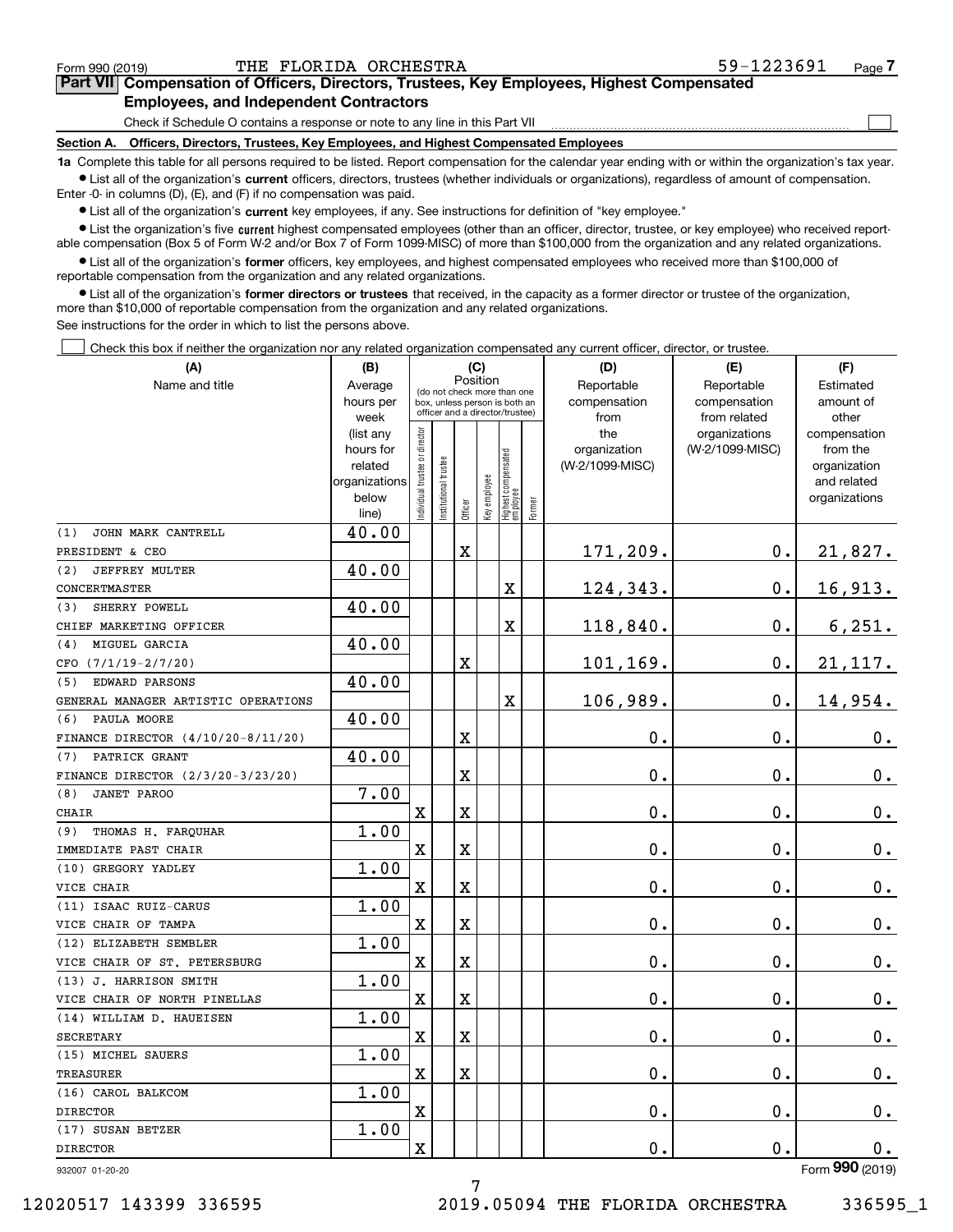|  | Form 990 (2019) |
|--|-----------------|

| <b>Part VII</b><br>Section A. Officers, Directors, Trustees, Key Employees, and Highest Compensated Employees (continued)                    |                      |                                |                                                              |          |              |                                   |        |                          |                  |                              |
|----------------------------------------------------------------------------------------------------------------------------------------------|----------------------|--------------------------------|--------------------------------------------------------------|----------|--------------|-----------------------------------|--------|--------------------------|------------------|------------------------------|
| (A)                                                                                                                                          | (B)<br>(C)           |                                |                                                              |          |              |                                   | (D)    | (E)                      | (F)              |                              |
| Name and title                                                                                                                               | Average              |                                |                                                              | Position |              |                                   |        | Reportable               | Reportable       | Estimated                    |
|                                                                                                                                              | hours per            |                                | (do not check more than one<br>box, unless person is both an |          |              |                                   |        | compensation             | compensation     | amount of                    |
|                                                                                                                                              | week                 |                                | officer and a director/trustee)                              |          |              |                                   |        | from                     | from related     | other                        |
|                                                                                                                                              | (list any            |                                |                                                              |          |              |                                   |        | the                      | organizations    | compensation                 |
|                                                                                                                                              | hours for<br>related |                                |                                                              |          |              |                                   |        | organization             | (W-2/1099-MISC)  | from the                     |
|                                                                                                                                              | organizations        |                                |                                                              |          |              |                                   |        | (W-2/1099-MISC)          |                  | organization                 |
|                                                                                                                                              | below                |                                |                                                              |          |              |                                   |        |                          |                  | and related<br>organizations |
|                                                                                                                                              | line)                | Individual trustee or director | Institutional trustee                                        | Officer  | Key employee | Highest compensated<br>  employee | Former |                          |                  |                              |
| (18) J. RICHARD CALDWELL, JR.                                                                                                                | 1.00                 |                                |                                                              |          |              |                                   |        |                          |                  |                              |
| <b>DIRECTOR</b>                                                                                                                              |                      | $\mathbf X$                    |                                                              |          |              |                                   |        | 0.                       | 0.               | $0$ .                        |
| (19) JEANNE COLEMAN                                                                                                                          | 1.00                 |                                |                                                              |          |              |                                   |        |                          |                  |                              |
| <b>DIRECTOR</b>                                                                                                                              |                      | $\mathbf X$                    |                                                              |          |              |                                   |        | 0.                       | $0$ .            | $\mathbf 0$ .                |
| (20) JOYCE COTTON                                                                                                                            | 1.00                 |                                |                                                              |          |              |                                   |        |                          |                  |                              |
| <b>DIRECTOR</b>                                                                                                                              |                      | $\mathbf X$                    |                                                              |          |              |                                   |        | 0.                       | 0.               | $0_{.}$                      |
| (21) ELIZABETH J. DANIELS                                                                                                                    | 1.00                 |                                |                                                              |          |              |                                   |        |                          |                  |                              |
| <b>DIRECTOR</b>                                                                                                                              |                      | $\mathbf X$                    |                                                              |          |              |                                   |        | 0.                       | 0.               | $0_{.}$                      |
| (22) BELINDA DUMONT                                                                                                                          | 1.00                 |                                |                                                              |          |              |                                   |        |                          |                  |                              |
| <b>DIRECTOR</b>                                                                                                                              |                      | $\mathbf X$                    |                                                              |          |              |                                   |        | 0.                       | 0.               | 0.                           |
| (23) JUDITH EICHENBAUM                                                                                                                       | 1.00                 |                                |                                                              |          |              |                                   |        |                          |                  |                              |
| <b>DIRECTOR</b>                                                                                                                              |                      | $\mathbf X$                    |                                                              |          |              |                                   |        | 0.                       | 0.               | 0.                           |
| (24) JANE J. FANNING                                                                                                                         | 1.00                 |                                |                                                              |          |              |                                   |        |                          |                  |                              |
| <b>DIRECTOR</b>                                                                                                                              |                      | $\mathbf X$                    |                                                              |          |              |                                   |        | 0.                       | 0.               | 0.                           |
| (25) WILLIAM FLEECE                                                                                                                          | 1.00                 |                                |                                                              |          |              |                                   |        |                          |                  |                              |
| <b>DIRECTOR</b>                                                                                                                              |                      | $\mathbf X$                    |                                                              |          |              |                                   |        | 0.                       | $0$ .            | 0.                           |
| (26) WILLIAM GARTH                                                                                                                           | 1.00                 |                                |                                                              |          |              |                                   |        |                          |                  |                              |
| <b>DIRECTOR</b>                                                                                                                              |                      | $\mathbf x$                    |                                                              |          |              |                                   |        | 0.                       | 0.               | $0$ .                        |
| 1b Subtotal                                                                                                                                  |                      |                                |                                                              |          |              |                                   |        | $6\overline{22}$ , 550.  | $\overline{0}$ . | 81,062.                      |
| c Total from continuation sheets to Part VII, Section A                                                                                      |                      |                                |                                                              |          |              |                                   |        | $\overline{0}$ .         | 0.               | 0.                           |
| d $Total (add lines 1b and 1c)$ .                                                                                                            |                      |                                |                                                              |          |              |                                   |        | 622,550.                 | $\overline{0}$ . | 81,062.                      |
| Total number of individuals (including but not limited to those listed above) who received more than \$100,000 of reportable<br>$\mathbf{2}$ |                      |                                |                                                              |          |              |                                   |        |                          |                  |                              |
| compensation from the organization $\blacktriangleright$                                                                                     |                      |                                |                                                              |          |              |                                   |        |                          |                  | 5                            |
|                                                                                                                                              |                      |                                |                                                              |          |              |                                   |        |                          |                  | No<br>Yes                    |
| Did the organization list any former officer, director, trustee, key employee, or highest compensated employee on<br>3                       |                      |                                |                                                              |          |              |                                   |        |                          |                  |                              |
| line 1a? If "Yes," complete Schedule J for such individual                                                                                   |                      |                                |                                                              |          |              |                                   |        |                          |                  | х<br>3                       |
| For any individual listed on line 1a, is the sum of reportable compensation and other compensation from the organization<br>4                |                      |                                |                                                              |          |              |                                   |        |                          |                  |                              |
|                                                                                                                                              |                      |                                |                                                              |          |              |                                   |        |                          |                  | X<br>4                       |
| Did any person listed on line 1a receive or accrue compensation from any unrelated organization or individual for services<br>5              |                      |                                |                                                              |          |              |                                   |        |                          |                  |                              |
|                                                                                                                                              |                      |                                |                                                              |          |              |                                   |        |                          |                  | X<br>5                       |
| <b>Section B. Independent Contractors</b>                                                                                                    |                      |                                |                                                              |          |              |                                   |        |                          |                  |                              |
| Complete this table for your five highest compensated independent contractors that received more than \$100,000 of compensation from<br>1    |                      |                                |                                                              |          |              |                                   |        |                          |                  |                              |
| the organization. Report compensation for the calendar year ending with or within the organization's tax year.                               |                      |                                |                                                              |          |              |                                   |        |                          |                  |                              |
| (A)                                                                                                                                          |                      |                                |                                                              |          |              |                                   |        | (B)                      |                  | (C)                          |
| Name and business address                                                                                                                    |                      |                                |                                                              |          |              |                                   |        | Description of services  |                  | Compensation                 |
| COLUMBIA ARTISTS MANAGEMENT LLC, 5                                                                                                           |                      |                                |                                                              |          |              |                                   |        | <b>TALENT MANAGEMENT</b> |                  |                              |
| COLUMBUS CIR, 1790 BROADWAY, 16TH FL, NEW                                                                                                    |                      |                                |                                                              |          |              |                                   |        | <b>AGENCY</b>            |                  | 343,067.                     |
| GREENBERG ARTISTS                                                                                                                            |                      |                                |                                                              |          |              |                                   |        | TALENT MANAGEMENT        |                  |                              |
| 36 BENDER WAY, POUND RIDGE, NY 10576                                                                                                         |                      |                                |                                                              |          |              |                                   |        | <b>AGENCY</b>            |                  | 224,000.                     |
| TOUT LE MONDE TOURING INC, 21731 VENTURA                                                                                                     |                      |                                |                                                              |          |              |                                   |        | TALENT MANAGEMENT        |                  |                              |
| BLVD, STE 300, WOODLAND HILLS, CA                                                                                                            |                      |                                |                                                              |          |              |                                   |        | AGENCY                   |                  | 102, 200.                    |
|                                                                                                                                              |                      |                                |                                                              |          |              |                                   |        |                          |                  |                              |
|                                                                                                                                              |                      |                                |                                                              |          |              |                                   |        |                          |                  |                              |
|                                                                                                                                              |                      |                                |                                                              |          |              |                                   |        |                          |                  |                              |

**2**Total number of independent contractors (including but not limited to those listed above) who received more than \$100,000 of compensation from the organization <sup>|</sup> SEE PART VII, SECTION A CONTINUATION SHEETS 3

8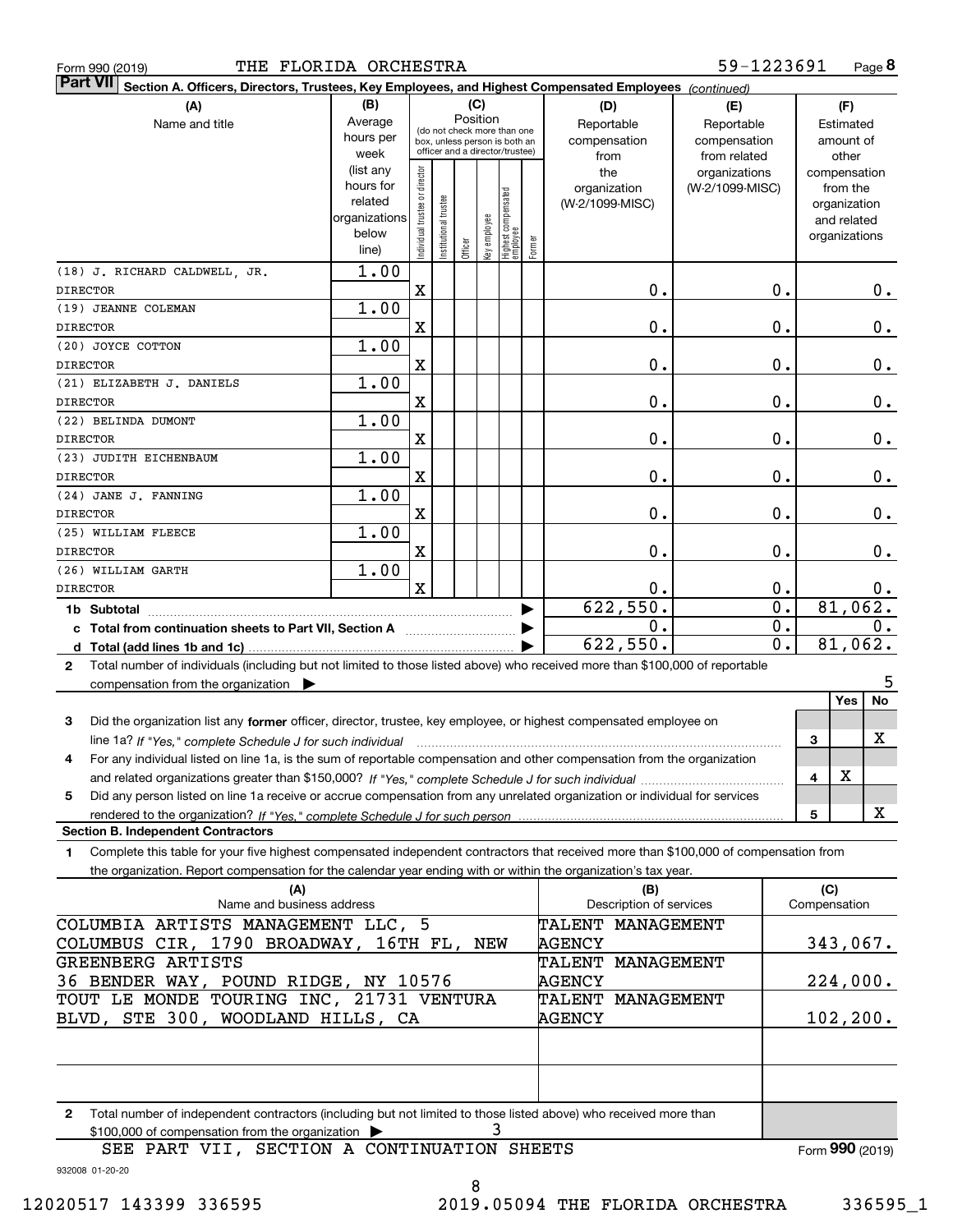| 59-1223691<br>THE FLORIDA ORCHESTRA<br>Form 990                                                                           |                   |                                |                       |         |                        |                              |        |                     |                                  |                          |
|---------------------------------------------------------------------------------------------------------------------------|-------------------|--------------------------------|-----------------------|---------|------------------------|------------------------------|--------|---------------------|----------------------------------|--------------------------|
| <b>Part VII</b><br>Section A. Officers, Directors, Trustees, Key Employees, and Highest Compensated Employees (continued) |                   |                                |                       |         |                        |                              |        |                     |                                  |                          |
| (A)                                                                                                                       | (B)               |                                |                       |         | (C)                    |                              |        | (D)                 | (E)                              | (F)                      |
| Name and title                                                                                                            | Average           |                                |                       |         | Position               |                              |        | Reportable          | Reportable                       | Estimated                |
|                                                                                                                           | hours             |                                |                       |         | (check all that apply) |                              |        | compensation        | compensation                     | amount of                |
|                                                                                                                           | per               |                                |                       |         |                        |                              |        | from                | from related                     | other                    |
|                                                                                                                           | week<br>(list any |                                |                       |         |                        |                              |        | the<br>organization | organizations<br>(W-2/1099-MISC) | compensation<br>from the |
|                                                                                                                           | hours for         |                                |                       |         |                        |                              |        | (W-2/1099-MISC)     |                                  | organization             |
|                                                                                                                           | related           |                                |                       |         |                        |                              |        |                     |                                  | and related              |
|                                                                                                                           | organizations     | Individual trustee or director | Institutional trustee |         |                        | Highest compensated employee |        |                     |                                  | organizations            |
|                                                                                                                           | below             |                                |                       |         | Key employee           |                              |        |                     |                                  |                          |
|                                                                                                                           | line)             |                                |                       | Officer |                        |                              | Former |                     |                                  |                          |
| (27) GORDON GILBERT                                                                                                       | 1.00              |                                |                       |         |                        |                              |        |                     |                                  |                          |
| <b>DIRECTOR</b>                                                                                                           |                   | $\mathbf X$                    |                       |         |                        |                              |        | 0.                  | 0.                               | $\mathbf 0$ .            |
| (28) JAMES GILLESPIE                                                                                                      | 1.00              |                                |                       |         |                        |                              |        |                     |                                  |                          |
| <b>DIRECTOR</b>                                                                                                           |                   | X                              |                       |         |                        |                              |        | 0.                  | 0.                               | $\mathbf 0$ .            |
| (29) HARRY GREENE                                                                                                         | 1.00              |                                |                       |         |                        |                              |        |                     |                                  |                          |
| <b>DIRECTOR</b>                                                                                                           |                   | X                              |                       |         |                        |                              |        | 0.                  | 0.                               | $\mathbf 0$ .            |
| (30) SUSAN HANEY                                                                                                          | 1.00              |                                |                       |         |                        |                              |        |                     |                                  |                          |
| <b>DIRECTOR</b>                                                                                                           |                   | X                              |                       |         |                        |                              |        | 0.                  | 0.                               | $\mathbf 0$ .            |
| (31) JOAN KLINE                                                                                                           | 1.00              |                                |                       |         |                        |                              |        |                     |                                  |                          |
| <b>DIRECTOR</b>                                                                                                           |                   | X                              |                       |         |                        |                              |        | 0.                  | 0.                               | $\mathbf 0$ .            |
| (32) JOHN MURRAY                                                                                                          | 1.00              |                                |                       |         |                        |                              |        |                     |                                  |                          |
| <b>DIRECTOR</b>                                                                                                           |                   | X                              |                       |         |                        |                              |        | 0.                  | 0.                               | $\mathbf 0$ .            |
| (33) KARL NURSE                                                                                                           | 1.00              |                                |                       |         |                        |                              |        |                     |                                  |                          |
| <b>DIRECTOR</b>                                                                                                           |                   | X                              |                       |         |                        |                              |        | 0.                  | 0.                               | $\mathbf 0$ .            |
| (34) JANE B. PEPPARD                                                                                                      | 7.00              |                                |                       |         |                        |                              |        |                     |                                  |                          |
| <b>DIRECTOR</b>                                                                                                           |                   | X                              |                       |         |                        |                              |        | 0.                  | 0.                               | $\mathbf 0$ .            |
| (35) GREGORY RUST                                                                                                         | 1.00              |                                |                       |         |                        |                              |        |                     |                                  |                          |
| <b>DIRECTOR</b>                                                                                                           |                   | X                              |                       |         |                        |                              |        | 0.                  | 0.                               | $\mathbf 0$ .            |
| (36) RONALD SALAMONE                                                                                                      | 1.00              |                                |                       |         |                        |                              |        |                     |                                  |                          |
| <b>DIRECTOR</b>                                                                                                           |                   | X                              |                       |         |                        |                              |        | 0.                  | 0.                               | $\mathbf 0$ .            |
| (37) ROBERT SCHMIDT                                                                                                       | 1.00              |                                |                       |         |                        |                              |        |                     |                                  |                          |
| <b>DIRECTOR</b>                                                                                                           |                   | X                              |                       |         |                        |                              |        | 0.                  | 0.                               | 0.                       |
| (38) JOEL H. SHANE                                                                                                        | 1.00              |                                |                       |         |                        |                              |        |                     |                                  |                          |
| <b>DIRECTOR</b>                                                                                                           |                   | X                              |                       |         |                        |                              |        | 0.                  | 0.                               | 0.                       |
| (39) ROBERT F. SHUCK                                                                                                      | 1.00              |                                |                       |         |                        |                              |        |                     |                                  |                          |
| <b>DIRECTOR</b>                                                                                                           |                   | X                              |                       |         |                        |                              |        | $\mathbf 0$ .       | $\mathbf 0$ .                    | $\mathbf 0$ .            |
| (40) MARCY SHUCK                                                                                                          | 1.00              |                                |                       |         |                        |                              |        |                     |                                  |                          |
| DIRECTOR                                                                                                                  |                   | $\mathbf X$                    |                       |         |                        |                              |        | 0.                  | $\mathbf 0$ .                    | 0.                       |
| (41) ALISON STEELE                                                                                                        | 1.00              |                                |                       |         |                        |                              |        |                     |                                  |                          |
| <b>DIRECTOR</b>                                                                                                           |                   | $\mathbf X$                    |                       |         |                        |                              |        | 0.                  | $\mathbf 0$ .                    | 0.                       |
| (42) RICHARD STEIN                                                                                                        | 1.00              |                                |                       |         |                        |                              |        |                     |                                  |                          |
| <b>DIRECTOR</b>                                                                                                           |                   | X                              |                       |         |                        |                              |        | 0.                  | 0.                               | 0.                       |
| (43) JANE STROM                                                                                                           | 1.00              |                                |                       |         |                        |                              |        |                     |                                  |                          |
| <b>DIRECTOR</b>                                                                                                           |                   | X                              |                       |         |                        |                              |        | $\mathbf 0$ .       | 0.                               | 0.                       |
| (44) TRIPP THORNTON                                                                                                       | 1.00              |                                |                       |         |                        |                              |        |                     |                                  |                          |
| <b>DIRECTOR</b>                                                                                                           |                   | $\mathbf X$                    |                       |         |                        |                              |        | $\mathbf 0$ .       | $\mathbf 0$ .                    | 0.                       |
| (45) IAN J. WHITNEY                                                                                                       | 1.00              |                                |                       |         |                        |                              |        |                     |                                  |                          |
| DIRECTOR                                                                                                                  |                   | $\mathbf X$                    |                       |         |                        |                              |        | 0.                  | $\mathbf 0$ .                    | 0.                       |
| (46) ERIC WILLIAMS                                                                                                        | 1.00              |                                |                       |         |                        |                              |        |                     |                                  |                          |
| <b>DIRECTOR</b>                                                                                                           |                   | X                              |                       |         |                        |                              |        | $\mathbf 0$ .       | $\mathbf 0$ .                    | $0$ .                    |
|                                                                                                                           |                   |                                |                       |         |                        |                              |        |                     |                                  |                          |
| Total to Part VII, Section A, line 1c                                                                                     |                   |                                |                       |         |                        |                              |        |                     |                                  |                          |
|                                                                                                                           |                   |                                |                       |         |                        |                              |        |                     |                                  |                          |

932201 04-01-19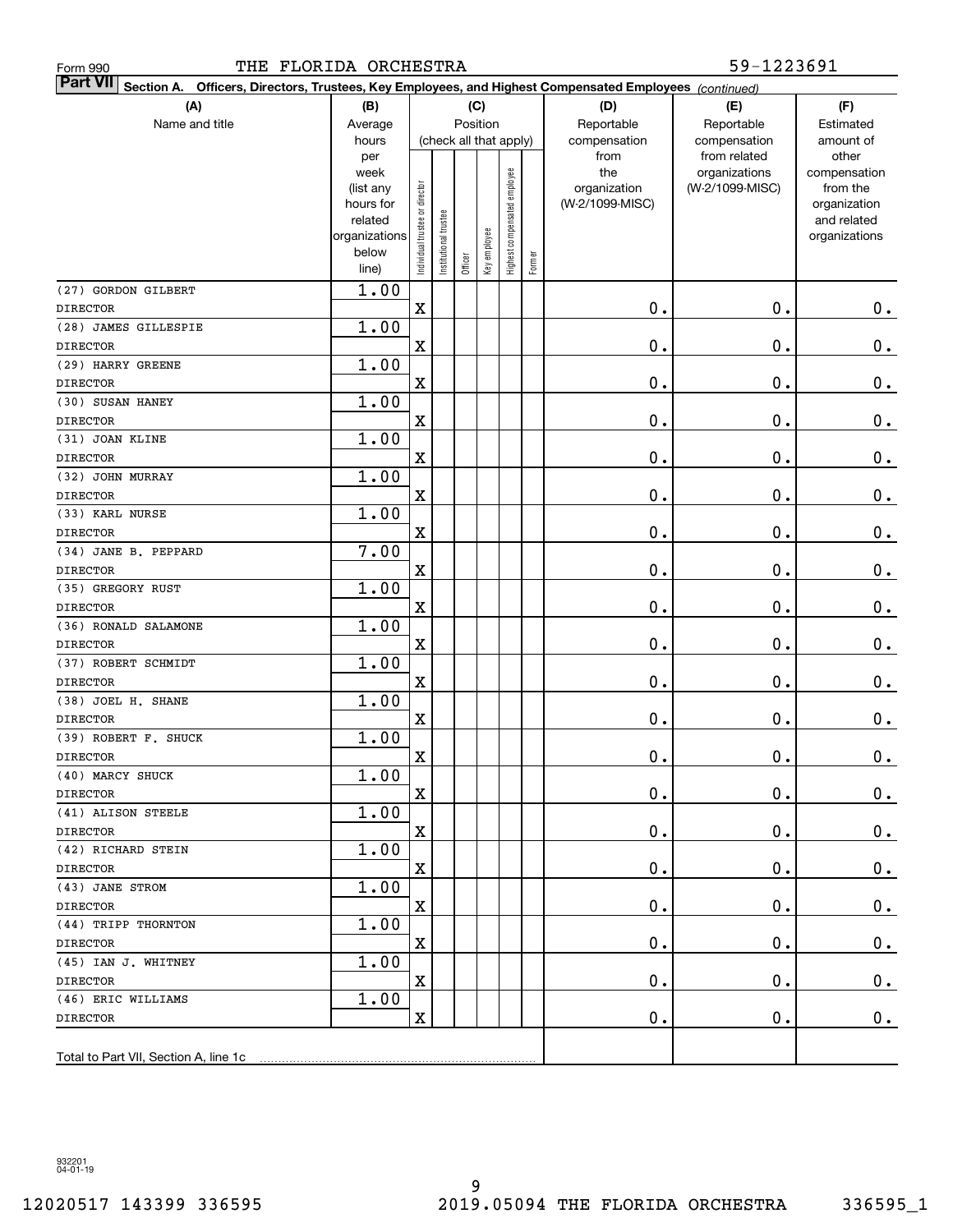| <b>Part VIII</b>                                          |    |                 | <b>Statement of Revenue</b>                                                         |                    |                |                |                      |                      |                                              |                                                 |                                                                 |
|-----------------------------------------------------------|----|-----------------|-------------------------------------------------------------------------------------|--------------------|----------------|----------------|----------------------|----------------------|----------------------------------------------|-------------------------------------------------|-----------------------------------------------------------------|
|                                                           |    |                 | Check if Schedule O contains a response or note to any line in this Part VIII       |                    |                |                |                      |                      |                                              |                                                 |                                                                 |
|                                                           |    |                 |                                                                                     |                    |                |                |                      | (A)<br>Total revenue | (B)<br>Related or exempt<br>function revenue | $\overline{C}$<br>Unrelated<br>business revenue | (D)<br>Revenue excluded<br>from tax under<br>sections 512 - 514 |
|                                                           |    |                 | 1 a Federated campaigns                                                             |                    | 1a             |                |                      |                      |                                              |                                                 |                                                                 |
|                                                           |    | b               | Membership dues                                                                     |                    | 1 <sub>b</sub> |                |                      |                      |                                              |                                                 |                                                                 |
|                                                           |    | c               | Fundraising events                                                                  |                    | 1 <sub>c</sub> |                | 503,318.             |                      |                                              |                                                 |                                                                 |
|                                                           |    |                 | d Related organizations                                                             |                    | 1 <sub>d</sub> |                |                      |                      |                                              |                                                 |                                                                 |
|                                                           |    |                 | Government grants (contributions)                                                   |                    | 1e             |                | 1,677,141.           |                      |                                              |                                                 |                                                                 |
|                                                           |    |                 | All other contributions, gifts, grants, and                                         |                    |                |                |                      |                      |                                              |                                                 |                                                                 |
|                                                           |    |                 | similar amounts not included above                                                  |                    | 1f             |                | 4,704,544.           |                      |                                              |                                                 |                                                                 |
| Contributions, Gifts, Grants<br>and Other Similar Amounts |    |                 | Noncash contributions included in lines 1a-1f                                       |                    | $1g$ \$        |                | 200,715.             |                      |                                              |                                                 |                                                                 |
|                                                           |    | h.              |                                                                                     |                    |                |                | <b>Business Code</b> | 6,885,003.           |                                              |                                                 |                                                                 |
|                                                           |    |                 | ADMISSIONS                                                                          |                    |                |                | 711130               | 2,621,053.           | 2,621,053.                                   |                                                 |                                                                 |
| Program Service<br>Revenue                                |    | 2 a<br>b        | PERFORMANCE REVENUE                                                                 |                    |                |                | 711130               | 297,187.             | 297,187.                                     |                                                 |                                                                 |
|                                                           |    |                 | OTHER PROGRAM REVENUE                                                               |                    |                |                | 711130               | 42,576.              | 42,576.                                      |                                                 |                                                                 |
|                                                           |    | d               |                                                                                     |                    |                |                |                      |                      |                                              |                                                 |                                                                 |
|                                                           |    | е               |                                                                                     |                    |                |                |                      |                      |                                              |                                                 |                                                                 |
|                                                           |    | f               | All other program service revenue                                                   |                    |                |                |                      |                      |                                              |                                                 |                                                                 |
|                                                           |    |                 |                                                                                     |                    |                |                |                      | 2,960,816.           |                                              |                                                 |                                                                 |
|                                                           | 3  |                 | Investment income (including dividends, interest, and                               |                    |                |                |                      |                      |                                              |                                                 |                                                                 |
|                                                           |    |                 |                                                                                     |                    |                |                |                      | 193,066.             |                                              |                                                 | 193,066.                                                        |
|                                                           | 4  |                 | Income from investment of tax-exempt bond proceeds                                  |                    |                |                |                      |                      |                                              |                                                 |                                                                 |
|                                                           | 5  |                 |                                                                                     |                    |                |                |                      |                      |                                              |                                                 |                                                                 |
|                                                           |    |                 |                                                                                     |                    | (i) Real       |                | (ii) Personal        |                      |                                              |                                                 |                                                                 |
|                                                           |    | 6а              | Gross rents<br>.                                                                    | 6a                 |                |                |                      |                      |                                              |                                                 |                                                                 |
|                                                           |    | b               | Less: rental expenses                                                               | 6 <sub>b</sub>     |                |                |                      |                      |                                              |                                                 |                                                                 |
|                                                           |    | с               | Rental income or (loss)                                                             | 6с                 |                |                |                      |                      |                                              |                                                 |                                                                 |
|                                                           |    |                 | d Net rental income or (loss)                                                       |                    | (i) Securities |                | (ii) Other           |                      |                                              |                                                 |                                                                 |
|                                                           |    |                 | 7 a Gross amount from sales of                                                      |                    | 3,241,494.     |                |                      |                      |                                              |                                                 |                                                                 |
|                                                           |    |                 | assets other than inventory<br><b>b</b> Less: cost or other basis                   | 7a                 |                |                |                      |                      |                                              |                                                 |                                                                 |
|                                                           |    |                 | and sales expenses                                                                  | 7b                 | 2,738,884.     |                |                      |                      |                                              |                                                 |                                                                 |
|                                                           |    |                 | c Gain or (loss)                                                                    | $\vert$ 7c $\vert$ | 502,610.       |                |                      |                      |                                              |                                                 |                                                                 |
| Revenue                                                   |    |                 |                                                                                     |                    |                |                |                      | 502,610.             |                                              |                                                 | 502,610.                                                        |
|                                                           |    |                 | 8 a Gross income from fundraising events (not                                       |                    |                |                |                      |                      |                                              |                                                 |                                                                 |
| <b>Othe</b>                                               |    |                 | including $$$                                                                       |                    | 503,318. of    |                |                      |                      |                                              |                                                 |                                                                 |
|                                                           |    |                 | contributions reported on line 1c). See                                             |                    |                |                |                      |                      |                                              |                                                 |                                                                 |
|                                                           |    |                 |                                                                                     |                    |                | 8a             | 152,695.             |                      |                                              |                                                 |                                                                 |
|                                                           |    |                 | <b>b</b> Less: direct expenses                                                      |                    |                | 8b             | 305, 372.            |                      |                                              |                                                 |                                                                 |
|                                                           |    |                 | c Net income or (loss) from fundraising events                                      |                    |                |                | ▶                    | $-152,677.$          |                                              |                                                 | $-152,677.$                                                     |
|                                                           |    |                 | 9 a Gross income from gaming activities. See                                        |                    |                |                |                      |                      |                                              |                                                 |                                                                 |
|                                                           |    |                 |                                                                                     |                    |                | 9a             |                      |                      |                                              |                                                 |                                                                 |
|                                                           |    |                 | <b>b</b> Less: direct expenses <b>manually</b>                                      |                    |                | 9 <sub>b</sub> |                      |                      |                                              |                                                 |                                                                 |
|                                                           |    |                 | c Net income or (loss) from gaming activities                                       |                    |                |                |                      |                      |                                              |                                                 |                                                                 |
|                                                           |    |                 | 10 a Gross sales of inventory, less returns                                         |                    |                |                |                      |                      |                                              |                                                 |                                                                 |
|                                                           |    |                 |                                                                                     |                    |                | 10a<br>10b     |                      |                      |                                              |                                                 |                                                                 |
|                                                           |    |                 | <b>b</b> Less: cost of goods sold<br>c Net income or (loss) from sales of inventory |                    |                |                |                      |                      |                                              |                                                 |                                                                 |
|                                                           |    |                 |                                                                                     |                    |                |                | <b>Business Code</b> |                      |                                              |                                                 |                                                                 |
|                                                           |    |                 | 11 a ADVERTISING                                                                    |                    |                |                | 541800               | 29,080.              |                                              | 29,080.                                         |                                                                 |
| Miscellaneous                                             |    | b               |                                                                                     |                    |                |                |                      |                      |                                              |                                                 |                                                                 |
| Revenue                                                   |    | с               |                                                                                     |                    |                |                |                      |                      |                                              |                                                 |                                                                 |
|                                                           |    |                 |                                                                                     |                    |                |                |                      |                      |                                              |                                                 |                                                                 |
|                                                           |    |                 |                                                                                     |                    |                |                |                      | 29,080.              |                                              |                                                 |                                                                 |
|                                                           | 12 |                 |                                                                                     |                    |                |                |                      | 10,417,898.          | 2,960,816.                                   | 29,080.                                         | 542,999.                                                        |
|                                                           |    | 932009 01-20-20 |                                                                                     |                    |                |                |                      |                      |                                              |                                                 | Form 990 (2019)                                                 |

12020517 143399 336595 2019.05094 THE FLORIDA ORCHESTRA 336595\_1

Form 990 (2019) 'I'HE' F'LORIDA ORCHES'I'RA 59-1223691 Page THE FLORIDA ORCHESTRA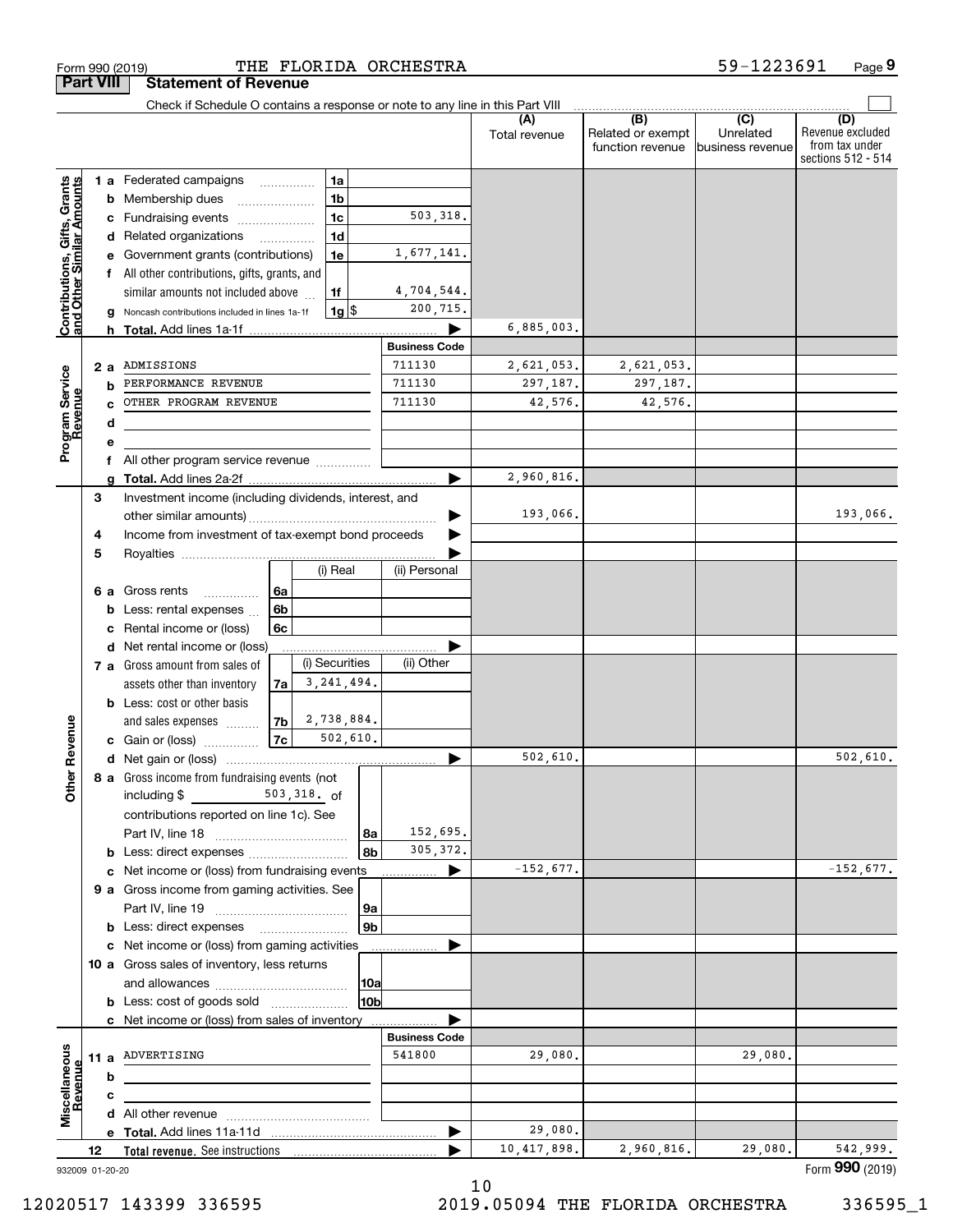|  | Form 990 (2019) |  |
|--|-----------------|--|

Form 990 (2019) Page THE FLORIDA ORCHESTRA 59-1223691 **Part IX Statement of Functional Expenses**

|              | Section 501(c)(3) and 501(c)(4) organizations must complete all columns. All other organizations must complete column (A).                                                                                 |                       |                                    |                                           |                                |
|--------------|------------------------------------------------------------------------------------------------------------------------------------------------------------------------------------------------------------|-----------------------|------------------------------------|-------------------------------------------|--------------------------------|
|              | Check if Schedule O contains a response or note to any line in this Part IX                                                                                                                                |                       |                                    |                                           | $\overline{\mathbf{x}}$        |
|              | Do not include amounts reported on lines 6b,<br>7b, 8b, 9b, and 10b of Part VIII.                                                                                                                          | (A)<br>Total expenses | (B)<br>Program service<br>expenses | (C)<br>Management and<br>general expenses | (D)<br>Fundraising<br>expenses |
| 1.           | Grants and other assistance to domestic organizations                                                                                                                                                      |                       |                                    |                                           |                                |
|              | and domestic governments. See Part IV, line 21                                                                                                                                                             |                       |                                    |                                           |                                |
| $\mathbf{2}$ | Grants and other assistance to domestic                                                                                                                                                                    |                       |                                    |                                           |                                |
|              | individuals. See Part IV, line 22                                                                                                                                                                          |                       |                                    |                                           |                                |
| 3            | Grants and other assistance to foreign                                                                                                                                                                     |                       |                                    |                                           |                                |
|              | organizations, foreign governments, and foreign                                                                                                                                                            |                       |                                    |                                           |                                |
|              | individuals. See Part IV, lines 15 and 16                                                                                                                                                                  |                       |                                    |                                           |                                |
| 4            | Benefits paid to or for members                                                                                                                                                                            |                       |                                    |                                           |                                |
| 5            | Compensation of current officers, directors,                                                                                                                                                               |                       |                                    |                                           |                                |
|              | trustees, and key employees                                                                                                                                                                                | 343,137.              | 72,958.                            | 197,220.                                  | 72,959.                        |
| 6            | Compensation not included above to disqualified                                                                                                                                                            |                       |                                    |                                           |                                |
|              | persons (as defined under section 4958(f)(1)) and                                                                                                                                                          |                       |                                    |                                           |                                |
|              | persons described in section 4958(c)(3)(B)<br>1.1.1.1.1.1.1                                                                                                                                                |                       |                                    |                                           |                                |
| 7            |                                                                                                                                                                                                            | 5,218,220.            | 4,696,578.                         | 330,927.                                  | 190, 715.                      |
| 8            | Pension plan accruals and contributions (include                                                                                                                                                           |                       |                                    |                                           |                                |
|              | section 401(k) and 403(b) employer contributions)                                                                                                                                                          | 294,042.              | 286,177.                           | $\frac{2,618}{19,646}$                    | $\frac{5,247}{27,571}$         |
| 9            |                                                                                                                                                                                                            | 840,019.              | 792,802.                           |                                           |                                |
| 10           |                                                                                                                                                                                                            | 480,207.              | 417, 263.                          | 40,449.                                   | 22,495.                        |
| 11           | Fees for services (nonemployees):                                                                                                                                                                          |                       |                                    |                                           |                                |
|              |                                                                                                                                                                                                            |                       |                                    |                                           |                                |
| b            |                                                                                                                                                                                                            | 4,143.                |                                    | 4,143.                                    |                                |
| c            |                                                                                                                                                                                                            | 35,923.               |                                    | 35,923.                                   |                                |
| d            |                                                                                                                                                                                                            |                       |                                    |                                           |                                |
| е            | Professional fundraising services. See Part IV, line 17                                                                                                                                                    | 13,098.               |                                    |                                           | 13,098.                        |
| f            | Investment management fees                                                                                                                                                                                 | $\overline{59,530}$ . |                                    | 59,530.                                   |                                |
|              | g Other. (If line 11g amount exceeds 10% of line 25,                                                                                                                                                       |                       |                                    |                                           |                                |
|              | column (A) amount, list line 11g expenses on Sch O.)                                                                                                                                                       | 1, 269, 551.          | 1,189,994.                         | 79,557.                                   |                                |
| 12           |                                                                                                                                                                                                            | 418,047.              | 418,047.                           |                                           |                                |
| 13           |                                                                                                                                                                                                            | 333,032.              | 291,629.                           | 35,389.                                   | 6,014.                         |
| 14           |                                                                                                                                                                                                            | 115,550.              | 32,500.                            | 50, 550.                                  | 32,500.                        |
| 15           |                                                                                                                                                                                                            |                       |                                    |                                           |                                |
| 16           |                                                                                                                                                                                                            | 662,183.              | 632,547.                           | 16,063.                                   | 13,573.                        |
| 17           |                                                                                                                                                                                                            | 145, 210.             | 141,839.                           | 2,619.                                    | $\overline{752}$ .             |
| 18           | Payments of travel or entertainment expenses                                                                                                                                                               |                       |                                    |                                           |                                |
|              | for any federal, state, or local public officials                                                                                                                                                          |                       |                                    |                                           |                                |
| 19           | Conferences, conventions, and meetings                                                                                                                                                                     | 77,996.               | 967.                               |                                           | $\overline{77}$ ,029.          |
| 20           | Interest                                                                                                                                                                                                   | 7,207.                |                                    | 7,207.                                    |                                |
| 21           |                                                                                                                                                                                                            |                       |                                    |                                           |                                |
| 22           | Depreciation, depletion, and amortization                                                                                                                                                                  | 29,561.               |                                    | 29,561.                                   |                                |
| 23           | Insurance                                                                                                                                                                                                  | 28,084.               |                                    | 28,084.                                   |                                |
| 24           | Other expenses. Itemize expenses not covered<br>above (List miscellaneous expenses on line 24e. If<br>line 24e amount exceeds 10% of line 25, column (A)<br>amount, list line 24e expenses on Schedule 0.) |                       |                                    |                                           |                                |
|              | a MUSIC RENTAL                                                                                                                                                                                             | 86,193.               | 86,193.                            |                                           |                                |
| b            | EMPLOYEE RECRUITMENT                                                                                                                                                                                       | 40,710.               | 1,983.                             | 38,727.                                   |                                |
| C.           | PRODUCTION & AUDITION                                                                                                                                                                                      | 13,513.               | 13,513.                            |                                           |                                |
| d            | BUSINESS DEVELOPMENT                                                                                                                                                                                       | 4,874.                | $\overline{1,434}$ .               | 3,137.                                    | 303.                           |
|              | e All other expenses                                                                                                                                                                                       | 18,490.               | 13,337.                            | 2,836.                                    | $\overline{2,317.}$            |
| 25           | Total functional expenses. Add lines 1 through 24e                                                                                                                                                         | 10,538,520.           | 9,089,761.                         | 984, 186.                                 | 464,573.                       |
| 26           | Joint costs. Complete this line only if the organization                                                                                                                                                   |                       |                                    |                                           |                                |
|              | reported in column (B) joint costs from a combined                                                                                                                                                         |                       |                                    |                                           |                                |
|              | educational campaign and fundraising solicitation.                                                                                                                                                         |                       |                                    |                                           |                                |
|              | Check here $\blacktriangleright$<br>if following SOP 98-2 (ASC 958-720)                                                                                                                                    |                       |                                    |                                           |                                |

11

932010 01-20-20

12020517 143399 336595 2019.05094 THE FLORIDA ORCHESTRA 336595\_1

Form (2019) **990**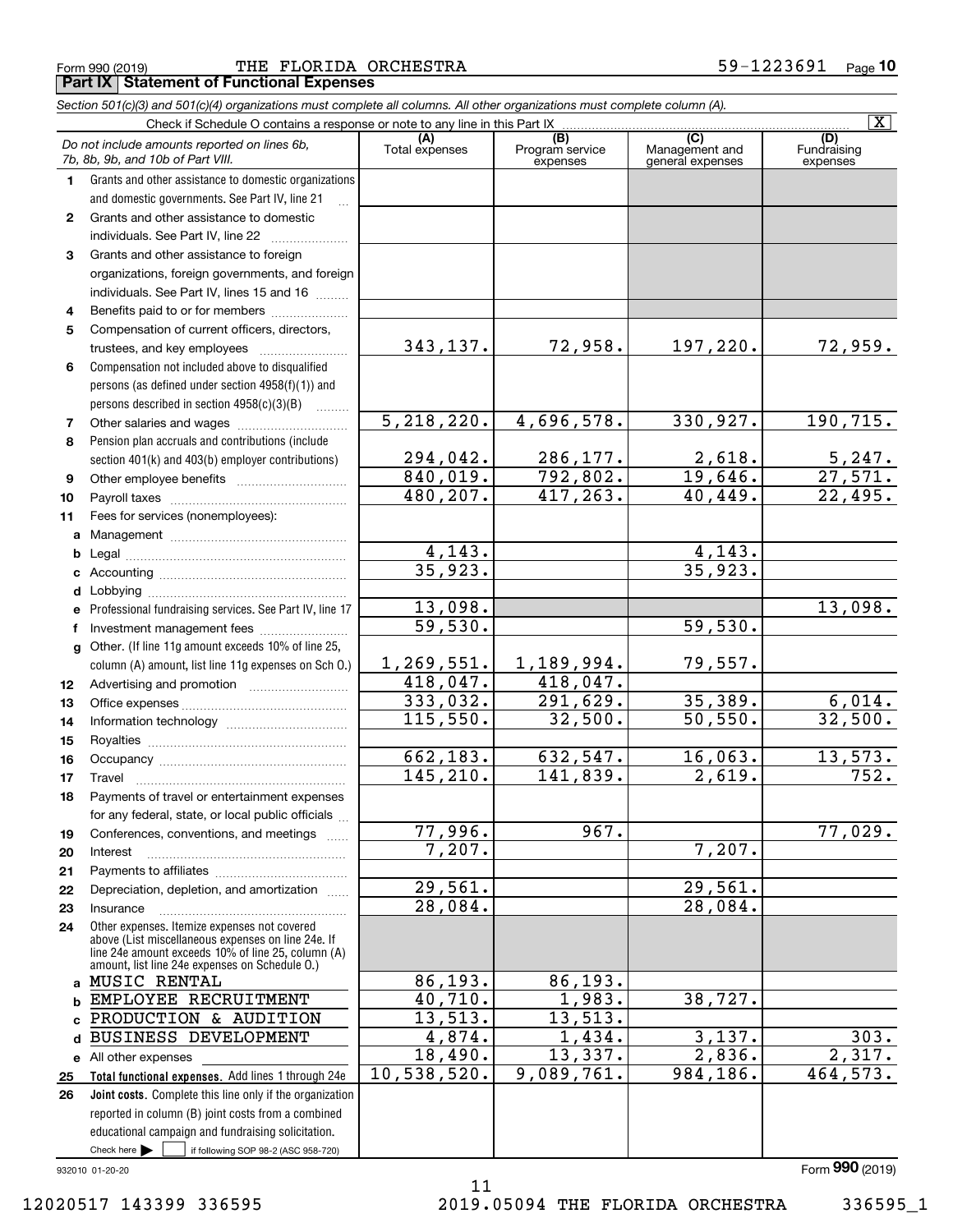**3132 33**

**Net Assets or Fund Balances**

Net Assets or Fund Balances

#### Form 990 (2019) Page THE FLORIDA ORCHESTRA 59-1223691

Check if Schedule O contains a response or note to any line in this Part X

Retained earnings, endowment, accumulated income, or other funds we have all the Total net assets or fund balances ~~~~~~~~~~~~~~~~~~~~~~

Total liabilities and net assets/fund balances

|    |                                                                                                                                            |                 |            | (A)<br>Beginning of year |                 | (B)<br>End of year          |
|----|--------------------------------------------------------------------------------------------------------------------------------------------|-----------------|------------|--------------------------|-----------------|-----------------------------|
| 1  | Cash - non-interest-bearing                                                                                                                |                 |            | 527,447.                 | $\mathbf{1}$    | 1,071,523.                  |
| 2  |                                                                                                                                            |                 |            |                          | $\mathbf{2}$    | 22,465.                     |
| З  |                                                                                                                                            |                 |            | $\overline{764,708}$ .   | 3               | 399,455.                    |
| 4  |                                                                                                                                            |                 |            | 138,356.                 | 4               | 102,429.                    |
| 5  | Loans and other receivables from any current or former officer, director,                                                                  |                 |            |                          |                 |                             |
|    | trustee, key employee, creator or founder, substantial contributor, or 35%                                                                 |                 |            |                          |                 |                             |
|    | controlled entity or family member of any of these persons                                                                                 |                 |            |                          | 5               |                             |
| 6  | Loans and other receivables from other disqualified persons (as defined                                                                    |                 |            |                          |                 |                             |
|    | under section 4958(f)(1)), and persons described in section 4958(c)(3)(B)                                                                  |                 | .          |                          | 6               |                             |
| 7  |                                                                                                                                            |                 |            |                          | $\overline{7}$  |                             |
| 8  |                                                                                                                                            |                 |            |                          | 8               |                             |
| 9  | Prepaid expenses and deferred charges                                                                                                      |                 |            | $\overline{120,415}$ .   | 9               | 33,579.                     |
|    | 10a Land, buildings, and equipment: cost or other                                                                                          |                 |            |                          |                 |                             |
|    | basis. Complete Part VI of Schedule D                                                                                                      | 10a             | 591,682.   |                          |                 |                             |
|    | <b>b</b> Less: accumulated depreciation                                                                                                    | 10 <sub>b</sub> | 504, 547.  | 116,696.                 | 10 <sub>c</sub> | $\frac{87,135}{8,459,127.}$ |
| 11 |                                                                                                                                            |                 |            | 9,976,833.               | 11              |                             |
| 12 |                                                                                                                                            |                 |            |                          | 12              |                             |
| 13 | Investments - program-related. See Part IV, line 11                                                                                        |                 |            |                          | 13              |                             |
| 14 |                                                                                                                                            |                 |            |                          | 14              |                             |
| 15 |                                                                                                                                            |                 |            | 3,798,623.               | 15              | 3,664,935.                  |
| 16 |                                                                                                                                            |                 |            | 15,443,078.              | 16              | $\overline{13,840,648}$ .   |
| 17 |                                                                                                                                            |                 |            | 600, 179.                | 17              | $\overline{200}$ , 308.     |
| 18 |                                                                                                                                            |                 |            |                          | 18              |                             |
| 19 |                                                                                                                                            |                 |            | 1,445,689.               | 19              | 1,017,515.                  |
| 20 |                                                                                                                                            |                 |            |                          | 20              |                             |
| 21 | Escrow or custodial account liability. Complete Part IV of Schedule D                                                                      |                 |            |                          | 21              |                             |
| 22 | Loans and other payables to any current or former officer, director,                                                                       |                 |            |                          |                 |                             |
|    | trustee, key employee, creator or founder, substantial contributor, or 35%                                                                 |                 |            |                          |                 |                             |
|    | controlled entity or family member of any of these persons                                                                                 |                 |            | 58,840.                  | 22              | 49,256.                     |
| 23 | Secured mortgages and notes payable to unrelated third parties                                                                             |                 |            |                          | 23              |                             |
| 24 | Unsecured notes and loans payable to unrelated third parties<br>Other liabilities (including federal income tax, payables to related third |                 |            |                          | 24              |                             |
| 25 | parties, and other liabilities not included on lines 17-24). Complete Part X                                                               |                 |            |                          |                 |                             |
|    | of Schedule D                                                                                                                              |                 |            | 24, 155.                 | 25              | 16,938.                     |
| 26 |                                                                                                                                            |                 | 2,128,863. | 26                       | 1,284,017.      |                             |
|    | Organizations that follow FASB ASC 958, check here $\blacktriangleright \boxed{X}$                                                         |                 |            |                          |                 |                             |
|    | and complete lines 27, 28, 32, and 33.                                                                                                     |                 |            |                          |                 |                             |
| 27 | Net assets without donor restrictions                                                                                                      |                 |            | $-213, 365.$             | 27              | 907,496.                    |
| 28 |                                                                                                                                            |                 |            | 13,527,580.              | 28              | 11,649,135.                 |
|    | Organizations that do not follow FASB ASC 958, check here $\blacktriangleright$                                                            |                 |            |                          |                 |                             |
|    | and complete lines 29 through 33.                                                                                                          |                 |            |                          |                 |                             |
| 29 |                                                                                                                                            |                 |            |                          | 29              |                             |
| 30 | Paid-in or capital surplus, or land, building, or equipment fund                                                                           |                 |            |                          | 30              |                             |

**313233**

 $\begin{array}{|c|c|c|c|c|c|}\n 13,314,215. & \text{32} & 12,556,631. \\
 \hline\n 15,443,078. & \text{33} & 13,840,648. \\
 \end{array}$ 

 $\mathcal{L}^{\text{max}}$ 

**Part X** | Balance Sheet

**Assets**

**Liabilities**

Liabilities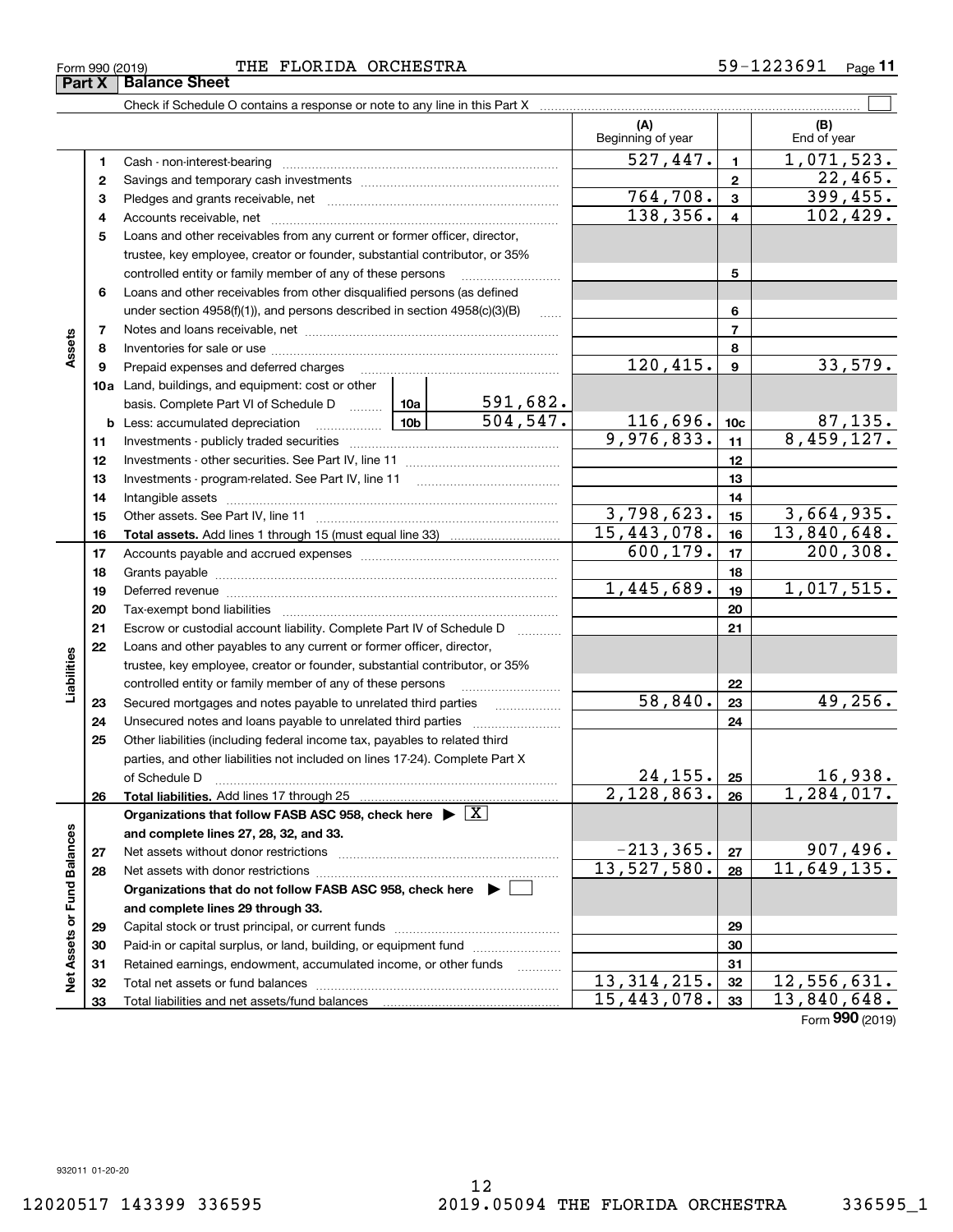|                                                                                                                                 | 59-1223691<br>THE FLORIDA ORCHESTRA<br>Form 990 (2019)                                                                                                                                                                              |                |                            |     |                         |  |  |  |
|---------------------------------------------------------------------------------------------------------------------------------|-------------------------------------------------------------------------------------------------------------------------------------------------------------------------------------------------------------------------------------|----------------|----------------------------|-----|-------------------------|--|--|--|
|                                                                                                                                 | <b>Part XI   Reconciliation of Net Assets</b>                                                                                                                                                                                       |                |                            |     |                         |  |  |  |
|                                                                                                                                 |                                                                                                                                                                                                                                     |                |                            |     | $\overline{\mathtt{x}}$ |  |  |  |
|                                                                                                                                 |                                                                                                                                                                                                                                     |                |                            |     |                         |  |  |  |
| 1                                                                                                                               |                                                                                                                                                                                                                                     | $\mathbf{1}$   | 10,417,898.                |     |                         |  |  |  |
| 2                                                                                                                               |                                                                                                                                                                                                                                     | $\mathbf{2}$   | 10,538,520.<br>$-120,622.$ |     |                         |  |  |  |
| З                                                                                                                               | 3<br>Revenue less expenses. Subtract line 2 from line 1                                                                                                                                                                             |                |                            |     |                         |  |  |  |
| 4                                                                                                                               |                                                                                                                                                                                                                                     | 4              | 13, 314, 215.              |     |                         |  |  |  |
| 5                                                                                                                               | Net unrealized gains (losses) on investments                                                                                                                                                                                        | 5              | $-522, 397.$               |     |                         |  |  |  |
| 6                                                                                                                               |                                                                                                                                                                                                                                     | 6              |                            |     |                         |  |  |  |
| 7                                                                                                                               | Investment expenses                                                                                                                                                                                                                 | $\overline{7}$ |                            |     |                         |  |  |  |
| 8                                                                                                                               |                                                                                                                                                                                                                                     | 8              |                            |     |                         |  |  |  |
| 9                                                                                                                               | Other changes in net assets or fund balances (explain on Schedule O)                                                                                                                                                                | $\mathbf{9}$   | $-114,565.$                |     |                         |  |  |  |
| 10                                                                                                                              | Net assets or fund balances at end of year. Combine lines 3 through 9 (must equal Part X, line 32,                                                                                                                                  |                | 12,556,631.                |     |                         |  |  |  |
|                                                                                                                                 | 10                                                                                                                                                                                                                                  |                |                            |     |                         |  |  |  |
|                                                                                                                                 | <b>Part XII</b> Financial Statements and Reporting                                                                                                                                                                                  |                |                            |     |                         |  |  |  |
|                                                                                                                                 | $\vert X \vert$                                                                                                                                                                                                                     |                |                            |     |                         |  |  |  |
|                                                                                                                                 |                                                                                                                                                                                                                                     |                |                            | Yes | No                      |  |  |  |
| 1                                                                                                                               | $\boxed{\mathbf{X}}$ Accrual<br>Accounting method used to prepare the Form 990: <u>[</u> Cash<br>Other                                                                                                                              |                |                            |     |                         |  |  |  |
| If the organization changed its method of accounting from a prior year or checked "Other," explain in Schedule O.               |                                                                                                                                                                                                                                     |                |                            |     |                         |  |  |  |
|                                                                                                                                 | 2a Were the organization's financial statements compiled or reviewed by an independent accountant?                                                                                                                                  |                |                            |     |                         |  |  |  |
|                                                                                                                                 | If "Yes," check a box below to indicate whether the financial statements for the year were compiled or reviewed on a                                                                                                                |                |                            |     |                         |  |  |  |
|                                                                                                                                 | separate basis, consolidated basis, or both:                                                                                                                                                                                        |                |                            |     |                         |  |  |  |
|                                                                                                                                 | Both consolidated and separate basis<br>Separate basis<br><b>Consolidated basis</b>                                                                                                                                                 |                |                            |     |                         |  |  |  |
|                                                                                                                                 | <b>b</b> Were the organization's financial statements audited by an independent accountant?                                                                                                                                         |                | 2 <sub>b</sub>             | X   |                         |  |  |  |
|                                                                                                                                 | If "Yes," check a box below to indicate whether the financial statements for the year were audited on a separate basis,                                                                                                             |                |                            |     |                         |  |  |  |
|                                                                                                                                 | consolidated basis, or both:                                                                                                                                                                                                        |                |                            |     |                         |  |  |  |
|                                                                                                                                 | $X$ Separate basis<br><b>Consolidated basis</b><br>Both consolidated and separate basis                                                                                                                                             |                |                            |     |                         |  |  |  |
|                                                                                                                                 | c If "Yes" to line 2a or 2b, does the organization have a committee that assumes responsibility for oversight of the audit,                                                                                                         |                |                            |     |                         |  |  |  |
|                                                                                                                                 |                                                                                                                                                                                                                                     |                |                            |     |                         |  |  |  |
|                                                                                                                                 | If the organization changed either its oversight process or selection process during the tax year, explain on Schedule O.                                                                                                           |                |                            |     |                         |  |  |  |
| 3a As a result of a federal award, was the organization required to undergo an audit or audits as set forth in the Single Audit |                                                                                                                                                                                                                                     |                |                            |     |                         |  |  |  |
|                                                                                                                                 |                                                                                                                                                                                                                                     |                | За                         |     | X                       |  |  |  |
|                                                                                                                                 | <b>b</b> If "Yes," did the organization undergo the required audit or audits? If the organization did not undergo the required audit                                                                                                |                |                            |     |                         |  |  |  |
|                                                                                                                                 | or audits, explain why on Schedule O and describe any steps taken to undergo such audits [11] contains the school of audits [11] or audits [11] or audits [11] or audits [11] or audits [11] or audits [11] or audits [11] or<br>3b |                |                            |     |                         |  |  |  |

Form (2019) **990**

932012 01-20-20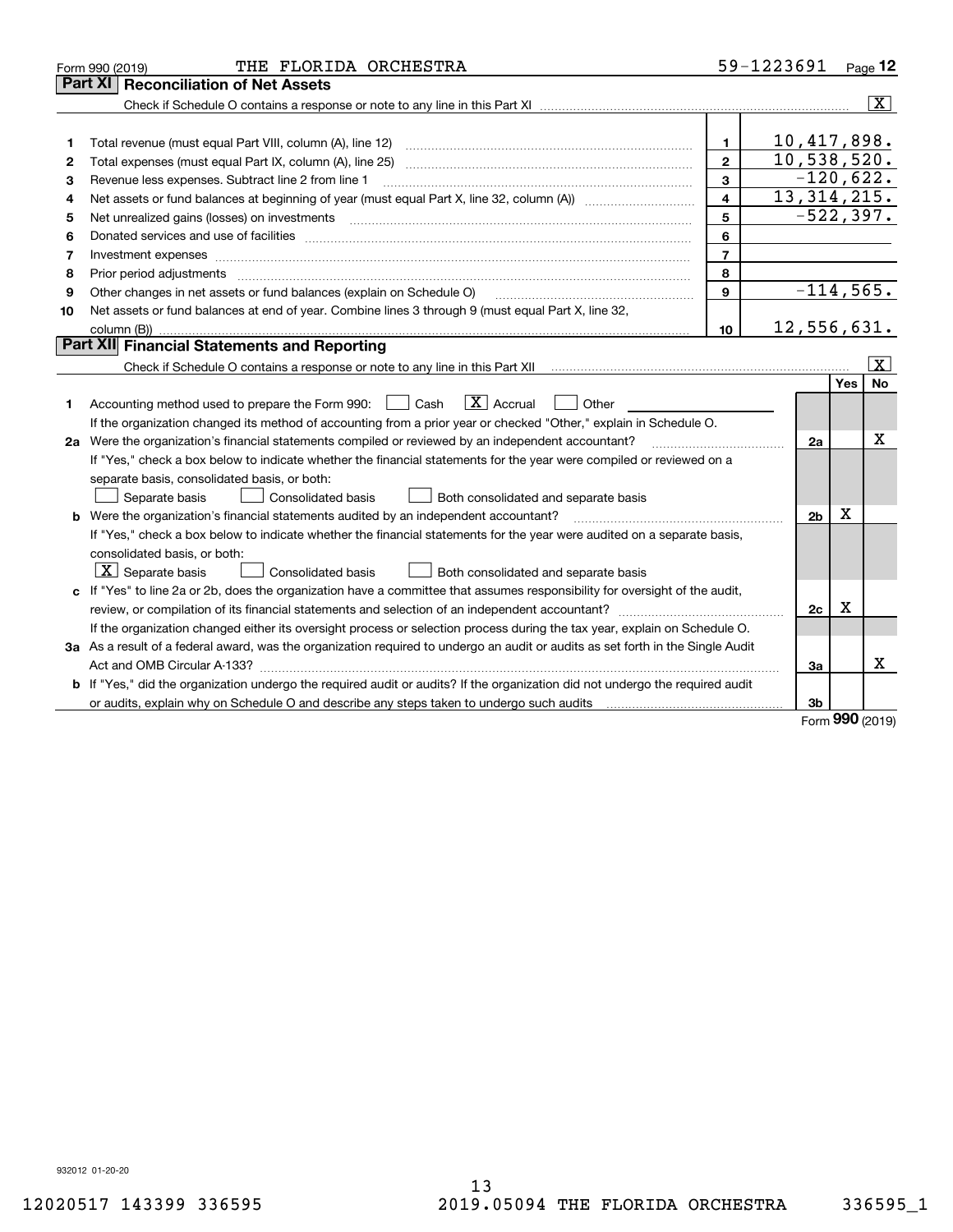| <b>SCHEDULE A</b> |
|-------------------|
|-------------------|

**(Form 990 or 990-EZ)**

## **Public Charity Status and Public Support**

**Complete if the organization is a section 501(c)(3) organization or a section 4947(a)(1) nonexempt charitable trust.**

| OMB No. 1545-0047                         |
|-------------------------------------------|
|                                           |
| <b>Open to Public</b><br><b>ispection</b> |

| Department of the Treasury<br>Internal Revenue Service |        |                                                                                           |  | Attach to Form 990 or Form 990-EZ.<br>$\blacktriangleright$ Go to www.irs.gov/Form990 for instructions and the latest information. |                                                                                                                                               |     |                                 |                            |  | <b>Open to Public</b><br>Inspection   |  |
|--------------------------------------------------------|--------|-------------------------------------------------------------------------------------------|--|------------------------------------------------------------------------------------------------------------------------------------|-----------------------------------------------------------------------------------------------------------------------------------------------|-----|---------------------------------|----------------------------|--|---------------------------------------|--|
|                                                        |        | Name of the organization                                                                  |  |                                                                                                                                    |                                                                                                                                               |     |                                 |                            |  | <b>Employer identification number</b> |  |
|                                                        |        |                                                                                           |  | THE FLORIDA ORCHESTRA                                                                                                              |                                                                                                                                               |     |                                 |                            |  | 59-1223691                            |  |
|                                                        | Part I |                                                                                           |  |                                                                                                                                    | Reason for Public Charity Status (All organizations must complete this part.) See instructions.                                               |     |                                 |                            |  |                                       |  |
|                                                        |        |                                                                                           |  |                                                                                                                                    | The organization is not a private foundation because it is: (For lines 1 through 12, check only one box.)                                     |     |                                 |                            |  |                                       |  |
| 1                                                      |        |                                                                                           |  |                                                                                                                                    | A church, convention of churches, or association of churches described in section 170(b)(1)(A)(i).                                            |     |                                 |                            |  |                                       |  |
| 2                                                      |        | A school described in section 170(b)(1)(A)(ii). (Attach Schedule E (Form 990 or 990-EZ).) |  |                                                                                                                                    |                                                                                                                                               |     |                                 |                            |  |                                       |  |
| 3                                                      |        |                                                                                           |  |                                                                                                                                    | A hospital or a cooperative hospital service organization described in section 170(b)(1)(A)(iii).                                             |     |                                 |                            |  |                                       |  |
| 4                                                      |        |                                                                                           |  |                                                                                                                                    | A medical research organization operated in conjunction with a hospital described in section 170(b)(1)(A)(iii). Enter the hospital's name,    |     |                                 |                            |  |                                       |  |
|                                                        |        | city, and state:                                                                          |  |                                                                                                                                    |                                                                                                                                               |     |                                 |                            |  |                                       |  |
| 5                                                      |        |                                                                                           |  |                                                                                                                                    | An organization operated for the benefit of a college or university owned or operated by a governmental unit described in                     |     |                                 |                            |  |                                       |  |
|                                                        |        |                                                                                           |  | section 170(b)(1)(A)(iv). (Complete Part II.)                                                                                      |                                                                                                                                               |     |                                 |                            |  |                                       |  |
| 6                                                      |        |                                                                                           |  |                                                                                                                                    | A federal, state, or local government or governmental unit described in section 170(b)(1)(A)(v).                                              |     |                                 |                            |  |                                       |  |
|                                                        | 7   X  |                                                                                           |  |                                                                                                                                    | An organization that normally receives a substantial part of its support from a governmental unit or from the general public described in     |     |                                 |                            |  |                                       |  |
|                                                        |        |                                                                                           |  | section 170(b)(1)(A)(vi). (Complete Part II.)                                                                                      |                                                                                                                                               |     |                                 |                            |  |                                       |  |
| 8                                                      |        |                                                                                           |  |                                                                                                                                    | A community trust described in section 170(b)(1)(A)(vi). (Complete Part II.)                                                                  |     |                                 |                            |  |                                       |  |
| 9                                                      |        |                                                                                           |  |                                                                                                                                    | An agricultural research organization described in section 170(b)(1)(A)(ix) operated in conjunction with a land-grant college                 |     |                                 |                            |  |                                       |  |
|                                                        |        |                                                                                           |  |                                                                                                                                    | or university or a non-land-grant college of agriculture (see instructions). Enter the name, city, and state of the college or                |     |                                 |                            |  |                                       |  |
|                                                        |        | university:                                                                               |  |                                                                                                                                    |                                                                                                                                               |     |                                 |                            |  |                                       |  |
| 10                                                     |        |                                                                                           |  |                                                                                                                                    | An organization that normally receives: (1) more than 33 1/3% of its support from contributions, membership fees, and gross receipts from     |     |                                 |                            |  |                                       |  |
|                                                        |        |                                                                                           |  |                                                                                                                                    | activities related to its exempt functions - subject to certain exceptions, and (2) no more than 33 1/3% of its support from gross investment |     |                                 |                            |  |                                       |  |
|                                                        |        |                                                                                           |  |                                                                                                                                    | income and unrelated business taxable income (less section 511 tax) from businesses acquired by the organization after June 30, 1975.         |     |                                 |                            |  |                                       |  |
|                                                        |        |                                                                                           |  | See section 509(a)(2). (Complete Part III.)                                                                                        |                                                                                                                                               |     |                                 |                            |  |                                       |  |
| 11                                                     |        |                                                                                           |  |                                                                                                                                    | An organization organized and operated exclusively to test for public safety. See section 509(a)(4).                                          |     |                                 |                            |  |                                       |  |
| 12                                                     |        |                                                                                           |  |                                                                                                                                    | An organization organized and operated exclusively for the benefit of, to perform the functions of, or to carry out the purposes of one or    |     |                                 |                            |  |                                       |  |
|                                                        |        |                                                                                           |  |                                                                                                                                    | more publicly supported organizations described in section 509(a)(1) or section 509(a)(2). See section 509(a)(3). Check the box in            |     |                                 |                            |  |                                       |  |
|                                                        |        |                                                                                           |  |                                                                                                                                    | lines 12a through 12d that describes the type of supporting organization and complete lines 12e, 12f, and 12g.                                |     |                                 |                            |  |                                       |  |
| а                                                      |        |                                                                                           |  |                                                                                                                                    | Type I. A supporting organization operated, supervised, or controlled by its supported organization(s), typically by giving                   |     |                                 |                            |  |                                       |  |
|                                                        |        |                                                                                           |  |                                                                                                                                    | the supported organization(s) the power to regularly appoint or elect a majority of the directors or trustees of the supporting               |     |                                 |                            |  |                                       |  |
|                                                        |        |                                                                                           |  | organization. You must complete Part IV, Sections A and B.                                                                         |                                                                                                                                               |     |                                 |                            |  |                                       |  |
| b                                                      |        |                                                                                           |  |                                                                                                                                    | Type II. A supporting organization supervised or controlled in connection with its supported organization(s), by having                       |     |                                 |                            |  |                                       |  |
|                                                        |        |                                                                                           |  |                                                                                                                                    | control or management of the supporting organization vested in the same persons that control or manage the supported                          |     |                                 |                            |  |                                       |  |
|                                                        |        |                                                                                           |  | organization(s). You must complete Part IV, Sections A and C.                                                                      |                                                                                                                                               |     |                                 |                            |  |                                       |  |
| с                                                      |        |                                                                                           |  |                                                                                                                                    | Type III functionally integrated. A supporting organization operated in connection with, and functionally integrated with,                    |     |                                 |                            |  |                                       |  |
|                                                        |        |                                                                                           |  |                                                                                                                                    | its supported organization(s) (see instructions). You must complete Part IV, Sections A, D, and E.                                            |     |                                 |                            |  |                                       |  |
| d                                                      |        |                                                                                           |  |                                                                                                                                    | Type III non-functionally integrated. A supporting organization operated in connection with its supported organization(s)                     |     |                                 |                            |  |                                       |  |
|                                                        |        |                                                                                           |  |                                                                                                                                    | that is not functionally integrated. The organization generally must satisfy a distribution requirement and an attentiveness                  |     |                                 |                            |  |                                       |  |
|                                                        |        |                                                                                           |  |                                                                                                                                    | requirement (see instructions). You must complete Part IV, Sections A and D, and Part V.                                                      |     |                                 |                            |  |                                       |  |
| е                                                      |        |                                                                                           |  |                                                                                                                                    | Check this box if the organization received a written determination from the IRS that it is a Type I, Type II, Type III                       |     |                                 |                            |  |                                       |  |
|                                                        |        |                                                                                           |  |                                                                                                                                    | functionally integrated, or Type III non-functionally integrated supporting organization.                                                     |     |                                 |                            |  |                                       |  |
|                                                        |        | f Enter the number of supported organizations                                             |  |                                                                                                                                    |                                                                                                                                               |     |                                 |                            |  |                                       |  |
| g                                                      |        | (i) Name of supported                                                                     |  | Provide the following information about the supported organization(s).<br>(ii) EIN                                                 | (iii) Type of organization                                                                                                                    |     | (iv) Is the organization listed | (v) Amount of monetary     |  | (vi) Amount of other                  |  |
|                                                        |        | organization                                                                              |  |                                                                                                                                    | (described on lines 1-10                                                                                                                      |     | in your governing document?     | support (see instructions) |  | support (see instructions)            |  |
|                                                        |        |                                                                                           |  |                                                                                                                                    | above (see instructions))                                                                                                                     | Yes | No                              |                            |  |                                       |  |
|                                                        |        |                                                                                           |  |                                                                                                                                    |                                                                                                                                               |     |                                 |                            |  |                                       |  |
|                                                        |        |                                                                                           |  |                                                                                                                                    |                                                                                                                                               |     |                                 |                            |  |                                       |  |
|                                                        |        |                                                                                           |  |                                                                                                                                    |                                                                                                                                               |     |                                 |                            |  |                                       |  |
|                                                        |        |                                                                                           |  |                                                                                                                                    |                                                                                                                                               |     |                                 |                            |  |                                       |  |
|                                                        |        |                                                                                           |  |                                                                                                                                    |                                                                                                                                               |     |                                 |                            |  |                                       |  |
|                                                        |        |                                                                                           |  |                                                                                                                                    |                                                                                                                                               |     |                                 |                            |  |                                       |  |
|                                                        |        |                                                                                           |  |                                                                                                                                    |                                                                                                                                               |     |                                 |                            |  |                                       |  |
|                                                        |        |                                                                                           |  |                                                                                                                                    |                                                                                                                                               |     |                                 |                            |  |                                       |  |
|                                                        |        |                                                                                           |  |                                                                                                                                    |                                                                                                                                               |     |                                 |                            |  |                                       |  |
|                                                        |        |                                                                                           |  |                                                                                                                                    |                                                                                                                                               |     |                                 |                            |  |                                       |  |

**Total**

LHA For Paperwork Reduction Act Notice, see the Instructions for Form 990 or 990-EZ. 932021 09-25-19 Schedule A (Form 990 or 990-EZ) 2019 14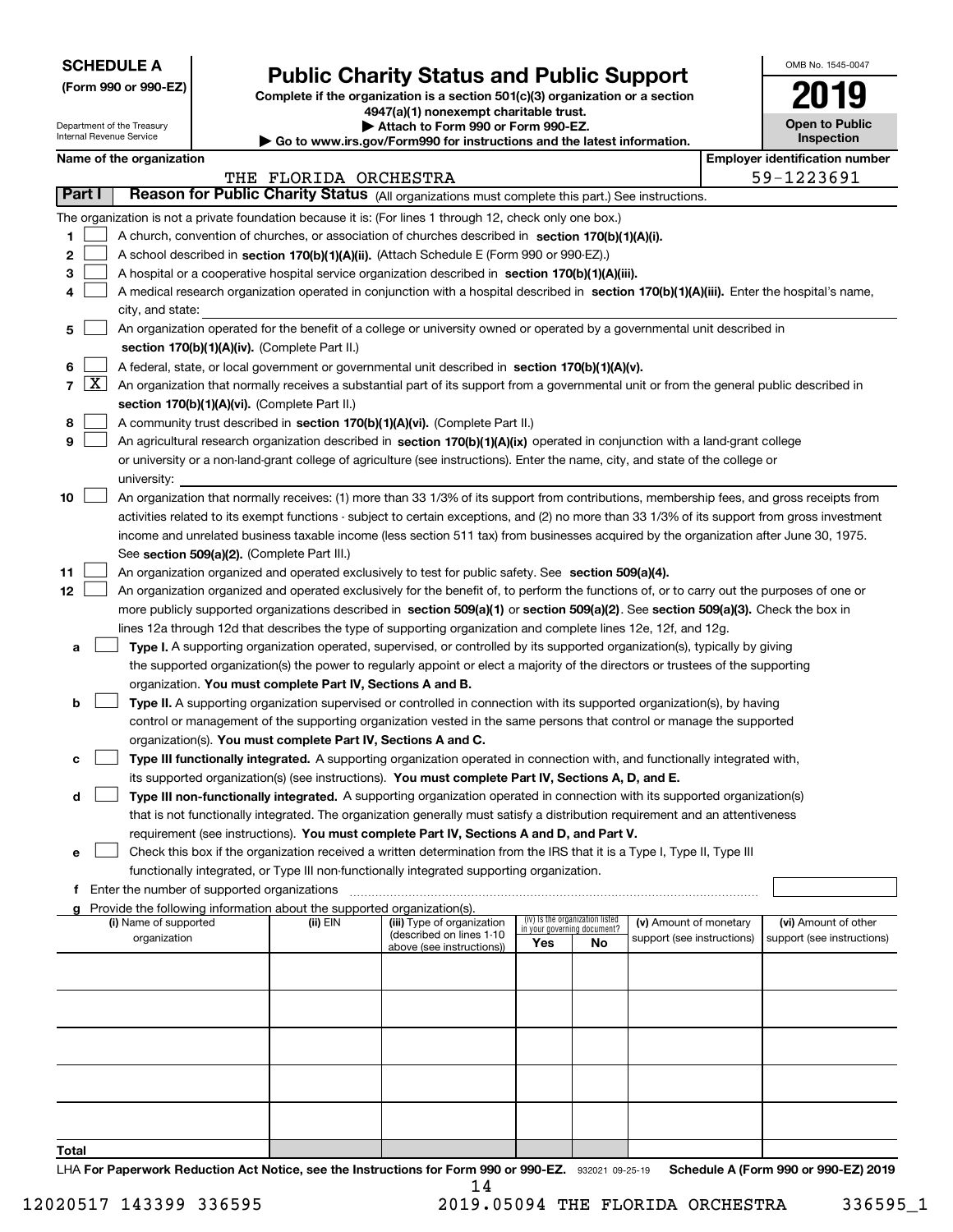59-1223691 Page 2

(Complete only if you checked the box on line 5, 7, or 8 of Part I or if the organization failed to qualify under Part III. If the organization fails to qualify under the tests listed below, please complete Part III.) **Part II** | Support Schedule for Organizations Described in Sections 170(b)(1)(A)(iv) and 170(b)(1)(A)(vi)

|    | <b>Section A. Public Support</b>                                                                                                               |           |            |            |            |          |                                      |
|----|------------------------------------------------------------------------------------------------------------------------------------------------|-----------|------------|------------|------------|----------|--------------------------------------|
|    | Calendar year (or fiscal year beginning in)                                                                                                    | (a) 2015  | (b) 2016   | $(c)$ 2017 | $(d)$ 2018 | (e) 2019 | (f) Total                            |
|    | 1 Gifts, grants, contributions, and                                                                                                            |           |            |            |            |          |                                      |
|    | membership fees received. (Do not                                                                                                              |           |            |            |            |          |                                      |
|    | include any "unusual grants.")                                                                                                                 | 6165264.  | 6543147.   | 7543298.   | 5210502.   |          | 6885003.32347214.                    |
|    | 2 Tax revenues levied for the organ-                                                                                                           |           |            |            |            |          |                                      |
|    | ization's benefit and either paid to                                                                                                           |           |            |            |            |          |                                      |
|    | or expended on its behalf                                                                                                                      |           |            |            |            |          |                                      |
|    | 3 The value of services or facilities                                                                                                          |           |            |            |            |          |                                      |
|    | furnished by a governmental unit to                                                                                                            |           |            |            |            |          |                                      |
|    | the organization without charge                                                                                                                |           |            |            |            |          |                                      |
|    | 4 Total. Add lines 1 through 3                                                                                                                 | 6165264.  | 6543147.   | 7543298.   | 5210502.   |          | 6885003.32347214.                    |
| 5. | The portion of total contributions                                                                                                             |           |            |            |            |          |                                      |
|    | by each person (other than a                                                                                                                   |           |            |            |            |          |                                      |
|    | governmental unit or publicly                                                                                                                  |           |            |            |            |          |                                      |
|    | supported organization) included                                                                                                               |           |            |            |            |          |                                      |
|    | on line 1 that exceeds 2% of the                                                                                                               |           |            |            |            |          |                                      |
|    | amount shown on line 11,                                                                                                                       |           |            |            |            |          |                                      |
|    | column (f)                                                                                                                                     |           |            |            |            |          | 1007932.                             |
|    | 6 Public support. Subtract line 5 from line 4.                                                                                                 |           |            |            |            |          | 31339282.                            |
|    | <b>Section B. Total Support</b>                                                                                                                |           |            |            |            |          |                                      |
|    | Calendar year (or fiscal year beginning in)                                                                                                    | (a) 2015  | $(b)$ 2016 | $(c)$ 2017 | $(d)$ 2018 | (e) 2019 | (f) Total                            |
|    | <b>7</b> Amounts from line 4                                                                                                                   | 6165264.  | 6543147.   | 7543298.   | 5210502.   |          | 6885003.32347214.                    |
|    | 8 Gross income from interest,                                                                                                                  |           |            |            |            |          |                                      |
|    |                                                                                                                                                |           |            |            |            |          |                                      |
|    | dividends, payments received on                                                                                                                |           |            |            |            |          |                                      |
|    | securities loans, rents, royalties,                                                                                                            | 224, 165. | 219,636.   | 254, 393.  | 293,606.   | 193,066. | 1184866.                             |
|    | and income from similar sources                                                                                                                |           |            |            |            |          |                                      |
|    | <b>9</b> Net income from unrelated business                                                                                                    |           |            |            |            |          |                                      |
|    | activities, whether or not the                                                                                                                 |           |            |            |            |          |                                      |
|    | business is regularly carried on                                                                                                               |           |            |            |            |          |                                      |
|    | 10 Other income. Do not include gain                                                                                                           |           |            |            |            |          |                                      |
|    | or loss from the sale of capital                                                                                                               |           |            |            |            |          |                                      |
|    | assets (Explain in Part VI.)                                                                                                                   |           |            |            |            |          |                                      |
|    | <b>11 Total support.</b> Add lines 7 through 10                                                                                                |           |            |            |            |          | 33532080.                            |
|    | 12 Gross receipts from related activities, etc. (see instructions)                                                                             |           |            |            |            | 12       | 19,013,242.                          |
|    | 13 First five years. If the Form 990 is for the organization's first, second, third, fourth, or fifth tax year as a section 501(c)(3)          |           |            |            |            |          |                                      |
|    | organization, check this box and stop here                                                                                                     |           |            |            |            |          |                                      |
|    | <b>Section C. Computation of Public Support Percentage</b>                                                                                     |           |            |            |            |          |                                      |
|    | 14 Public support percentage for 2019 (line 6, column (f) divided by line 11, column (f) <i>mummumumum</i>                                     |           |            |            |            | 14       | 93.46<br>%                           |
|    |                                                                                                                                                |           |            |            |            | 15       | 91.45<br>%                           |
|    | 16a 33 1/3% support test - 2019. If the organization did not check the box on line 13, and line 14 is 33 1/3% or more, check this box and      |           |            |            |            |          |                                      |
|    | stop here. The organization qualifies as a publicly supported organization                                                                     |           |            |            |            |          | $\blacktriangleright$ $\mid$ X       |
|    | b 33 1/3% support test - 2018. If the organization did not check a box on line 13 or 16a, and line 15 is 33 1/3% or more, check this box       |           |            |            |            |          |                                      |
|    | and stop here. The organization qualifies as a publicly supported organization                                                                 |           |            |            |            |          |                                      |
|    | 17a 10% -facts-and-circumstances test - 2019. If the organization did not check a box on line 13, 16a, or 16b, and line 14 is 10% or more,     |           |            |            |            |          |                                      |
|    | and if the organization meets the "facts-and-circumstances" test, check this box and stop here. Explain in Part VI how the organization        |           |            |            |            |          |                                      |
|    | meets the "facts-and-circumstances" test. The organization qualifies as a publicly supported organization                                      |           |            |            |            |          |                                      |
|    | <b>b 10% -facts-and-circumstances test - 2018.</b> If the organization did not check a box on line 13, 16a, 16b, or 17a, and line 15 is 10% or |           |            |            |            |          |                                      |
|    | more, and if the organization meets the "facts-and-circumstances" test, check this box and stop here. Explain in Part VI how the               |           |            |            |            |          |                                      |
|    | organization meets the "facts-and-circumstances" test. The organization qualifies as a publicly supported organization                         |           |            |            |            |          |                                      |
|    | 18 Private foundation. If the organization did not check a box on line 13, 16a, 16b, 17a, or 17b, check this box and see instructions          |           |            |            |            |          |                                      |
|    |                                                                                                                                                |           |            |            |            |          | Schodule A (Form 990 or 990-F7) 2019 |

**Schedule A (Form 990 or 990-EZ) 2019**

932022 09-25-19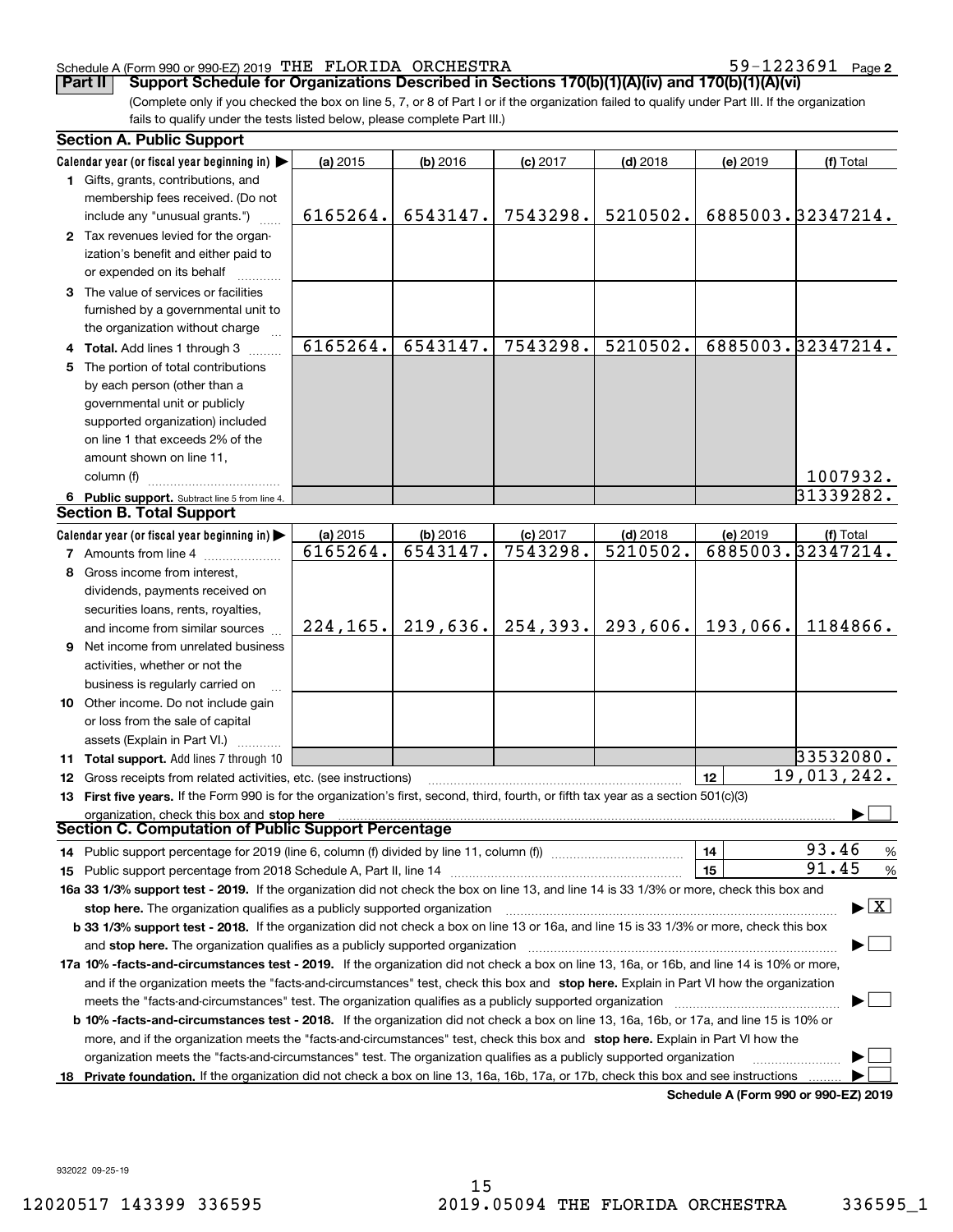#### **Part III** | Support Schedule for Organizations Described in Section 509(a)(2)

**3**

(Complete only if you checked the box on line 10 of Part I or if the organization failed to qualify under Part II. If the organization fails to qualify under the tests listed below, please complete Part II.)

| <b>Section A. Public Support</b>                                                                                                                                                                                               |            |          |            |            |          |                                      |
|--------------------------------------------------------------------------------------------------------------------------------------------------------------------------------------------------------------------------------|------------|----------|------------|------------|----------|--------------------------------------|
| Calendar year (or fiscal year beginning in) $\blacktriangleright$                                                                                                                                                              | (a) 2015   | (b) 2016 | $(c)$ 2017 | $(d)$ 2018 | (e) 2019 | (f) Total                            |
| 1 Gifts, grants, contributions, and                                                                                                                                                                                            |            |          |            |            |          |                                      |
| membership fees received. (Do not                                                                                                                                                                                              |            |          |            |            |          |                                      |
| include any "unusual grants.")                                                                                                                                                                                                 |            |          |            |            |          |                                      |
| 2 Gross receipts from admissions,<br>merchandise sold or services per-<br>formed, or facilities furnished in<br>any activity that is related to the<br>organization's tax-exempt purpose                                       |            |          |            |            |          |                                      |
| 3 Gross receipts from activities that<br>are not an unrelated trade or bus-                                                                                                                                                    |            |          |            |            |          |                                      |
| iness under section 513                                                                                                                                                                                                        |            |          |            |            |          |                                      |
| 4 Tax revenues levied for the organ-<br>ization's benefit and either paid to<br>or expended on its behalf<br>.                                                                                                                 |            |          |            |            |          |                                      |
| 5 The value of services or facilities                                                                                                                                                                                          |            |          |            |            |          |                                      |
| furnished by a governmental unit to<br>the organization without charge                                                                                                                                                         |            |          |            |            |          |                                      |
| <b>6 Total.</b> Add lines 1 through 5                                                                                                                                                                                          |            |          |            |            |          |                                      |
| 7a Amounts included on lines 1, 2, and<br>3 received from disqualified persons                                                                                                                                                 |            |          |            |            |          |                                      |
| <b>b</b> Amounts included on lines 2 and 3 received<br>from other than disqualified persons that<br>exceed the greater of \$5,000 or 1% of the<br>amount on line 13 for the year                                               |            |          |            |            |          |                                      |
| c Add lines 7a and 7b                                                                                                                                                                                                          |            |          |            |            |          |                                      |
| 8 Public support. (Subtract line 7c from line 6.)                                                                                                                                                                              |            |          |            |            |          |                                      |
| <b>Section B. Total Support</b>                                                                                                                                                                                                |            |          |            |            |          |                                      |
| Calendar year (or fiscal year beginning in)                                                                                                                                                                                    | (a) $2015$ | (b) 2016 | $(c)$ 2017 | $(d)$ 2018 | (e) 2019 | (f) Total                            |
| 9 Amounts from line 6                                                                                                                                                                                                          |            |          |            |            |          |                                      |
| 10a Gross income from interest,<br>dividends, payments received on<br>securities loans, rents, royalties,<br>and income from similar sources                                                                                   |            |          |            |            |          |                                      |
| <b>b</b> Unrelated business taxable income<br>(less section 511 taxes) from businesses<br>acquired after June 30, 1975                                                                                                         |            |          |            |            |          |                                      |
| c Add lines 10a and 10b                                                                                                                                                                                                        |            |          |            |            |          |                                      |
| <b>11</b> Net income from unrelated business<br>activities not included in line 10b,<br>whether or not the business is<br>regularly carried on                                                                                 |            |          |            |            |          |                                      |
| <b>12</b> Other income. Do not include gain<br>or loss from the sale of capital<br>assets (Explain in Part VI.)                                                                                                                |            |          |            |            |          |                                      |
| <b>13 Total support.</b> (Add lines 9, 10c, 11, and 12.)                                                                                                                                                                       |            |          |            |            |          |                                      |
| 14 First five years. If the Form 990 is for the organization's first, second, third, fourth, or fifth tax year as a section 501(c)(3) organization,                                                                            |            |          |            |            |          |                                      |
| check this box and stop here with the continuum control to the control of the control of the control of the control of the control of the control of the control of the control of the control of the control of the control o |            |          |            |            |          |                                      |
| <b>Section C. Computation of Public Support Percentage</b>                                                                                                                                                                     |            |          |            |            |          |                                      |
| 15 Public support percentage for 2019 (line 8, column (f), divided by line 13, column (f))                                                                                                                                     |            |          |            |            | 15       | %                                    |
| 16 Public support percentage from 2018 Schedule A, Part III, line 15                                                                                                                                                           |            |          |            |            | 16       | %                                    |
| <b>Section D. Computation of Investment Income Percentage</b>                                                                                                                                                                  |            |          |            |            |          |                                      |
| 17 Investment income percentage for 2019 (line 10c, column (f), divided by line 13, column (f))                                                                                                                                |            |          |            |            | 17       | %                                    |
| 18 Investment income percentage from 2018 Schedule A, Part III, line 17                                                                                                                                                        |            |          |            |            | 18       | %                                    |
| 19a 33 1/3% support tests - 2019. If the organization did not check the box on line 14, and line 15 is more than 33 1/3%, and line 17 is not                                                                                   |            |          |            |            |          |                                      |
| more than 33 1/3%, check this box and stop here. The organization qualifies as a publicly supported organization                                                                                                               |            |          |            |            |          | ▶                                    |
| b 33 1/3% support tests - 2018. If the organization did not check a box on line 14 or line 19a, and line 16 is more than 33 1/3%, and                                                                                          |            |          |            |            |          |                                      |
| line 18 is not more than 33 1/3%, check this box and stop here. The organization qualifies as a publicly supported organization                                                                                                |            |          |            |            |          |                                      |
| 20 Private foundation. If the organization did not check a box on line 14, 19a, or 19b, check this box and see instructions                                                                                                    |            |          |            |            |          |                                      |
| 932023 09-25-19                                                                                                                                                                                                                |            | 16       |            |            |          | Schedule A (Form 990 or 990-EZ) 2019 |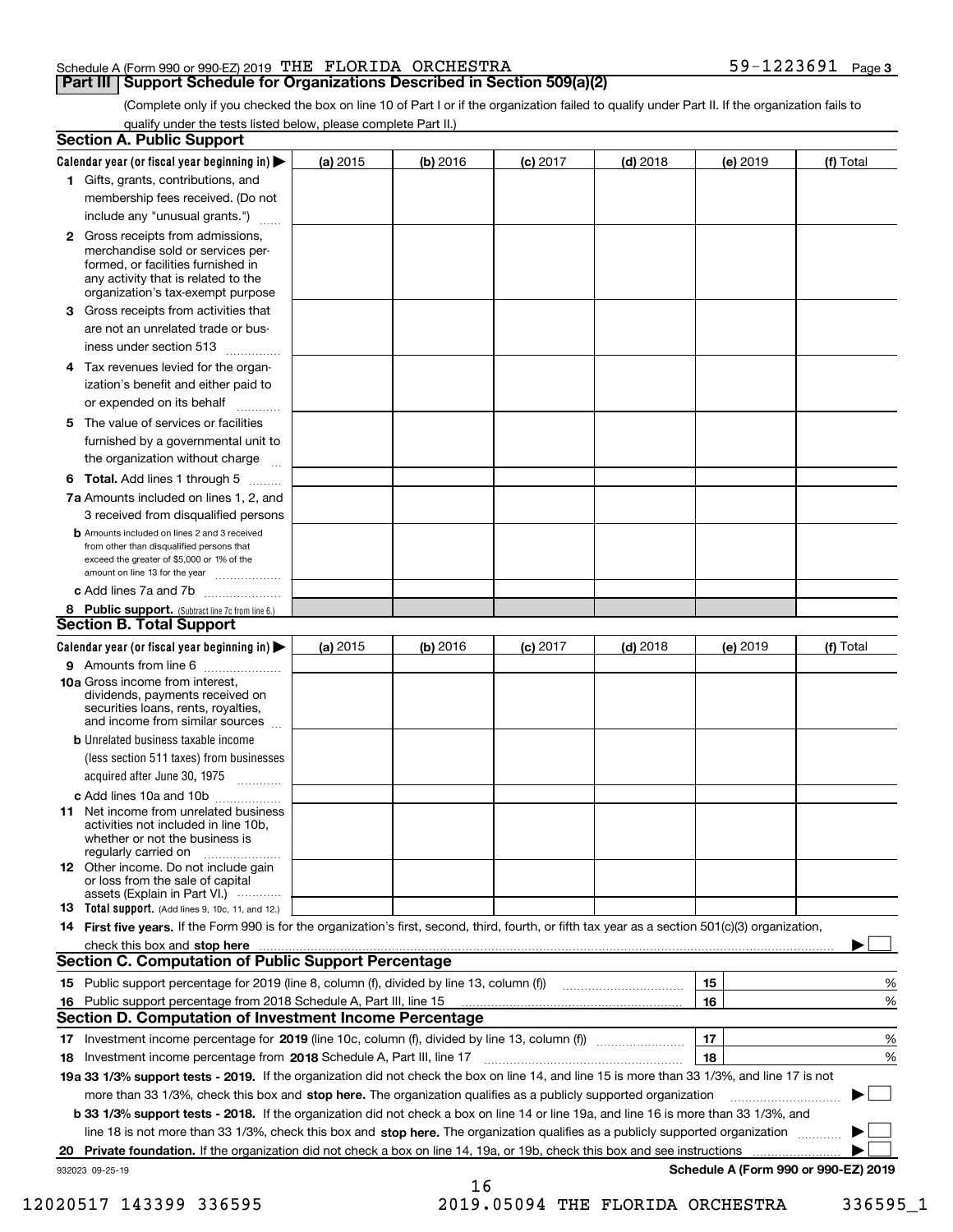**1**

**2**

**3a**

**3b**

**3c**

**4a**

**Yes No**

#### **Part IV Supporting Organizations**

(Complete only if you checked a box in line 12 on Part I. If you checked 12a of Part I, complete Sections A and B. If you checked 12b of Part I, complete Sections A and C. If you checked 12c of Part I, complete Sections A, D, and E. If you checked 12d of Part I, complete Sections A and D, and complete Part V.)

#### **Section A. All Supporting Organizations**

- **1** Are all of the organization's supported organizations listed by name in the organization's governing documents? If "No," describe in **Part VI** how the supported organizations are designated. If designated by *class or purpose, describe the designation. If historic and continuing relationship, explain.*
- **2** Did the organization have any supported organization that does not have an IRS determination of status under section 509(a)(1) or (2)? If "Yes," explain in Part VI how the organization determined that the supported *organization was described in section 509(a)(1) or (2).*
- **3a** Did the organization have a supported organization described in section 501(c)(4), (5), or (6)? If "Yes," answer *(b) and (c) below.*
- **b** Did the organization confirm that each supported organization qualified under section 501(c)(4), (5), or (6) and satisfied the public support tests under section 509(a)(2)? If "Yes," describe in **Part VI** when and how the *organization made the determination.*
- **c**Did the organization ensure that all support to such organizations was used exclusively for section 170(c)(2)(B) purposes? If "Yes," explain in **Part VI** what controls the organization put in place to ensure such use.
- **4a***If* Was any supported organization not organized in the United States ("foreign supported organization")? *"Yes," and if you checked 12a or 12b in Part I, answer (b) and (c) below.*
- **b** Did the organization have ultimate control and discretion in deciding whether to make grants to the foreign supported organization? If "Yes," describe in **Part VI** how the organization had such control and discretion *despite being controlled or supervised by or in connection with its supported organizations.*
- **c** Did the organization support any foreign supported organization that does not have an IRS determination under sections 501(c)(3) and 509(a)(1) or (2)? If "Yes," explain in **Part VI** what controls the organization used *to ensure that all support to the foreign supported organization was used exclusively for section 170(c)(2)(B) purposes.*
- **5a** Did the organization add, substitute, or remove any supported organizations during the tax year? If "Yes," answer (b) and (c) below (if applicable). Also, provide detail in **Part VI,** including (i) the names and EIN *numbers of the supported organizations added, substituted, or removed; (ii) the reasons for each such action; (iii) the authority under the organization's organizing document authorizing such action; and (iv) how the action was accomplished (such as by amendment to the organizing document).*
- **b** Type I or Type II only. Was any added or substituted supported organization part of a class already designated in the organization's organizing document?
- **cSubstitutions only.**  Was the substitution the result of an event beyond the organization's control?
- **6** Did the organization provide support (whether in the form of grants or the provision of services or facilities) to **Part VI.** *If "Yes," provide detail in* support or benefit one or more of the filing organization's supported organizations? anyone other than (i) its supported organizations, (ii) individuals that are part of the charitable class benefited by one or more of its supported organizations, or (iii) other supporting organizations that also
- **7**Did the organization provide a grant, loan, compensation, or other similar payment to a substantial contributor *If "Yes," complete Part I of Schedule L (Form 990 or 990-EZ).* regard to a substantial contributor? (as defined in section 4958(c)(3)(C)), a family member of a substantial contributor, or a 35% controlled entity with
- **8** Did the organization make a loan to a disqualified person (as defined in section 4958) not described in line 7? *If "Yes," complete Part I of Schedule L (Form 990 or 990-EZ).*
- **9a** Was the organization controlled directly or indirectly at any time during the tax year by one or more in section 509(a)(1) or (2))? If "Yes," *provide detail in* <code>Part VI.</code> disqualified persons as defined in section 4946 (other than foundation managers and organizations described
- **b** Did one or more disqualified persons (as defined in line 9a) hold a controlling interest in any entity in which the supporting organization had an interest? If "Yes," provide detail in P**art VI**.
- **c**Did a disqualified person (as defined in line 9a) have an ownership interest in, or derive any personal benefit from, assets in which the supporting organization also had an interest? If "Yes," provide detail in P**art VI.**
- **10a** Was the organization subject to the excess business holdings rules of section 4943 because of section supporting organizations)? If "Yes," answer 10b below. 4943(f) (regarding certain Type II supporting organizations, and all Type III non-functionally integrated
- **b** Did the organization have any excess business holdings in the tax year? (Use Schedule C, Form 4720, to *determine whether the organization had excess business holdings.)*

932024 09-25-19



17 12020517 143399 336595 2019.05094 THE FLORIDA ORCHESTRA 336595\_1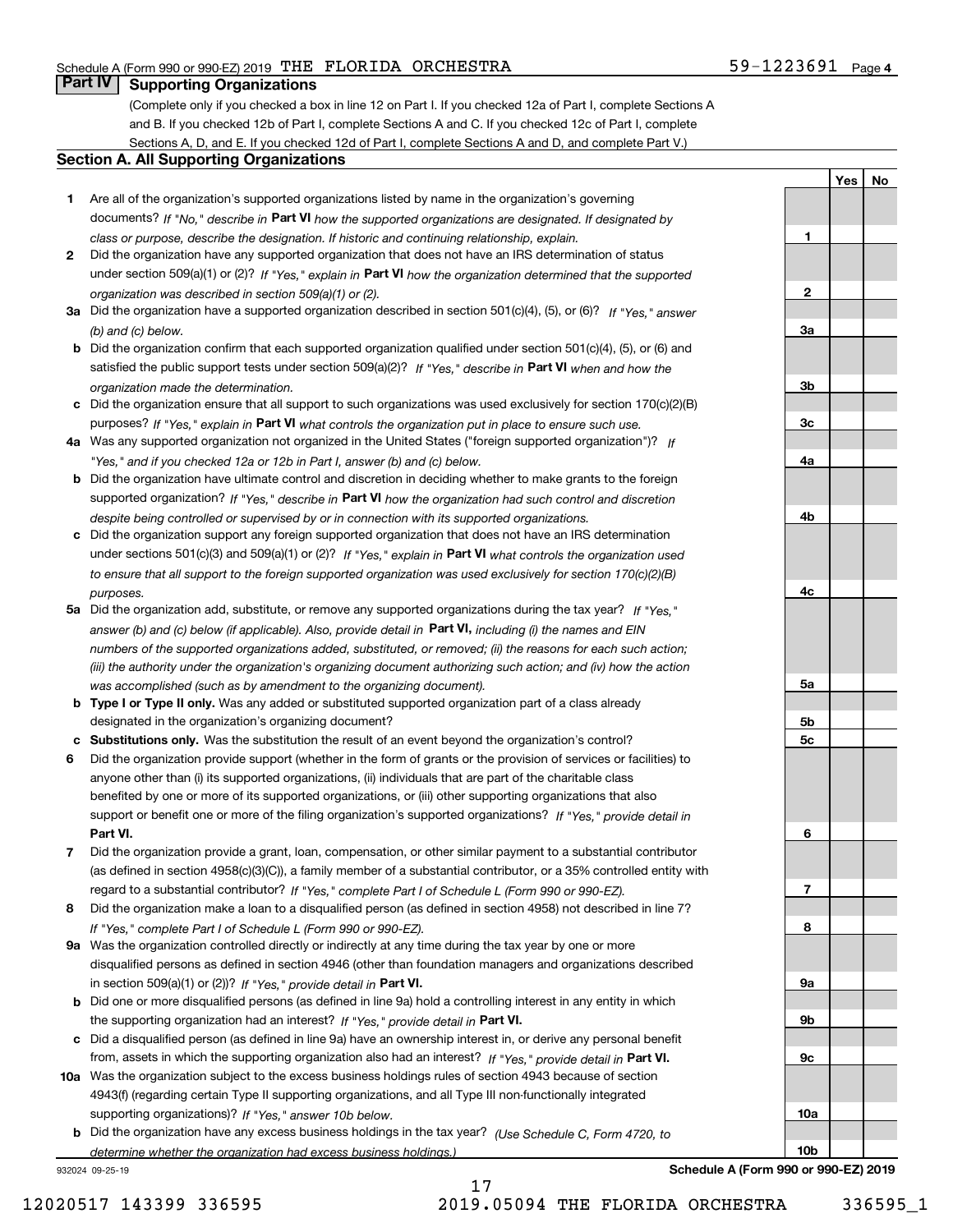|    |                                                                                                                                                                                                             |                                | Yes | No |
|----|-------------------------------------------------------------------------------------------------------------------------------------------------------------------------------------------------------------|--------------------------------|-----|----|
| 11 | Has the organization accepted a gift or contribution from any of the following persons?                                                                                                                     |                                |     |    |
|    | a A person who directly or indirectly controls, either alone or together with persons described in (b) and (c)                                                                                              |                                |     |    |
|    | below, the governing body of a supported organization?                                                                                                                                                      | 11a                            |     |    |
|    | <b>b</b> A family member of a person described in (a) above?                                                                                                                                                | 11b                            |     |    |
|    | c A 35% controlled entity of a person described in (a) or (b) above? If "Yes" to a, b, or c, provide detail in Part VI.                                                                                     | 11c                            |     |    |
|    | <b>Section B. Type I Supporting Organizations</b>                                                                                                                                                           |                                |     |    |
|    |                                                                                                                                                                                                             |                                | Yes | No |
| 1  | Did the directors, trustees, or membership of one or more supported organizations have the power to                                                                                                         |                                |     |    |
|    | regularly appoint or elect at least a majority of the organization's directors or trustees at all times during the                                                                                          |                                |     |    |
|    | tax year? If "No," describe in Part VI how the supported organization(s) effectively operated, supervised, or                                                                                               |                                |     |    |
|    | controlled the organization's activities. If the organization had more than one supported organization,                                                                                                     |                                |     |    |
|    | describe how the powers to appoint and/or remove directors or trustees were allocated among the supported                                                                                                   |                                |     |    |
|    | organizations and what conditions or restrictions, if any, applied to such powers during the tax year.                                                                                                      | 1                              |     |    |
| 2  | Did the organization operate for the benefit of any supported organization other than the supported                                                                                                         |                                |     |    |
|    | organization(s) that operated, supervised, or controlled the supporting organization? If "Yes," explain in                                                                                                  |                                |     |    |
|    | Part VI how providing such benefit carried out the purposes of the supported organization(s) that operated,                                                                                                 |                                |     |    |
|    | supervised, or controlled the supporting organization.                                                                                                                                                      | 2                              |     |    |
|    | <b>Section C. Type II Supporting Organizations</b>                                                                                                                                                          |                                |     |    |
|    |                                                                                                                                                                                                             |                                | Yes | No |
| 1  | Were a majority of the organization's directors or trustees during the tax year also a majority of the directors                                                                                            |                                |     |    |
|    | or trustees of each of the organization's supported organization(s)? If "No," describe in Part VI how control                                                                                               |                                |     |    |
|    | or management of the supporting organization was vested in the same persons that controlled or managed                                                                                                      |                                |     |    |
|    | the supported organization(s).                                                                                                                                                                              | 1                              |     |    |
|    | <b>Section D. All Type III Supporting Organizations</b>                                                                                                                                                     |                                |     |    |
|    |                                                                                                                                                                                                             |                                | Yes | No |
| 1  | Did the organization provide to each of its supported organizations, by the last day of the fifth month of the                                                                                              |                                |     |    |
|    | organization's tax year, (i) a written notice describing the type and amount of support provided during the prior tax                                                                                       |                                |     |    |
|    | year, (ii) a copy of the Form 990 that was most recently filed as of the date of notification, and (iii) copies of the                                                                                      |                                |     |    |
|    | organization's governing documents in effect on the date of notification, to the extent not previously provided?                                                                                            | 1                              |     |    |
| 2  | Were any of the organization's officers, directors, or trustees either (i) appointed or elected by the supported                                                                                            |                                |     |    |
|    | organization(s) or (ii) serving on the governing body of a supported organization? If "No," explain in Part VI how                                                                                          |                                |     |    |
|    | the organization maintained a close and continuous working relationship with the supported organization(s).                                                                                                 | 2                              |     |    |
| 3  | By reason of the relationship described in (2), did the organization's supported organizations have a                                                                                                       |                                |     |    |
|    | significant voice in the organization's investment policies and in directing the use of the organization's                                                                                                  |                                |     |    |
|    |                                                                                                                                                                                                             |                                |     |    |
|    | income or assets at all times during the tax year? If "Yes," describe in Part VI the role the organization's                                                                                                | З                              |     |    |
|    | supported organizations played in this regard.<br>Section E. Type III Functionally Integrated Supporting Organizations                                                                                      |                                |     |    |
| 1  |                                                                                                                                                                                                             |                                |     |    |
| a  | Check the box next to the method that the organization used to satisfy the Integral Part Test during the year (see instructions).<br>The organization satisfied the Activities Test. Complete line 2 below. |                                |     |    |
| b  | The organization is the parent of each of its supported organizations. Complete line 3 below.                                                                                                               |                                |     |    |
| c  | The organization supported a governmental entity. Describe in Part VI how you supported a government entity (see instructions)                                                                              |                                |     |    |
| 2  | Activities Test. Answer (a) and (b) below.                                                                                                                                                                  |                                | Yes | No |
|    |                                                                                                                                                                                                             |                                |     |    |
| а  | Did substantially all of the organization's activities during the tax year directly further the exempt purposes of                                                                                          |                                |     |    |
|    | the supported organization(s) to which the organization was responsive? If "Yes," then in Part VI identify                                                                                                  |                                |     |    |
|    | those supported organizations and explain how these activities directly furthered their exempt purposes,                                                                                                    |                                |     |    |
|    | how the organization was responsive to those supported organizations, and how the organization determined                                                                                                   |                                |     |    |
|    | that these activities constituted substantially all of its activities.                                                                                                                                      | 2a                             |     |    |
| b  | Did the activities described in (a) constitute activities that, but for the organization's involvement, one or more                                                                                         |                                |     |    |
|    | of the organization's supported organization(s) would have been engaged in? If "Yes," explain in Part VI the                                                                                                |                                |     |    |
|    | reasons for the organization's position that its supported organization(s) would have engaged in these                                                                                                      |                                |     |    |
|    | activities but for the organization's involvement.                                                                                                                                                          | 2b                             |     |    |
| з  | Parent of Supported Organizations. Answer (a) and (b) below.                                                                                                                                                |                                |     |    |
| а  | Did the organization have the power to regularly appoint or elect a majority of the officers, directors, or                                                                                                 |                                |     |    |
|    | trustees of each of the supported organizations? Provide details in Part VI.                                                                                                                                | За                             |     |    |
|    | <b>b</b> Did the organization exercise a substantial degree of direction over the policies, programs, and activities of each                                                                                |                                |     |    |
|    | of its supported organizations? If "Yes," describe in Part VI the role played by the organization in this regard                                                                                            | Зb                             |     |    |
|    |                                                                                                                                                                                                             | $A$ (Faxes 000 as 000 EZ) 0040 |     |    |

18

932025 09-25-19

**Schedule A (Form 990 or 990-EZ) 2019**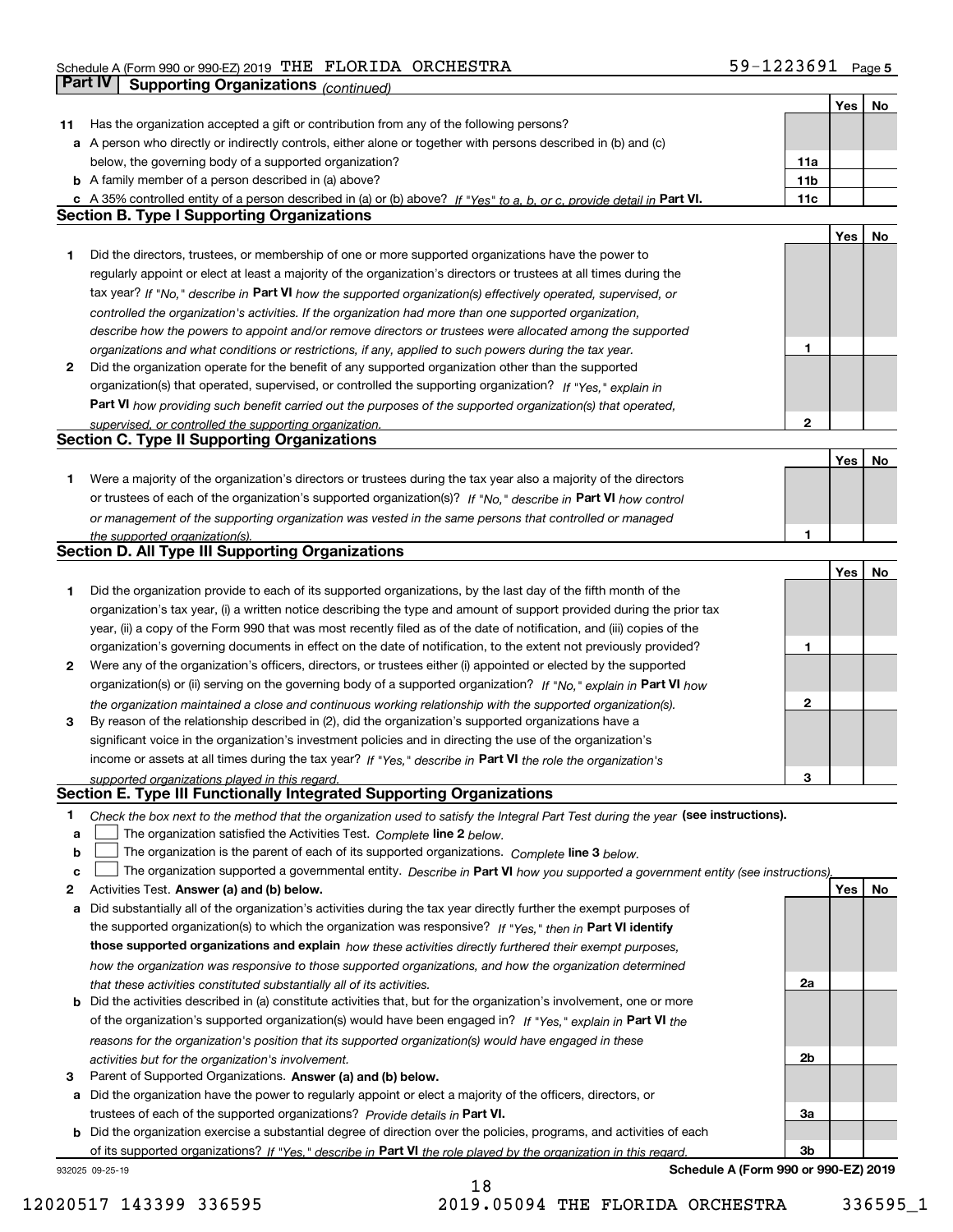#### Schedule A (Form 990 or 990-EZ) 2019 「THE FLORIDA ORCHESTRA ファンドレートコンピュータのコンピュータのコンピュータのコンピュータ **Part V Type III Non-Functionally Integrated 509(a)(3) Supporting Organizations**

1 Check here if the organization satisfied the Integral Part Test as a qualifying trust on Nov. 20, 1970 (explain in Part VI). See instructions. All other Type III non-functionally integrated supporting organizations must complete Sections A through E.

|   | Section A - Adjusted Net Income                                                                                                   |                | (A) Prior Year | (B) Current Year<br>(optional) |
|---|-----------------------------------------------------------------------------------------------------------------------------------|----------------|----------------|--------------------------------|
| 1 | Net short-term capital gain                                                                                                       | 1              |                |                                |
| 2 | Recoveries of prior-year distributions                                                                                            | $\overline{2}$ |                |                                |
| з | Other gross income (see instructions)                                                                                             | 3              |                |                                |
| 4 | Add lines 1 through 3.                                                                                                            | 4              |                |                                |
| 5 | Depreciation and depletion                                                                                                        | 5              |                |                                |
| 6 | Portion of operating expenses paid or incurred for production or                                                                  |                |                |                                |
|   | collection of gross income or for management, conservation, or                                                                    |                |                |                                |
|   | maintenance of property held for production of income (see instructions)                                                          | 6              |                |                                |
| 7 | Other expenses (see instructions)                                                                                                 | $\overline{7}$ |                |                                |
| 8 | Adjusted Net Income (subtract lines 5, 6, and 7 from line 4)                                                                      | 8              |                |                                |
|   | <b>Section B - Minimum Asset Amount</b>                                                                                           |                | (A) Prior Year | (B) Current Year<br>(optional) |
| 1 | Aggregate fair market value of all non-exempt-use assets (see                                                                     |                |                |                                |
|   | instructions for short tax year or assets held for part of year):                                                                 |                |                |                                |
|   | a Average monthly value of securities                                                                                             | 1a             |                |                                |
|   | <b>b</b> Average monthly cash balances                                                                                            | 1b             |                |                                |
|   | <b>c</b> Fair market value of other non-exempt-use assets                                                                         | 1c             |                |                                |
|   | d Total (add lines 1a, 1b, and 1c)                                                                                                | 1d             |                |                                |
|   | <b>e</b> Discount claimed for blockage or other                                                                                   |                |                |                                |
|   | factors (explain in detail in Part VI):                                                                                           |                |                |                                |
| 2 | Acquisition indebtedness applicable to non-exempt-use assets                                                                      | $\mathbf{2}$   |                |                                |
| 3 | Subtract line 2 from line 1d.                                                                                                     | 3              |                |                                |
| 4 | Cash deemed held for exempt use. Enter 1-1/2% of line 3 (for greater amount,                                                      |                |                |                                |
|   | see instructions)                                                                                                                 | 4              |                |                                |
| 5 | Net value of non-exempt-use assets (subtract line 4 from line 3)                                                                  | 5              |                |                                |
| 6 | Multiply line 5 by .035.                                                                                                          | 6              |                |                                |
| 7 | Recoveries of prior-year distributions                                                                                            | $\overline{7}$ |                |                                |
| 8 | Minimum Asset Amount (add line 7 to line 6)                                                                                       | 8              |                |                                |
|   | <b>Section C - Distributable Amount</b>                                                                                           |                |                | <b>Current Year</b>            |
| 1 | Adjusted net income for prior year (from Section A, line 8, Column A)                                                             | 1              |                |                                |
| 2 | Enter 85% of line 1.                                                                                                              | $\overline{2}$ |                |                                |
| з | Minimum asset amount for prior year (from Section B, line 8, Column A)                                                            | 3              |                |                                |
| 4 | Enter greater of line 2 or line 3.                                                                                                | 4              |                |                                |
| 5 | Income tax imposed in prior year                                                                                                  | 5              |                |                                |
| 6 | <b>Distributable Amount.</b> Subtract line 5 from line 4, unless subject to                                                       |                |                |                                |
|   | emergency temporary reduction (see instructions).                                                                                 | 6              |                |                                |
| 7 | Check here if the current year is the organization's first as a non-functionally integrated Type III supporting organization (see |                |                |                                |

instructions).

**1**

**Schedule A (Form 990 or 990-EZ) 2019**

932026 09-25-19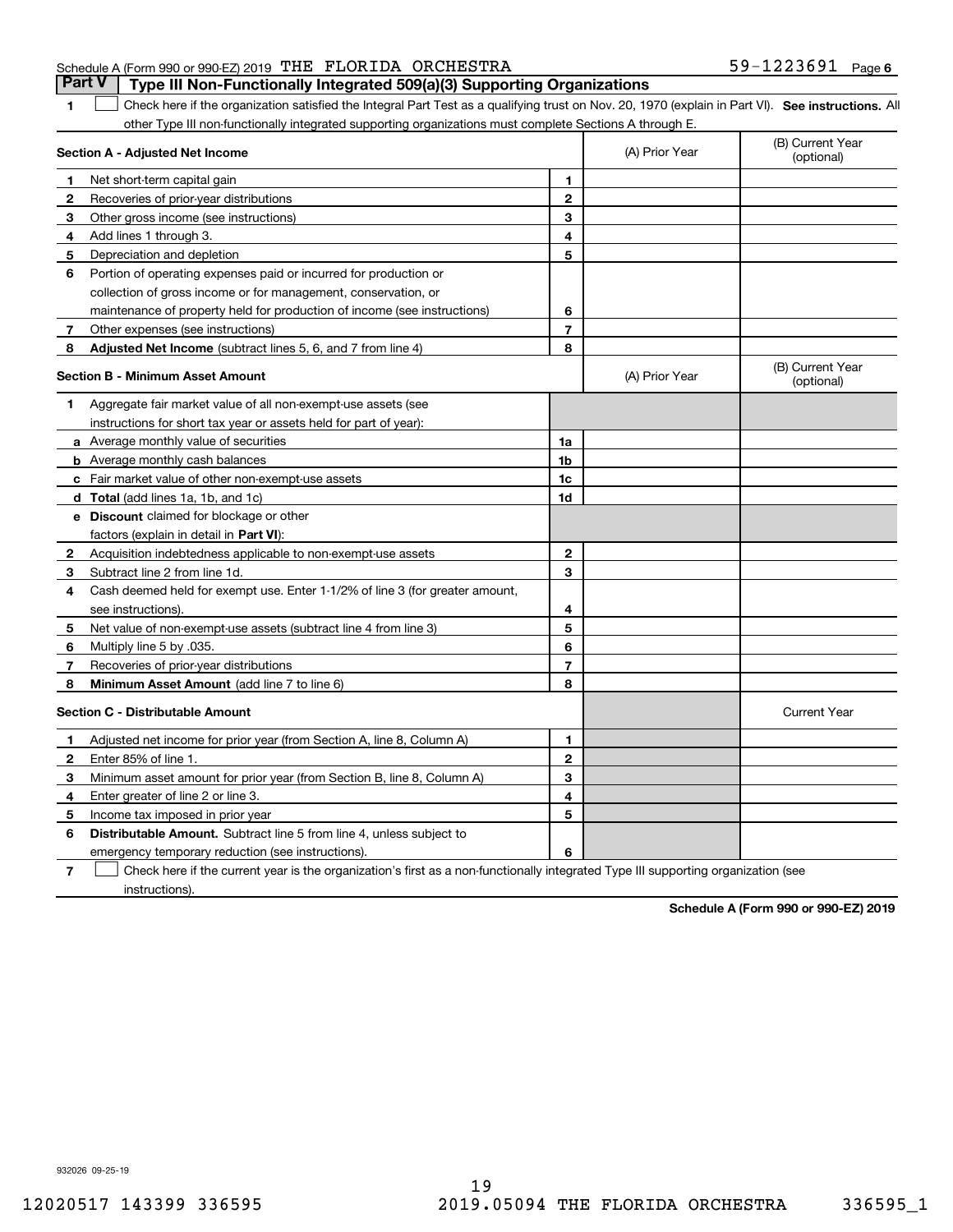| <b>Part V</b> | Type III Non-Functionally Integrated 509(a)(3) Supporting Organizations                    |                                    | (continued)                                    |                                                  |  |  |  |  |  |
|---------------|--------------------------------------------------------------------------------------------|------------------------------------|------------------------------------------------|--------------------------------------------------|--|--|--|--|--|
|               | <b>Current Year</b><br><b>Section D - Distributions</b>                                    |                                    |                                                |                                                  |  |  |  |  |  |
| 1             | Amounts paid to supported organizations to accomplish exempt purposes                      |                                    |                                                |                                                  |  |  |  |  |  |
| 2             | Amounts paid to perform activity that directly furthers exempt purposes of supported       |                                    |                                                |                                                  |  |  |  |  |  |
|               | organizations, in excess of income from activity                                           |                                    |                                                |                                                  |  |  |  |  |  |
| з             | Administrative expenses paid to accomplish exempt purposes of supported organizations      |                                    |                                                |                                                  |  |  |  |  |  |
| 4             | Amounts paid to acquire exempt-use assets                                                  |                                    |                                                |                                                  |  |  |  |  |  |
| 5             | Qualified set-aside amounts (prior IRS approval required)                                  |                                    |                                                |                                                  |  |  |  |  |  |
| 6             | Other distributions (describe in Part VI). See instructions.                               |                                    |                                                |                                                  |  |  |  |  |  |
| 7             | Total annual distributions. Add lines 1 through 6.                                         |                                    |                                                |                                                  |  |  |  |  |  |
| 8             | Distributions to attentive supported organizations to which the organization is responsive |                                    |                                                |                                                  |  |  |  |  |  |
|               | (provide details in Part VI). See instructions.                                            |                                    |                                                |                                                  |  |  |  |  |  |
| 9             | Distributable amount for 2019 from Section C, line 6                                       |                                    |                                                |                                                  |  |  |  |  |  |
| 10            | Line 8 amount divided by line 9 amount                                                     |                                    |                                                |                                                  |  |  |  |  |  |
|               | <b>Section E - Distribution Allocations</b> (see instructions)                             | (i)<br><b>Excess Distributions</b> | (iii)<br><b>Underdistributions</b><br>Pre-2019 | (iii)<br><b>Distributable</b><br>Amount for 2019 |  |  |  |  |  |
| 1             | Distributable amount for 2019 from Section C, line 6                                       |                                    |                                                |                                                  |  |  |  |  |  |
| 2             | Underdistributions, if any, for years prior to 2019 (reason-                               |                                    |                                                |                                                  |  |  |  |  |  |
|               | able cause required- explain in Part VI). See instructions.                                |                                    |                                                |                                                  |  |  |  |  |  |
| з             | Excess distributions carryover, if any, to 2019                                            |                                    |                                                |                                                  |  |  |  |  |  |
|               | <b>a</b> From 2014                                                                         |                                    |                                                |                                                  |  |  |  |  |  |
|               | <b>b</b> From $2015$                                                                       |                                    |                                                |                                                  |  |  |  |  |  |
|               | $c$ From 2016                                                                              |                                    |                                                |                                                  |  |  |  |  |  |
|               | <b>d</b> From 2017                                                                         |                                    |                                                |                                                  |  |  |  |  |  |
|               | e From 2018                                                                                |                                    |                                                |                                                  |  |  |  |  |  |
|               | Total of lines 3a through e                                                                |                                    |                                                |                                                  |  |  |  |  |  |
|               | <b>g</b> Applied to underdistributions of prior years                                      |                                    |                                                |                                                  |  |  |  |  |  |
|               | <b>h</b> Applied to 2019 distributable amount                                              |                                    |                                                |                                                  |  |  |  |  |  |
|               | Carryover from 2014 not applied (see instructions)                                         |                                    |                                                |                                                  |  |  |  |  |  |
|               | Remainder. Subtract lines 3g, 3h, and 3i from 3f.                                          |                                    |                                                |                                                  |  |  |  |  |  |
| 4             | Distributions for 2019 from Section D,                                                     |                                    |                                                |                                                  |  |  |  |  |  |
|               | line $7:$                                                                                  |                                    |                                                |                                                  |  |  |  |  |  |
|               | <b>a</b> Applied to underdistributions of prior years                                      |                                    |                                                |                                                  |  |  |  |  |  |
|               | <b>b</b> Applied to 2019 distributable amount                                              |                                    |                                                |                                                  |  |  |  |  |  |
| c             | Remainder. Subtract lines 4a and 4b from 4.                                                |                                    |                                                |                                                  |  |  |  |  |  |
| 5             | Remaining underdistributions for years prior to 2019, if                                   |                                    |                                                |                                                  |  |  |  |  |  |
|               | any. Subtract lines 3g and 4a from line 2. For result greater                              |                                    |                                                |                                                  |  |  |  |  |  |
|               | than zero, explain in Part VI. See instructions.                                           |                                    |                                                |                                                  |  |  |  |  |  |
| 6             | Remaining underdistributions for 2019. Subtract lines 3h                                   |                                    |                                                |                                                  |  |  |  |  |  |
|               | and 4b from line 1. For result greater than zero, explain in                               |                                    |                                                |                                                  |  |  |  |  |  |
|               | Part VI. See instructions.                                                                 |                                    |                                                |                                                  |  |  |  |  |  |
| 7             | Excess distributions carryover to 2020. Add lines 3j                                       |                                    |                                                |                                                  |  |  |  |  |  |
|               | and 4c.                                                                                    |                                    |                                                |                                                  |  |  |  |  |  |
| 8             | Breakdown of line 7:                                                                       |                                    |                                                |                                                  |  |  |  |  |  |
|               | a Excess from 2015                                                                         |                                    |                                                |                                                  |  |  |  |  |  |
|               | <b>b</b> Excess from 2016                                                                  |                                    |                                                |                                                  |  |  |  |  |  |
|               | c Excess from 2017                                                                         |                                    |                                                |                                                  |  |  |  |  |  |
|               | d Excess from 2018                                                                         |                                    |                                                |                                                  |  |  |  |  |  |
|               | e Excess from 2019                                                                         |                                    |                                                |                                                  |  |  |  |  |  |

**Schedule A (Form 990 or 990-EZ) 2019**

932027 09-25-19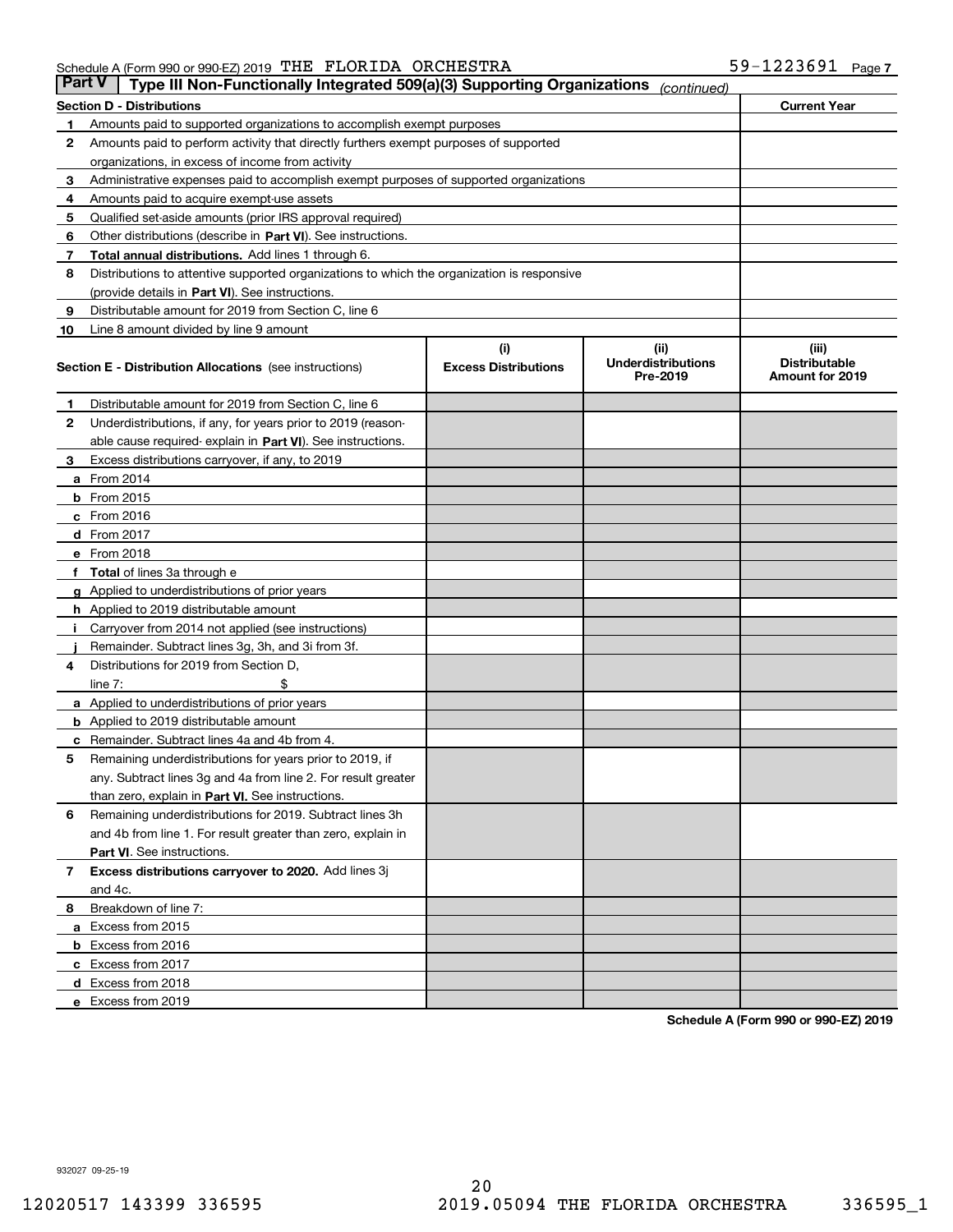| Schedule A (Form 990 or 990-EZ) 2019 THE FLORIDA ORCHESTRA |  | 59-1223691 | Page 8 |
|------------------------------------------------------------|--|------------|--------|
|                                                            |  |            |        |

| Part VI         | Supplemental Information. Provide the explanations required by Part II, line 10; Part II, line 17a or 17b; Part III, line 12;<br>Part IV, Section A, lines 1, 2, 3b, 3c, 4b, 4c, 5a, 6, 9a, 9b, 9c, 11a, 11b, and 11c; Part IV, Section B, lines 1 and 2; Part IV, Section C,<br>line 1; Part IV, Section D, lines 2 and 3; Part IV, Section E, lines 1c, 2a, 2b, 3a, and 3b; Part V, line 1; Part V, Section B, line 1e; Part V,<br>Section D, lines 5, 6, and 8; and Part V, Section E, lines 2, 5, and 6. Also complete this part for any additional information.<br>(See instructions.) |
|-----------------|---------------------------------------------------------------------------------------------------------------------------------------------------------------------------------------------------------------------------------------------------------------------------------------------------------------------------------------------------------------------------------------------------------------------------------------------------------------------------------------------------------------------------------------------------------------------------------------------|
|                 |                                                                                                                                                                                                                                                                                                                                                                                                                                                                                                                                                                                             |
|                 |                                                                                                                                                                                                                                                                                                                                                                                                                                                                                                                                                                                             |
|                 |                                                                                                                                                                                                                                                                                                                                                                                                                                                                                                                                                                                             |
|                 |                                                                                                                                                                                                                                                                                                                                                                                                                                                                                                                                                                                             |
|                 |                                                                                                                                                                                                                                                                                                                                                                                                                                                                                                                                                                                             |
|                 |                                                                                                                                                                                                                                                                                                                                                                                                                                                                                                                                                                                             |
|                 |                                                                                                                                                                                                                                                                                                                                                                                                                                                                                                                                                                                             |
|                 |                                                                                                                                                                                                                                                                                                                                                                                                                                                                                                                                                                                             |
|                 |                                                                                                                                                                                                                                                                                                                                                                                                                                                                                                                                                                                             |
|                 |                                                                                                                                                                                                                                                                                                                                                                                                                                                                                                                                                                                             |
|                 |                                                                                                                                                                                                                                                                                                                                                                                                                                                                                                                                                                                             |
|                 |                                                                                                                                                                                                                                                                                                                                                                                                                                                                                                                                                                                             |
|                 |                                                                                                                                                                                                                                                                                                                                                                                                                                                                                                                                                                                             |
|                 |                                                                                                                                                                                                                                                                                                                                                                                                                                                                                                                                                                                             |
|                 |                                                                                                                                                                                                                                                                                                                                                                                                                                                                                                                                                                                             |
|                 |                                                                                                                                                                                                                                                                                                                                                                                                                                                                                                                                                                                             |
|                 |                                                                                                                                                                                                                                                                                                                                                                                                                                                                                                                                                                                             |
|                 |                                                                                                                                                                                                                                                                                                                                                                                                                                                                                                                                                                                             |
|                 |                                                                                                                                                                                                                                                                                                                                                                                                                                                                                                                                                                                             |
|                 |                                                                                                                                                                                                                                                                                                                                                                                                                                                                                                                                                                                             |
|                 |                                                                                                                                                                                                                                                                                                                                                                                                                                                                                                                                                                                             |
|                 |                                                                                                                                                                                                                                                                                                                                                                                                                                                                                                                                                                                             |
|                 |                                                                                                                                                                                                                                                                                                                                                                                                                                                                                                                                                                                             |
|                 |                                                                                                                                                                                                                                                                                                                                                                                                                                                                                                                                                                                             |
|                 |                                                                                                                                                                                                                                                                                                                                                                                                                                                                                                                                                                                             |
|                 |                                                                                                                                                                                                                                                                                                                                                                                                                                                                                                                                                                                             |
|                 |                                                                                                                                                                                                                                                                                                                                                                                                                                                                                                                                                                                             |
|                 |                                                                                                                                                                                                                                                                                                                                                                                                                                                                                                                                                                                             |
|                 |                                                                                                                                                                                                                                                                                                                                                                                                                                                                                                                                                                                             |
|                 |                                                                                                                                                                                                                                                                                                                                                                                                                                                                                                                                                                                             |
|                 |                                                                                                                                                                                                                                                                                                                                                                                                                                                                                                                                                                                             |
|                 |                                                                                                                                                                                                                                                                                                                                                                                                                                                                                                                                                                                             |
| 932028 09-25-19 | Schedule A (Form 990 or 990-EZ) 2019                                                                                                                                                                                                                                                                                                                                                                                                                                                                                                                                                        |
|                 | 21                                                                                                                                                                                                                                                                                                                                                                                                                                                                                                                                                                                          |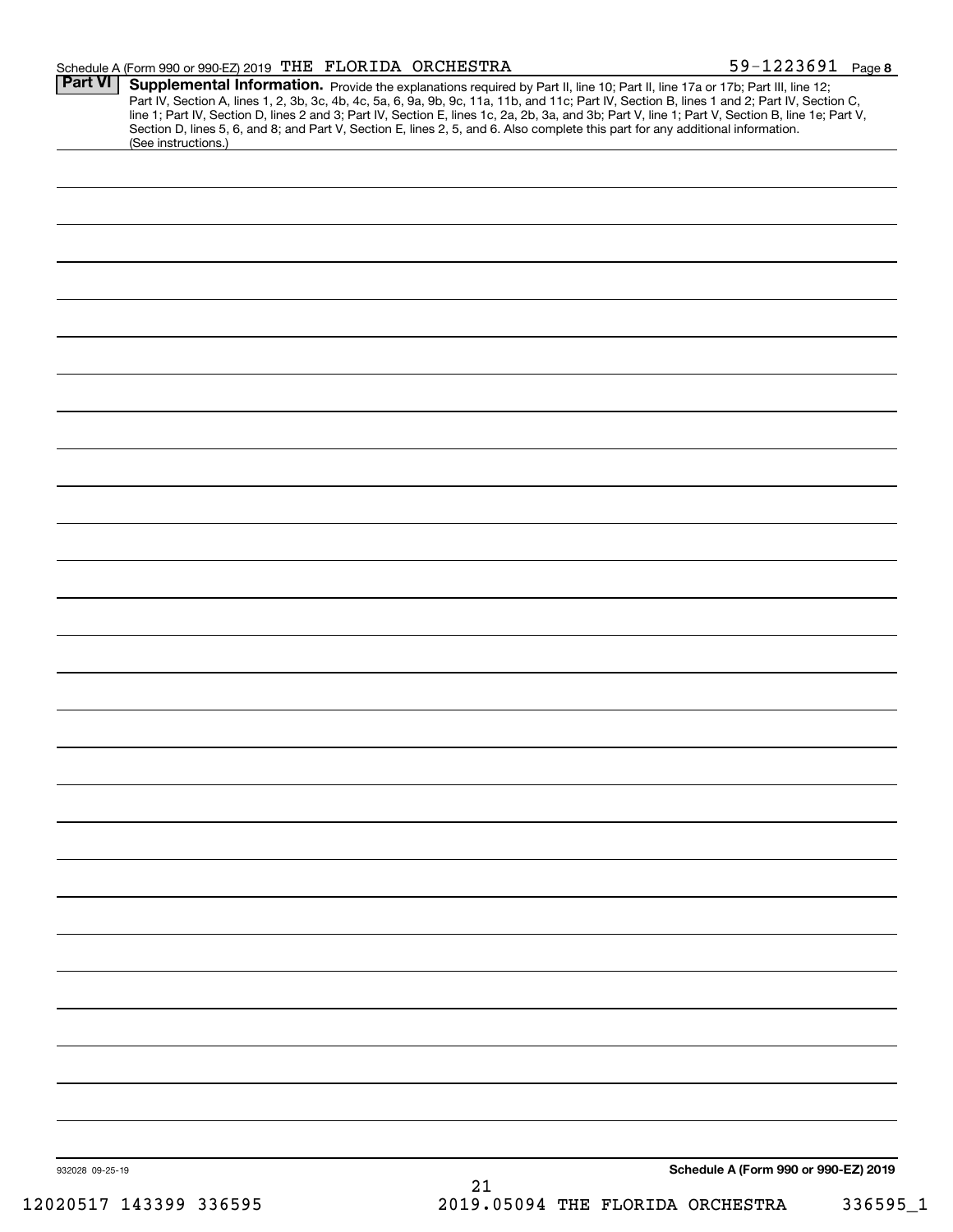Department of the Treasury Internal Revenue Service **(Form 990, 990-EZ, or 990-PF)**

Name of the organization

#### \*\* PUBLIC DISCLOSURE COPY \*\*

## **Schedule B Schedule of Contributors**

**| Attach to Form 990, Form 990-EZ, or Form 990-PF. | Go to www.irs.gov/Form990 for the latest information.** OMB No. 1545-0047

# **2019**

**Employer identification number**

59-1223691

|  | THE FLORIDA ORCHESTRA |
|--|-----------------------|

| <b>Organization type (check one):</b> |                                                                             |  |  |  |  |  |
|---------------------------------------|-----------------------------------------------------------------------------|--|--|--|--|--|
| Filers of:                            | Section:                                                                    |  |  |  |  |  |
| Form 990 or 990-EZ                    | $ \mathbf{X} $ 501(c)( 3) (enter number) organization                       |  |  |  |  |  |
|                                       | $4947(a)(1)$ nonexempt charitable trust not treated as a private foundation |  |  |  |  |  |
|                                       | 527 political organization                                                  |  |  |  |  |  |
| Form 990-PF                           | 501(c)(3) exempt private foundation                                         |  |  |  |  |  |
|                                       | 4947(a)(1) nonexempt charitable trust treated as a private foundation       |  |  |  |  |  |
|                                       | 501(c)(3) taxable private foundation                                        |  |  |  |  |  |
|                                       |                                                                             |  |  |  |  |  |

Check if your organization is covered by the **General Rule** or a **Special Rule.**<br>Nota: Only a section 501(c)(7), (8), or (10) erganization can chock boxes for be **Note:**  Only a section 501(c)(7), (8), or (10) organization can check boxes for both the General Rule and a Special Rule. See instructions.

#### **General Rule**

 $\mathcal{L}^{\text{max}}$ 

For an organization filing Form 990, 990-EZ, or 990-PF that received, during the year, contributions totaling \$5,000 or more (in money or property) from any one contributor. Complete Parts I and II. See instructions for determining a contributor's total contributions.

#### **Special Rules**

any one contributor, during the year, total contributions of the greater of  $\,$  (1) \$5,000; or **(2)** 2% of the amount on (i) Form 990, Part VIII, line 1h;  $\boxed{\textbf{X}}$  For an organization described in section 501(c)(3) filing Form 990 or 990-EZ that met the 33 1/3% support test of the regulations under sections 509(a)(1) and 170(b)(1)(A)(vi), that checked Schedule A (Form 990 or 990-EZ), Part II, line 13, 16a, or 16b, and that received from or (ii) Form 990-EZ, line 1. Complete Parts I and II.

year, total contributions of more than \$1,000 *exclusively* for religious, charitable, scientific, literary, or educational purposes, or for the For an organization described in section 501(c)(7), (8), or (10) filing Form 990 or 990-EZ that received from any one contributor, during the prevention of cruelty to children or animals. Complete Parts I, II, and III.  $\mathcal{L}^{\text{max}}$ 

purpose. Don't complete any of the parts unless the **General Rule** applies to this organization because it received *nonexclusively* year, contributions <sub>exclusively</sub> for religious, charitable, etc., purposes, but no such contributions totaled more than \$1,000. If this box is checked, enter here the total contributions that were received during the year for an  $\;$ exclusively religious, charitable, etc., For an organization described in section 501(c)(7), (8), or (10) filing Form 990 or 990-EZ that received from any one contributor, during the religious, charitable, etc., contributions totaling \$5,000 or more during the year  $\Box$ — $\Box$   $\Box$  $\mathcal{L}^{\text{max}}$ 

**Caution:**  An organization that isn't covered by the General Rule and/or the Special Rules doesn't file Schedule B (Form 990, 990-EZ, or 990-PF), but it **must** answer "No" on Part IV, line 2, of its Form 990; or check the box on line H of its Form 990-EZ or on its Form 990-PF, Part I, line 2, to<br>cortify that it doesn't meet the filipe requirements of Schodule B (Fer certify that it doesn't meet the filing requirements of Schedule B (Form 990, 990-EZ, or 990-PF).

**For Paperwork Reduction Act Notice, see the instructions for Form 990, 990-EZ, or 990-PF. Schedule B (Form 990, 990-EZ, or 990-PF) (2019)** LHA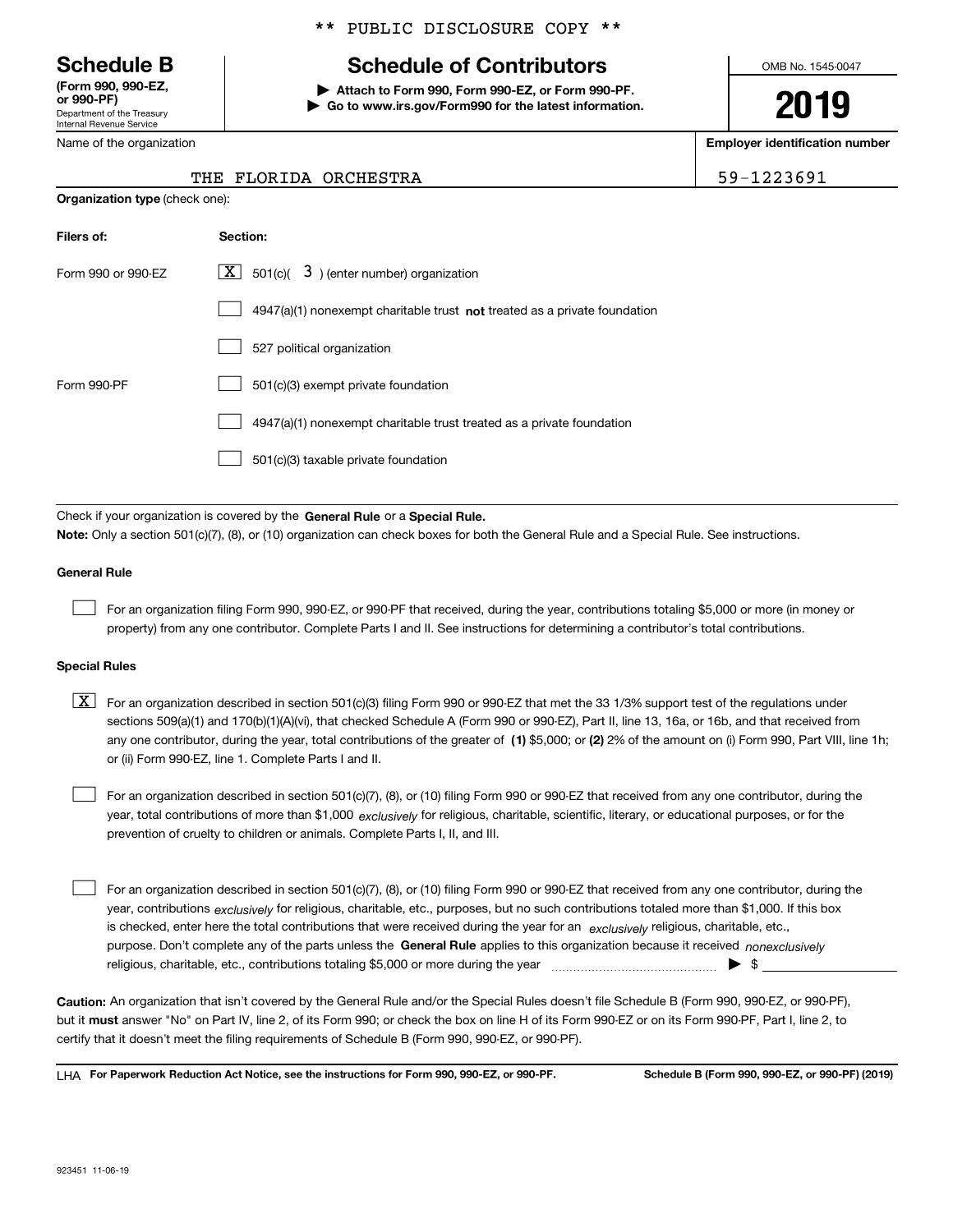#### THE FLORIDA ORCHESTRA 59-1223691

|                  | Schedule B (Form 990, 990-EZ, or 990-PF) (2019)                                                       |                                   | Page 2                                                                                                      |
|------------------|-------------------------------------------------------------------------------------------------------|-----------------------------------|-------------------------------------------------------------------------------------------------------------|
|                  | Name of organization                                                                                  |                                   | <b>Employer identification number</b>                                                                       |
|                  | THE FLORIDA ORCHESTRA                                                                                 |                                   | 59-1223691                                                                                                  |
| Part I           | <b>Contributors</b> (see instructions). Use duplicate copies of Part I if additional space is needed. |                                   |                                                                                                             |
| (a)<br>No.       | (b)<br>Name, address, and ZIP + 4                                                                     | (c)<br><b>Total contributions</b> | (d)<br>Type of contribution                                                                                 |
| 1                |                                                                                                       | 178,200.<br>\$                    | $\overline{\mathbf{X}}$<br>Person<br>Payroll<br>Noncash<br>(Complete Part II for<br>noncash contributions.) |
| (a)<br>No.       | (b)<br>Name, address, and ZIP + 4                                                                     | (c)<br><b>Total contributions</b> | (d)<br>Type of contribution                                                                                 |
| $\boldsymbol{2}$ |                                                                                                       | 150,000.<br>\$                    | $\overline{\mathbf{X}}$<br>Person<br>Payroll<br>Noncash<br>(Complete Part II for<br>noncash contributions.) |
| (a)<br>No.       | (b)<br>Name, address, and ZIP + 4                                                                     | (c)<br><b>Total contributions</b> | (d)<br>Type of contribution                                                                                 |
| $\mathbf{3}$     |                                                                                                       | 1,258,000.<br>\$                  | $\overline{\text{X}}$<br>Person<br>Payroll<br>Noncash<br>(Complete Part II for<br>noncash contributions.)   |
| (a)<br>No.       | (b)<br>Name, address, and ZIP + 4                                                                     | (c)<br><b>Total contributions</b> | (d)<br>Type of contribution                                                                                 |
| 4                |                                                                                                       | 156,465.<br>\$                    | $\mathbf{X}$<br>Person<br>Payroll<br>Noncash<br>(Complete Part II for<br>noncash contributions.)            |
| (a)<br>No.       | (b)<br>Name, address, and ZIP + 4                                                                     | (c)<br><b>Total contributions</b> | (d)<br>Type of contribution                                                                                 |
| 5                |                                                                                                       | 202,675.<br>\$                    | $\boxed{\text{X}}$<br>Person<br>Payroll<br>Noncash<br>(Complete Part II for<br>noncash contributions.)      |
| (a)<br>No.       | (b)<br>Name, address, and ZIP + 4                                                                     | (c)<br><b>Total contributions</b> | (d)<br>Type of contribution                                                                                 |
|                  |                                                                                                       | \$                                | Person<br>Payroll<br>Noncash<br>(Complete Part II for<br>noncash contributions.)                            |

923452 11-06-19 **Schedule B (Form 990, 990-EZ, or 990-PF) (2019)**

12020517 143399 336595 2019.05094 THE FLORIDA ORCHESTRA 336595\_1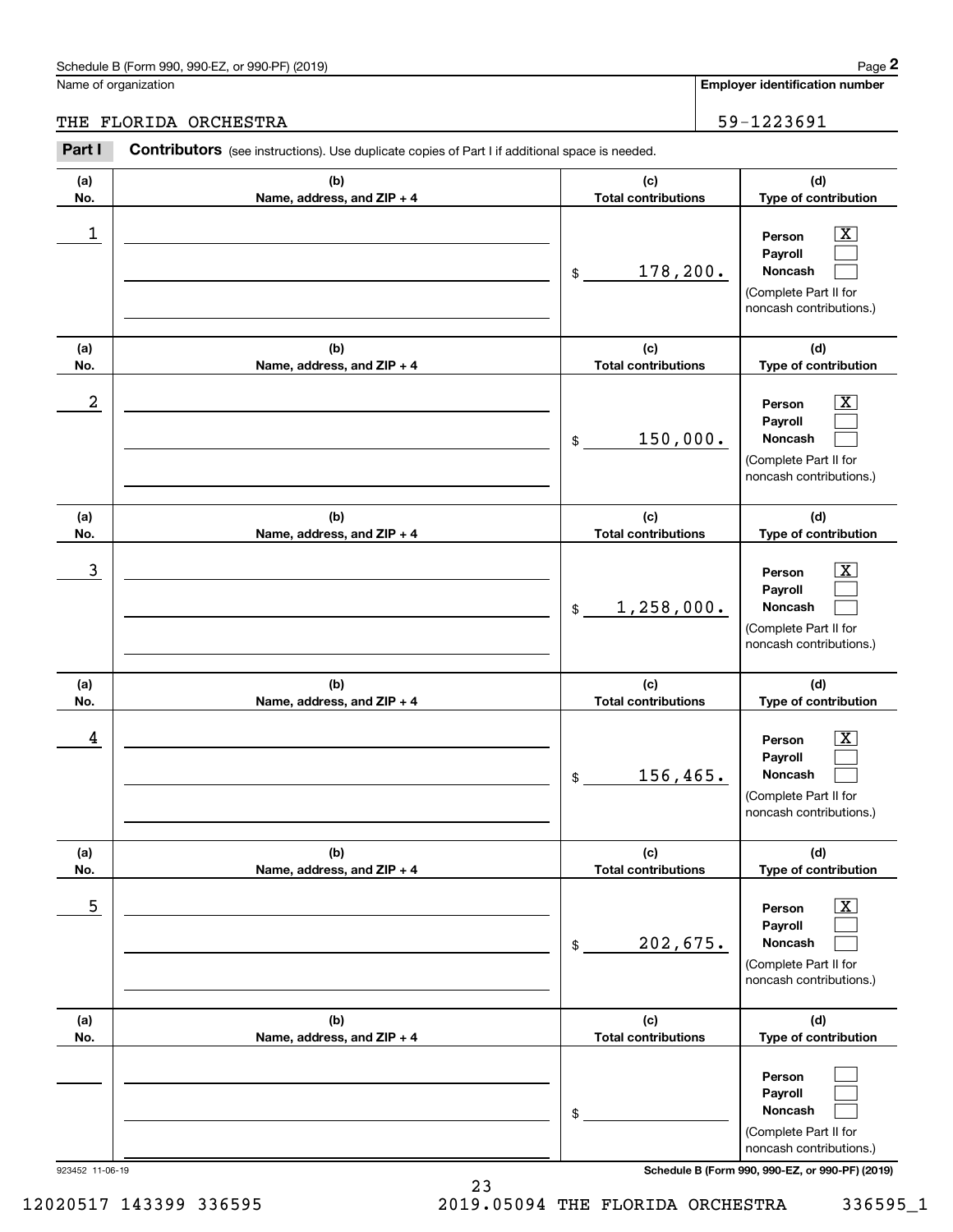#### THE FLORIDA ORCHESTRA 59-1223691

|                              | Schedule B (Form 990, 990-EZ, or 990-PF) (2019)                                                     |                                                 | Page 3                                          |
|------------------------------|-----------------------------------------------------------------------------------------------------|-------------------------------------------------|-------------------------------------------------|
|                              | Name of organization                                                                                |                                                 | <b>Employer identification number</b>           |
|                              | THE FLORIDA ORCHESTRA                                                                               |                                                 | 59-1223691                                      |
| Part II                      | Noncash Property (see instructions). Use duplicate copies of Part II if additional space is needed. |                                                 |                                                 |
| (a)<br>No.<br>from<br>Part I | (b)<br>Description of noncash property given                                                        | (c)<br>FMV (or estimate)<br>(See instructions.) | (d)<br>Date received                            |
|                              |                                                                                                     | \$                                              |                                                 |
| (a)<br>No.<br>from<br>Part I | (b)<br>Description of noncash property given                                                        | (c)<br>FMV (or estimate)<br>(See instructions.) | (d)<br>Date received                            |
|                              |                                                                                                     | \$                                              |                                                 |
| (a)<br>No.<br>from<br>Part I | (b)<br>Description of noncash property given                                                        | (c)<br>FMV (or estimate)<br>(See instructions.) | (d)<br>Date received                            |
|                              |                                                                                                     | \$                                              |                                                 |
| (a)<br>No.<br>from<br>Part I | (b)<br>Description of noncash property given                                                        | (c)<br>FMV (or estimate)<br>(See instructions.) | (d)<br>Date received                            |
|                              |                                                                                                     | \$                                              |                                                 |
| (a)<br>No.<br>from<br>Part I | (b)<br>Description of noncash property given                                                        | (c)<br>FMV (or estimate)<br>(See instructions.) | (d)<br>Date received                            |
|                              |                                                                                                     | \$                                              |                                                 |
| (a)<br>No.<br>from<br>Part I | (b)<br>Description of noncash property given                                                        | (c)<br>FMV (or estimate)<br>(See instructions.) | (d)<br>Date received                            |
|                              |                                                                                                     | \$                                              |                                                 |
| 923453 11-06-19              |                                                                                                     |                                                 | Schedule B (Form 990, 990-EZ, or 990-PF) (2019) |

24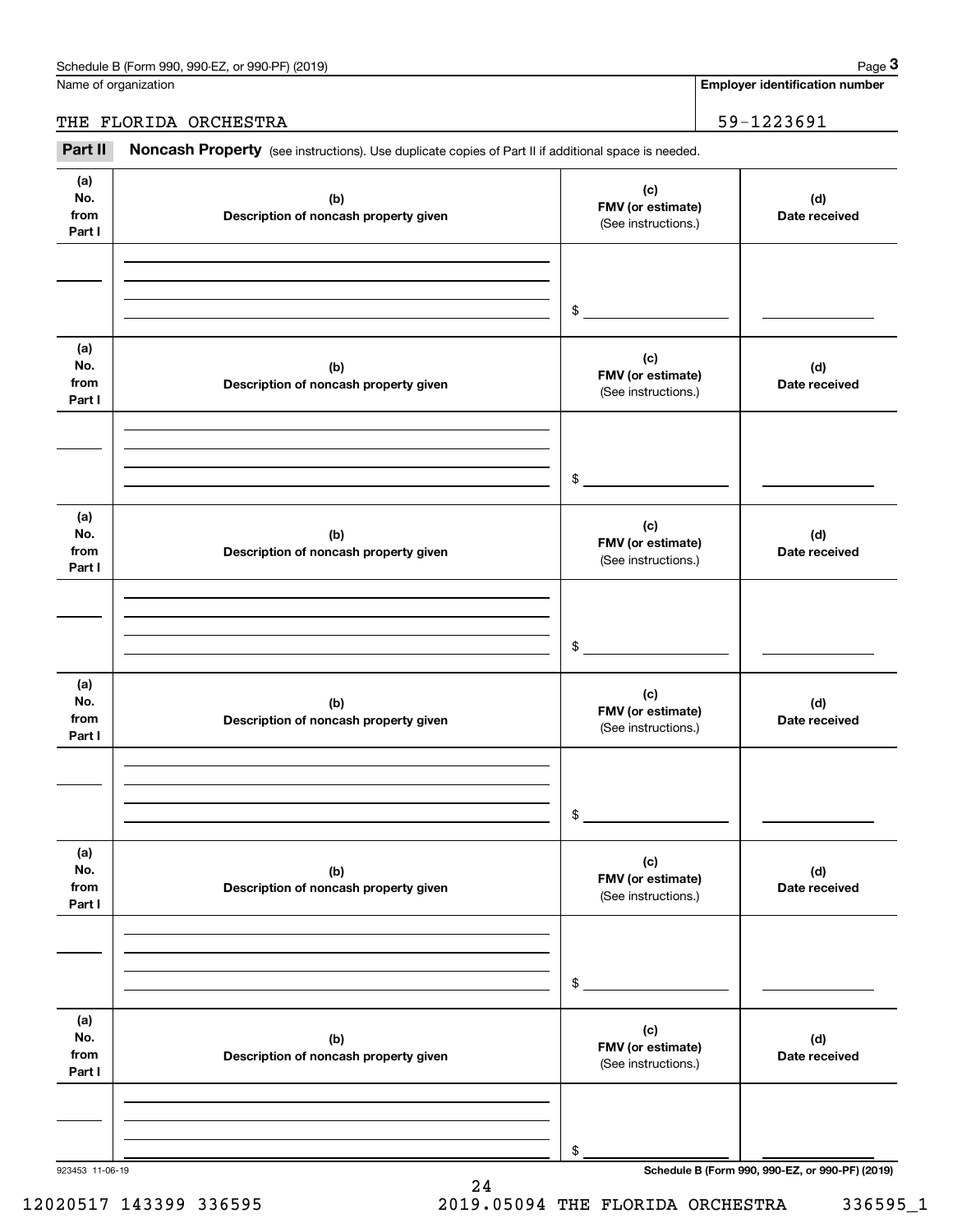|                           | Schedule B (Form 990, 990-EZ, or 990-PF) (2019)                                                                                                                                                                                                                              |                      |  | Page 4                                          |  |  |  |
|---------------------------|------------------------------------------------------------------------------------------------------------------------------------------------------------------------------------------------------------------------------------------------------------------------------|----------------------|--|-------------------------------------------------|--|--|--|
|                           | Name of organization                                                                                                                                                                                                                                                         |                      |  | <b>Employer identification number</b>           |  |  |  |
|                           | THE FLORIDA ORCHESTRA                                                                                                                                                                                                                                                        |                      |  | 59-1223691                                      |  |  |  |
| Part III                  | Exclusively religious, charitable, etc., contributions to organizations described in section 501(c)(7), (8), or (10) that total more than \$1,000 for the year<br>from any one contributor. Complete columns (a) through (e) and the following line entry. For organizations |                      |  |                                                 |  |  |  |
|                           | completing Part III, enter the total of exclusively religious, charitable, etc., contributions of \$1,000 or less for the year. (Enter this info. once.) \\$                                                                                                                 |                      |  |                                                 |  |  |  |
|                           | Use duplicate copies of Part III if additional space is needed.                                                                                                                                                                                                              |                      |  |                                                 |  |  |  |
| (a) No.<br>from<br>Part I | (b) Purpose of gift                                                                                                                                                                                                                                                          | (c) Use of gift      |  | (d) Description of how gift is held             |  |  |  |
|                           |                                                                                                                                                                                                                                                                              |                      |  |                                                 |  |  |  |
|                           |                                                                                                                                                                                                                                                                              | (e) Transfer of gift |  |                                                 |  |  |  |
|                           | Transferee's name, address, and ZIP + 4                                                                                                                                                                                                                                      |                      |  | Relationship of transferor to transferee        |  |  |  |
|                           |                                                                                                                                                                                                                                                                              |                      |  |                                                 |  |  |  |
|                           |                                                                                                                                                                                                                                                                              |                      |  |                                                 |  |  |  |
| (a) No.<br>from<br>Part I | (b) Purpose of gift                                                                                                                                                                                                                                                          | (c) Use of gift      |  | (d) Description of how gift is held             |  |  |  |
|                           |                                                                                                                                                                                                                                                                              |                      |  |                                                 |  |  |  |
|                           |                                                                                                                                                                                                                                                                              | (e) Transfer of gift |  |                                                 |  |  |  |
|                           | Transferee's name, address, and ZIP + 4                                                                                                                                                                                                                                      |                      |  | Relationship of transferor to transferee        |  |  |  |
|                           |                                                                                                                                                                                                                                                                              |                      |  |                                                 |  |  |  |
|                           |                                                                                                                                                                                                                                                                              |                      |  |                                                 |  |  |  |
| (a) No.<br>from<br>Part I | (b) Purpose of gift                                                                                                                                                                                                                                                          | (c) Use of gift      |  | (d) Description of how gift is held             |  |  |  |
|                           |                                                                                                                                                                                                                                                                              |                      |  |                                                 |  |  |  |
|                           |                                                                                                                                                                                                                                                                              | (e) Transfer of gift |  |                                                 |  |  |  |
|                           | Transferee's name, address, and ZIP + 4                                                                                                                                                                                                                                      |                      |  | Relationship of transferor to transferee        |  |  |  |
|                           |                                                                                                                                                                                                                                                                              |                      |  |                                                 |  |  |  |
|                           |                                                                                                                                                                                                                                                                              |                      |  |                                                 |  |  |  |
| (a) No.<br>from<br>Part I | (b) Purpose of gift                                                                                                                                                                                                                                                          | (c) Use of gift      |  | (d) Description of how gift is held             |  |  |  |
|                           |                                                                                                                                                                                                                                                                              |                      |  |                                                 |  |  |  |
|                           |                                                                                                                                                                                                                                                                              |                      |  |                                                 |  |  |  |
|                           | (e) Transfer of gift                                                                                                                                                                                                                                                         |                      |  |                                                 |  |  |  |
|                           | Transferee's name, address, and ZIP + 4                                                                                                                                                                                                                                      |                      |  | Relationship of transferor to transferee        |  |  |  |
|                           |                                                                                                                                                                                                                                                                              |                      |  |                                                 |  |  |  |
| 923454 11-06-19           |                                                                                                                                                                                                                                                                              |                      |  | Schedule B (Form 990, 990-EZ, or 990-PF) (2019) |  |  |  |

25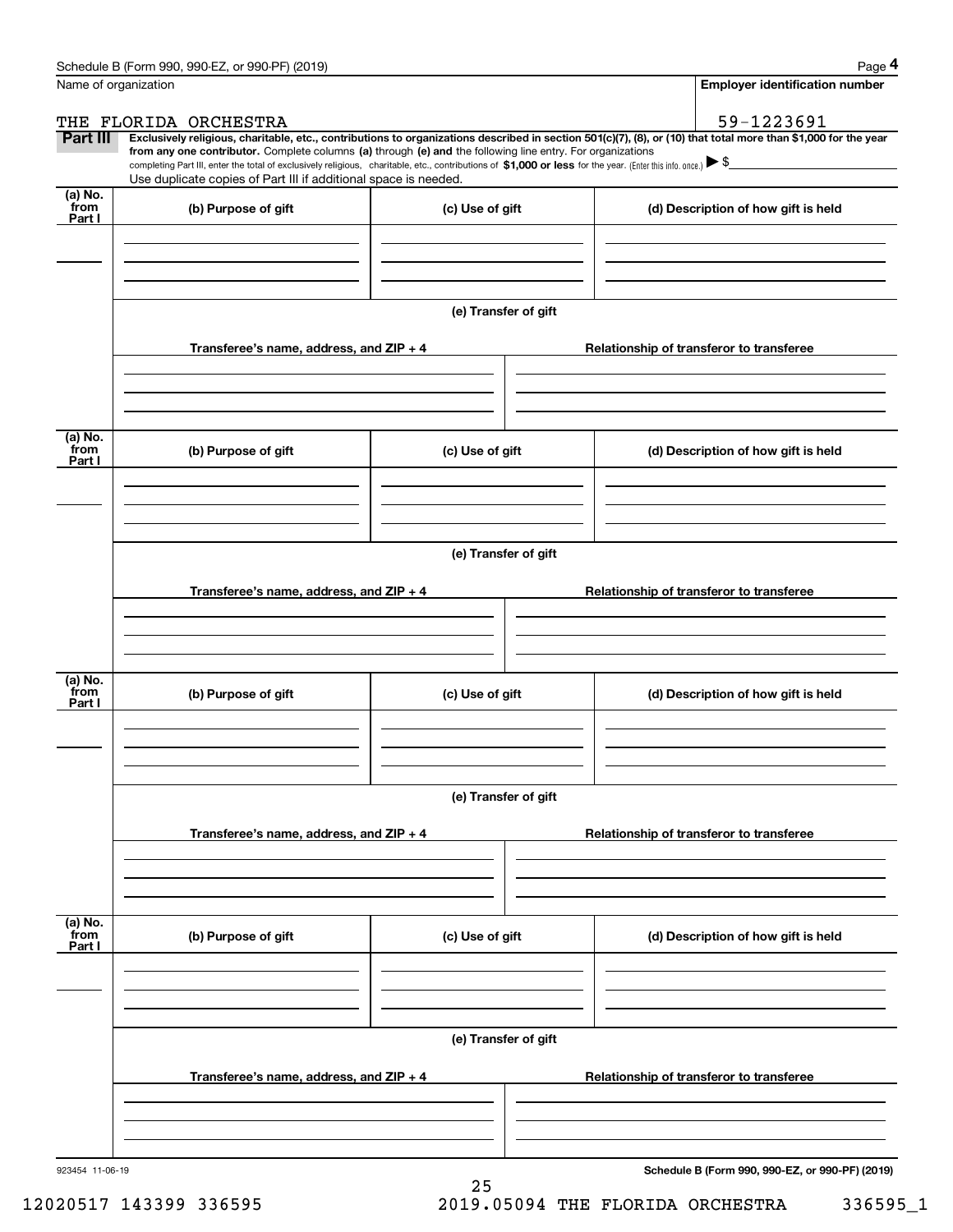| <b>SCHEDULE C</b>                                      |                                                                                                                                                                   | <b>Political Campaign and Lobbying Activities</b>                                                                                                                                                                                                                                                                                                             |         |                                                                                                                                                                                                                                                                                                                                                                             |                          |                                                                                                                                                             |  |  |
|--------------------------------------------------------|-------------------------------------------------------------------------------------------------------------------------------------------------------------------|---------------------------------------------------------------------------------------------------------------------------------------------------------------------------------------------------------------------------------------------------------------------------------------------------------------------------------------------------------------|---------|-----------------------------------------------------------------------------------------------------------------------------------------------------------------------------------------------------------------------------------------------------------------------------------------------------------------------------------------------------------------------------|--------------------------|-------------------------------------------------------------------------------------------------------------------------------------------------------------|--|--|
| (Form 990 or 990-EZ)                                   | For Organizations Exempt From Income Tax Under section 501(c) and section 527                                                                                     |                                                                                                                                                                                                                                                                                                                                                               |         |                                                                                                                                                                                                                                                                                                                                                                             |                          |                                                                                                                                                             |  |  |
| Department of the Treasury<br>Internal Revenue Service | ▶ Complete if the organization is described below. ▶ Attach to Form 990 or Form 990-EZ.<br>Go to www.irs.gov/Form990 for instructions and the latest information. |                                                                                                                                                                                                                                                                                                                                                               |         |                                                                                                                                                                                                                                                                                                                                                                             |                          |                                                                                                                                                             |  |  |
|                                                        |                                                                                                                                                                   | If the organization answered "Yes," on Form 990, Part IV, line 3, or Form 990-EZ, Part V, line 46 (Political Campaign Activities), then<br>• Section 501(c)(3) organizations: Complete Parts I-A and B. Do not complete Part I-C.<br>• Section 501(c) (other than section 501(c)(3)) organizations: Complete Parts I-A and C below. Do not complete Part I-B. |         |                                                                                                                                                                                                                                                                                                                                                                             |                          |                                                                                                                                                             |  |  |
| • Section 527 organizations: Complete Part I-A only.   |                                                                                                                                                                   |                                                                                                                                                                                                                                                                                                                                                               |         |                                                                                                                                                                                                                                                                                                                                                                             |                          |                                                                                                                                                             |  |  |
|                                                        |                                                                                                                                                                   | If the organization answered "Yes," on Form 990, Part IV, line 4, or Form 990-EZ, Part VI, line 47 (Lobbying Activities), then                                                                                                                                                                                                                                |         |                                                                                                                                                                                                                                                                                                                                                                             |                          |                                                                                                                                                             |  |  |
|                                                        |                                                                                                                                                                   | • Section 501(c)(3) organizations that have filed Form 5768 (election under section 501(h)): Complete Part II-A. Do not complete Part II-B.<br>• Section 501(c)(3) organizations that have NOT filed Form 5768 (election under section 501(h)): Complete Part II-B. Do not complete Part II-A.                                                                |         |                                                                                                                                                                                                                                                                                                                                                                             |                          |                                                                                                                                                             |  |  |
|                                                        |                                                                                                                                                                   | If the organization answered "Yes," on Form 990, Part IV, line 5 (Proxy Tax) (see separate instructions) or Form 990-EZ, Part V, line 35c (Proxy                                                                                                                                                                                                              |         |                                                                                                                                                                                                                                                                                                                                                                             |                          |                                                                                                                                                             |  |  |
| Tax) (see separate instructions), then                 |                                                                                                                                                                   |                                                                                                                                                                                                                                                                                                                                                               |         |                                                                                                                                                                                                                                                                                                                                                                             |                          |                                                                                                                                                             |  |  |
|                                                        |                                                                                                                                                                   | • Section 501(c)(4), (5), or (6) organizations: Complete Part III.                                                                                                                                                                                                                                                                                            |         |                                                                                                                                                                                                                                                                                                                                                                             |                          |                                                                                                                                                             |  |  |
| Name of organization                                   |                                                                                                                                                                   |                                                                                                                                                                                                                                                                                                                                                               |         |                                                                                                                                                                                                                                                                                                                                                                             |                          | <b>Employer identification number</b>                                                                                                                       |  |  |
|                                                        |                                                                                                                                                                   | THE FLORIDA ORCHESTRA                                                                                                                                                                                                                                                                                                                                         |         |                                                                                                                                                                                                                                                                                                                                                                             |                          | 59-1223691                                                                                                                                                  |  |  |
| Part I-A                                               |                                                                                                                                                                   | Complete if the organization is exempt under section 501(c) or is a section 527 organization.                                                                                                                                                                                                                                                                 |         |                                                                                                                                                                                                                                                                                                                                                                             |                          |                                                                                                                                                             |  |  |
|                                                        |                                                                                                                                                                   | 1 Provide a description of the organization's direct and indirect political campaign activities in Part IV.                                                                                                                                                                                                                                                   |         |                                                                                                                                                                                                                                                                                                                                                                             |                          |                                                                                                                                                             |  |  |
| <b>2</b> Political campaign activity expenditures      |                                                                                                                                                                   |                                                                                                                                                                                                                                                                                                                                                               |         |                                                                                                                                                                                                                                                                                                                                                                             |                          | $\triangleright$ \$                                                                                                                                         |  |  |
| Volunteer hours for political campaign activities<br>З |                                                                                                                                                                   |                                                                                                                                                                                                                                                                                                                                                               |         |                                                                                                                                                                                                                                                                                                                                                                             |                          |                                                                                                                                                             |  |  |
|                                                        |                                                                                                                                                                   |                                                                                                                                                                                                                                                                                                                                                               |         |                                                                                                                                                                                                                                                                                                                                                                             |                          |                                                                                                                                                             |  |  |
| Part I-B                                               |                                                                                                                                                                   | Complete if the organization is exempt under section 501(c)(3).                                                                                                                                                                                                                                                                                               |         |                                                                                                                                                                                                                                                                                                                                                                             |                          |                                                                                                                                                             |  |  |
|                                                        |                                                                                                                                                                   | 1 Enter the amount of any excise tax incurred by the organization under section 4955                                                                                                                                                                                                                                                                          |         | $\begin{picture}(20,10) \put(0,0){\vector(1,0){10}} \put(15,0){\vector(1,0){10}} \put(15,0){\vector(1,0){10}} \put(15,0){\vector(1,0){10}} \put(15,0){\vector(1,0){10}} \put(15,0){\vector(1,0){10}} \put(15,0){\vector(1,0){10}} \put(15,0){\vector(1,0){10}} \put(15,0){\vector(1,0){10}} \put(15,0){\vector(1,0){10}} \put(15,0){\vector(1,0){10}} \put(15,0){\vector(1$ |                          |                                                                                                                                                             |  |  |
|                                                        |                                                                                                                                                                   | 2 Enter the amount of any excise tax incurred by organization managers under section 4955                                                                                                                                                                                                                                                                     |         |                                                                                                                                                                                                                                                                                                                                                                             |                          |                                                                                                                                                             |  |  |
| З                                                      |                                                                                                                                                                   |                                                                                                                                                                                                                                                                                                                                                               |         |                                                                                                                                                                                                                                                                                                                                                                             |                          | Yes<br>No                                                                                                                                                   |  |  |
| <b>b</b> If "Yes," describe in Part IV.                |                                                                                                                                                                   |                                                                                                                                                                                                                                                                                                                                                               |         |                                                                                                                                                                                                                                                                                                                                                                             |                          | <b>No</b><br>Yes                                                                                                                                            |  |  |
|                                                        |                                                                                                                                                                   | Part I-C Complete if the organization is exempt under section 501(c), except section 501(c)(3).                                                                                                                                                                                                                                                               |         |                                                                                                                                                                                                                                                                                                                                                                             |                          |                                                                                                                                                             |  |  |
|                                                        |                                                                                                                                                                   | 1 Enter the amount directly expended by the filing organization for section 527 exempt function activities                                                                                                                                                                                                                                                    |         |                                                                                                                                                                                                                                                                                                                                                                             |                          | $\blacktriangleright$ \$                                                                                                                                    |  |  |
|                                                        |                                                                                                                                                                   | 2 Enter the amount of the filing organization's funds contributed to other organizations for section 527                                                                                                                                                                                                                                                      |         |                                                                                                                                                                                                                                                                                                                                                                             |                          |                                                                                                                                                             |  |  |
| exempt function activities                             |                                                                                                                                                                   |                                                                                                                                                                                                                                                                                                                                                               |         |                                                                                                                                                                                                                                                                                                                                                                             | $\blacktriangleright$ \$ |                                                                                                                                                             |  |  |
|                                                        |                                                                                                                                                                   | 3 Total exempt function expenditures. Add lines 1 and 2. Enter here and on Form 1120-POL,                                                                                                                                                                                                                                                                     |         |                                                                                                                                                                                                                                                                                                                                                                             |                          |                                                                                                                                                             |  |  |
|                                                        |                                                                                                                                                                   |                                                                                                                                                                                                                                                                                                                                                               |         |                                                                                                                                                                                                                                                                                                                                                                             | $\blacktriangleright$ \$ |                                                                                                                                                             |  |  |
|                                                        |                                                                                                                                                                   | Did the filing organization file Form 1120-POL for this year?                                                                                                                                                                                                                                                                                                 |         |                                                                                                                                                                                                                                                                                                                                                                             |                          | <b>No</b><br>Yes                                                                                                                                            |  |  |
|                                                        |                                                                                                                                                                   | 5 Enter the names, addresses and employer identification number (EIN) of all section 527 political organizations to which the filing organization<br>made payments. For each organization listed, enter the amount paid from the filing organization's funds. Also enter the amount of political                                                              |         |                                                                                                                                                                                                                                                                                                                                                                             |                          |                                                                                                                                                             |  |  |
|                                                        |                                                                                                                                                                   | contributions received that were promptly and directly delivered to a separate political organization, such as a separate segregated fund or a                                                                                                                                                                                                                |         |                                                                                                                                                                                                                                                                                                                                                                             |                          |                                                                                                                                                             |  |  |
|                                                        |                                                                                                                                                                   | political action committee (PAC). If additional space is needed, provide information in Part IV.                                                                                                                                                                                                                                                              |         |                                                                                                                                                                                                                                                                                                                                                                             |                          |                                                                                                                                                             |  |  |
| (a) Name                                               |                                                                                                                                                                   | (b) Address                                                                                                                                                                                                                                                                                                                                                   | (c) EIN | (d) Amount paid from<br>filing organization's<br>funds. If none, enter -0-.                                                                                                                                                                                                                                                                                                 |                          | (e) Amount of political<br>contributions received and<br>promptly and directly<br>delivered to a separate<br>political organization.<br>If none, enter -0-. |  |  |
|                                                        |                                                                                                                                                                   |                                                                                                                                                                                                                                                                                                                                                               |         |                                                                                                                                                                                                                                                                                                                                                                             |                          |                                                                                                                                                             |  |  |
|                                                        |                                                                                                                                                                   |                                                                                                                                                                                                                                                                                                                                                               |         |                                                                                                                                                                                                                                                                                                                                                                             |                          |                                                                                                                                                             |  |  |
|                                                        |                                                                                                                                                                   |                                                                                                                                                                                                                                                                                                                                                               |         |                                                                                                                                                                                                                                                                                                                                                                             |                          |                                                                                                                                                             |  |  |
|                                                        |                                                                                                                                                                   |                                                                                                                                                                                                                                                                                                                                                               |         |                                                                                                                                                                                                                                                                                                                                                                             |                          |                                                                                                                                                             |  |  |
|                                                        |                                                                                                                                                                   |                                                                                                                                                                                                                                                                                                                                                               |         |                                                                                                                                                                                                                                                                                                                                                                             |                          |                                                                                                                                                             |  |  |

**For Paperwork Reduction Act Notice, see the Instructions for Form 990 or 990-EZ. Schedule C (Form 990 or 990-EZ) 2019** LHA

932041 11-26-19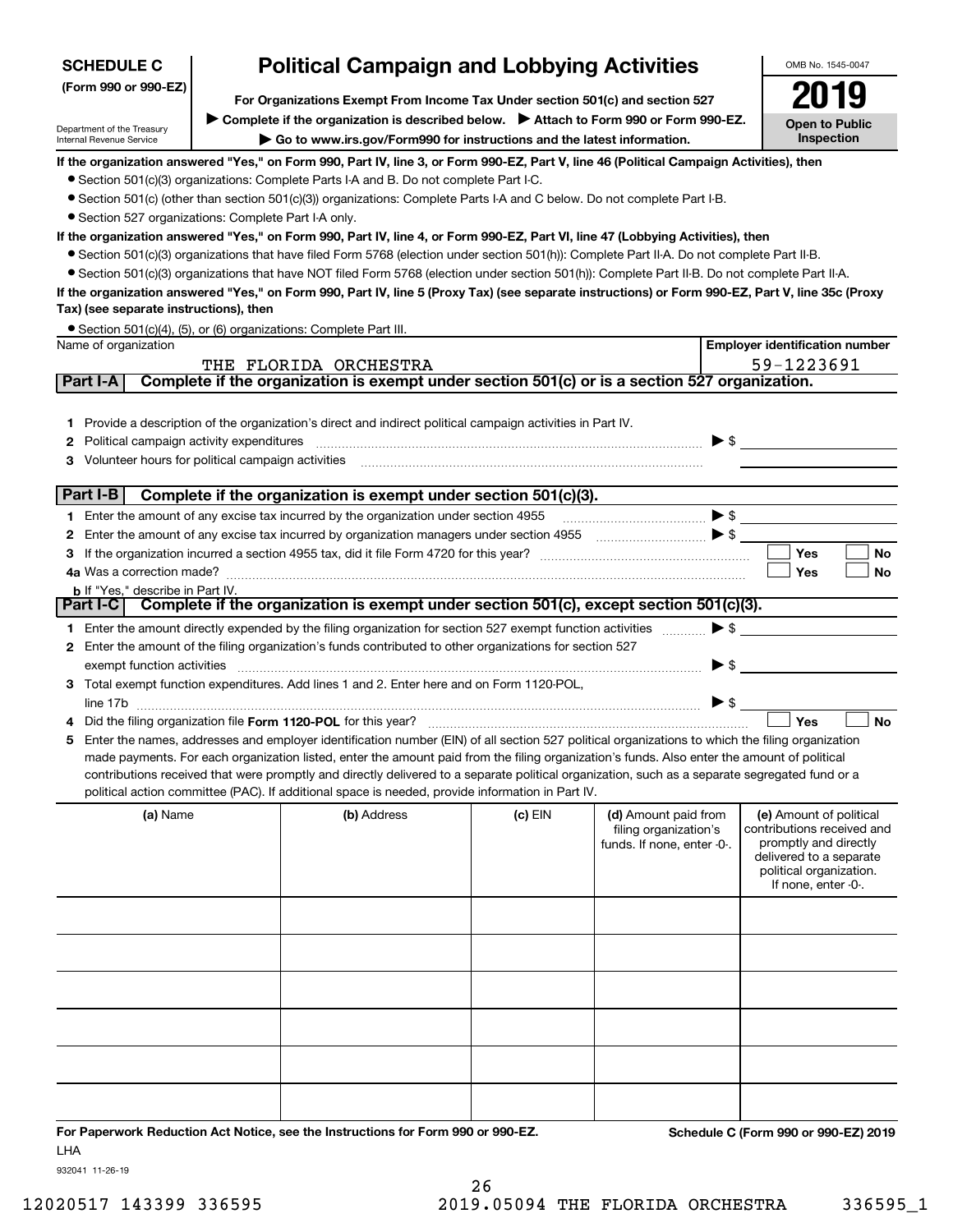| Schedule C (Form 990 or 990-EZ) 2019 THE FLORIDA ORCHESTRA                                                                          |          |                                        |                                                                                  |            |                                                                                                                                   | $59 - 1223691$ Page 2          |
|-------------------------------------------------------------------------------------------------------------------------------------|----------|----------------------------------------|----------------------------------------------------------------------------------|------------|-----------------------------------------------------------------------------------------------------------------------------------|--------------------------------|
| Complete if the organization is exempt under section 501(c)(3) and filed Form 5768 (election under<br>Part II-A<br>section 501(h)). |          |                                        |                                                                                  |            |                                                                                                                                   |                                |
| A Check $\blacktriangleright$                                                                                                       |          |                                        |                                                                                  |            | if the filing organization belongs to an affiliated group (and list in Part IV each affiliated group member's name, address, EIN, |                                |
| expenses, and share of excess lobbying expenditures).                                                                               |          |                                        |                                                                                  |            |                                                                                                                                   |                                |
| <b>B</b> Check $\blacktriangleright$                                                                                                |          |                                        | if the filing organization checked box A and "limited control" provisions apply. |            |                                                                                                                                   |                                |
|                                                                                                                                     |          | <b>Limits on Lobbying Expenditures</b> | (The term "expenditures" means amounts paid or incurred.)                        |            | (a) Filing<br>organization's<br>totals                                                                                            | (b) Affiliated group<br>totals |
| 1a Total lobbying expenditures to influence public opinion (grassroots lobbying)                                                    |          |                                        |                                                                                  |            |                                                                                                                                   |                                |
| <b>b</b> Total lobbying expenditures to influence a legislative body (direct lobbying)                                              |          |                                        |                                                                                  |            |                                                                                                                                   |                                |
| с                                                                                                                                   |          |                                        |                                                                                  |            |                                                                                                                                   |                                |
| d Other exempt purpose expenditures                                                                                                 |          |                                        |                                                                                  |            | 10,538,520.                                                                                                                       |                                |
|                                                                                                                                     |          |                                        |                                                                                  |            | 10,538,520.                                                                                                                       |                                |
| f Lobbying nontaxable amount. Enter the amount from the following table in both columns.                                            |          |                                        |                                                                                  |            | 676,926.                                                                                                                          |                                |
| If the amount on line 1e, column (a) or (b) is:                                                                                     |          |                                        | The lobbying nontaxable amount is:                                               |            |                                                                                                                                   |                                |
| Not over \$500,000                                                                                                                  |          |                                        | 20% of the amount on line 1e.                                                    |            |                                                                                                                                   |                                |
| Over \$500,000 but not over \$1,000,000                                                                                             |          |                                        | \$100,000 plus 15% of the excess over \$500,000.                                 |            |                                                                                                                                   |                                |
| Over \$1,000,000 but not over \$1,500,000                                                                                           |          |                                        | \$175,000 plus 10% of the excess over \$1,000,000.                               |            |                                                                                                                                   |                                |
| Over \$1,500,000 but not over \$17,000,000                                                                                          |          |                                        | \$225,000 plus 5% of the excess over \$1,500,000.                                |            |                                                                                                                                   |                                |
| Over \$17,000,000                                                                                                                   |          | \$1,000,000.                           |                                                                                  |            |                                                                                                                                   |                                |
|                                                                                                                                     |          |                                        |                                                                                  |            |                                                                                                                                   |                                |
| g Grassroots nontaxable amount (enter 25% of line 1f)                                                                               |          |                                        |                                                                                  |            | 169,232.                                                                                                                          |                                |
| h Subtract line 1q from line 1a. If zero or less, enter -0-                                                                         |          |                                        |                                                                                  |            | $0$ .                                                                                                                             |                                |
| i Subtract line 1f from line 1c. If zero or less, enter -0-                                                                         |          |                                        |                                                                                  |            | 0.                                                                                                                                |                                |
| If there is an amount other than zero on either line 1h or line 1i, did the organization file Form 4720                             |          |                                        |                                                                                  |            |                                                                                                                                   |                                |
| reporting section 4911 tax for this year?                                                                                           |          |                                        |                                                                                  |            |                                                                                                                                   | Yes<br>No                      |
|                                                                                                                                     |          |                                        | 4-Year Averaging Period Under Section 501(h)                                     |            |                                                                                                                                   |                                |
| (Some organizations that made a section 501(h) election do not have to complete all of the five columns below.                      |          |                                        | See the separate instructions for lines 2a through 2f.)                          |            |                                                                                                                                   |                                |
|                                                                                                                                     |          |                                        | Lobbying Expenditures During 4-Year Averaging Period                             |            |                                                                                                                                   |                                |
| Calendar year<br>(or fiscal year beginning in)                                                                                      | (a) 2016 |                                        | (b) $2017$                                                                       | $(c)$ 2018 | $(d)$ 2019                                                                                                                        | (e) Total                      |
| 2a Lobbying nontaxable amount                                                                                                       |          | 694,131.                               | 723,910.                                                                         | 711,479.   |                                                                                                                                   | 676, 926.   2, 806, 446.       |
| <b>b</b> Lobbying ceiling amount<br>(150% of line 2a, column(e))                                                                    |          |                                        |                                                                                  |            |                                                                                                                                   | 4,209,669.                     |
| c Total lobbying expenditures                                                                                                       |          | 42,000.                                | 48,000.                                                                          | 31,391.    |                                                                                                                                   | 121,391.                       |
| d Grassroots nontaxable amount                                                                                                      |          | 173,533.                               | 180,978.                                                                         | 177,870.   | 169,232.                                                                                                                          | 701,613.                       |
| e Grassroots ceiling amount<br>(150% of line 2d, column (e))                                                                        |          |                                        |                                                                                  |            |                                                                                                                                   | 1,052,420.                     |
| f Grassroots lobbying expenditures                                                                                                  |          |                                        |                                                                                  |            |                                                                                                                                   |                                |

**Schedule C (Form 990 or 990-EZ) 2019**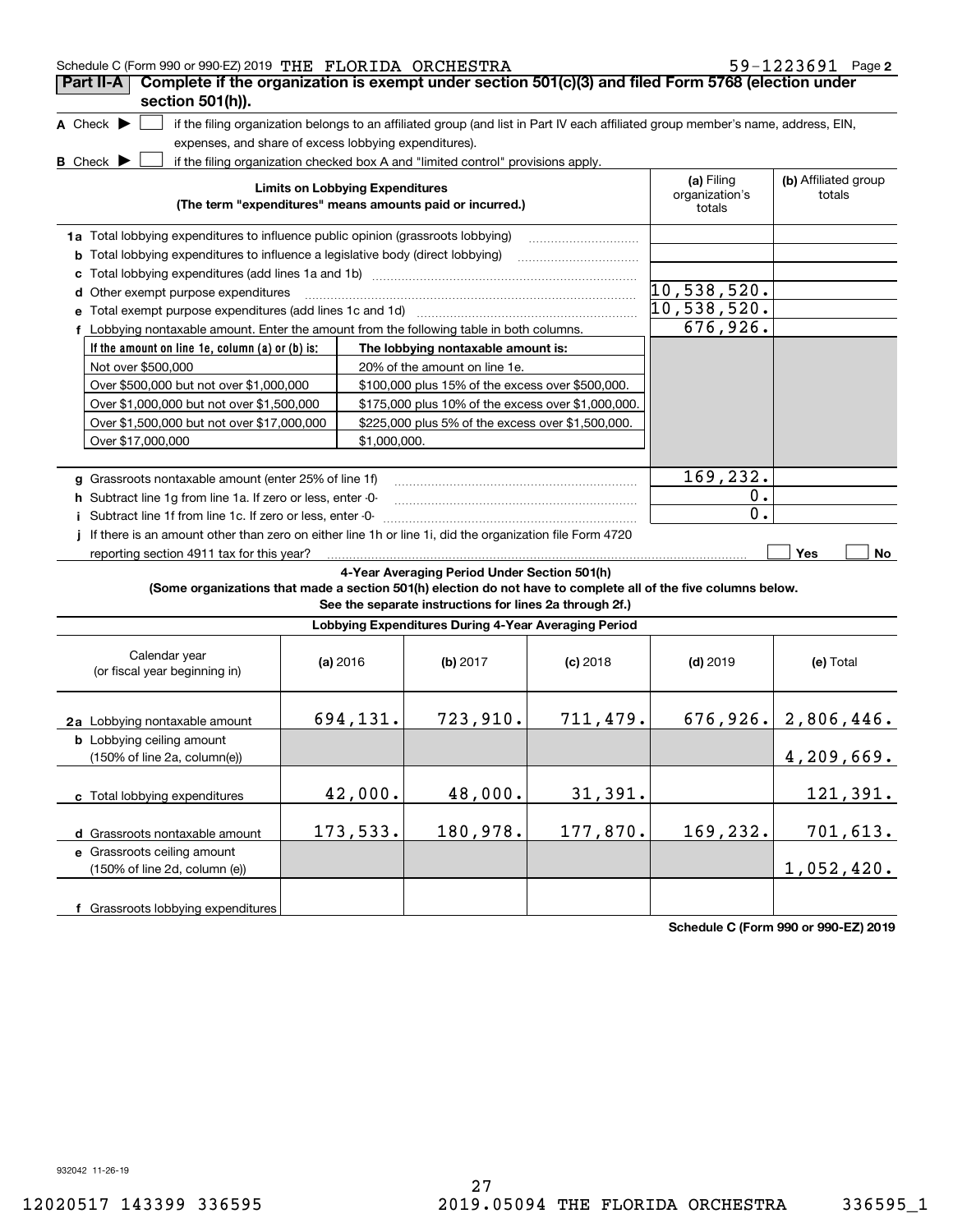#### Schedule C (Form 990 or 990-EZ) 2019 「THE FLORIDA ORCHESTRA THE STANDALL SAMELL SAMELL Page SCHORIDA

#### **Part II-B Complete if the organization is exempt under section 501(c)(3) and has NOT filed Form 5768 (election under section 501(h)).**

| For each "Yes" response on lines 1a through 1i below, provide in Part IV a detailed description |                                                                                                                                                                                                                                      |     | (a)          |        | (b) |  |
|-------------------------------------------------------------------------------------------------|--------------------------------------------------------------------------------------------------------------------------------------------------------------------------------------------------------------------------------------|-----|--------------|--------|-----|--|
|                                                                                                 | of the lobbying activity.                                                                                                                                                                                                            | Yes | No           | Amount |     |  |
| 1.                                                                                              | During the year, did the filing organization attempt to influence foreign, national, state, or<br>local legislation, including any attempt to influence public opinion on a legislative matter<br>or referendum, through the use of: |     |              |        |     |  |
|                                                                                                 | <b>b</b> Paid staff or management (include compensation in expenses reported on lines 1c through 1i)?                                                                                                                                |     |              |        |     |  |
|                                                                                                 |                                                                                                                                                                                                                                      |     |              |        |     |  |
|                                                                                                 | e Publications, or published or broadcast statements?                                                                                                                                                                                |     |              |        |     |  |
|                                                                                                 |                                                                                                                                                                                                                                      |     |              |        |     |  |
|                                                                                                 | g Direct contact with legislators, their staffs, government officials, or a legislative body?<br>.                                                                                                                                   |     |              |        |     |  |
|                                                                                                 | h Rallies, demonstrations, seminars, conventions, speeches, lectures, or any similar means?                                                                                                                                          |     |              |        |     |  |
|                                                                                                 | <i>i</i> Other activities?                                                                                                                                                                                                           |     |              |        |     |  |
|                                                                                                 |                                                                                                                                                                                                                                      |     |              |        |     |  |
|                                                                                                 | 2a Did the activities in line 1 cause the organization to be not described in section 501(c)(3)?                                                                                                                                     |     |              |        |     |  |
|                                                                                                 |                                                                                                                                                                                                                                      |     |              |        |     |  |
|                                                                                                 | c If "Yes," enter the amount of any tax incurred by organization managers under section 4912                                                                                                                                         |     |              |        |     |  |
|                                                                                                 | d If the filing organization incurred a section 4912 tax, did it file Form 4720 for this year?                                                                                                                                       |     |              |        |     |  |
|                                                                                                 | Complete if the organization is exempt under section 501(c)(4), section 501(c)(5), or section<br> Part III-A <br>$501(c)(6)$ .                                                                                                       |     |              |        |     |  |
|                                                                                                 |                                                                                                                                                                                                                                      |     |              | Yes    | No  |  |
| 1                                                                                               |                                                                                                                                                                                                                                      |     | 1            |        |     |  |
| $\mathbf{2}$                                                                                    |                                                                                                                                                                                                                                      |     | $\mathbf{2}$ |        |     |  |
| 3                                                                                               | Did the organization agree to carry over lobbying and political campaign activity expenditures from the prior year?                                                                                                                  |     | 3            |        |     |  |
|                                                                                                 | Part III-B Complete if the organization is exempt under section 501(c)(4), section 501(c)(5), or section<br>501(c)(6) and if either (a) BOTH Part III-A, lines 1 and 2, are answered "No" OR (b) Part III-A, line 3, is              |     |              |        |     |  |
|                                                                                                 | answered "Yes."                                                                                                                                                                                                                      |     |              |        |     |  |
| 1                                                                                               | Dues, assessments and similar amounts from members [11] matter continuum matter assessments and similar amounts from members [11] matter continuum matter and similar amounts from members [11] matter and the state of the st       |     | 1.           |        |     |  |
| 2                                                                                               | Section 162(e) nondeductible lobbying and political expenditures (do not include amounts of political                                                                                                                                |     |              |        |     |  |
|                                                                                                 | expenses for which the section 527(f) tax was paid).                                                                                                                                                                                 |     |              |        |     |  |
|                                                                                                 | a Current year                                                                                                                                                                                                                       |     | 2a           |        |     |  |
|                                                                                                 | <b>b</b> Carryover from last year                                                                                                                                                                                                    |     | 2b           |        |     |  |
|                                                                                                 |                                                                                                                                                                                                                                      |     | 2c           |        |     |  |
| з                                                                                               | Aggregate amount reported in section 6033(e)(1)(A) notices of nondeductible section 162(e) dues                                                                                                                                      |     | 3            |        |     |  |
| 4                                                                                               | If notices were sent and the amount on line 2c exceeds the amount on line 3, what portion of the excess                                                                                                                              |     |              |        |     |  |
|                                                                                                 | does the organization agree to carryover to the reasonable estimate of nondeductible lobbying and political                                                                                                                          |     |              |        |     |  |
|                                                                                                 | expenditure next year?                                                                                                                                                                                                               |     | 4            |        |     |  |
| 5                                                                                               | Taxable amount of lobbying and political expenditures (see instructions)                                                                                                                                                             |     | 5            |        |     |  |
| <b>Part IV</b>                                                                                  | <b>Supplemental Information</b>                                                                                                                                                                                                      |     |              |        |     |  |
|                                                                                                 | Provide the descriptions required for Part I-A, line 1; Part I-B, line 4; Part I-C, line 5; Part II-A (affiliated group list); Part II-A, lines 1 and 2 (see                                                                         |     |              |        |     |  |

instructions); and Part II-B, line 1. Also, complete this part for any additional information.

**Schedule C (Form 990 or 990-EZ) 2019**

932043 11-26-19

**3**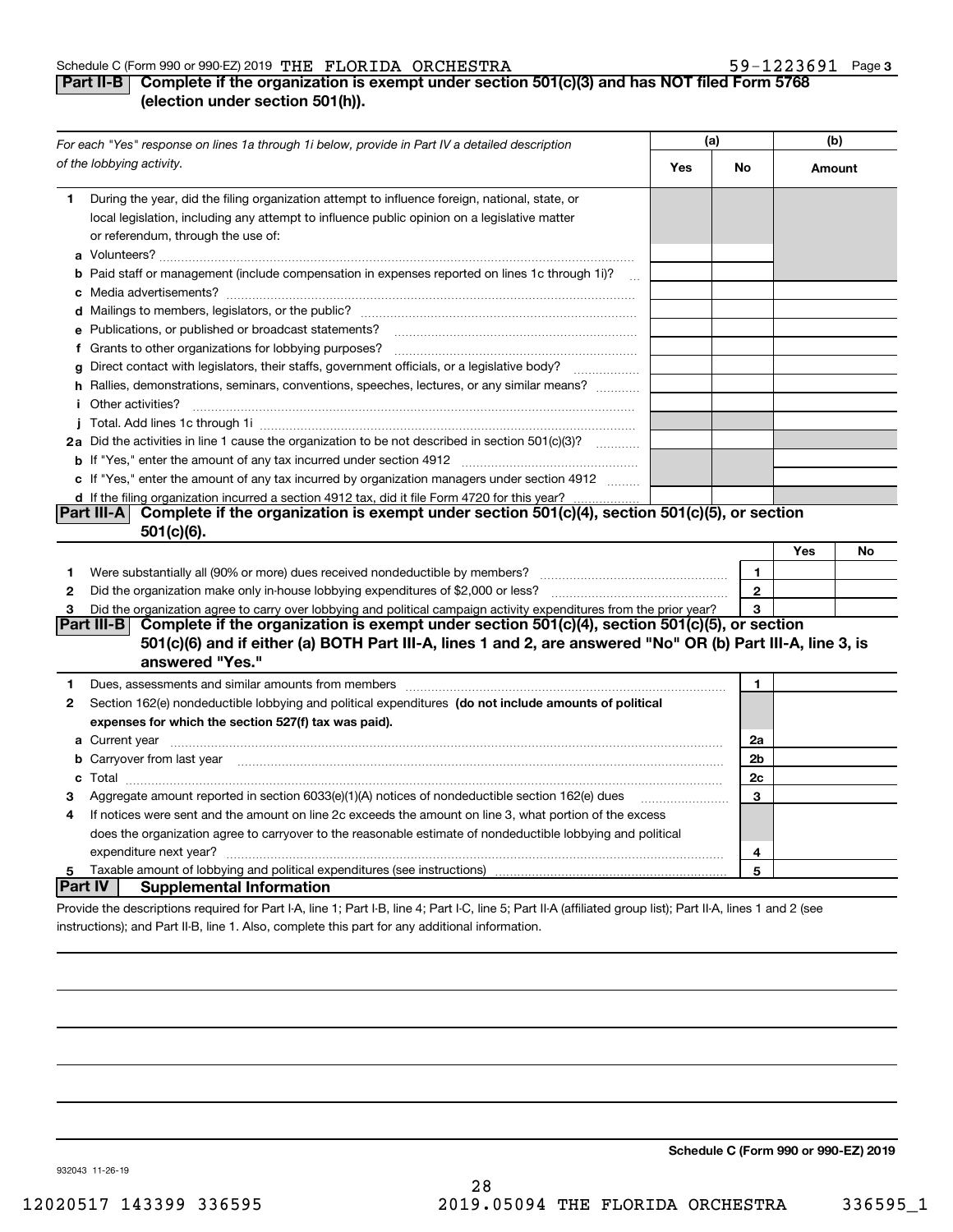|                                                                                                                                                                                                |                                                                                                                                                |                       |                                                                                                   |  |                                                | OMB No. 1545-0047                                  |    |
|------------------------------------------------------------------------------------------------------------------------------------------------------------------------------------------------|------------------------------------------------------------------------------------------------------------------------------------------------|-----------------------|---------------------------------------------------------------------------------------------------|--|------------------------------------------------|----------------------------------------------------|----|
| <b>Supplemental Financial Statements</b><br><b>SCHEDULE D</b><br>Complete if the organization answered "Yes" on Form 990,<br>(Form 990)                                                        |                                                                                                                                                |                       |                                                                                                   |  |                                                |                                                    |    |
|                                                                                                                                                                                                |                                                                                                                                                |                       | Part IV, line 6, 7, 8, 9, 10, 11a, 11b, 11c, 11d, 11e, 11f, 12a, or 12b.                          |  |                                                |                                                    |    |
| Open to Public<br>Attach to Form 990.<br>Department of the Treasury<br><b>Inspection</b><br>Go to www.irs.gov/Form990 for instructions and the latest information.<br>Internal Revenue Service |                                                                                                                                                |                       |                                                                                                   |  |                                                |                                                    |    |
|                                                                                                                                                                                                | Name of the organization                                                                                                                       |                       |                                                                                                   |  |                                                | <b>Employer identification number</b>              |    |
|                                                                                                                                                                                                |                                                                                                                                                | THE FLORIDA ORCHESTRA |                                                                                                   |  |                                                | 59-1223691                                         |    |
| Part I                                                                                                                                                                                         |                                                                                                                                                |                       | Organizations Maintaining Donor Advised Funds or Other Similar Funds or Accounts. Complete if the |  |                                                |                                                    |    |
|                                                                                                                                                                                                | organization answered "Yes" on Form 990, Part IV, line 6.                                                                                      |                       |                                                                                                   |  |                                                |                                                    |    |
|                                                                                                                                                                                                |                                                                                                                                                |                       | (a) Donor advised funds                                                                           |  |                                                | (b) Funds and other accounts                       |    |
| 1                                                                                                                                                                                              |                                                                                                                                                |                       |                                                                                                   |  |                                                |                                                    |    |
| 2                                                                                                                                                                                              | Aggregate value of contributions to (during year)                                                                                              |                       |                                                                                                   |  |                                                |                                                    |    |
| з<br>4                                                                                                                                                                                         | Aggregate value at end of year                                                                                                                 |                       |                                                                                                   |  |                                                |                                                    |    |
| 5                                                                                                                                                                                              | Did the organization inform all donors and donor advisors in writing that the assets held in donor advised funds                               |                       |                                                                                                   |  |                                                |                                                    |    |
|                                                                                                                                                                                                |                                                                                                                                                |                       |                                                                                                   |  |                                                | Yes                                                | No |
| 6                                                                                                                                                                                              | Did the organization inform all grantees, donors, and donor advisors in writing that grant funds can be used only                              |                       |                                                                                                   |  |                                                |                                                    |    |
|                                                                                                                                                                                                | for charitable purposes and not for the benefit of the donor or donor advisor, or for any other purpose conferring                             |                       |                                                                                                   |  |                                                |                                                    |    |
|                                                                                                                                                                                                | impermissible private benefit?                                                                                                                 |                       |                                                                                                   |  |                                                | Yes                                                | No |
| Part II                                                                                                                                                                                        |                                                                                                                                                |                       | Conservation Easements. Complete if the organization answered "Yes" on Form 990, Part IV, line 7. |  |                                                |                                                    |    |
| 1                                                                                                                                                                                              | Purpose(s) of conservation easements held by the organization (check all that apply).                                                          |                       |                                                                                                   |  |                                                |                                                    |    |
|                                                                                                                                                                                                | Preservation of land for public use (for example, recreation or education)                                                                     |                       |                                                                                                   |  |                                                | Preservation of a historically important land area |    |
|                                                                                                                                                                                                | Protection of natural habitat                                                                                                                  |                       |                                                                                                   |  | Preservation of a certified historic structure |                                                    |    |
|                                                                                                                                                                                                | Preservation of open space                                                                                                                     |                       |                                                                                                   |  |                                                |                                                    |    |
| 2                                                                                                                                                                                              | Complete lines 2a through 2d if the organization held a qualified conservation contribution in the form of a conservation easement on the last |                       |                                                                                                   |  |                                                |                                                    |    |
|                                                                                                                                                                                                | day of the tax year.                                                                                                                           |                       |                                                                                                   |  |                                                | Held at the End of the Tax Year                    |    |
| а                                                                                                                                                                                              | Total number of conservation easements                                                                                                         |                       |                                                                                                   |  | 2a                                             |                                                    |    |
|                                                                                                                                                                                                | Total acreage restricted by conservation easements                                                                                             |                       |                                                                                                   |  | 2 <sub>b</sub>                                 |                                                    |    |
|                                                                                                                                                                                                | Number of conservation easements on a certified historic structure included in (a) manufacture of conservation                                 |                       |                                                                                                   |  | 2c                                             |                                                    |    |
| d                                                                                                                                                                                              | Number of conservation easements included in (c) acquired after 7/25/06, and not on a historic structure                                       |                       |                                                                                                   |  |                                                |                                                    |    |
|                                                                                                                                                                                                | listed in the National Register [111] March 1999 State of March 1999 State of March 1999 State of March 1999 St                                |                       |                                                                                                   |  | 2d                                             |                                                    |    |
| 3                                                                                                                                                                                              | Number of conservation easements modified, transferred, released, extinguished, or terminated by the organization during the tax               |                       |                                                                                                   |  |                                                |                                                    |    |
| 4                                                                                                                                                                                              | $\vee$ ear<br>Number of states where property subject to conservation easement is located $\blacktriangleright$                                |                       |                                                                                                   |  |                                                |                                                    |    |
| 5                                                                                                                                                                                              | Does the organization have a written policy regarding the periodic monitoring, inspection, handling of                                         |                       |                                                                                                   |  |                                                |                                                    |    |
|                                                                                                                                                                                                | violations, and enforcement of the conservation easements it holds?                                                                            |                       |                                                                                                   |  |                                                | Yes                                                | No |
| 6                                                                                                                                                                                              | Staff and volunteer hours devoted to monitoring, inspecting, handling of violations, and enforcing conservation easements during the year      |                       |                                                                                                   |  |                                                |                                                    |    |
|                                                                                                                                                                                                |                                                                                                                                                |                       |                                                                                                   |  |                                                |                                                    |    |
| 7                                                                                                                                                                                              | Amount of expenses incurred in monitoring, inspecting, handling of violations, and enforcing conservation easements during the year            |                       |                                                                                                   |  |                                                |                                                    |    |
|                                                                                                                                                                                                | $\blacktriangleright$ \$                                                                                                                       |                       |                                                                                                   |  |                                                |                                                    |    |
| 8                                                                                                                                                                                              | Does each conservation easement reported on line 2(d) above satisfy the requirements of section 170(h)(4)(B)(i)                                |                       |                                                                                                   |  |                                                |                                                    |    |
|                                                                                                                                                                                                |                                                                                                                                                |                       |                                                                                                   |  |                                                | Yes                                                | No |
| 9                                                                                                                                                                                              | In Part XIII, describe how the organization reports conservation easements in its revenue and expense statement and                            |                       |                                                                                                   |  |                                                |                                                    |    |
|                                                                                                                                                                                                | balance sheet, and include, if applicable, the text of the footnote to the organization's financial statements that describes the              |                       |                                                                                                   |  |                                                |                                                    |    |
|                                                                                                                                                                                                | organization's accounting for conservation easements.                                                                                          |                       |                                                                                                   |  |                                                |                                                    |    |
|                                                                                                                                                                                                | Part III                                                                                                                                       |                       | Organizations Maintaining Collections of Art, Historical Treasures, or Other Similar Assets.      |  |                                                |                                                    |    |
|                                                                                                                                                                                                | Complete if the organization answered "Yes" on Form 990, Part IV, line 8.                                                                      |                       |                                                                                                   |  |                                                |                                                    |    |
|                                                                                                                                                                                                | 1a If the organization elected, as permitted under FASB ASC 958, not to report in its revenue statement and balance sheet works                |                       |                                                                                                   |  |                                                |                                                    |    |
|                                                                                                                                                                                                | of art, historical treasures, or other similar assets held for public exhibition, education, or research in furtherance of public              |                       |                                                                                                   |  |                                                |                                                    |    |
|                                                                                                                                                                                                | service, provide in Part XIII the text of the footnote to its financial statements that describes these items.                                 |                       |                                                                                                   |  |                                                |                                                    |    |
|                                                                                                                                                                                                | <b>b</b> If the organization elected, as permitted under FASB ASC 958, to report in its revenue statement and balance sheet works of           |                       |                                                                                                   |  |                                                |                                                    |    |
|                                                                                                                                                                                                | art, historical treasures, or other similar assets held for public exhibition, education, or research in furtherance of public service,        |                       |                                                                                                   |  |                                                |                                                    |    |
|                                                                                                                                                                                                | provide the following amounts relating to these items:                                                                                         |                       |                                                                                                   |  |                                                |                                                    |    |
|                                                                                                                                                                                                | (ii) Assets included in Form 990, Part X                                                                                                       |                       |                                                                                                   |  |                                                |                                                    |    |
| 2                                                                                                                                                                                              | If the organization received or held works of art, historical treasures, or other similar assets for financial gain, provide                   |                       |                                                                                                   |  |                                                |                                                    |    |

| 12020517 143399 336595 | 2019.05094 THE FLORIDA ORCHESTRA | 336595 |  |
|------------------------|----------------------------------|--------|--|

Assets included in Form 990, Part X

932051 10-02-19

**b**

| 29 |        |           |
|----|--------|-----------|
|    | 0.0501 | $- - - -$ |

**For Paperwork Reduction Act Notice, see the Instructions for Form 990. Schedule D (Form 990) 2019** LHA

**a**Revenue included on Form 990, Part VIII, line 1 ~~~~~~~~~~~~~~~~~~~~~~~~~~~~~~

the following amounts required to be reported under FASB ASC 958 relating to these items:

 $\begin{array}{c}\n\blacktriangleright & \text{``} \\
\blacktriangleright & \text{``} \\
\blacktriangleright & \text{``}\n\end{array}$ 

Schedule D (Form 990) 2019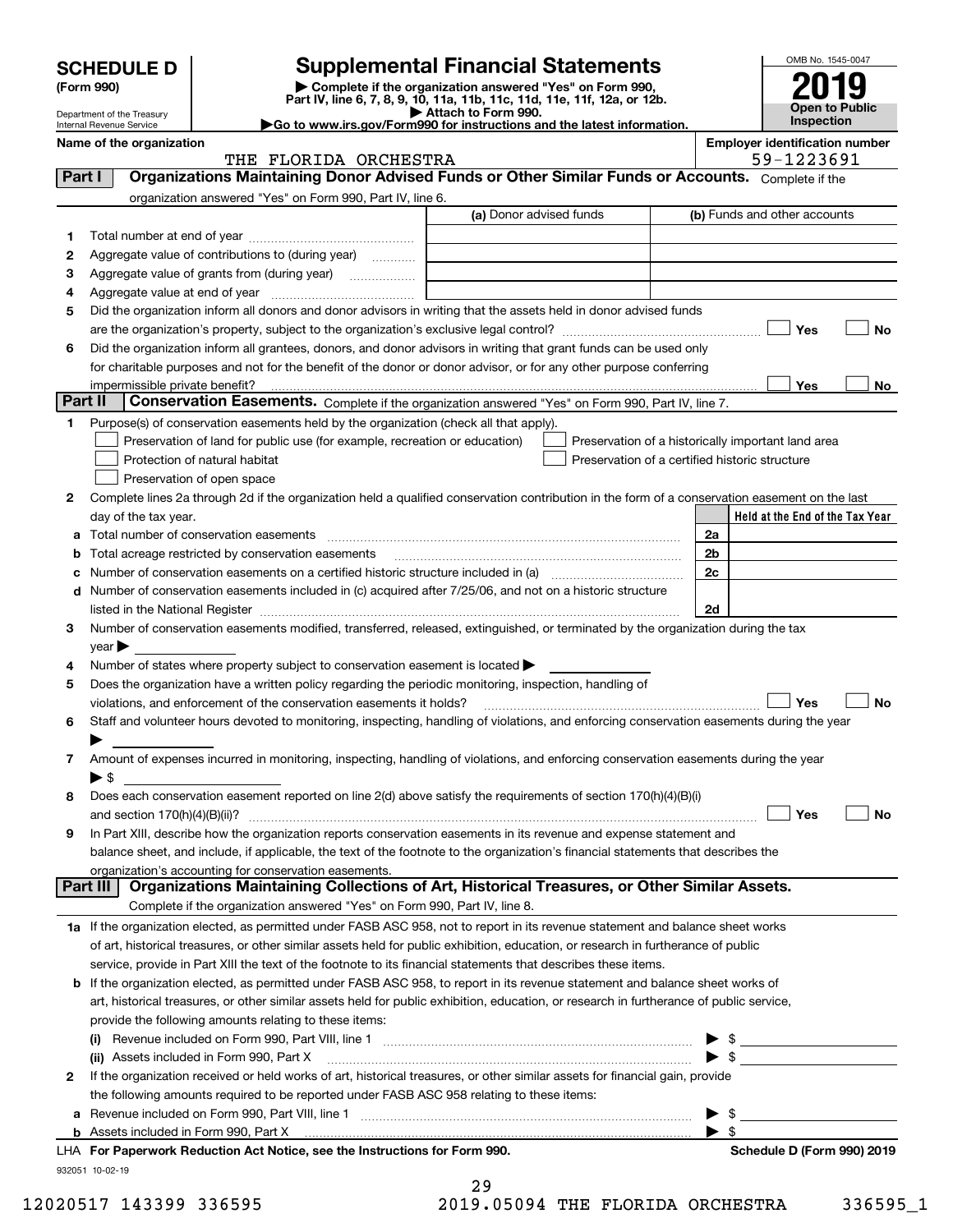|          | 59-1223691 Page 2<br>THE FLORIDA ORCHESTRA<br>Schedule D (Form 990) 2019                                                                                                                                             |                    |                |                                                                                                                                                                                                                               |                 |                      |                            |     |               |
|----------|----------------------------------------------------------------------------------------------------------------------------------------------------------------------------------------------------------------------|--------------------|----------------|-------------------------------------------------------------------------------------------------------------------------------------------------------------------------------------------------------------------------------|-----------------|----------------------|----------------------------|-----|---------------|
| Part III | Organizations Maintaining Collections of Art, Historical Treasures, or Other Similar Assets (continued)                                                                                                              |                    |                |                                                                                                                                                                                                                               |                 |                      |                            |     |               |
| 3        | Using the organization's acquisition, accession, and other records, check any of the following that make significant use of its                                                                                      |                    |                |                                                                                                                                                                                                                               |                 |                      |                            |     |               |
|          | collection items (check all that apply):                                                                                                                                                                             |                    |                |                                                                                                                                                                                                                               |                 |                      |                            |     |               |
| a        | Public exhibition                                                                                                                                                                                                    |                    |                | Loan or exchange program                                                                                                                                                                                                      |                 |                      |                            |     |               |
| b        | Scholarly research                                                                                                                                                                                                   | e                  |                | Other and the contract of the contract of the contract of the contract of the contract of the contract of the contract of the contract of the contract of the contract of the contract of the contract of the contract of the |                 |                      |                            |     |               |
| c        | Preservation for future generations                                                                                                                                                                                  |                    |                |                                                                                                                                                                                                                               |                 |                      |                            |     |               |
| 4        | Provide a description of the organization's collections and explain how they further the organization's exempt purpose in Part XIII.                                                                                 |                    |                |                                                                                                                                                                                                                               |                 |                      |                            |     |               |
| 5        | During the year, did the organization solicit or receive donations of art, historical treasures, or other similar assets                                                                                             |                    |                |                                                                                                                                                                                                                               |                 |                      |                            |     |               |
|          | to be sold to raise funds rather than to be maintained as part of the organization's collection?                                                                                                                     |                    |                |                                                                                                                                                                                                                               |                 |                      | Yes                        |     | No            |
|          | <b>Part IV</b><br>Escrow and Custodial Arrangements. Complete if the organization answered "Yes" on Form 990, Part IV, line 9, or                                                                                    |                    |                |                                                                                                                                                                                                                               |                 |                      |                            |     |               |
|          | reported an amount on Form 990, Part X, line 21.                                                                                                                                                                     |                    |                |                                                                                                                                                                                                                               |                 |                      |                            |     |               |
|          | 1a Is the organization an agent, trustee, custodian or other intermediary for contributions or other assets not included                                                                                             |                    |                |                                                                                                                                                                                                                               |                 |                      |                            |     |               |
|          |                                                                                                                                                                                                                      |                    |                |                                                                                                                                                                                                                               |                 |                      | Yes                        |     | No            |
|          | <b>b</b> If "Yes," explain the arrangement in Part XIII and complete the following table:                                                                                                                            |                    |                |                                                                                                                                                                                                                               |                 |                      |                            |     |               |
|          |                                                                                                                                                                                                                      |                    |                |                                                                                                                                                                                                                               |                 |                      | Amount                     |     |               |
|          |                                                                                                                                                                                                                      |                    |                |                                                                                                                                                                                                                               |                 |                      |                            |     |               |
| c        | Beginning balance <b>contract to the contract of the contract of the contract of the contract of the contract of t</b>                                                                                               |                    |                |                                                                                                                                                                                                                               |                 | 1c                   |                            |     |               |
|          |                                                                                                                                                                                                                      |                    |                |                                                                                                                                                                                                                               |                 | 1d                   |                            |     |               |
| е        | Distributions during the year manufactured and continuum and contact the year manufactured and contact the year                                                                                                      |                    |                |                                                                                                                                                                                                                               |                 | 1e                   |                            |     |               |
|          |                                                                                                                                                                                                                      |                    |                |                                                                                                                                                                                                                               |                 | 1f                   |                            |     |               |
|          | 2a Did the organization include an amount on Form 990, Part X, line 21, for escrow or custodial account liability?                                                                                                   |                    |                |                                                                                                                                                                                                                               |                 |                      | Yes                        |     | No            |
| Part V   | <b>b</b> If "Yes," explain the arrangement in Part XIII. Check here if the explanation has been provided on Part XIII<br>Endowment Funds. Complete if the organization answered "Yes" on Form 990, Part IV, line 10. |                    |                |                                                                                                                                                                                                                               |                 |                      |                            |     |               |
|          |                                                                                                                                                                                                                      |                    |                |                                                                                                                                                                                                                               |                 |                      |                            |     |               |
|          |                                                                                                                                                                                                                      | (a) Current year   | (b) Prior year | (c) Two years back                                                                                                                                                                                                            |                 | (d) Three years back | (e) Four years back        |     |               |
| 1a       | Beginning of year balance                                                                                                                                                                                            | 14, 116, 084.      | 15, 444, 583.  | 13,082,980.                                                                                                                                                                                                                   |                 | 11,460,547.          |                            |     | 11, 337, 278. |
| b        |                                                                                                                                                                                                                      | 178,118.           | 188,356.       | 1,285,195.                                                                                                                                                                                                                    |                 | 91,592.              |                            |     | 969, 333.     |
|          | Net investment earnings, gains, and losses                                                                                                                                                                           | 114,233.           | 501,625.       | 1,496,633.                                                                                                                                                                                                                    |                 | 1,925,992.           |                            |     | $-409,095.$   |
| d        |                                                                                                                                                                                                                      |                    |                |                                                                                                                                                                                                                               |                 |                      |                            |     |               |
|          | e Other expenditures for facilities                                                                                                                                                                                  |                    |                |                                                                                                                                                                                                                               |                 |                      |                            |     |               |
|          | and programs                                                                                                                                                                                                         | 3,093,521.         | 2,018,480.     | 420,225.                                                                                                                                                                                                                      |                 | 395,151.             |                            |     | 436,969.      |
|          |                                                                                                                                                                                                                      |                    |                |                                                                                                                                                                                                                               |                 |                      |                            |     |               |
| g        | End of year balance                                                                                                                                                                                                  | 11, 314, 914.      | 14, 116, 084.  | 15,444,583.                                                                                                                                                                                                                   |                 | 13,082,980.          |                            |     | 11,460,547.   |
| 2        | Provide the estimated percentage of the current year end balance (line 1g, column (a)) held as:                                                                                                                      |                    |                |                                                                                                                                                                                                                               |                 |                      |                            |     |               |
|          | Board designated or quasi-endowment                                                                                                                                                                                  | .00                | %              |                                                                                                                                                                                                                               |                 |                      |                            |     |               |
|          | Permanent endowment > 83.26                                                                                                                                                                                          | %                  |                |                                                                                                                                                                                                                               |                 |                      |                            |     |               |
| c        | 16.74%<br>Term endowment >                                                                                                                                                                                           |                    |                |                                                                                                                                                                                                                               |                 |                      |                            |     |               |
|          | The percentages on lines 2a, 2b, and 2c should equal 100%.                                                                                                                                                           |                    |                |                                                                                                                                                                                                                               |                 |                      |                            |     |               |
|          | 3a Are there endowment funds not in the possession of the organization that are held and administered for the organization                                                                                           |                    |                |                                                                                                                                                                                                                               |                 |                      |                            |     |               |
|          | by:                                                                                                                                                                                                                  |                    |                |                                                                                                                                                                                                                               |                 |                      |                            | Yes | No            |
|          | (i)                                                                                                                                                                                                                  |                    |                |                                                                                                                                                                                                                               |                 |                      | 3a(i)                      | Х   |               |
|          |                                                                                                                                                                                                                      |                    |                |                                                                                                                                                                                                                               |                 |                      | 3a(ii)                     |     | х             |
|          |                                                                                                                                                                                                                      |                    |                |                                                                                                                                                                                                                               |                 |                      | 3b                         |     |               |
|          | Describe in Part XIII the intended uses of the organization's endowment funds.                                                                                                                                       |                    |                |                                                                                                                                                                                                                               |                 |                      |                            |     |               |
|          | Land, Buildings, and Equipment.<br>Part VI                                                                                                                                                                           |                    |                |                                                                                                                                                                                                                               |                 |                      |                            |     |               |
|          | Complete if the organization answered "Yes" on Form 990, Part IV, line 11a. See Form 990, Part X, line 10.                                                                                                           |                    |                |                                                                                                                                                                                                                               |                 |                      |                            |     |               |
|          | Description of property                                                                                                                                                                                              | (a) Cost or other  |                | (b) Cost or other                                                                                                                                                                                                             | (c) Accumulated |                      | (d) Book value             |     |               |
|          |                                                                                                                                                                                                                      | basis (investment) |                | basis (other)                                                                                                                                                                                                                 | depreciation    |                      |                            |     |               |
|          |                                                                                                                                                                                                                      |                    |                |                                                                                                                                                                                                                               |                 |                      |                            |     |               |
| b        |                                                                                                                                                                                                                      |                    |                |                                                                                                                                                                                                                               |                 |                      |                            |     |               |
|          |                                                                                                                                                                                                                      |                    |                | 6,647.                                                                                                                                                                                                                        |                 | 1,108.               |                            |     | 5,539.        |
| d        |                                                                                                                                                                                                                      |                    |                | 391,333.                                                                                                                                                                                                                      |                 | 331,204.             |                            |     | 60, 129.      |
|          | e Other                                                                                                                                                                                                              |                    |                | 193,702.                                                                                                                                                                                                                      |                 | 172,235.             |                            |     | 21,467.       |
|          | Total. Add lines 1a through 1e. (Column (d) must equal Form 990. Part X, column (B), line 10c.)                                                                                                                      |                    |                |                                                                                                                                                                                                                               |                 |                      |                            |     | 87,135.       |
|          |                                                                                                                                                                                                                      |                    |                |                                                                                                                                                                                                                               |                 |                      | Schedule D (Form 990) 2019 |     |               |
|          |                                                                                                                                                                                                                      |                    |                |                                                                                                                                                                                                                               |                 |                      |                            |     |               |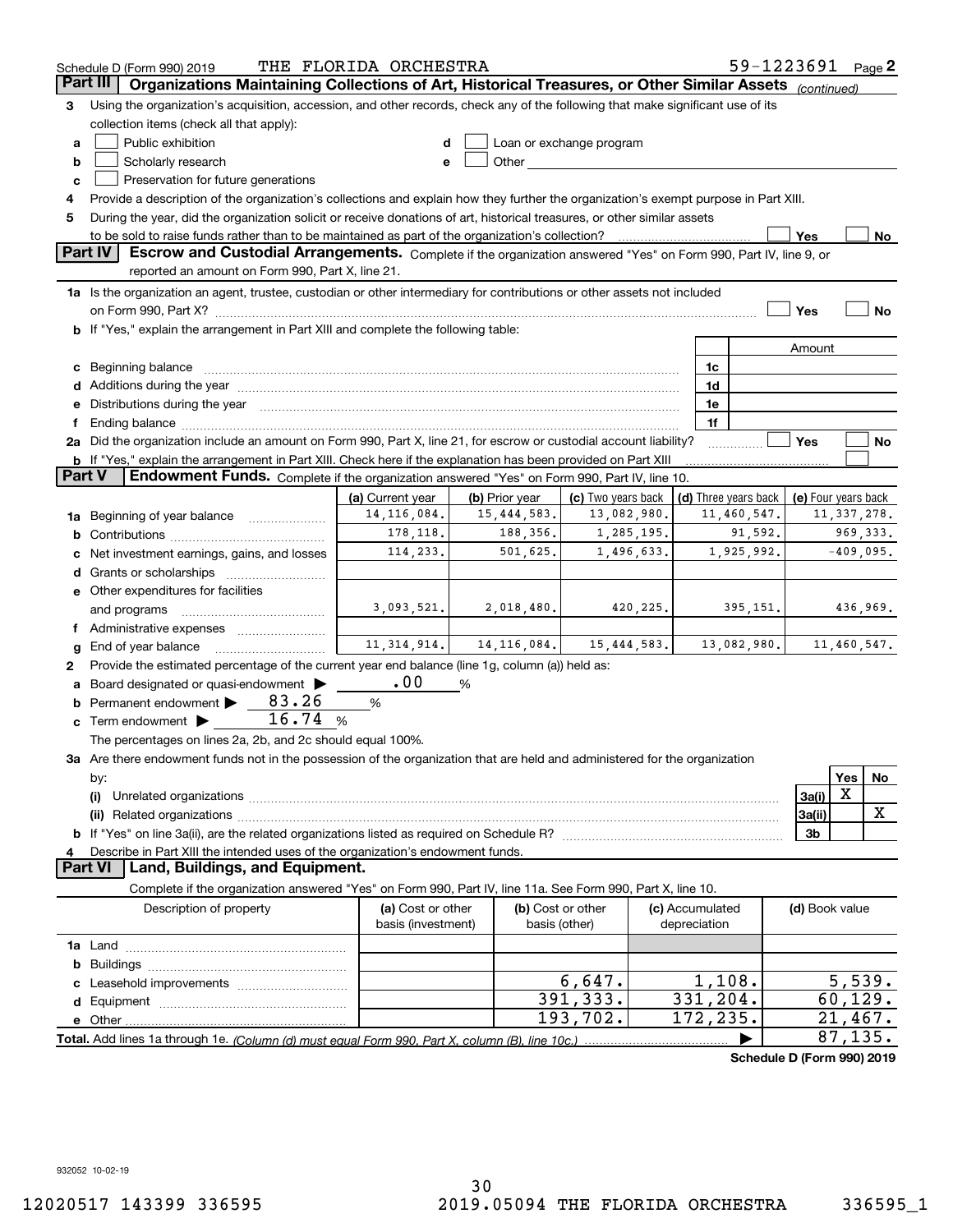## (a) Description of security or category (including name of security)  $\vert$  (b) Book value  $\vert$  (c) ichedule D (Form 990) 2019 THE FLORIDA ORCHESTRA<br>**Part VII Investments - Other Securities.**<br>Complete if the organization answered "Yes" on Form 990, Part IV, line 11b. See Form 990, Part X, line 12. (b) Book value (c) Method of valuation: Cost or end-of-year market value

|     | (1) Financial derivatives                                                              |  |
|-----|----------------------------------------------------------------------------------------|--|
|     | (2) Closely held equity interests                                                      |  |
|     | (3) Other                                                                              |  |
| (A) |                                                                                        |  |
|     | (B)                                                                                    |  |
| (C) |                                                                                        |  |
| (D) |                                                                                        |  |
| (E) |                                                                                        |  |
| (F) |                                                                                        |  |
|     | (G)                                                                                    |  |
|     | (H)                                                                                    |  |
|     | Total. (Col. (b) must equal Form 990, Part X, col. (B) line 12.) $\blacktriangleright$ |  |

#### **Part VIII Investments - Program Related.**

Complete if the organization answered "Yes" on Form 990, Part IV, line 11c. See Form 990, Part X, line 13.

| (a) Description of investment                                    | (b) Book value | (c) Method of valuation: Cost or end-of-year market value |
|------------------------------------------------------------------|----------------|-----------------------------------------------------------|
| (1)                                                              |                |                                                           |
| (2)                                                              |                |                                                           |
| (3)                                                              |                |                                                           |
| (4)                                                              |                |                                                           |
| $\frac{1}{2}$                                                    |                |                                                           |
| (6)                                                              |                |                                                           |
| (7)                                                              |                |                                                           |
| (8)                                                              |                |                                                           |
| (9)                                                              |                |                                                           |
| Total. (Col. (b) must equal Form 990, Part X, col. (B) line 13.) |                |                                                           |

#### **Part IX Other Assets.**

Complete if the organization answered "Yes" on Form 990, Part IV, line 11d. See Form 990, Part X, line 15.

| (a) Description                                             |                                                                                                                   | (b) Book value |
|-------------------------------------------------------------|-------------------------------------------------------------------------------------------------------------------|----------------|
| <b>BENEFICIAL</b><br>INTEREST<br>PERPETUAL<br>IN<br>(1)     | TRUSTS                                                                                                            | 3, 265, 087.   |
| <b>BENEFICIAL</b><br>ASSETS<br><b>INTEREST</b><br>IN<br>(2) | HELD BY<br>OTHERS                                                                                                 | 399,848.       |
| (3)                                                         |                                                                                                                   |                |
| (4)                                                         |                                                                                                                   |                |
| (5)                                                         |                                                                                                                   |                |
| (6)                                                         |                                                                                                                   |                |
| (7)                                                         |                                                                                                                   |                |
| (8)                                                         |                                                                                                                   |                |
| (9)                                                         |                                                                                                                   |                |
|                                                             |                                                                                                                   | 3,664,935.     |
| <b>Other Liabilities.</b><br>Part X                         |                                                                                                                   |                |
|                                                             |                                                                                                                   |                |
|                                                             | Complete if the organization answered "Yes" on Form 990, Part IV, line 11e or 11f. See Form 990, Part X, line 25. |                |
| (a) Description of liability<br>1.                          |                                                                                                                   | (b) Book value |
| (1)<br>Federal income taxes                                 |                                                                                                                   |                |
| OBLIGATIONS<br>CAPITAL LEASE<br>(2)                         |                                                                                                                   | 16,938.        |
| (3)                                                         |                                                                                                                   |                |
| (4)                                                         |                                                                                                                   |                |
| (5)                                                         |                                                                                                                   |                |
| (6)                                                         |                                                                                                                   |                |
| (7)                                                         |                                                                                                                   |                |
| (8)                                                         |                                                                                                                   |                |
| (9)                                                         |                                                                                                                   | 16,938.        |

| Liability for uncertain tax positions. In Part XIII, provide the text of the footnote to the organization's financial statements that reports the

**2.**organization's liability for uncertain tax positions under FASB ASC 740. Check here if the text of the footnote has been provided in Part XIII  $\boxed{\text{X}}$ 

**Schedule D (Form 990) 2019**

932053 10-02-19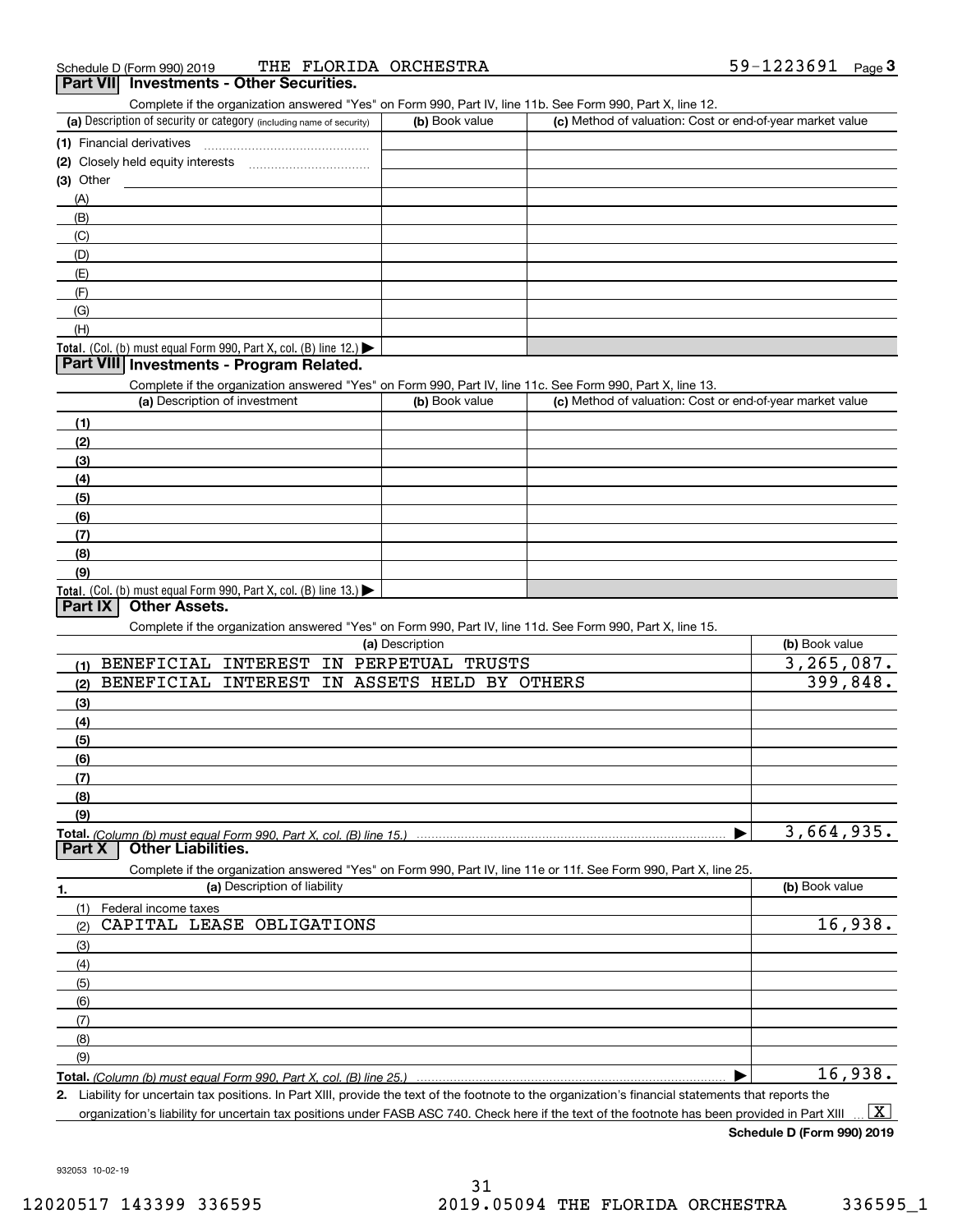|                                                                                                                                                                | THE FLORIDA ORCHESTRA<br>Schedule D (Form 990) 2019                                                                                                                                                                                  |                |             |                | 59-1223691 Page 4           |  |  |
|----------------------------------------------------------------------------------------------------------------------------------------------------------------|--------------------------------------------------------------------------------------------------------------------------------------------------------------------------------------------------------------------------------------|----------------|-------------|----------------|-----------------------------|--|--|
|                                                                                                                                                                | <b>Part XI</b><br>Reconciliation of Revenue per Audited Financial Statements With Revenue per Return.                                                                                                                                |                |             |                |                             |  |  |
|                                                                                                                                                                | Complete if the organization answered "Yes" on Form 990, Part IV, line 12a.                                                                                                                                                          |                |             |                |                             |  |  |
| 1                                                                                                                                                              | Total revenue, gains, and other support per audited financial statements                                                                                                                                                             |                |             | $\blacksquare$ | $\overline{10}$ , 266, 730. |  |  |
| 2                                                                                                                                                              | Amounts included on line 1 but not on Form 990, Part VIII, line 12:                                                                                                                                                                  |                |             |                |                             |  |  |
| a                                                                                                                                                              | Net unrealized gains (losses) on investments [11] matter contracts and the unrealized gains (losses) on investments                                                                                                                  | 2a             | $-397,010.$ |                |                             |  |  |
| b                                                                                                                                                              |                                                                                                                                                                                                                                      | 2 <sub>b</sub> |             |                |                             |  |  |
|                                                                                                                                                                |                                                                                                                                                                                                                                      | 2c             |             |                |                             |  |  |
| d                                                                                                                                                              |                                                                                                                                                                                                                                      | 2d             | 305, 372.   |                |                             |  |  |
| e                                                                                                                                                              | Add lines 2a through 2d                                                                                                                                                                                                              |                |             | 2e             | $-91,638.$                  |  |  |
| 3                                                                                                                                                              |                                                                                                                                                                                                                                      |                |             | $\overline{3}$ | 10, 358, 368.               |  |  |
| 4                                                                                                                                                              | Amounts included on Form 990, Part VIII, line 12, but not on line 1:                                                                                                                                                                 |                |             |                |                             |  |  |
| a                                                                                                                                                              |                                                                                                                                                                                                                                      | 4a             | 59,530.     |                |                             |  |  |
|                                                                                                                                                                | Other (Describe in Part XIII.) <b>Construction Contract Construction</b> Chemistry Chemistry Chemistry Chemistry Chemistry                                                                                                           | 4b             |             |                |                             |  |  |
|                                                                                                                                                                | Add lines 4a and 4b                                                                                                                                                                                                                  |                |             | 4c             | $\frac{59,530}{10,417,898}$ |  |  |
| 5                                                                                                                                                              |                                                                                                                                                                                                                                      |                |             |                |                             |  |  |
|                                                                                                                                                                | Part XII   Reconciliation of Expenses per Audited Financial Statements With Expenses per Return.                                                                                                                                     |                |             |                |                             |  |  |
|                                                                                                                                                                | Complete if the organization answered "Yes" on Form 990, Part IV, line 12a.                                                                                                                                                          |                |             |                |                             |  |  |
| 1                                                                                                                                                              | Total expenses and losses per audited financial statements [11, 11] manuscription control expenses and losses per audited financial statements [11] manuscription of the statements and the statements and the statements and        |                |             | $\mathbf{1}$   | 10,898,927.                 |  |  |
| 2                                                                                                                                                              | Amounts included on line 1 but not on Form 990, Part IX, line 25:                                                                                                                                                                    |                |             |                |                             |  |  |
| a                                                                                                                                                              |                                                                                                                                                                                                                                      | 2a             |             |                |                             |  |  |
|                                                                                                                                                                |                                                                                                                                                                                                                                      | 2 <sub>b</sub> |             |                |                             |  |  |
|                                                                                                                                                                |                                                                                                                                                                                                                                      | 2c             |             |                |                             |  |  |
| d                                                                                                                                                              | Other (Describe in Part XIII.) (2000) (2000) (2000) (2000) (2000) (2000) (2000) (2000) (2000) (2000) (2000) (2000) (2000) (2000) (2000) (2000) (2000) (2000) (2000) (2000) (2000) (2000) (2000) (2000) (2000) (2000) (2000) (2       | 2d             | 419,937.    |                |                             |  |  |
| е                                                                                                                                                              | Add lines 2a through 2d <b>continuum contract and all contract and all contract and all contract and all contract and all contract and all contract and all contract and all contract and all contract and all contract and all </b> |                |             | 2e             | 419,937.                    |  |  |
| 3                                                                                                                                                              |                                                                                                                                                                                                                                      |                |             | $\overline{3}$ | 10,478,990.                 |  |  |
| 4                                                                                                                                                              | Amounts included on Form 990, Part IX, line 25, but not on line 1:                                                                                                                                                                   |                |             |                |                             |  |  |
| a                                                                                                                                                              |                                                                                                                                                                                                                                      | 4a             | 59,530.     |                |                             |  |  |
| b                                                                                                                                                              |                                                                                                                                                                                                                                      | 4 <sub>h</sub> |             |                |                             |  |  |
|                                                                                                                                                                | Add lines 4a and 4b                                                                                                                                                                                                                  |                |             | 4c             | 59,530.                     |  |  |
| 5                                                                                                                                                              |                                                                                                                                                                                                                                      |                |             | 5              | 10,538,520.                 |  |  |
|                                                                                                                                                                | Part XIII Supplemental Information.                                                                                                                                                                                                  |                |             |                |                             |  |  |
| Provide the descriptions required for Part II, lines 3, 5, and 9; Part III, lines 1a and 4; Part IV, lines 1b and 2b; Part V, line 4; Part X, line 2; Part XI, |                                                                                                                                                                                                                                      |                |             |                |                             |  |  |

lines 2d and 4b; and Part XII, lines 2d and 4b. Also complete this part to provide any additional information.

PART V, LINE 4:

THE ORCHESTRA'S ENDOWMENT CONSISTS OF SEVERAL INDIVIDUAL FUNDS ESTABLISHED FOR A VARIETY OF PURPOSES. ITS ENDOWMENT CONSISTS OF DONOR-RESTRICTED FUNDS AND FUNDS DESIGNATED BY THE BOARD OF DIRECTORS FOR LONG-TERM INVESTMENT. IN FISCAL 2020, THE ORCHESTRA'S BOARD OF DIRECTORS REMOVED A LONG-TERM INVESTMENT DESIGNATION FOR A COMPONENT OF NET ASSETS WITHOUT DONOR RESTRICTIONS. THE ORCHESTRA'S ENDOWMENT DISTRIBUTION POLICY IS INTENDED TO MAINTAIN THE

PURCHASING POWER OF THE ENDOWMENT WHILE PROVIDING DISTRIBUTIONS TO SUPPORT

THE ORCHESTRA'S OPERATIONS. THE DISTRIBUTION FORMULA IS INTENDED TO

932054 10-02-19 **Schedule D (Form 990) 2019** DISTRIBUTE AN AMOUNT APPROXIMATELY EQUAL TO THE ENDOWMENT'S LONG-TERM

32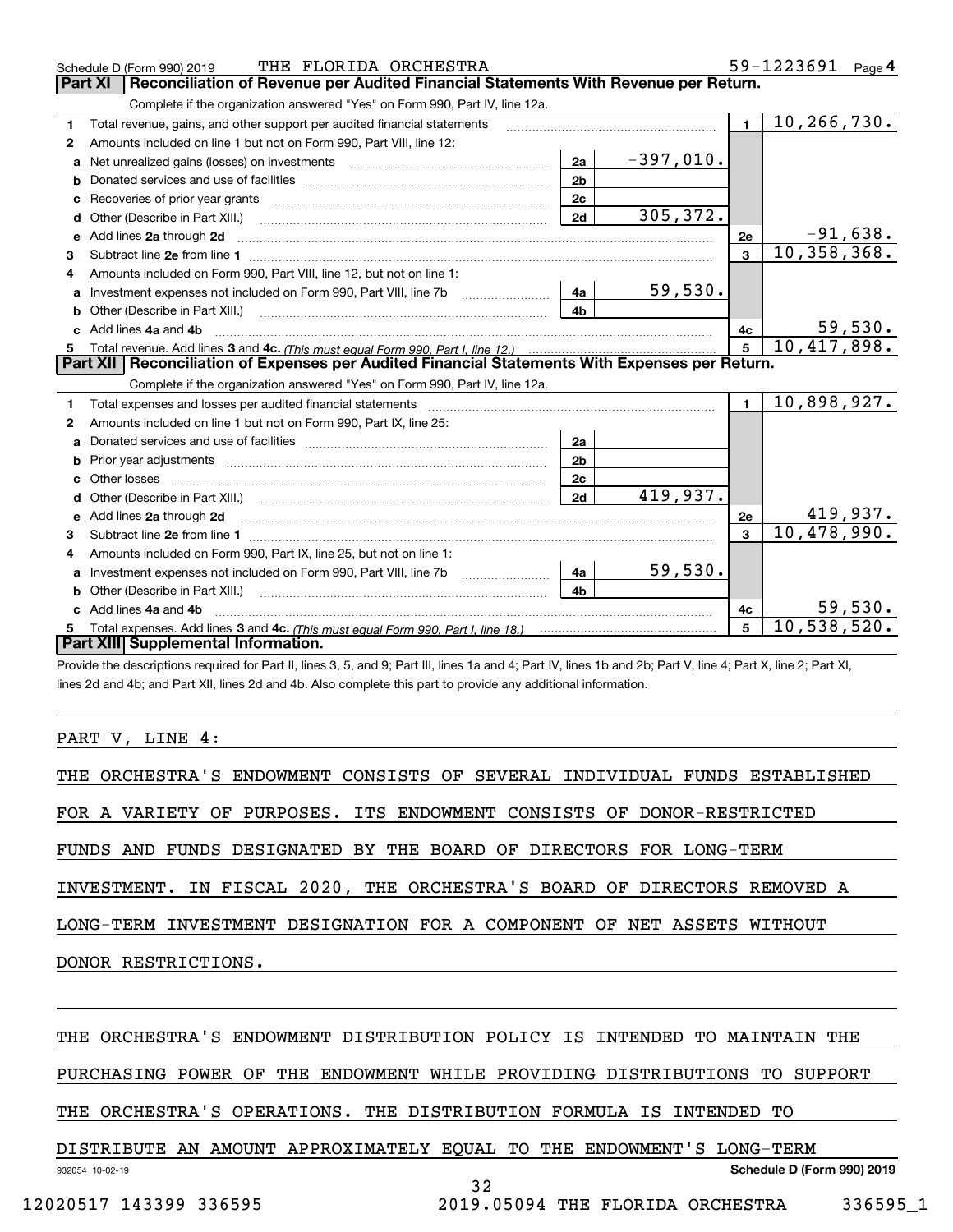#### EXPECTED TOTAL RETURN.

PART X, LINE 2:

THE ORCHESTRA IS A NOT-FOR-PROFIT CORPORATION ORGANIZED UNDER THE LAWS OF THE STATE OF FLORIDA AND IS EXEMPT FROM FEDERAL INCOME TAXES UNDER SECTION 501(C)(3) OF THE INTERNAL REVENUE CODE.

THE INTERNAL REVENUE CODE PROVIDES FOR TAXATION OF UNRELATED BUSINESS INCOME UNDER CERTAIN CIRCUMSTANCES. THE ORCHESTRA BELIEVES THAT IT HAS NO LIABILITY FOR TAXES WITH RESPECT TO UNRELATED BUSINESS INCOME. HOWEVER, SUCH STATUS IS SUBJECT TO FINAL DETERMINATION UPON EXAMINATION OF THE RELATED INCOME TAX RETURNS BY THE APPROPRIATE TAXING AUTHORITIES.

THE ORCHESTRA FOLLOWS ACCOUNTING STANDARDS CODIFICATION ("ASC") TOPIC 740, INCOME TAXES. A COMPONENT OF THIS STANDARD PRESCRIBES A RECOGNITION AND MEASUREMENT THRESHOLD OF TAX POSITIONS TAKEN OR EXPECTED TO BE TAKEN IN A TAX RETURN. FOR THOSE BENEFITS TO BE RECOGNIZED, A TAX POSITION MUST BE MORE-LIKELY-THAN-NOT TO BE SUSTAINED UPON EXAMINATION BY TAXING AUTHORITIES. THE ORCHESTRA'S POLICY IS TO RECOGNIZE INTEREST AND PENALTIES ASSOCIATED WITH TAX POSITIONS UNDER THIS STANDARD AS A COMPONENT OF TAX EXPENSE, AND NONE WERE RECOGNIZED SINCE THERE WAS NO MATERIAL IMPACT OF THE APPLICATION OF THIS STANDARD FOR THE YEARS ENDED JUNE 30, 2020 AND 2019. THE ORCHESTRA'S INFORMATION RETURNS ARE OPEN TO IRS EXAMINATION FOR THE 2016 TAX YEAR ENDED JUNE 30, 2017, AND ALL SUBSEQUENT YEARS.

#### PART XI, LINE 2D - OTHER ADJUSTMENTS:

FUNDRAISING EXPENSES NET WITH REVENUE ON FORM 990 305,372.

932055 10-02-19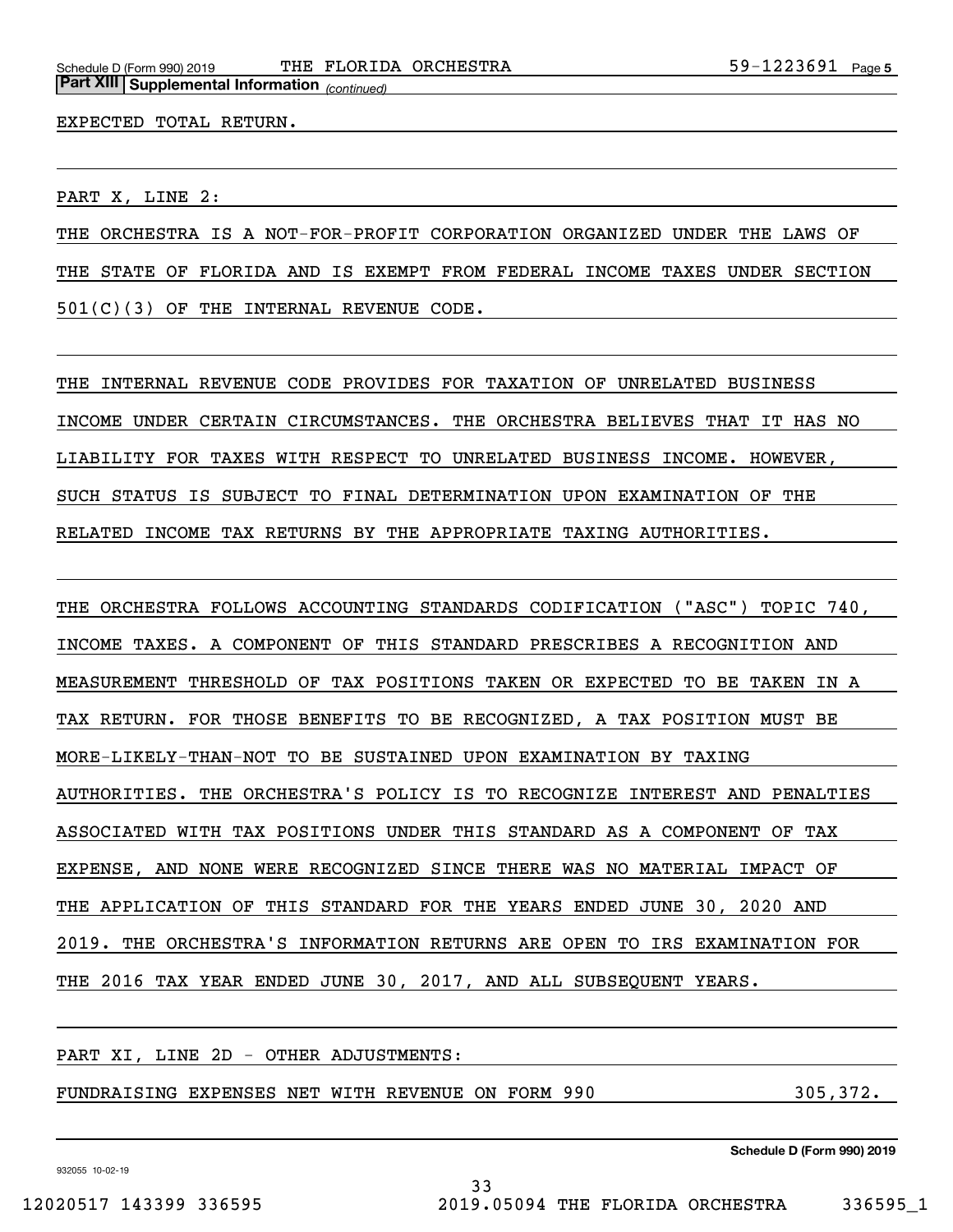| THE FLORIDA ORCHESTRA<br>Schedule D (Form 990) 2019   | 59-1223691 Page 5          |
|-------------------------------------------------------|----------------------------|
| <b>Part XIII Supplemental Information</b> (continued) |                            |
| PART XII, LINE 2D - OTHER ADJUSTMENTS:                |                            |
| FUNDRAISING EXPENSES NET WITH REVENUE ON FORM 990     | 305, 372.                  |
| WRITE OFF OF PLEDGE RECEIVABLE                        | <u>114,565.</u>            |
| TOTAL TO SCHEDULE D, PART XII, LINE 2D                | 419,937.                   |
|                                                       |                            |
|                                                       |                            |
|                                                       |                            |
|                                                       |                            |
|                                                       |                            |
|                                                       |                            |
|                                                       |                            |
|                                                       |                            |
|                                                       |                            |
|                                                       |                            |
|                                                       |                            |
|                                                       |                            |
|                                                       |                            |
|                                                       |                            |
|                                                       |                            |
|                                                       |                            |
|                                                       |                            |
|                                                       |                            |
|                                                       |                            |
|                                                       |                            |
|                                                       |                            |
|                                                       |                            |
|                                                       |                            |
| 932055 10-02-19                                       | Schedule D (Form 990) 2019 |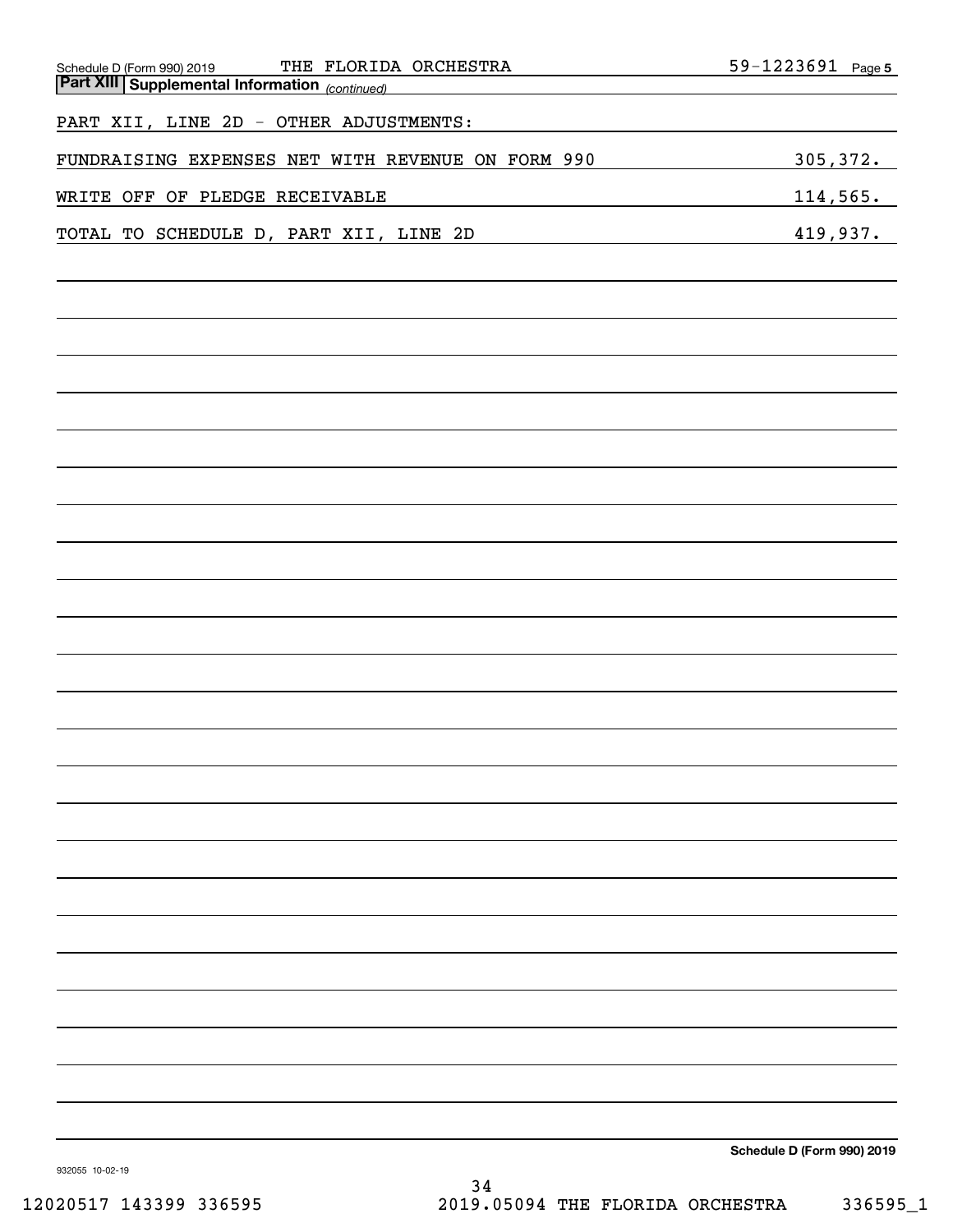| <b>SCHEDULE G</b>                                            | <b>Supplemental Information Regarding Fundraising or Gaming Activities</b>                                                                                          |                                                                                                                                                    |                                                                            |    |                                       |  | OMB No. 1545-0047                                                          |                                                         |  |
|--------------------------------------------------------------|---------------------------------------------------------------------------------------------------------------------------------------------------------------------|----------------------------------------------------------------------------------------------------------------------------------------------------|----------------------------------------------------------------------------|----|---------------------------------------|--|----------------------------------------------------------------------------|---------------------------------------------------------|--|
| (Form 990 or 990-EZ)                                         | Complete if the organization answered "Yes" on Form 990, Part IV, line 17, 18, or 19, or if the<br>organization entered more than \$15,000 on Form 990-EZ, line 6a. |                                                                                                                                                    | 2019                                                                       |    |                                       |  |                                                                            |                                                         |  |
| Department of the Treasury<br>Internal Revenue Service       |                                                                                                                                                                     | Attach to Form 990 or Form 990-EZ.<br>► Go to www.irs.gov/Form990 for instructions and the latest information.                                     |                                                                            |    |                                       |  |                                                                            |                                                         |  |
| Name of the organization                                     |                                                                                                                                                                     |                                                                                                                                                    |                                                                            |    |                                       |  |                                                                            | Inspection<br><b>Employer identification number</b>     |  |
|                                                              |                                                                                                                                                                     | THE FLORIDA ORCHESTRA                                                                                                                              |                                                                            |    |                                       |  | 59-1223691                                                                 |                                                         |  |
| Part I                                                       | required to complete this part.                                                                                                                                     | Fundraising Activities. Complete if the organization answered "Yes" on Form 990, Part IV, line 17. Form 990-EZ filers are not                      |                                                                            |    |                                       |  |                                                                            |                                                         |  |
|                                                              |                                                                                                                                                                     | 1 Indicate whether the organization raised funds through any of the following activities. Check all that apply.                                    |                                                                            |    |                                       |  |                                                                            |                                                         |  |
| Mail solicitations<br>a                                      |                                                                                                                                                                     | e                                                                                                                                                  |                                                                            |    | Solicitation of non-government grants |  |                                                                            |                                                         |  |
| b                                                            | Internet and email solicitations                                                                                                                                    | f                                                                                                                                                  |                                                                            |    | Solicitation of government grants     |  |                                                                            |                                                         |  |
| Phone solicitations<br>c<br>In-person solicitations<br>d     |                                                                                                                                                                     | Special fundraising events<br>g                                                                                                                    |                                                                            |    |                                       |  |                                                                            |                                                         |  |
|                                                              |                                                                                                                                                                     | 2 a Did the organization have a written or oral agreement with any individual (including officers, directors, trustees, or                         |                                                                            |    |                                       |  |                                                                            |                                                         |  |
|                                                              |                                                                                                                                                                     | key employees listed in Form 990, Part VII) or entity in connection with professional fundraising services?                                        |                                                                            |    |                                       |  | Yes                                                                        | No                                                      |  |
| compensated at least \$5,000 by the organization.            |                                                                                                                                                                     | <b>b</b> If "Yes," list the 10 highest paid individuals or entities (fundraisers) pursuant to agreements under which the fundraiser is to be       |                                                                            |    |                                       |  |                                                                            |                                                         |  |
|                                                              |                                                                                                                                                                     |                                                                                                                                                    |                                                                            |    |                                       |  |                                                                            |                                                         |  |
| (i) Name and address of individual<br>or entity (fundraiser) |                                                                                                                                                                     | (ii) Activity                                                                                                                                      | (iii) Did<br>fundraiser<br>have custody<br>or control of<br>contributions? |    | (iv) Gross receipts<br>from activity  |  | (v) Amount paid<br>to (or retained by)<br>fundraiser<br>listed in col. (i) | (vi) Amount paid<br>to (or retained by)<br>organization |  |
|                                                              |                                                                                                                                                                     |                                                                                                                                                    | Yes                                                                        | No |                                       |  |                                                                            |                                                         |  |
|                                                              |                                                                                                                                                                     |                                                                                                                                                    |                                                                            |    |                                       |  |                                                                            |                                                         |  |
|                                                              |                                                                                                                                                                     |                                                                                                                                                    |                                                                            |    |                                       |  |                                                                            |                                                         |  |
|                                                              |                                                                                                                                                                     |                                                                                                                                                    |                                                                            |    |                                       |  |                                                                            |                                                         |  |
|                                                              |                                                                                                                                                                     |                                                                                                                                                    |                                                                            |    |                                       |  |                                                                            |                                                         |  |
|                                                              |                                                                                                                                                                     |                                                                                                                                                    |                                                                            |    |                                       |  |                                                                            |                                                         |  |
|                                                              |                                                                                                                                                                     |                                                                                                                                                    |                                                                            |    |                                       |  |                                                                            |                                                         |  |
|                                                              |                                                                                                                                                                     |                                                                                                                                                    |                                                                            |    |                                       |  |                                                                            |                                                         |  |
|                                                              |                                                                                                                                                                     |                                                                                                                                                    |                                                                            |    |                                       |  |                                                                            |                                                         |  |
|                                                              |                                                                                                                                                                     |                                                                                                                                                    |                                                                            |    |                                       |  |                                                                            |                                                         |  |
|                                                              |                                                                                                                                                                     |                                                                                                                                                    |                                                                            |    |                                       |  |                                                                            |                                                         |  |
|                                                              |                                                                                                                                                                     |                                                                                                                                                    |                                                                            |    |                                       |  |                                                                            |                                                         |  |
|                                                              |                                                                                                                                                                     |                                                                                                                                                    |                                                                            |    |                                       |  |                                                                            |                                                         |  |
|                                                              |                                                                                                                                                                     |                                                                                                                                                    |                                                                            |    |                                       |  |                                                                            |                                                         |  |
|                                                              |                                                                                                                                                                     |                                                                                                                                                    |                                                                            |    |                                       |  |                                                                            |                                                         |  |
|                                                              |                                                                                                                                                                     |                                                                                                                                                    |                                                                            |    |                                       |  |                                                                            |                                                         |  |
| Total                                                        |                                                                                                                                                                     |                                                                                                                                                    |                                                                            |    |                                       |  |                                                                            |                                                         |  |
| or licensing.                                                |                                                                                                                                                                     | 3 List all states in which the organization is registered or licensed to solicit contributions or has been notified it is exempt from registration |                                                                            |    |                                       |  |                                                                            |                                                         |  |
|                                                              |                                                                                                                                                                     |                                                                                                                                                    |                                                                            |    |                                       |  |                                                                            |                                                         |  |
|                                                              |                                                                                                                                                                     |                                                                                                                                                    |                                                                            |    |                                       |  |                                                                            |                                                         |  |
|                                                              |                                                                                                                                                                     |                                                                                                                                                    |                                                                            |    |                                       |  |                                                                            |                                                         |  |
|                                                              |                                                                                                                                                                     |                                                                                                                                                    |                                                                            |    |                                       |  |                                                                            |                                                         |  |
|                                                              |                                                                                                                                                                     |                                                                                                                                                    |                                                                            |    |                                       |  |                                                                            |                                                         |  |
|                                                              |                                                                                                                                                                     |                                                                                                                                                    |                                                                            |    |                                       |  |                                                                            |                                                         |  |
|                                                              |                                                                                                                                                                     |                                                                                                                                                    |                                                                            |    |                                       |  |                                                                            |                                                         |  |
|                                                              |                                                                                                                                                                     |                                                                                                                                                    |                                                                            |    |                                       |  |                                                                            |                                                         |  |
|                                                              |                                                                                                                                                                     |                                                                                                                                                    |                                                                            |    |                                       |  |                                                                            |                                                         |  |
|                                                              |                                                                                                                                                                     | LHA For Paperwork Reduction Act Notice, see the Instructions for Form 990 or 990-EZ.                                                               |                                                                            |    |                                       |  |                                                                            | Schedule G (Form 990 or 990-EZ) 2019                    |  |

932081 09-11-19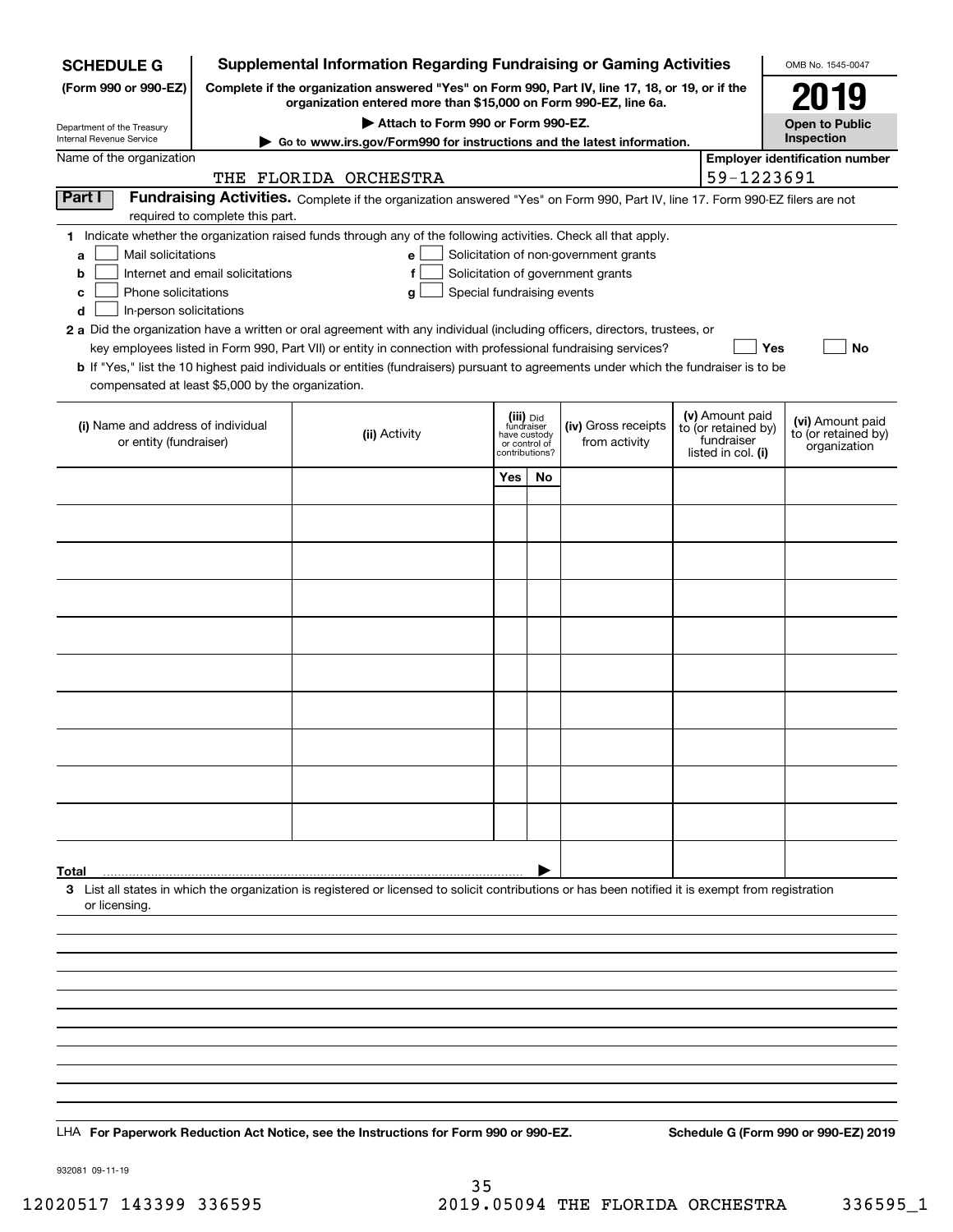#### Schedule G (Form 990 or 990-EZ) 2019 Page THE FLORIDA ORCHESTRA 59-1223691

**2**

**Part II Fundraising Events.** Complete if the organization answered "Yes" on Form 990, Part IV, line 18, or reported more than \$15,000<br>15.000 of fundraising event contributions and gross income on Form 990-EZ. lines 1 an of fundraising event contributions and gross income on Form 990-EZ, lines 1 and 6b. List events with gross receipts greater than \$5,000.

|                 |                | or iunuralsing event contributions and gross income on Form 990-EZ, lines T and 6D. Elst events with gross receipts greater than \$5,000. |                |                         |                  |                            |
|-----------------|----------------|-------------------------------------------------------------------------------------------------------------------------------------------|----------------|-------------------------|------------------|----------------------------|
|                 |                |                                                                                                                                           | (a) Event $#1$ | $(b)$ Event #2          | (c) Other events | (d) Total events           |
|                 |                |                                                                                                                                           | GALA           |                         | <b>NONE</b>      |                            |
|                 |                |                                                                                                                                           | FUNDRAISER     |                         |                  | (add col. (a) through      |
|                 |                |                                                                                                                                           | (event type)   | (event type)            | (total number)   | col. (c)                   |
|                 |                |                                                                                                                                           |                |                         |                  |                            |
| Revenue         | 1              |                                                                                                                                           | 656,013.       |                         |                  | 656,013.                   |
|                 |                |                                                                                                                                           |                |                         |                  |                            |
|                 |                |                                                                                                                                           | 503, 318.      |                         |                  | 503, 318.                  |
|                 |                |                                                                                                                                           |                |                         |                  |                            |
|                 |                |                                                                                                                                           | 152,695.       |                         |                  | 152,695.                   |
|                 | 3              | Gross income (line 1 minus line 2)                                                                                                        |                |                         |                  |                            |
|                 |                |                                                                                                                                           |                |                         |                  |                            |
|                 | 4              | Cash prizes                                                                                                                               |                |                         |                  |                            |
|                 |                |                                                                                                                                           |                |                         |                  |                            |
|                 | 5              |                                                                                                                                           |                |                         |                  |                            |
|                 |                |                                                                                                                                           |                |                         |                  |                            |
|                 | 6              |                                                                                                                                           | 63,371.        |                         |                  | 63,371.                    |
| Direct Expenses |                |                                                                                                                                           |                |                         |                  |                            |
|                 | $\overline{7}$ | Food and beverages                                                                                                                        | 51,875.        |                         |                  | 51,875.                    |
|                 |                |                                                                                                                                           |                |                         |                  |                            |
|                 | 8              |                                                                                                                                           | 190,126.       |                         |                  | 190,126.                   |
|                 | 9              |                                                                                                                                           |                |                         |                  |                            |
|                 | 10             | Direct expense summary. Add lines 4 through 9 in column (d)                                                                               |                |                         | ▶                | 305, 372.                  |
|                 |                | 11 Net income summary. Subtract line 10 from line 3, column (d)                                                                           |                |                         |                  | $-152,677.$                |
|                 | Part III       | Gaming. Complete if the organization answered "Yes" on Form 990, Part IV, line 19, or reported more than                                  |                |                         |                  |                            |
|                 |                | \$15,000 on Form 990-EZ, line 6a.                                                                                                         |                |                         |                  |                            |
|                 |                |                                                                                                                                           | (a) Bingo      | (b) Pull tabs/instant   | (c) Other gaming | (d) Total gaming (add      |
|                 |                |                                                                                                                                           |                | bingo/progressive bingo |                  | col. (a) through col. (c)) |
| Revenue         |                |                                                                                                                                           |                |                         |                  |                            |
|                 | 1              |                                                                                                                                           |                |                         |                  |                            |
|                 |                |                                                                                                                                           |                |                         |                  |                            |
|                 | 2              |                                                                                                                                           |                |                         |                  |                            |
|                 |                |                                                                                                                                           |                |                         |                  |                            |
|                 | 3              |                                                                                                                                           |                |                         |                  |                            |
| Direct Expenses |                |                                                                                                                                           |                |                         |                  |                            |
|                 | 4              |                                                                                                                                           |                |                         |                  |                            |
|                 |                |                                                                                                                                           |                |                         |                  |                            |
|                 |                | 5 Other direct expenses                                                                                                                   |                |                         |                  |                            |
|                 |                |                                                                                                                                           |                |                         |                  |                            |
|                 |                |                                                                                                                                           | Yes<br>%       | Yes<br>%                | Yes<br>%         |                            |
|                 | 6              | Volunteer labor                                                                                                                           | No             | No                      | No               |                            |
|                 |                |                                                                                                                                           |                |                         |                  |                            |
|                 |                |                                                                                                                                           |                |                         |                  |                            |
|                 | 7              | Direct expense summary. Add lines 2 through 5 in column (d)                                                                               |                |                         |                  |                            |
|                 |                |                                                                                                                                           |                |                         |                  |                            |
|                 | 8              |                                                                                                                                           |                |                         |                  |                            |
|                 |                |                                                                                                                                           |                |                         |                  |                            |
| 9               |                | Enter the state(s) in which the organization conducts gaming activities:                                                                  |                |                         |                  |                            |
|                 |                |                                                                                                                                           |                |                         |                  | Yes<br>No                  |
|                 |                | <b>b</b> If "No," explain:                                                                                                                |                |                         |                  |                            |
|                 |                |                                                                                                                                           |                |                         |                  |                            |
|                 |                |                                                                                                                                           |                |                         |                  |                            |
|                 |                |                                                                                                                                           |                |                         |                  | Yes<br>No                  |
|                 |                |                                                                                                                                           |                |                         |                  |                            |
|                 |                | <b>b</b> If "Yes," explain:                                                                                                               |                |                         |                  |                            |
|                 |                |                                                                                                                                           |                |                         |                  |                            |
|                 |                |                                                                                                                                           |                |                         |                  |                            |

**Schedule G (Form 990 or 990-EZ) 2019**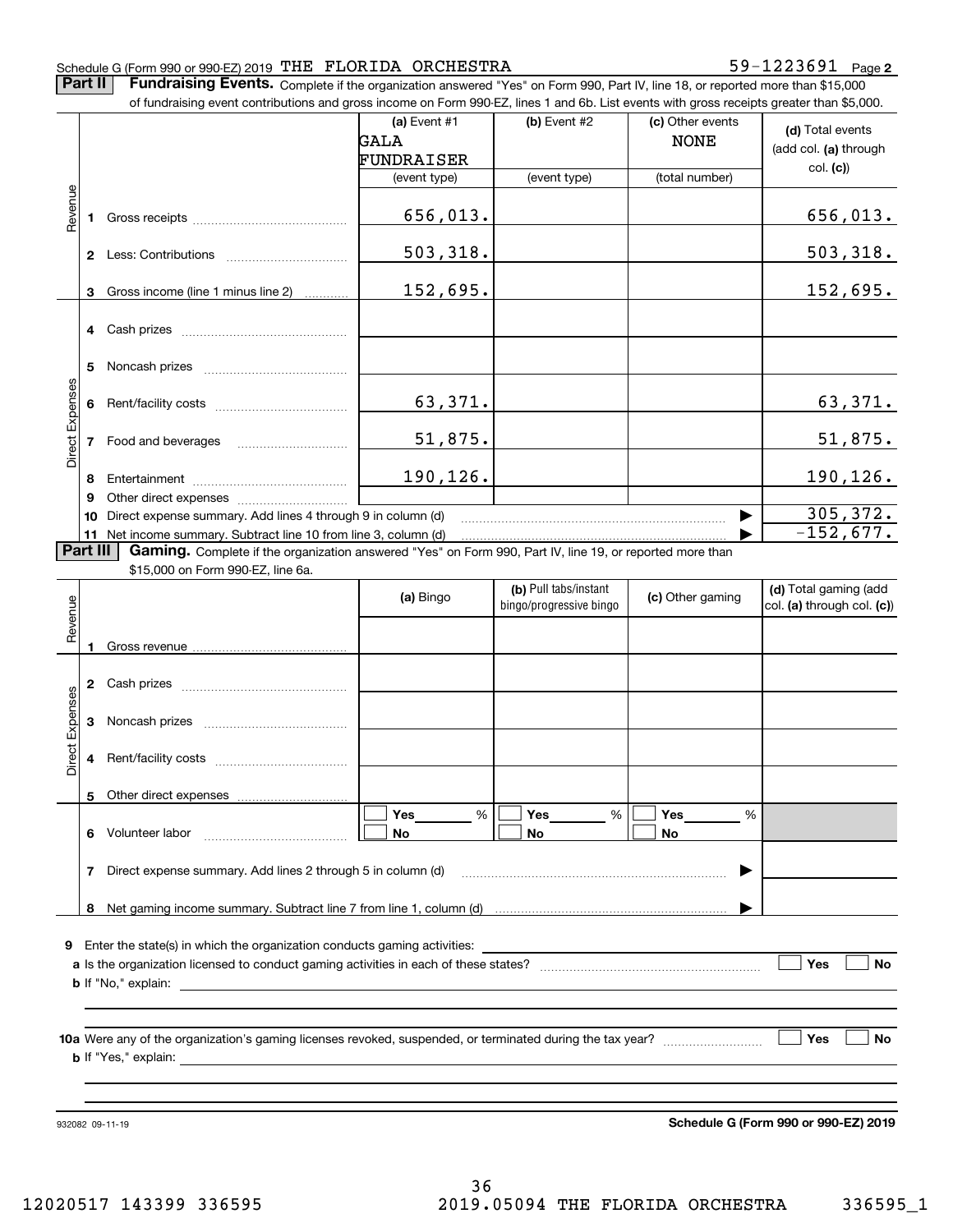|     | Schedule G (Form 990 or 990-EZ) 2019 THE FLORIDA ORCHESTRA                                                                                                              | 59-1223691 Page 3                    |                      |
|-----|-------------------------------------------------------------------------------------------------------------------------------------------------------------------------|--------------------------------------|----------------------|
| 11. |                                                                                                                                                                         | Yes                                  | No                   |
|     | 12 Is the organization a grantor, beneficiary or trustee of a trust, or a member of a partnership or other entity formed                                                | $\vert$ Yes                          | No                   |
|     | 13 Indicate the percentage of gaming activity conducted in:                                                                                                             |                                      |                      |
|     |                                                                                                                                                                         | 1За                                  | %                    |
|     | <b>b</b> An outside facility <i>www.communicality www.communicality.communicality www.communicality www.communicality.communicality www.communicality.com</i>           | 13 <sub>b</sub>                      | %                    |
|     | 14 Enter the name and address of the person who prepares the organization's gaming/special events books and records:                                                    |                                      |                      |
|     | Name $\triangleright$ $\square$                                                                                                                                         |                                      |                      |
|     |                                                                                                                                                                         |                                      |                      |
|     | 15a Does the organization have a contract with a third party from whom the organization receives gaming revenue?                                                        | Yes                                  | <b>No</b>            |
|     |                                                                                                                                                                         |                                      |                      |
|     | of gaming revenue retained by the third party $\triangleright$ \$                                                                                                       |                                      |                      |
|     | c If "Yes," enter name and address of the third party:                                                                                                                  |                                      |                      |
|     |                                                                                                                                                                         |                                      |                      |
|     |                                                                                                                                                                         |                                      |                      |
|     |                                                                                                                                                                         |                                      |                      |
| 16  | Gaming manager information:                                                                                                                                             |                                      |                      |
|     | Name $\blacktriangleright$                                                                                                                                              |                                      |                      |
|     | Gaming manager compensation > \$                                                                                                                                        |                                      |                      |
|     |                                                                                                                                                                         |                                      |                      |
|     | $Description of services provided$ $\triangleright$                                                                                                                     |                                      |                      |
|     |                                                                                                                                                                         |                                      |                      |
|     | Director/officer<br>Employee<br>Independent contractor                                                                                                                  |                                      |                      |
|     |                                                                                                                                                                         |                                      |                      |
|     | <b>17</b> Mandatory distributions:                                                                                                                                      |                                      |                      |
|     | a Is the organization required under state law to make charitable distributions from the gaming proceeds to                                                             |                                      | $\Box$ Yes $\Box$ No |
|     | retain the state gaming license?<br><b>b</b> Enter the amount of distributions required under state law to be distributed to other exempt organizations or spent in the |                                      |                      |
|     | organization's own exempt activities during the tax year $\triangleright$ \$                                                                                            |                                      |                      |
|     | Supplemental Information. Provide the explanations required by Part I, line 2b, columns (iii) and (v); and Part III, lines 9, 9b, 10b,<br> Part IV                      |                                      |                      |
|     | 15b, 15c, 16, and 17b, as applicable. Also provide any additional information. See instructions.                                                                        |                                      |                      |
|     |                                                                                                                                                                         |                                      |                      |
|     |                                                                                                                                                                         |                                      |                      |
|     |                                                                                                                                                                         |                                      |                      |
|     |                                                                                                                                                                         |                                      |                      |
|     |                                                                                                                                                                         |                                      |                      |
|     |                                                                                                                                                                         |                                      |                      |
|     |                                                                                                                                                                         |                                      |                      |
|     |                                                                                                                                                                         |                                      |                      |
|     |                                                                                                                                                                         |                                      |                      |
|     |                                                                                                                                                                         |                                      |                      |
|     | 932083 09-11-19<br>37                                                                                                                                                   | Schedule G (Form 990 or 990-EZ) 2019 |                      |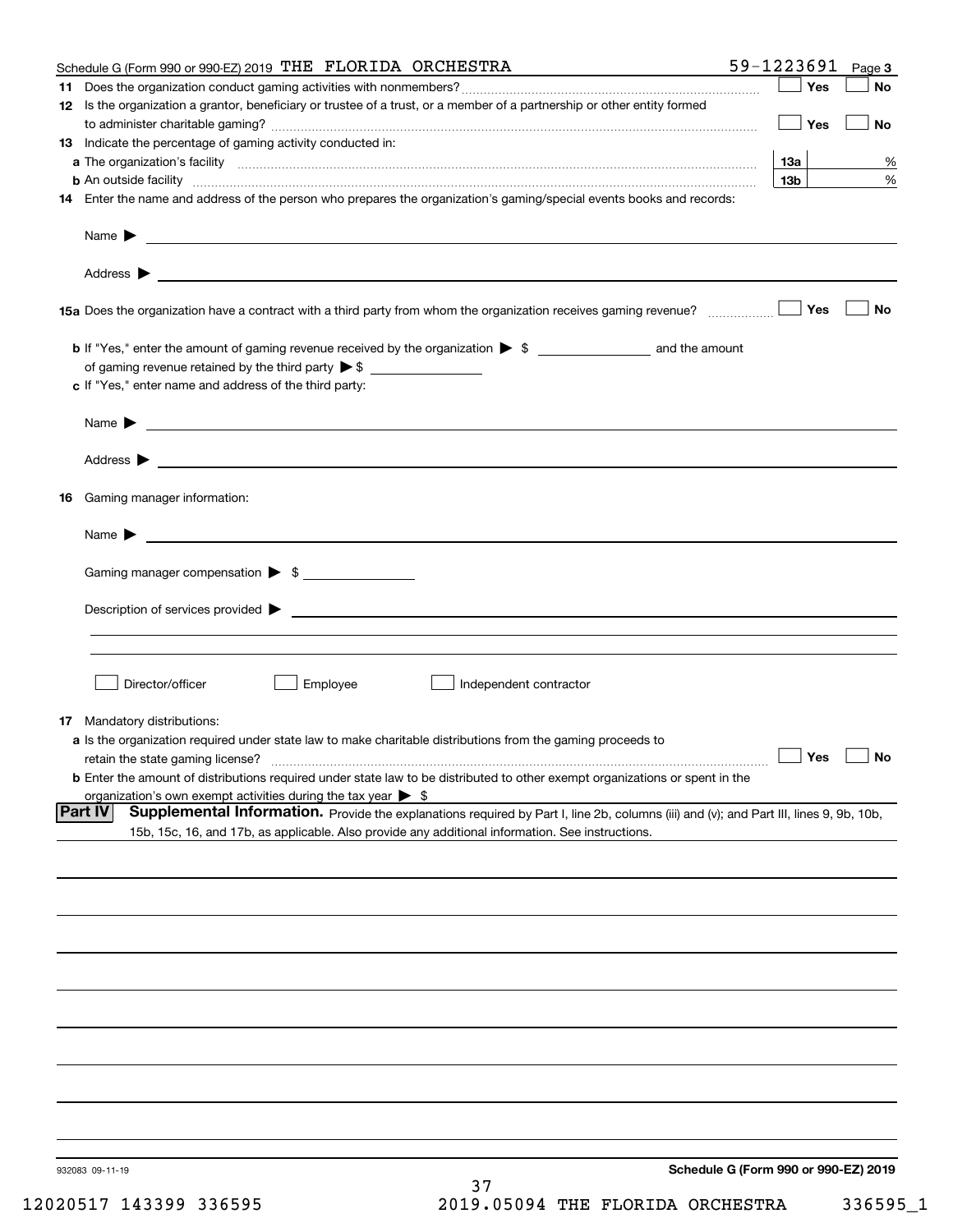|                                                                                                                                                                      | <u> 1989 - Johann Barnett, fransk politiker (</u> |  |
|----------------------------------------------------------------------------------------------------------------------------------------------------------------------|---------------------------------------------------|--|
| <u> 1989 - Andrea Santana, amerikana menyebagi bagian bagian dalam berasal dalam berasal dalam berasal dalam bera</u>                                                |                                                   |  |
|                                                                                                                                                                      |                                                   |  |
| <u> 1989 - Andrea Andrew Maria (h. 1989).</u>                                                                                                                        |                                                   |  |
| <u> 1989 - Andrea Santa Alemania, amerikana amerikana amerikana amerikana amerikana amerikana amerikana amerikan</u>                                                 |                                                   |  |
|                                                                                                                                                                      |                                                   |  |
|                                                                                                                                                                      |                                                   |  |
| ,我们也不会有一个人的事情。""我们的人们,我们也不会有一个人的人,我们也不会有一个人的人,我们也不会有一个人的人,我们也不会有一个人的人,我们也不会有一个人的<br>第一百一十一章 我们的人,我们的人们的人们,我们的人们的人们的人们,我们的人们的人们的人们,我们的人们的人们,我们的人们的人们,我们的人们的人们,我们的人们的人 |                                                   |  |

**Schedule G (Form 990 or 990-EZ)**

932084 04-01-19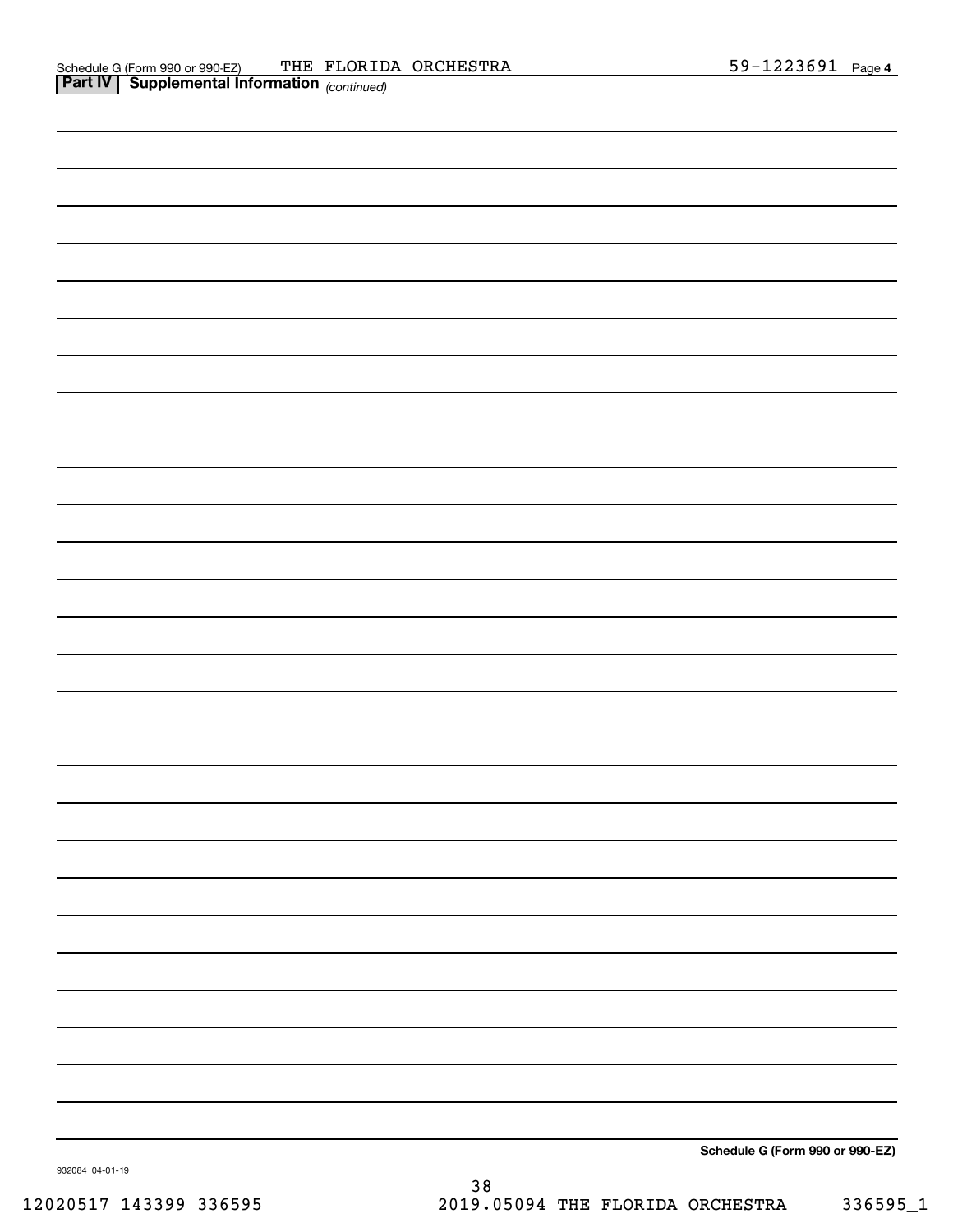|    | <b>SCHEDULE J</b>                                                                                                                                                                                                                                                                                                                                                                                                                                                        | <b>Compensation Information</b>                                                                                                                                                                               |                                       | OMB No. 1545-0047          |            |             |
|----|--------------------------------------------------------------------------------------------------------------------------------------------------------------------------------------------------------------------------------------------------------------------------------------------------------------------------------------------------------------------------------------------------------------------------------------------------------------------------|---------------------------------------------------------------------------------------------------------------------------------------------------------------------------------------------------------------|---------------------------------------|----------------------------|------------|-------------|
|    | (Form 990)                                                                                                                                                                                                                                                                                                                                                                                                                                                               | For certain Officers, Directors, Trustees, Key Employees, and Highest                                                                                                                                         |                                       |                            |            |             |
|    |                                                                                                                                                                                                                                                                                                                                                                                                                                                                          | <b>Compensated Employees</b>                                                                                                                                                                                  |                                       | 2019                       |            |             |
|    |                                                                                                                                                                                                                                                                                                                                                                                                                                                                          | Complete if the organization answered "Yes" on Form 990, Part IV, line 23.<br>Attach to Form 990.                                                                                                             |                                       | <b>Open to Public</b>      |            |             |
|    | Department of the Treasury<br>Internal Revenue Service                                                                                                                                                                                                                                                                                                                                                                                                                   | Go to www.irs.gov/Form990 for instructions and the latest information.                                                                                                                                        |                                       |                            | Inspection |             |
|    | Name of the organization                                                                                                                                                                                                                                                                                                                                                                                                                                                 |                                                                                                                                                                                                               | <b>Employer identification number</b> |                            |            |             |
|    |                                                                                                                                                                                                                                                                                                                                                                                                                                                                          | THE FLORIDA ORCHESTRA                                                                                                                                                                                         |                                       | 59-1223691                 |            |             |
|    | Part I                                                                                                                                                                                                                                                                                                                                                                                                                                                                   | <b>Questions Regarding Compensation</b>                                                                                                                                                                       |                                       |                            |            |             |
|    |                                                                                                                                                                                                                                                                                                                                                                                                                                                                          |                                                                                                                                                                                                               |                                       |                            | Yes        | No          |
|    |                                                                                                                                                                                                                                                                                                                                                                                                                                                                          | Check the appropriate box(es) if the organization provided any of the following to or for a person listed on Form 990,                                                                                        |                                       |                            |            |             |
|    |                                                                                                                                                                                                                                                                                                                                                                                                                                                                          | Part VII, Section A, line 1a. Complete Part III to provide any relevant information regarding these items.                                                                                                    |                                       |                            |            |             |
|    | First-class or charter travel                                                                                                                                                                                                                                                                                                                                                                                                                                            | Housing allowance or residence for personal use                                                                                                                                                               |                                       |                            |            |             |
|    | Travel for companions                                                                                                                                                                                                                                                                                                                                                                                                                                                    | Payments for business use of personal residence                                                                                                                                                               |                                       |                            |            |             |
|    |                                                                                                                                                                                                                                                                                                                                                                                                                                                                          | Tax indemnification and gross-up payments<br>Health or social club dues or initiation fees                                                                                                                    |                                       |                            |            |             |
|    |                                                                                                                                                                                                                                                                                                                                                                                                                                                                          | Discretionary spending account<br>Personal services (such as maid, chauffeur, chef)                                                                                                                           |                                       |                            |            |             |
|    |                                                                                                                                                                                                                                                                                                                                                                                                                                                                          |                                                                                                                                                                                                               |                                       |                            |            |             |
|    |                                                                                                                                                                                                                                                                                                                                                                                                                                                                          | <b>b</b> If any of the boxes on line 1a are checked, did the organization follow a written policy regarding payment or                                                                                        |                                       |                            |            |             |
|    |                                                                                                                                                                                                                                                                                                                                                                                                                                                                          |                                                                                                                                                                                                               |                                       | 1b                         |            |             |
| 2  |                                                                                                                                                                                                                                                                                                                                                                                                                                                                          | Did the organization require substantiation prior to reimbursing or allowing expenses incurred by all directors,                                                                                              |                                       |                            |            |             |
|    |                                                                                                                                                                                                                                                                                                                                                                                                                                                                          |                                                                                                                                                                                                               |                                       | $\mathbf{2}$               |            |             |
|    |                                                                                                                                                                                                                                                                                                                                                                                                                                                                          |                                                                                                                                                                                                               |                                       |                            |            |             |
| з  |                                                                                                                                                                                                                                                                                                                                                                                                                                                                          | Indicate which, if any, of the following the organization used to establish the compensation of the organization's                                                                                            |                                       |                            |            |             |
|    |                                                                                                                                                                                                                                                                                                                                                                                                                                                                          | CEO/Executive Director. Check all that apply. Do not check any boxes for methods used by a related organization to                                                                                            |                                       |                            |            |             |
|    |                                                                                                                                                                                                                                                                                                                                                                                                                                                                          | establish compensation of the CEO/Executive Director, but explain in Part III.                                                                                                                                |                                       |                            |            |             |
|    |                                                                                                                                                                                                                                                                                                                                                                                                                                                                          | $\underline{X}$ Written employment contract                                                                                                                                                                   |                                       |                            |            |             |
|    |                                                                                                                                                                                                                                                                                                                                                                                                                                                                          |                                                                                                                                                                                                               |                                       |                            |            |             |
|    |                                                                                                                                                                                                                                                                                                                                                                                                                                                                          |                                                                                                                                                                                                               |                                       |                            |            |             |
|    |                                                                                                                                                                                                                                                                                                                                                                                                                                                                          |                                                                                                                                                                                                               |                                       |                            |            |             |
| 4  |                                                                                                                                                                                                                                                                                                                                                                                                                                                                          |                                                                                                                                                                                                               |                                       |                            |            |             |
|    |                                                                                                                                                                                                                                                                                                                                                                                                                                                                          |                                                                                                                                                                                                               |                                       |                            |            |             |
| а  |                                                                                                                                                                                                                                                                                                                                                                                                                                                                          |                                                                                                                                                                                                               |                                       | 4a                         |            | х<br>X      |
| b  | $ \mathbf{X} $ Compensation committee<br>$X$ Compensation survey or study<br>Independent compensation consultant<br>$\boxed{\textbf{X}}$ Form 990 of other organizations<br>$\boxed{\textbf{X}}$ Approval by the board or compensation committee<br>During the year, did any person listed on Form 990, Part VII, Section A, line 1a, with respect to the filing<br>organization or a related organization:<br>Receive a severance payment or change-of-control payment? |                                                                                                                                                                                                               |                                       | 4b                         |            | X           |
| c  |                                                                                                                                                                                                                                                                                                                                                                                                                                                                          |                                                                                                                                                                                                               |                                       | 4c                         |            |             |
|    |                                                                                                                                                                                                                                                                                                                                                                                                                                                                          | If "Yes" to any of lines 4a-c, list the persons and provide the applicable amounts for each item in Part III.                                                                                                 |                                       |                            |            |             |
|    |                                                                                                                                                                                                                                                                                                                                                                                                                                                                          |                                                                                                                                                                                                               |                                       |                            |            |             |
|    |                                                                                                                                                                                                                                                                                                                                                                                                                                                                          | Only section 501(c)(3), 501(c)(4), and 501(c)(29) organizations must complete lines 5-9.<br>For persons listed on Form 990, Part VII, Section A, line 1a, did the organization pay or accrue any compensation |                                       |                            |            |             |
|    |                                                                                                                                                                                                                                                                                                                                                                                                                                                                          |                                                                                                                                                                                                               |                                       |                            |            |             |
| a  | contingent on the revenues of:                                                                                                                                                                                                                                                                                                                                                                                                                                           |                                                                                                                                                                                                               |                                       | 5а                         |            | X           |
|    |                                                                                                                                                                                                                                                                                                                                                                                                                                                                          |                                                                                                                                                                                                               |                                       | 5b                         |            | $\mathbf X$ |
|    |                                                                                                                                                                                                                                                                                                                                                                                                                                                                          | If "Yes" on line 5a or 5b, describe in Part III.                                                                                                                                                              |                                       |                            |            |             |
| 6. |                                                                                                                                                                                                                                                                                                                                                                                                                                                                          | For persons listed on Form 990, Part VII, Section A, line 1a, did the organization pay or accrue any compensation                                                                                             |                                       |                            |            |             |
|    | contingent on the net earnings of:                                                                                                                                                                                                                                                                                                                                                                                                                                       |                                                                                                                                                                                                               |                                       |                            |            |             |
| a  |                                                                                                                                                                                                                                                                                                                                                                                                                                                                          |                                                                                                                                                                                                               |                                       | 6а                         |            | X           |
|    |                                                                                                                                                                                                                                                                                                                                                                                                                                                                          |                                                                                                                                                                                                               |                                       | 6b                         |            | $\mathbf X$ |
|    |                                                                                                                                                                                                                                                                                                                                                                                                                                                                          | If "Yes" on line 6a or 6b, describe in Part III.                                                                                                                                                              |                                       |                            |            |             |
|    |                                                                                                                                                                                                                                                                                                                                                                                                                                                                          | 7 For persons listed on Form 990, Part VII, Section A, line 1a, did the organization provide any nonfixed payments                                                                                            |                                       |                            |            |             |
|    |                                                                                                                                                                                                                                                                                                                                                                                                                                                                          |                                                                                                                                                                                                               |                                       | 7                          |            | х           |
| 8  |                                                                                                                                                                                                                                                                                                                                                                                                                                                                          | Were any amounts reported on Form 990, Part VII, paid or accrued pursuant to a contract that was subject to the                                                                                               |                                       |                            |            |             |
|    |                                                                                                                                                                                                                                                                                                                                                                                                                                                                          | initial contract exception described in Regulations section 53.4958-4(a)(3)? If "Yes," describe in Part III                                                                                                   |                                       | 8                          |            | х           |
| 9  |                                                                                                                                                                                                                                                                                                                                                                                                                                                                          | If "Yes" on line 8, did the organization also follow the rebuttable presumption procedure described in                                                                                                        |                                       |                            |            |             |
|    | Regulations section 53.4958-6(c)?                                                                                                                                                                                                                                                                                                                                                                                                                                        |                                                                                                                                                                                                               |                                       | 9                          |            |             |
|    |                                                                                                                                                                                                                                                                                                                                                                                                                                                                          | LHA For Paperwork Reduction Act Notice, see the Instructions for Form 990.                                                                                                                                    |                                       | Schedule J (Form 990) 2019 |            |             |

932111 10-21-19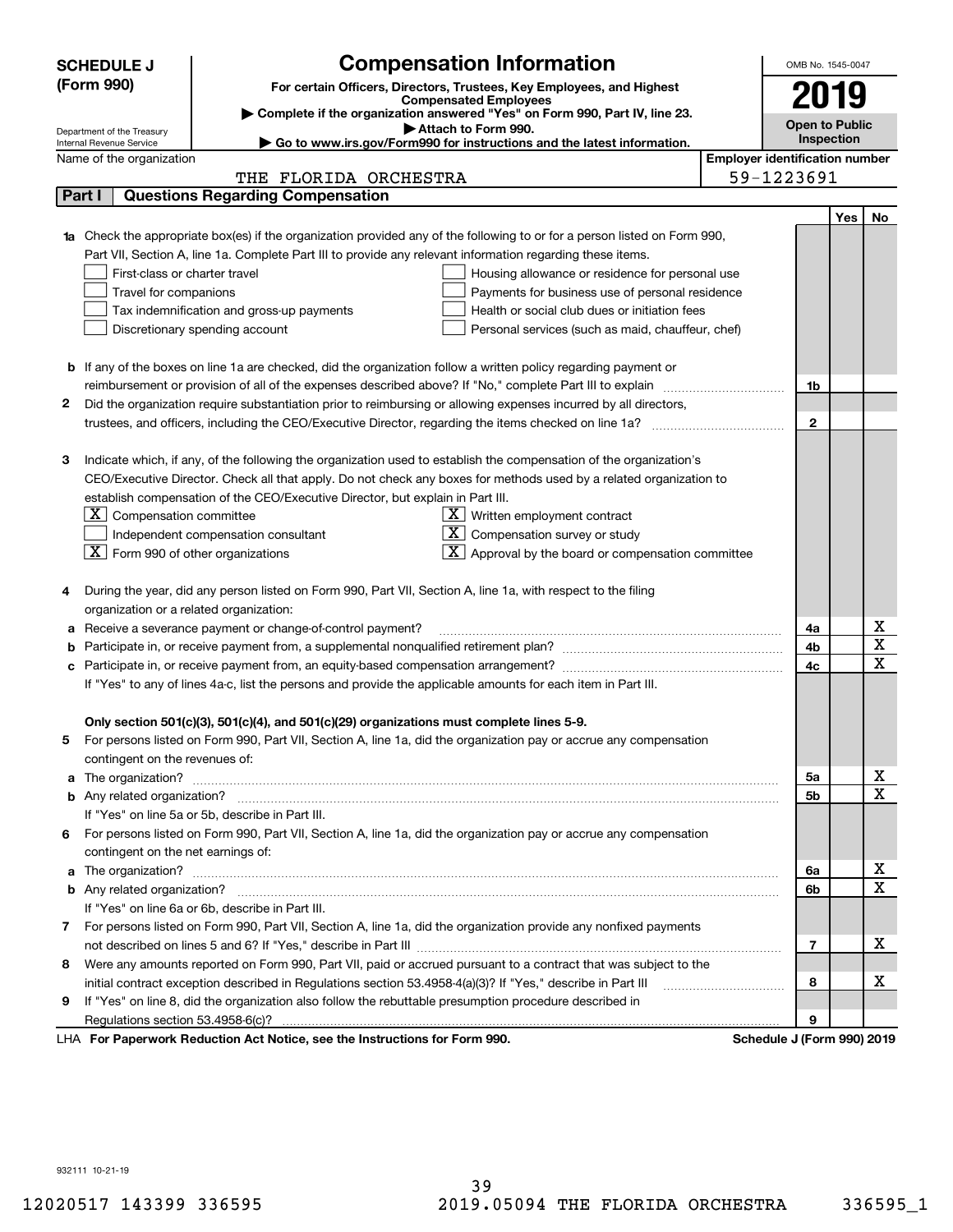59-1223691

# **Part II Officers, Directors, Trustees, Key Employees, and Highest Compensated Employees.**  Schedule J (Form 990) 2019 Page Use duplicate copies if additional space is needed.

For each individual whose compensation must be reported on Schedule J, report compensation from the organization on row (i) and from related organizations, described in the instructions, on row (ii). Do not list any individuals that aren't listed on Form 990, Part VII.

**Note:**  The sum of columns (B)(i)-(iii) for each listed individual must equal the total amount of Form 990, Part VII, Section A, line 1a, applicable column (D) and (E) amounts for that individual.

| (A) Name and Title        |                | (B) Breakdown of W-2 and/or 1099-MISC compensation |                                           |                                           | (C) Retirement and<br>other deferred | (D) Nontaxable<br>benefits | (E) Total of columns<br>$(B)(i)-(D)$ | (F) Compensation<br>in column (B)         |
|---------------------------|----------------|----------------------------------------------------|-------------------------------------------|-------------------------------------------|--------------------------------------|----------------------------|--------------------------------------|-------------------------------------------|
|                           |                | (i) Base<br>compensation                           | (ii) Bonus &<br>incentive<br>compensation | (iii) Other<br>reportable<br>compensation | compensation                         |                            |                                      | reported as deferred<br>on prior Form 990 |
| JOHN MARK CANTRELL<br>(1) | (i)            | 171,209.                                           | $\overline{0}$ .                          | $\overline{0}$ .                          | $\overline{0}$ .                     | 21,827.                    | 193,036.                             | 0.                                        |
| PRESIDENT & CEO           | <u>(ii)</u>    | $\overline{0}$ .                                   | $\overline{0}$ .                          | $\overline{0}$ .                          | $\overline{0}$ .                     | $\overline{0}$ .           | $\overline{0}$ .                     | $\overline{0}$ .                          |
|                           | (i)            |                                                    |                                           |                                           |                                      |                            |                                      |                                           |
|                           | <u>(ii)</u>    |                                                    |                                           |                                           |                                      |                            |                                      |                                           |
|                           | (i)            |                                                    |                                           |                                           |                                      |                            |                                      |                                           |
|                           | <u>(ii)</u>    |                                                    |                                           |                                           |                                      |                            |                                      |                                           |
|                           | (i)            |                                                    |                                           |                                           |                                      |                            |                                      |                                           |
|                           | <u>(ii)</u>    |                                                    |                                           |                                           |                                      |                            |                                      |                                           |
|                           | (i)            |                                                    |                                           |                                           |                                      |                            |                                      |                                           |
|                           | <u>(ii)</u>    |                                                    |                                           |                                           |                                      |                            |                                      |                                           |
|                           | (i)            |                                                    |                                           |                                           |                                      |                            |                                      |                                           |
|                           | <u>(ii)</u>    |                                                    |                                           |                                           |                                      |                            |                                      |                                           |
|                           | (i)            |                                                    |                                           |                                           |                                      |                            |                                      |                                           |
|                           | (ii)           |                                                    |                                           |                                           |                                      |                            |                                      |                                           |
|                           | (i)<br>(ii)    |                                                    |                                           |                                           |                                      |                            |                                      |                                           |
|                           | (i)            |                                                    |                                           |                                           |                                      |                            |                                      |                                           |
|                           | (ii)           |                                                    |                                           |                                           |                                      |                            |                                      |                                           |
|                           | (i)            |                                                    |                                           |                                           |                                      |                            |                                      |                                           |
|                           | (ii)           |                                                    |                                           |                                           |                                      |                            |                                      |                                           |
|                           | (i)            |                                                    |                                           |                                           |                                      |                            |                                      |                                           |
|                           | <u>(ii)</u>    |                                                    |                                           |                                           |                                      |                            |                                      |                                           |
|                           | (i)            |                                                    |                                           |                                           |                                      |                            |                                      |                                           |
|                           | <u>(ii)</u>    |                                                    |                                           |                                           |                                      |                            |                                      |                                           |
|                           | (i)            |                                                    |                                           |                                           |                                      |                            |                                      |                                           |
|                           | <u>(ii)</u>    |                                                    |                                           |                                           |                                      |                            |                                      |                                           |
|                           | (i)            |                                                    |                                           |                                           |                                      |                            |                                      |                                           |
|                           | (ii)           |                                                    |                                           |                                           |                                      |                            |                                      |                                           |
|                           | (i)            |                                                    |                                           |                                           |                                      |                            |                                      |                                           |
|                           | <u>(ii)</u>    |                                                    |                                           |                                           |                                      |                            |                                      |                                           |
|                           | (i)            |                                                    |                                           |                                           |                                      |                            |                                      |                                           |
|                           | $\overline{}}$ |                                                    |                                           |                                           |                                      |                            |                                      |                                           |

**Schedule J (Form 990) 2019**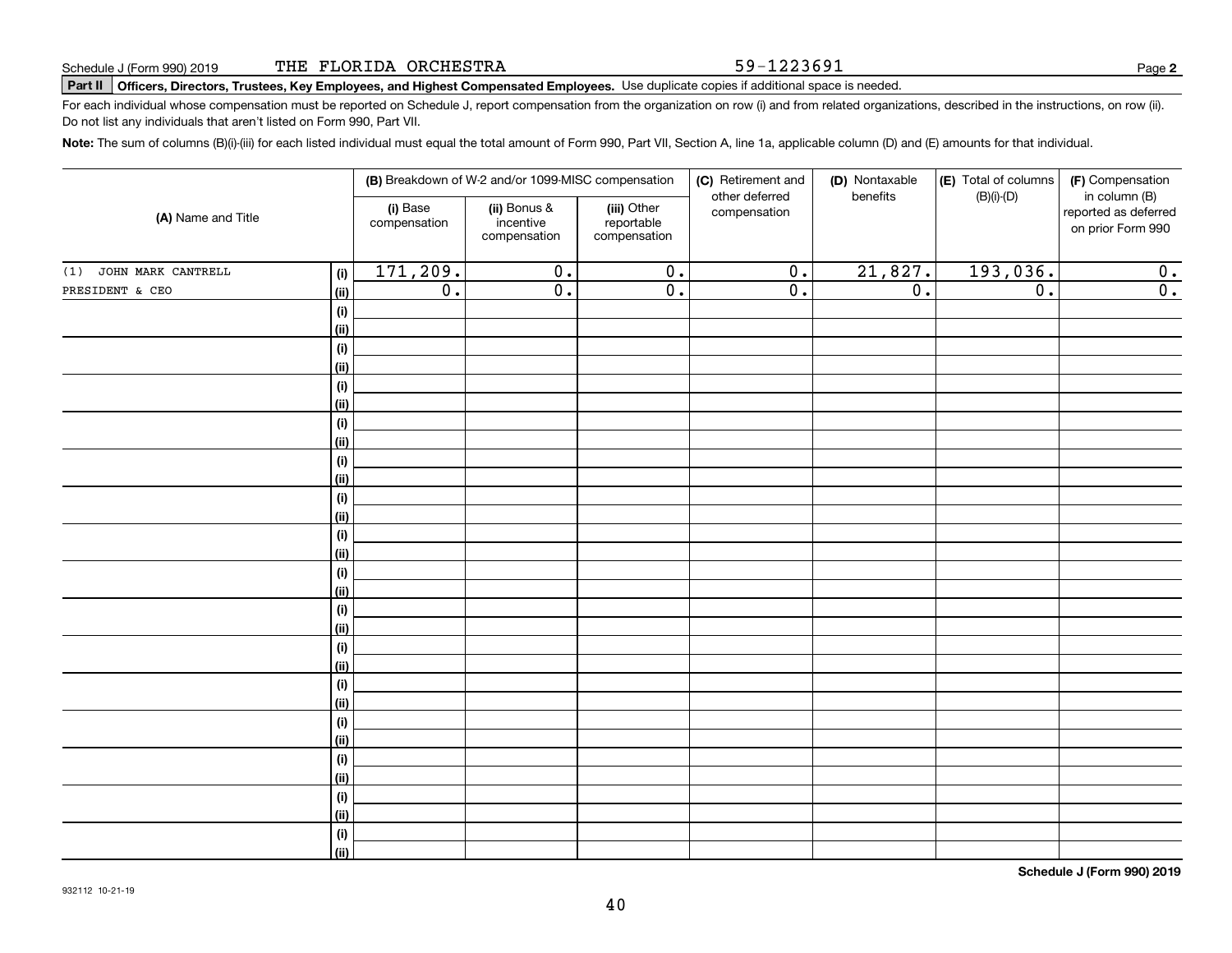#### **Part III Supplemental Information**

Schedule J (Form 990) 2019 THE FLORIDA ORCHESTRA<br>
Part III Supplemental Information<br>
Provide the information, explanation, or descriptions required for Part I, lines 1a, 1b, 3, 4a, 4b, 4c, 5a, 5b, 6a, 6b, 7, and 8, and for

**Schedule J (Form 990) 2019**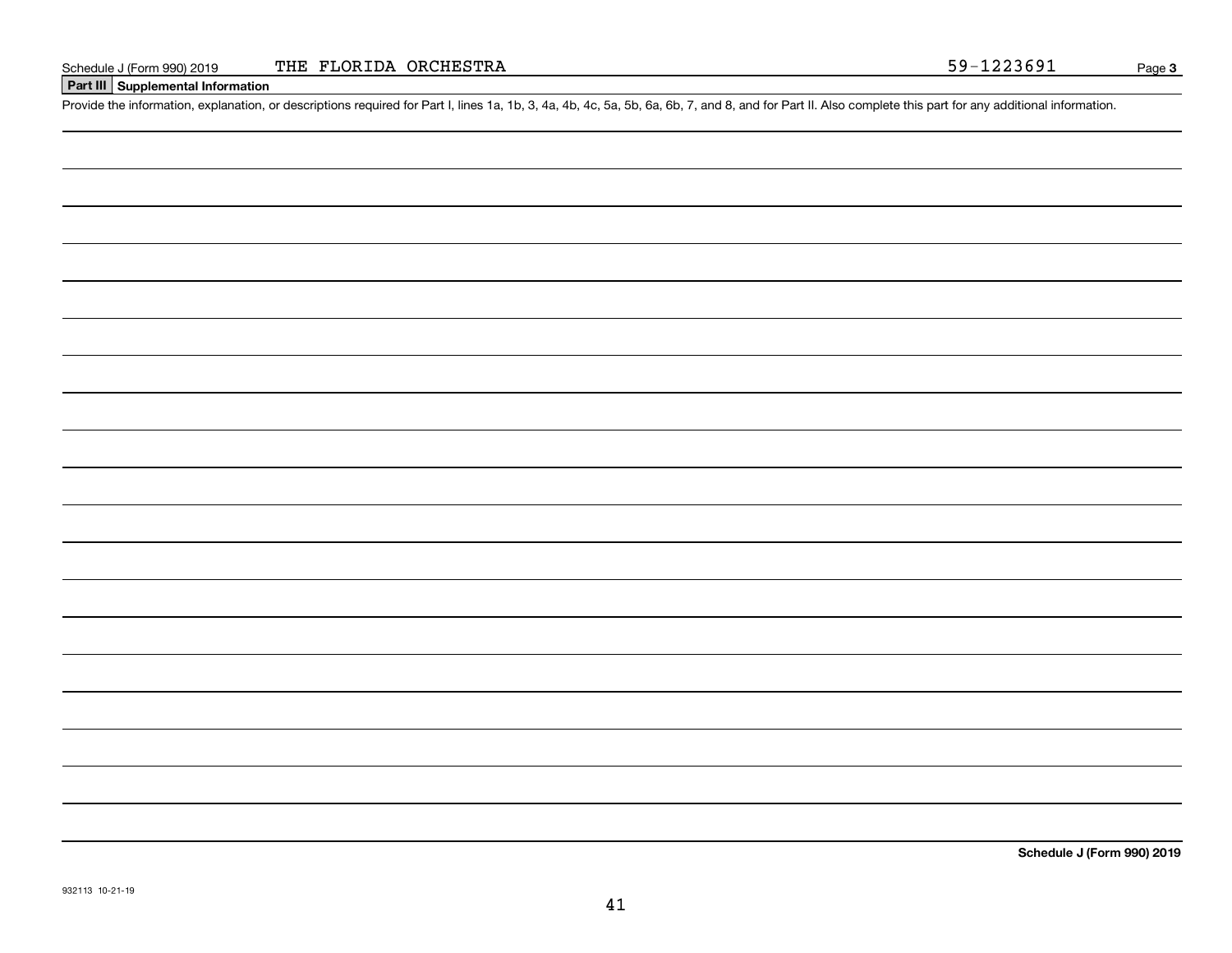#### **SCHEDULE M (Form 990)**

# **Noncash Contributions**

OMB No. 1545-0047

| Department of the Treasury      |  |
|---------------------------------|--|
| <b>Internal Revenue Service</b> |  |

**Complete if the organizations answered "Yes" on Form 990, Part IV, lines 29 or 30.** <sup>J</sup>**2019 Attach to Form 990.** J

**Open to Public Inspection**

| Go to www.irs.gov/Form990 for instructions and the latest information. |  |
|------------------------------------------------------------------------|--|
|------------------------------------------------------------------------|--|

| <b>Employer identification number</b> |
|---------------------------------------|
| 59-1223691                            |

Name of the organization

 $\blacktriangleright$ 

|        | THE FLORIDA ORCHESTRA                                                                                                          |                               |                                      |                                                                                                       | 59-1223691                                                   |     |     |    |
|--------|--------------------------------------------------------------------------------------------------------------------------------|-------------------------------|--------------------------------------|-------------------------------------------------------------------------------------------------------|--------------------------------------------------------------|-----|-----|----|
| Part I | <b>Types of Property</b>                                                                                                       |                               |                                      |                                                                                                       |                                                              |     |     |    |
|        |                                                                                                                                | (a)<br>Check if<br>applicable | (b)<br>Number of<br>contributions or | (c)<br>Noncash contribution<br>amounts reported on<br>litems contributed Form 990, Part VIII, line 1q | (d)<br>Method of determining<br>noncash contribution amounts |     |     |    |
| 1      |                                                                                                                                |                               |                                      |                                                                                                       |                                                              |     |     |    |
| 2      |                                                                                                                                |                               |                                      |                                                                                                       |                                                              |     |     |    |
| 3      |                                                                                                                                |                               |                                      |                                                                                                       |                                                              |     |     |    |
| 4      |                                                                                                                                |                               |                                      |                                                                                                       |                                                              |     |     |    |
| 5      | Clothing and household goods                                                                                                   |                               |                                      |                                                                                                       |                                                              |     |     |    |
| 6      |                                                                                                                                |                               |                                      |                                                                                                       |                                                              |     |     |    |
| 7      |                                                                                                                                |                               |                                      |                                                                                                       |                                                              |     |     |    |
| 8      |                                                                                                                                |                               |                                      |                                                                                                       |                                                              |     |     |    |
| 9      |                                                                                                                                | X                             | 14                                   | 200,715. FAIR MARKET VALUE                                                                            |                                                              |     |     |    |
| 10     | Securities - Closely held stock                                                                                                |                               |                                      |                                                                                                       |                                                              |     |     |    |
| 11     | Securities - Partnership, LLC, or                                                                                              |                               |                                      |                                                                                                       |                                                              |     |     |    |
|        | trust interests                                                                                                                |                               |                                      |                                                                                                       |                                                              |     |     |    |
| 12     |                                                                                                                                |                               |                                      |                                                                                                       |                                                              |     |     |    |
| 13     | Qualified conservation contribution -                                                                                          |                               |                                      |                                                                                                       |                                                              |     |     |    |
|        | Historic structures                                                                                                            |                               |                                      |                                                                                                       |                                                              |     |     |    |
| 14     | Qualified conservation contribution - Other                                                                                    |                               |                                      |                                                                                                       |                                                              |     |     |    |
| 15     |                                                                                                                                |                               |                                      |                                                                                                       |                                                              |     |     |    |
| 16     | Real estate - Commercial                                                                                                       |                               |                                      |                                                                                                       |                                                              |     |     |    |
| 17     |                                                                                                                                |                               |                                      |                                                                                                       |                                                              |     |     |    |
| 18     |                                                                                                                                |                               |                                      |                                                                                                       |                                                              |     |     |    |
| 19     |                                                                                                                                |                               |                                      |                                                                                                       |                                                              |     |     |    |
| 20     | Drugs and medical supplies                                                                                                     |                               |                                      |                                                                                                       |                                                              |     |     |    |
| 21     |                                                                                                                                |                               |                                      |                                                                                                       |                                                              |     |     |    |
| 22     |                                                                                                                                |                               |                                      |                                                                                                       |                                                              |     |     |    |
| 23     |                                                                                                                                |                               |                                      |                                                                                                       |                                                              |     |     |    |
| 24     |                                                                                                                                |                               |                                      |                                                                                                       |                                                              |     |     |    |
| 25     | Other $\blacktriangleright$                                                                                                    |                               |                                      |                                                                                                       |                                                              |     |     |    |
| 26     | Other $\blacktriangleright$                                                                                                    |                               |                                      |                                                                                                       |                                                              |     |     |    |
| 27     | Other $\blacktriangleright$                                                                                                    |                               |                                      |                                                                                                       |                                                              |     |     |    |
| 28     | Other<br>▶                                                                                                                     |                               |                                      |                                                                                                       |                                                              |     |     |    |
| 29     | Number of Forms 8283 received by the organization during the tax year for contributions                                        |                               |                                      |                                                                                                       |                                                              |     |     |    |
|        | for which the organization completed Form 8283, Part IV, Donee Acknowledgement                                                 |                               |                                      | 29                                                                                                    |                                                              |     | 0   |    |
|        |                                                                                                                                |                               |                                      |                                                                                                       |                                                              |     | Yes | No |
|        | 30a During the year, did the organization receive by contribution any property reported in Part I, lines 1 through 28, that it |                               |                                      |                                                                                                       |                                                              |     |     |    |
|        | must hold for at least three years from the date of the initial contribution, and which isn't required to be used for          |                               |                                      |                                                                                                       |                                                              |     |     |    |
|        |                                                                                                                                |                               |                                      |                                                                                                       |                                                              | 30a |     | X  |
|        | <b>b</b> If "Yes," describe the arrangement in Part II.                                                                        |                               |                                      |                                                                                                       |                                                              |     |     |    |
| 31     | Does the organization have a gift acceptance policy that requires the review of any nonstandard contributions?                 |                               |                                      |                                                                                                       | .                                                            | 31  |     | X  |
|        | 32a Does the organization hire or use third parties or related organizations to solicit, process, or sell noncash              |                               |                                      |                                                                                                       |                                                              |     |     |    |
|        | contributions?                                                                                                                 |                               |                                      |                                                                                                       |                                                              | 32a |     | X  |
|        | <b>b</b> If "Yes," describe in Part II.                                                                                        |                               |                                      |                                                                                                       |                                                              |     |     |    |
| 33     | If the organization didn't report an amount in column (c) for a type of property for which column (a) is checked,              |                               |                                      |                                                                                                       |                                                              |     |     |    |
|        | describe in Part II.                                                                                                           |                               |                                      |                                                                                                       |                                                              |     |     |    |

For Paperwork Reduction Act Notice, see the Instructions for Form 990. **Schedule M** (Form 990) 2019 LHA

932141 09-27-19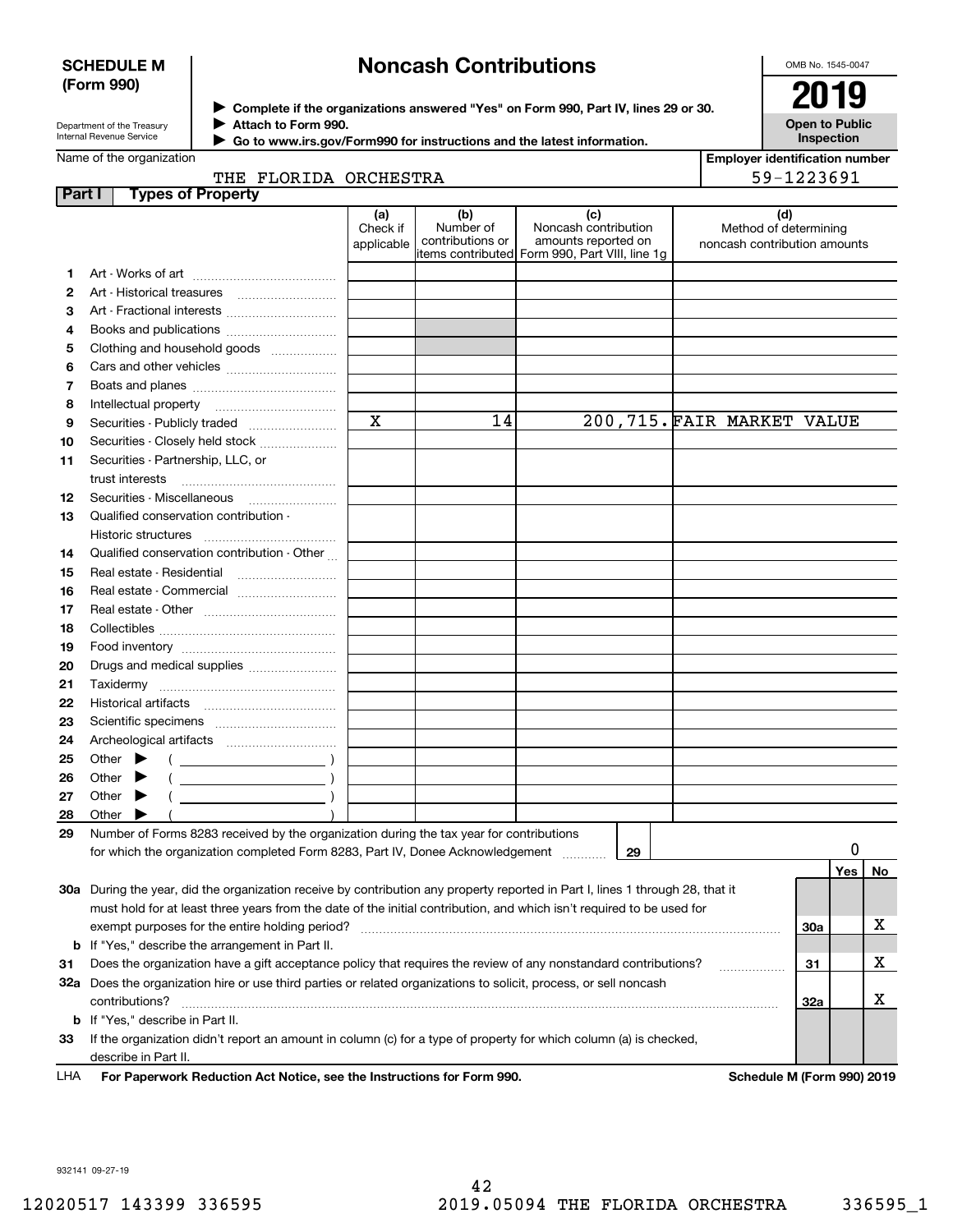Part II | Supplemental Information. Provide the information required by Part I, lines 30b, 32b, and 33, and whether the organization is reporting in Part I, column (b), the number of contributions, the number of items received, or a combination of both. Also complete this part for any additional information.

**2**

932142 09-27-19 **Schedule M (Form 990) 2019** 43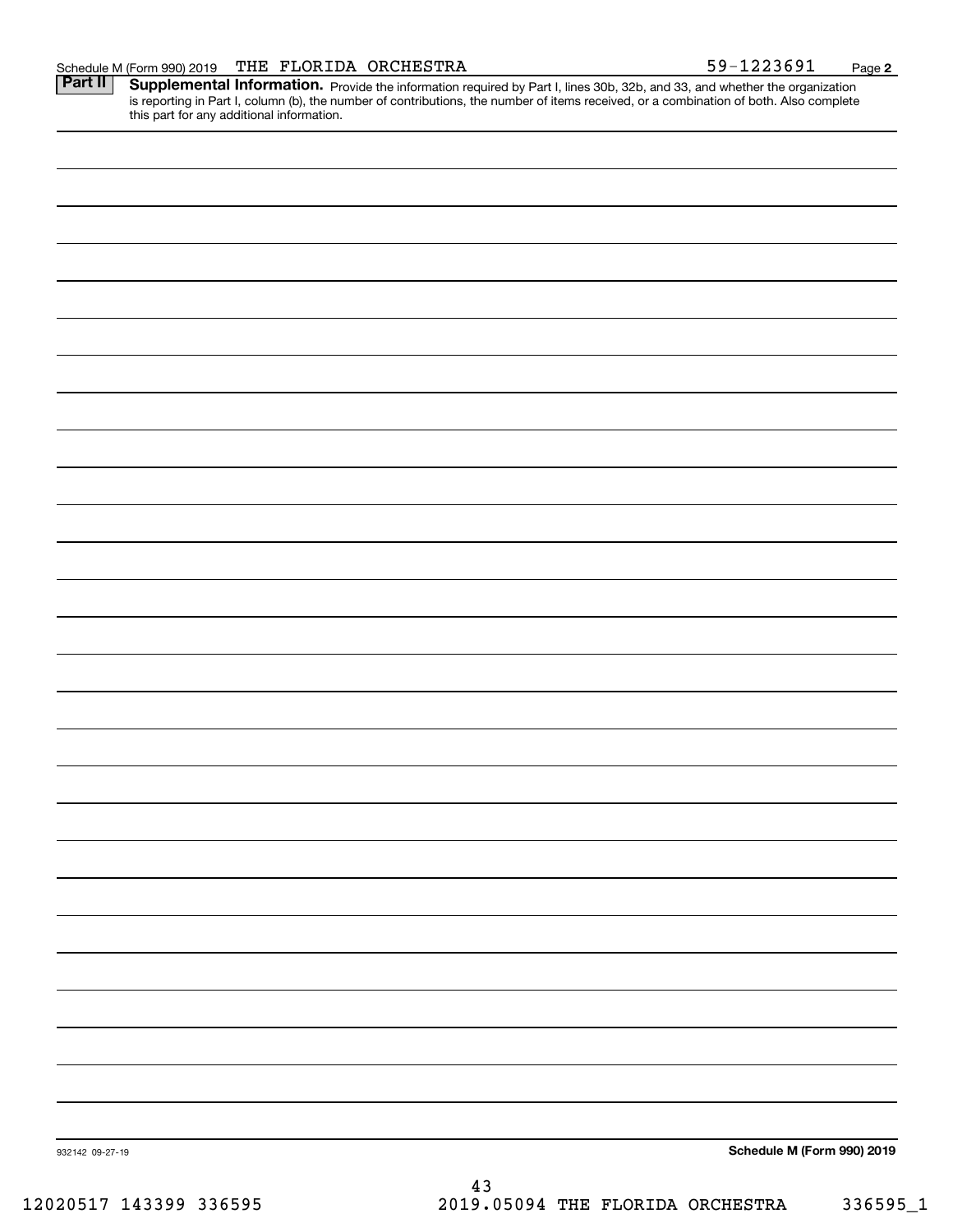**(Form 990 or 990-EZ)**

Department of the Treasury Internal Revenue Service Name of the organization

**Complete to provide information for responses to specific questions on Form 990 or 990-EZ or to provide any additional information. SCHEDULE O Supplemental Information to Form 990 or 990-EZ**

**| Attach to Form 990 or 990-EZ. | Go to www.irs.gov/Form990 for the latest information.**

**Employer identification number** THE FLORIDA ORCHESTRA 1990 1990 1223691

OMB No. 1545-0047

**Open to Public Inspection**

**2019**

FORM 990, PART III, LINE 4A, PROGRAM SERVICE ACCOMPLISHMENTS:

SERIES INCLUDE:

-TAMPA BAY TIMES MASTERWORKS: CORE CONCERT SERIES OF SYMPHONIC

STANDARDS FROM BEETHOVEN TO STRAVINSKY. CONCERTS INCLUDE PRE-CONCERT

CONVERSATION TO DIVE DEEPER INTO THE MUSIC AND WEEKEND MATINEES FOR

SELECT CONCERTS TO INCREASE ACCESSIBILITY.

-COFFEE CONCERTS: MORNING MATINEE SERIES OF LIGHT SYMPHONIC FAVORITES,

WITH COMPLIMENTARY COFFEE AND DOUGHNUTS AND PRE-CONCERT CONVERSATION.

-RAYMOND JAMES POPS: SERIES OF POPULAR STANDARDS FROM BROADWAY TO JAZZ INCLUDING WEEKEND MATINEES FOR SELECT CONCERTS.

-SPECIAL CONCERTS: INCLUDING ROCK, FILM AND TFO'S ANNUAL FUNDRAISING GALA CONCERT WITH GUEST ARTISTS SUCH AS YO-YO MA, STING, ITZHAK PERLMAN, AND SEAL.

FORM 990, PART III, LINE 4B, PROGRAM SERVICE ACCOMPLISHMENTS: -CLASSICAL KIDS: OFFERS FREE MASTERWORKS TICKETS TO PATRONS AGES 5-18, AS WELL AS PROGRAM NOTES WRITTEN SPECIFICALLY FOR CHILDREN. THIS PROGRAM IS THE FIRST OF ITS KIND IN THE NATION AND IS DESIGNED TO PROMOTE ATTENDANCE BY FAMILIES AND CULTIVATE AN EARLY APPRECIATION OF LIVE SYMPHONIC MUSIC AMONG CHILDREN AND YOUTH.

-YOUTH CONCERTS: TFO ENHANCED ITS YOUTH CONCERT PROGRAMMING BY

932211 09-06-19 LHA For Paperwork Reduction Act Notice, see the Instructions for Form 990 or 990-EZ. Schedule O (Form 990 or 990-EZ) (2019)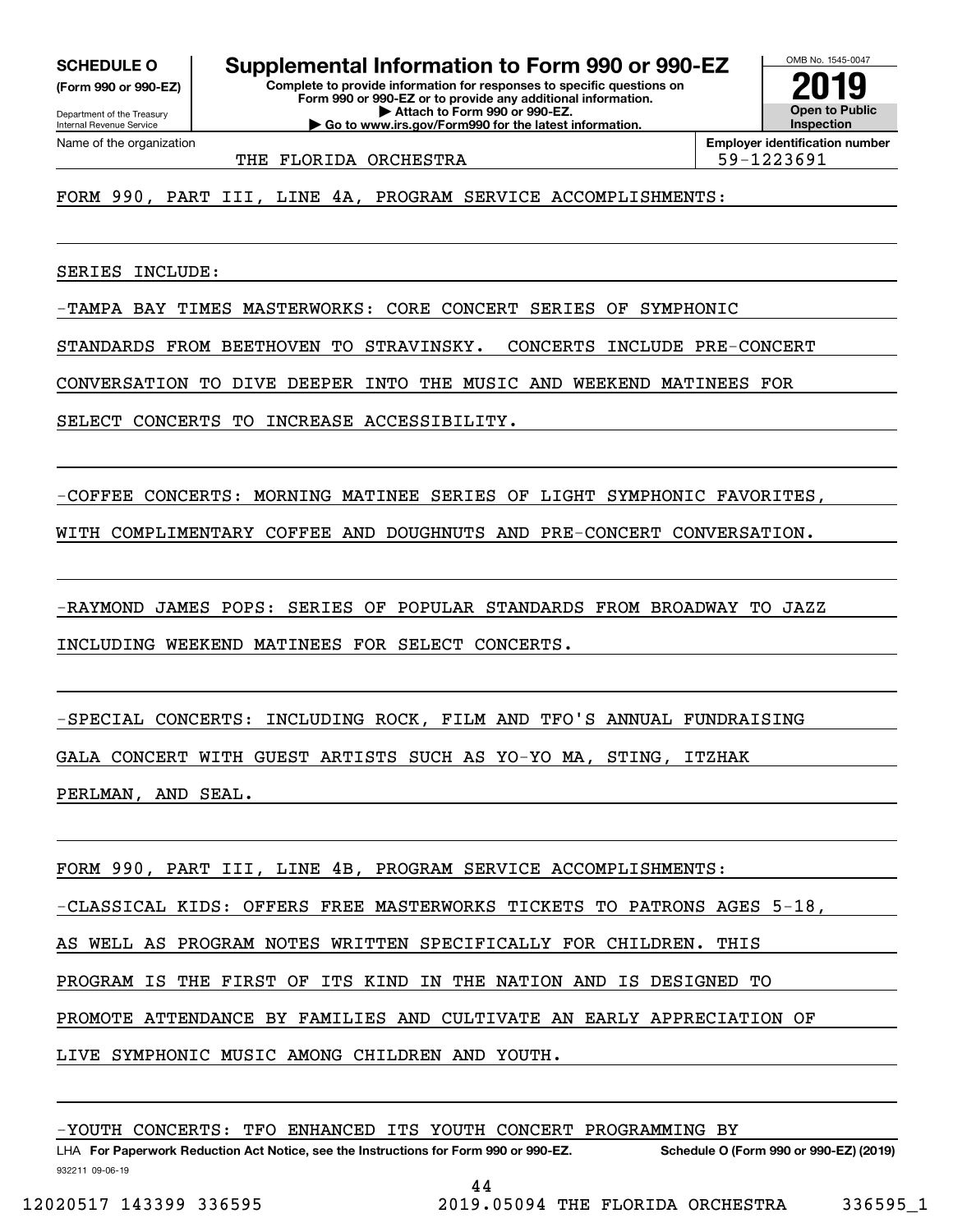| Schedule O (Form 990 or 990-EZ) (2019)                              | Page 2                                |
|---------------------------------------------------------------------|---------------------------------------|
| Name of the organization                                            | <b>Employer identification number</b> |
| THE FLORIDA ORCHESTRA                                               | 59-1223691                            |
|                                                                     |                                       |
| IMPLEMENTING LINK UP, A PARTICIPATORY MUSIC CURRICULUM DEVELOPED BY |                                       |

CARNEGIE HALL'S WEILL MUSIC THAT CULMINATES IN A SERIES OF INTERACTIVE

CONCERTS IN WHICH THE STUDENTS PERFORM ALONG WITH TFO.

-FAMILY CONCERTS: THROUGH ITS PAY-WHAT-YOU-CAN, COMMUNITY-BASED FAMILY CONCERTS, TFO OFFERS INFORMAL CHAMBER MUSIC PERFORMANCES THAT PROVIDE SHARED MUSIC ENRICHMENT AND EDUCATIONAL OPPORTUNITIES FOR FAMILIES WITH CHILDREN IN GRADES PRE-K-2.

-SING OUT! TAMPA BAY: THIS FREE EVENT INVITES UP TO 250 TAMPA BAY RESIDENTS OF ALL AGES AND MUSICAL SKILL LEVELS TO SING ONSTAGE WITH THE ORCHESTRA AS MEMBERS OF THE TFO COMMUNITY CHORUS.

-WOODSON CHAMBER CONCERTS: TFO HAS PARTNERED WITH THE DR. CARTER G. WOODSON AFRICAN AMERICAN MUSEUM TO PRESENT A CHAMBER MUSIC CONCERT SERIES ONE SUNDAY PER MONTH. ALL PROCEEDS FROM THE WOODSON CHAMBER CONCERT SERIES WILL BENEFIT THE MUSEUM DIRECTLY IN ORDER TO ENABLE THE MUSEUM TO FURTHER DEVELOP ITS INFRASTRUCTURE.

GENERAL STATEMENT OF COVID-19 IMPACT:

932212 09-06-19 **Schedule O (Form 990 or 990-EZ) (2019)** COVID-19 HAS HAD A DETRIMENTAL EFFECT ON TFO SINCE MARCH 2020 WHEN WE WERE REQUIRED TO CANCEL OF ALL OUR PERFORMANCES AFTER MARCH 8TH THROUGH THE END OF THE 2019/20 SEASON. HOWEVER, IN OCTOBER 2020, TFO OPENED A REIMAGINED 2020/21 SEASON TO LIVE AUDIENCES TAKING GREAT PRECAUTIONS TO PROVIDE A LIVE CONCERT EXPERIENCE TO PATRONS IN A RESPONSIBLE WAY UTILIZING ALL CDC GUIDELINES TO PROTECT AUDIENCE MEMBERS AS WELL AS MUSICIANS. TFO IS LOOKING FORWARD TO ITS 2021/22 SEASON WHICH WILL CONTINUE TO CHALLENGE US TO PROVIDE THE REMARKABLE LIVE MUSICAL

12020517 143399 336595 2019.05094 THE FLORIDA ORCHESTRA 336595\_1

45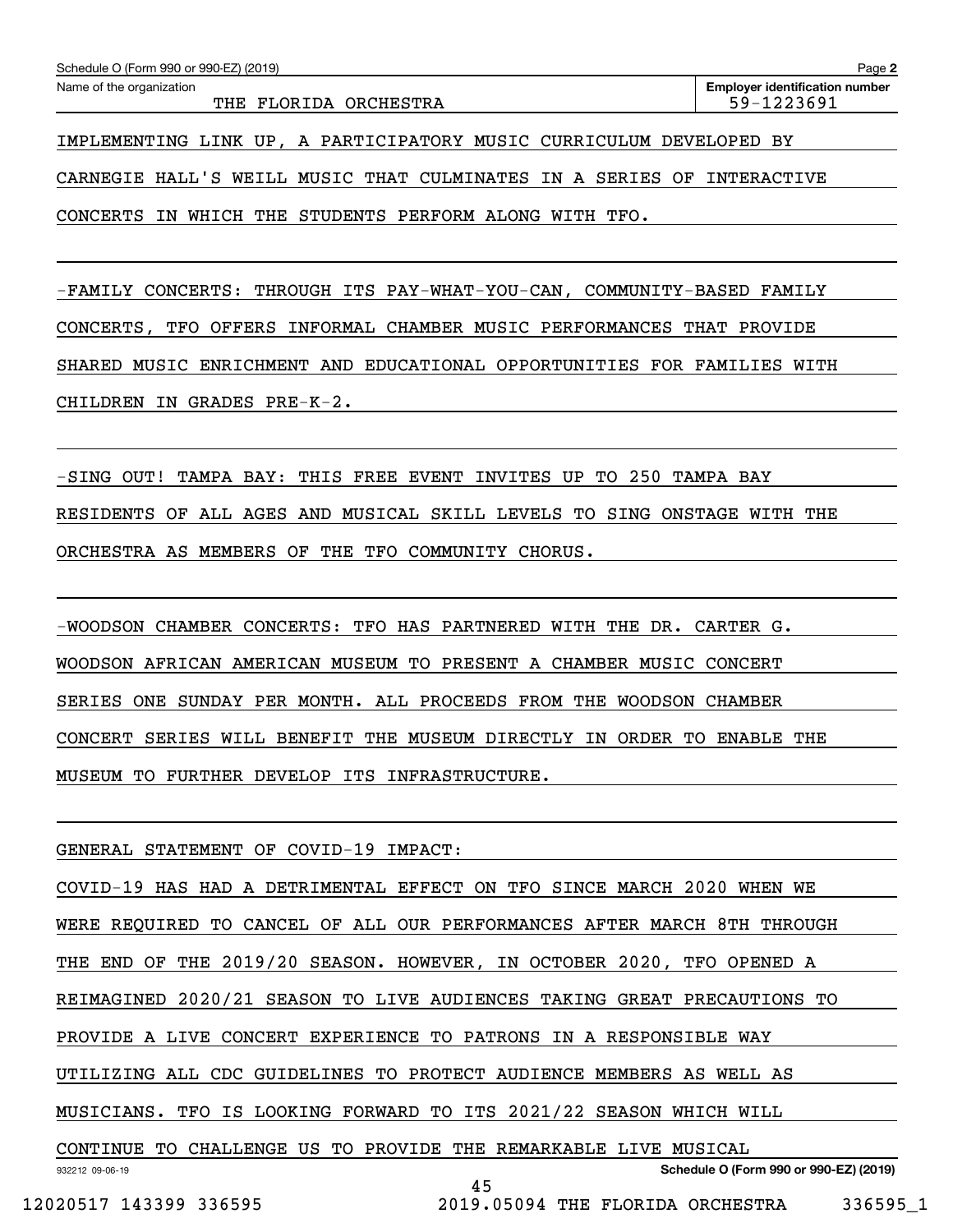THE FLORIDA ORCHESTRA  $\vert$  59-1223691

**2**Echedule O (Form 990 or 990-EZ) (2019)<br>Name of the organization **number** Name of the organization **page Name of the organization number** 

#### PERFORMANCES THAT OUR PATRONS HAVE COME TO EXPECT IN A SAFE AND

RESPONSIBLE WAY.

FORM 990, PART VI, SECTION A, LINE 2:

THE GOVERNANCE COMMITTEE OF THE BOARD OF DIRECTORS MAY RECOMMEND ELECTING

DIRECTORS THAT HAVE FAMILY RELATIONSHIPS WITH CURRENT MEMBERS OF THE BOARD

OF DIRECTORS. AS PART OF THE NOMINATION PROCESS, THE GOVERNANCE COMMITTEE

DISCLOSES TO THE FULL BOARD OF DIRECTORS ALL FAMILY OR BUSINESS

RELATIONSHIPS BEFORE A VOTE IS TAKEN. THE DIRECTORS LISTED IN FORM 990,

PART VII, SECTION A, INCLUDES ROBERT F. SHUCK AND MARCY SHUCK, WHO ARE

MARRIED.

FORM 990, PART VI, SECTION B, LINE 11B:

FORM 990 IS REVIEWED BY THE CEO, CFO, AND TREASURER. ALL OTHER MEMBERS OF

THE BOARD OF DIRECTORS ARE PROVIDED A COMPLETE COPY OF THE FORM AS

ULTIMATELY FILED WITH THE IRS PRIOR TO FILING.

FORM 990, PART VI, SECTION B, LINE 12C:

THE BOARD OF DIRECTORS REVIEWS THE CONFLCT OF INTEREST POLICY ANNUALLY. EACH DIRECTOR SIGNS A DISCLOSURE STATEMENT WHICH IS FILED WITH THE STATE AS REQUIRED BY FLORIDA'S SOLICITATION OF CONTRIBUTIONS ACT AND 496.405 F.S.

FORM 990, PART VI, SECTION B, LINE 15:

ONCE A YEAR THE CEO REVIEWS WITH THE BOARD OF DIRECTORS THE COMPENSATION

FOR ALL STAFF AND KEY OFFICERS. THE BOARD EXECUTIVE GROUP REVIEWS THE CEO'S

COMPENSATION YEARLY OR AS REQUIRED BY CONTRACTING DOCUMENT AFTER PRESENTING

46

IT TO THE FULL BOARD.

932212 09-06-19

**Schedule O (Form 990 or 990-EZ) (2019)**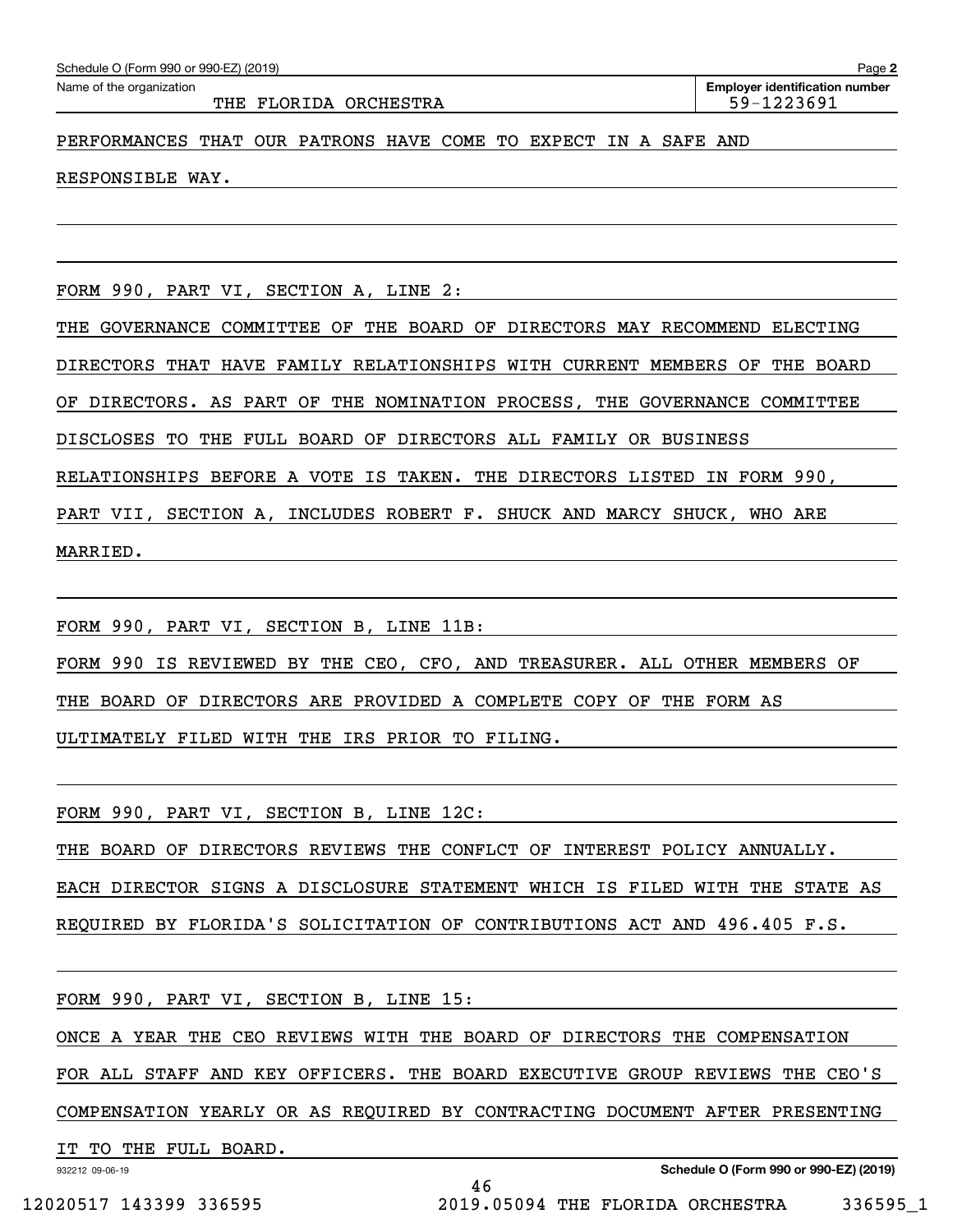| Schedule O (Form 990 or 990-EZ) (2019)                                   | Page 2                                              |
|--------------------------------------------------------------------------|-----------------------------------------------------|
| Name of the organization<br>THE FLORIDA ORCHESTRA                        | <b>Employer identification number</b><br>59-1223691 |
|                                                                          |                                                     |
| FORM 990, PART VI, SECTION C, LINE 19:                                   |                                                     |
| THE ORGANIZATION'S GOVERNING DOCUMENTS, CONFLICT OF INTEREST POLICY, AND |                                                     |
| FINANCIAL STATEMENTS ARE MADE AVAILABLE TO THE PUBLIC UPON REQUEST.      |                                                     |
| DEPENDING ON DOCUMENTS REQUESTED, THEY ARE EITHER SENT ELECTRONICALLY OR |                                                     |
| REVIEWED AT THE ADMINISTRATIVE OFFICE.                                   |                                                     |
| FORM 990, PART IX, LINE 11G, OTHER FEES:                                 |                                                     |
| CONSULTANT FEES:                                                         |                                                     |
| PROGRAM SERVICE EXPENSES                                                 | 21,000.                                             |
| MANAGEMENT AND GENERAL EXPENSES                                          | 79,557.                                             |
| FUNDRAISING EXPENSES                                                     | 0.                                                  |
| TOTAL EXPENSES                                                           | 100, 557.                                           |
|                                                                          |                                                     |
| GUEST ARTISTS & CONDUCTORS:                                              |                                                     |
| PROGRAM SERVICE EXPENSES                                                 | 785,189.                                            |
| MANAGEMENT AND GENERAL EXPENSES                                          | $0$ .                                               |
| FUNDRAISING EXPENSES                                                     | 0.                                                  |
| TOTAL EXPENSES                                                           | 785, 189.                                           |
|                                                                          |                                                     |
| STAGING & STAGEHANDS:                                                    |                                                     |
| PROGRAM SERVICE EXPENSES                                                 | 374,471.                                            |
| MANAGEMENT AND GENERAL EXPENSES                                          | 0.                                                  |
| FUNDRAISING EXPENSES                                                     | $0$ .                                               |
| TOTAL EXPENSES                                                           | 374,471.                                            |
| RECORDING FEES:                                                          |                                                     |
| PROGRAM SERVICE EXPENSES                                                 | 9,334.                                              |
| 932212 09-06-19<br>47                                                    | Schedule O (Form 990 or 990-EZ) (2019)              |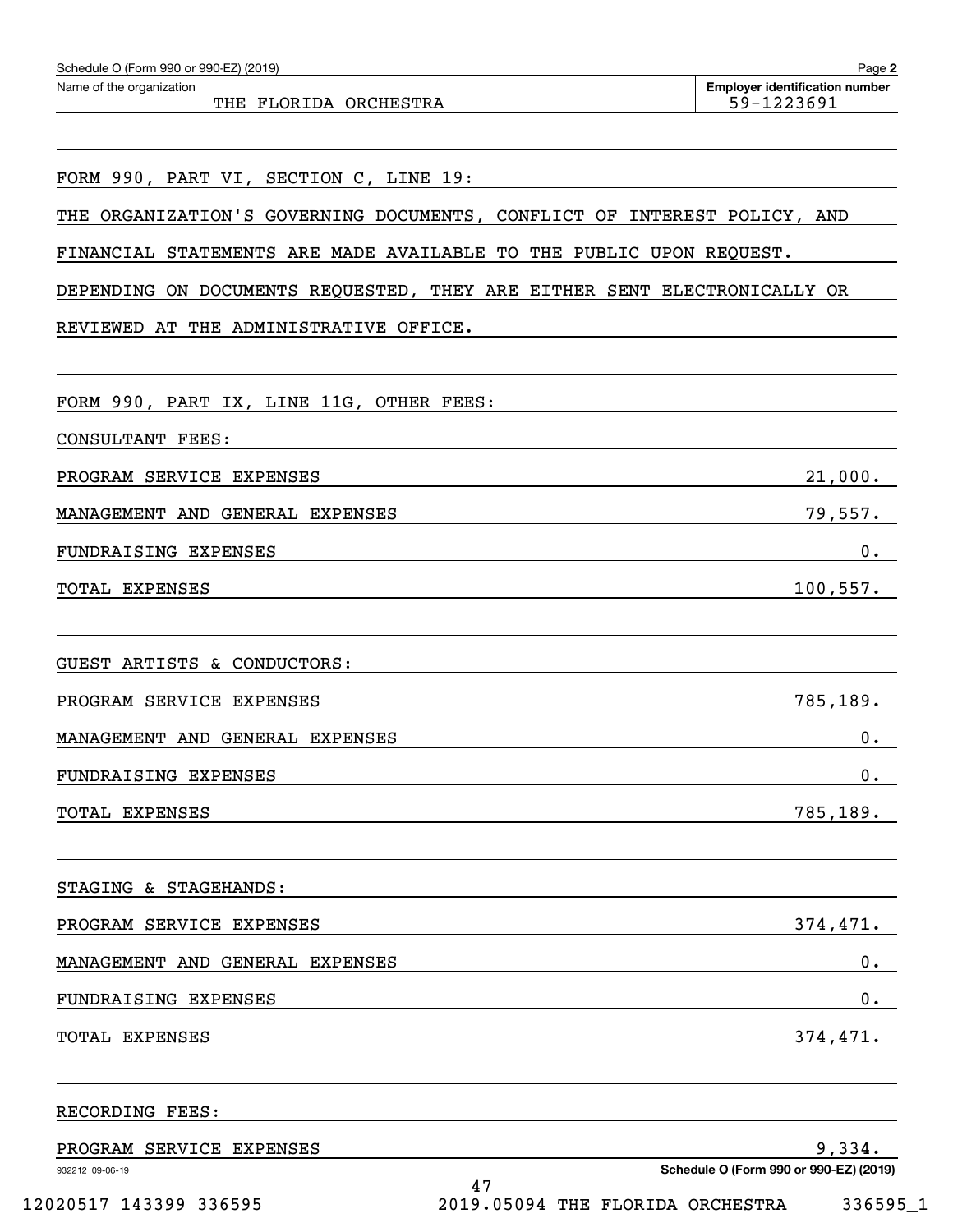| Schedule O (Form 990 or 990-EZ) (2019)                                                | Page 2                                              |
|---------------------------------------------------------------------------------------|-----------------------------------------------------|
| Name of the organization<br>THE FLORIDA ORCHESTRA                                     | <b>Employer identification number</b><br>59-1223691 |
| MANAGEMENT AND GENERAL EXPENSES                                                       | 0.                                                  |
| <b>FUNDRAISING EXPENSES</b>                                                           | 0.                                                  |
| TOTAL EXPENSES                                                                        | 9,334.                                              |
| TOTAL OTHER FEES ON FORM 990, PART IX, LINE 11G, COL A 1,269,551.                     |                                                     |
| FORM 990, PART XI, LINE 9, CHANGES IN NET ASSETS:                                     |                                                     |
| WRITE OFF OF UNCOLLECTIBLE PLEDGES                                                    | $-114,565.$                                         |
| FORM 990, PART XII, LINE 2C                                                           |                                                     |
| THE AUDIT COMMITTEE SHALL PROVIDE ASSISTANCE TO THE FLORIDA ORCHESTRA                 |                                                     |
| (TFO)'S BOARD OF DIRECTORS IN FULFILLING THEIR FIDUCIARY RESPONSIBILITY               |                                                     |
| RELATING TO CORPORATE ACCOUNTING, REPORTING PRACTICES OF THE                          |                                                     |
| ORGANIZATION, AND THE QUALITY AND INTEGRITY OF THE FINANCIAL REPORTS OF               |                                                     |
| THE ORGANIZATION.                                                                     |                                                     |
| THE AUDIT COMMITTEE WILL RECOMMEND TO THE BOARD OF DIRECTORS TO APPOINT               |                                                     |
| AND REMOVE THE COMPANY'S INDEPENDENT AUDITORS AND DETERMINE THEIR                     |                                                     |
| COMPENSATION. THE COMMITTEE IS DIRECTLY RESPONSIBLE FOR THE OVERSIGHT                 |                                                     |
| OF THE ORGANIZATION INDEPENDENT AUDITORS.                                             |                                                     |
| 1. REVIEW AND UNDERSTAND THE COMPANY'S ANNUAL AUDITED FINANCIAL                       |                                                     |
| STATEMENTS AND THE ANNUAL REPORT ON INTERNAL CONTROL OVER FINANCIAL                   |                                                     |
| REPORTING.                                                                            |                                                     |
| A. THE CHAIR OF THE AUDIT COMMITTEE WILL MEET WITH THE AUDITORS AND                   |                                                     |
| OFFICERS OF TFO IN ORDER TO DETERMINE THE SCOPE OF WORK AND AUDIT FEES                |                                                     |
| PRIOR TO COMMENCING AN AUDIT. THE AUDIT COMMITTEE WILL REVIEW THE SCOPE               |                                                     |
| OF WORK AND IF IT SO REQUIRES, WILL REQUEST FROM TFO OFFICERS A                       |                                                     |
| SELECTION OF OTHER AUDITING FIRMS TO ENSURE COMPETITIVE AUDIT PRICING                 |                                                     |
| AND STANDARDS                                                                         |                                                     |
| B. THE AUDIT COMMITTEE WILL MEET BEFORE THE START OF THE AUDIT AND<br>932212 09-06-19 | Schedule O (Form 990 or 990-EZ) (2019)              |

48 12020517 143399 336595 2019.05094 THE FLORIDA ORCHESTRA 336595\_1

**Schedule O (Form 990 or 990-EZ) (2019)**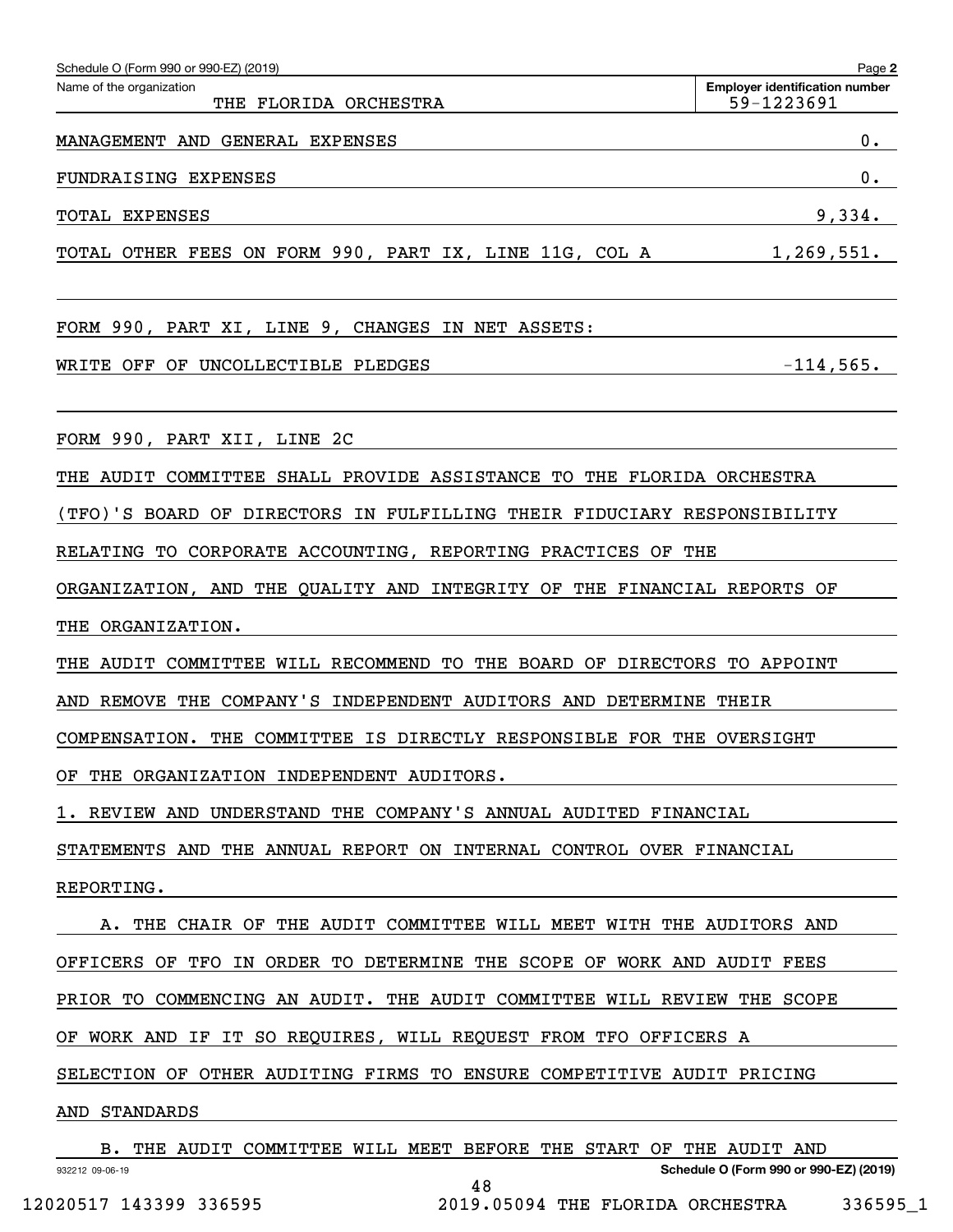| Schedule O (Form 990 or 990-EZ) (2019)                                             | Page 2                                              |
|------------------------------------------------------------------------------------|-----------------------------------------------------|
| Name of the organization<br>THE FLORIDA ORCHESTRA                                  | <b>Employer identification number</b><br>59-1223691 |
| AGAIN ONCE<br>THE<br>AUDIT<br>COMPLETED IN<br><b>DRAFT</b><br>FORM WITH<br>IS      | THE AUDITING FIRM.                                  |
| AUDIT FIRM WILL PRESENT BOTH TO<br>THE COMMITTEE AND<br>THE                        | THE BOARD OF                                        |
| <b>DIRECTORS</b><br>FINAL AUDIT RESULTS.<br>THE                                    |                                                     |
| REVIEW AND DISCUSS WITH MANAGEMENT AND<br>THE<br>INDEPENDENT AUDITORS<br>2.        |                                                     |
| MAJOR ACCOUNTING ISSUES AND<br><b>JUDGEMENTS MADE</b><br>CONNECTION WITH THE<br>IN |                                                     |
| PREPARATION OF FINANCIAL STATEMENTS AND ANY ACCOUNTING FINDINGS AND                |                                                     |
| SUPERVISE IT'S PROMPT CORRECTION                                                   |                                                     |
|                                                                                    |                                                     |
| BEEN<br>CHANGE FROM THE PRIOR YEAR TO<br>THE PROCESS FOR THE<br>THERE HAS<br>NO.   |                                                     |
| THE AUDIT, REVIEW, OR COMPILATION OF THE FINANCIAL<br>OVERSIGHT<br>OF              |                                                     |
| <b>STATEMENTS</b><br>OR THE<br>SELECTION OF<br>THE<br>INDEPENDENT ACCOUNTANT.      |                                                     |
|                                                                                    |                                                     |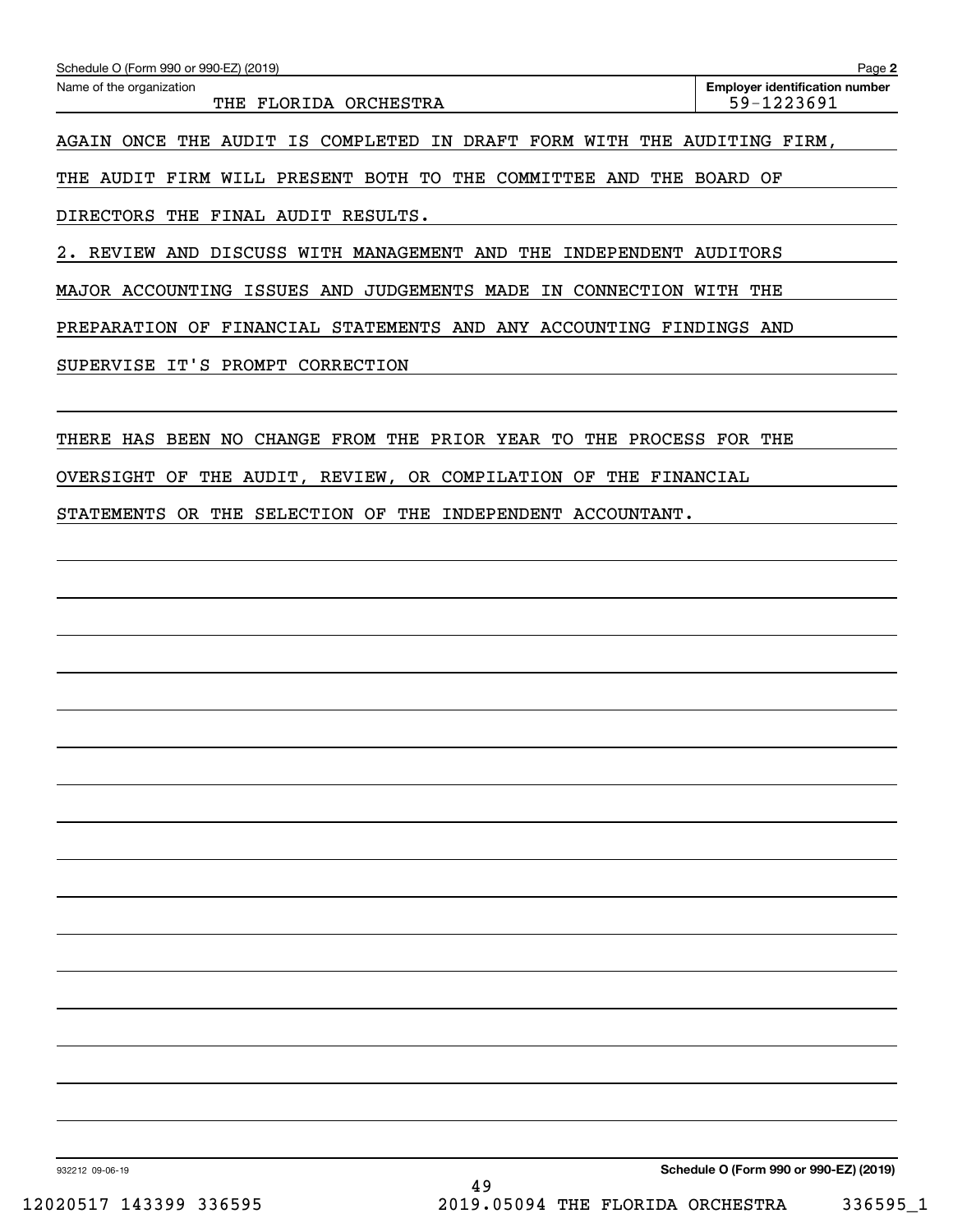| <b>Exempt Organization Business Income Tax Return</b><br>(and proxy tax under section 6033(e))<br>2019<br>For calendar year 2019 or other tax year beginning $JUL$ 1, $2019$ , and ending $JUN$ 30, $2020$<br>Go to www.irs.gov/Form990T for instructions and the latest information.<br>Department of the Treasury<br>Open to Public Inspection for<br>bo not enter SSN numbers on this form as it may be made public if your organization is a $501(c)(3)$ .<br>Internal Revenue Service<br>501(c)(3) Organizations Only<br>Employer identification number<br>Name of organization $($ $\Box$ Check box if name changed and see instructions.)<br>Check box if<br>(Employees' trust, see<br>address changed<br>instructions.)<br>59-1223691<br>THE FLORIDA ORCHESTRA<br><b>B</b> Exempt under section<br>Print<br>E Unrelated business activity code<br>$\sqrt{X}$ 501(c)(3)<br>0r<br>Number, street, and room or suite no. If a P.O. box, see instructions.<br>(See instructions.)<br>Type<br>7220(e)<br>244 2ND AVENUE NORTH, NO. 420<br>408(e)<br>530(a)<br>City or town, state or province, country, and ZIP or foreign postal code<br>408A<br>54<br>ST PETERSBURG, FL 33701<br>529(a)<br>C Book value of all assets<br>$f$ Group exemption number (See instructions.)<br>$f$ Group exemption number (See instructions.)<br>$501(c)$ trust<br>Other trust<br>$401(a)$ trust<br><b>H</b> Enter the number of the organization's unrelated trades or businesses. $\triangleright$ $\blacksquare$<br>Describe the only (or first) unrelated<br>trade or business here > ADVERTISING<br>. If only one, complete Parts I-V. If more than one,<br>describe the first in the blank space at the end of the previous sentence, complete Parts I and II, complete a Schedule M for each additional trade or<br>business, then complete Parts III-V.<br>$\boxed{\text{X}}$ No<br>During the tax year, was the corporation a subsidiary in an affiliated group or a parent-subsidiary controlled group?<br>  Yes<br>If "Yes," enter the name and identifying number of the parent corporation. $\blacktriangleright$<br>Telephone number $\blacktriangleright$ (727)<br>$362 - 5431$<br>J The books are in care of $\blacktriangleright$ DEBORAH MCCARTHY<br><b>Unrelated Trade or Business Income</b><br>Part I<br>(A) Income<br>$(C)$ Net<br>(B) Expenses<br>1a Gross receipts or sales<br>c Balance $\ldots$<br><b>b</b> Less returns and allowances<br>1c<br>$\overline{2}$<br>2<br>$\mathbf 3$<br>Gross profit. Subtract line 2 from line 1c<br>3<br>4a<br>4 <sub>b</sub><br>b<br>4c<br>5<br>Income (loss) from a partnership or an S corporation (attach statement)<br>5<br>6<br>Rent income (Schedule C)<br>6<br>$\overline{7}$<br>Unrelated debt-financed income (Schedule E) [11] [2010] [2010] [2010] [2010] [2010] [2010] [2010] [2010] [2010<br>7<br>Interest, annuities, royalties, and rents from a controlled organization (Schedule F)<br>8<br>8<br>Investment income of a section 501(c)(7), (9), or (17) organization (Schedule G)<br>9<br>9<br>10<br>10<br>29,080.<br>6,061.]<br>23,019.<br>11<br>11<br>12<br>12<br>$\overline{29}$ ,080.<br>6,061.<br>13<br>23,019.<br><b>Deductions Not Taken Elsewhere</b> (See instructions for limitations on deductions.)<br>Part II<br>(Deductions must be directly connected with the unrelated business income.)<br>Compensation of officers, directors, and trustees (Schedule K) [11] [2000] [2000] [2000] [2000] [2000] [2000] [<br>14<br>14<br>15<br>Salaries and wages informational contracts and wages in the same contracts of the set of the set of the set of the set of the set of the set of the set of the set of the set of the set of the set of the set of the set of t<br>15<br>16<br>Repairs and maintenance <i>[1] [1] [1] [1] [1] [1] [1] [1] [1] [1]</i> [1] <b>[1]</b> [1] <b>[1]</b> [1] <b>[1] [1] [1] [1] [1] [1] [1] [1] [1] [1] [1] [1] [1] [1] [1] [1] [1] [1] [1] [1] [1] [1]</b><br>16<br>17<br>17<br>18<br>18<br>19<br>Taxes and licenses <b>contract the contract of the contract of the contract of the contract of the contract of the contract of the contract of the contract of the contract of the contract of the contract of the contract of t</b><br>19<br>20<br>Less depreciation claimed on Schedule A and elsewhere on return with all contains the settled and all all the s<br>21 <sub>b</sub><br>21<br>22<br>22<br>23<br>23<br>24<br>24<br>25<br>25<br>Excess exempt expenses (Schedule I) machineral contract contract and contract and contract and contract and contract and contract and contract and contract and contract and contract and contract and contract and contract a<br>26<br>26<br>27<br>27<br>28<br>28<br>0.<br>29<br>29<br>Deduction for net operating loss arising in tax years beginning on or after January 1, 2018<br>30<br>0.<br>30<br>(see instructions) www.communications.com/inductions/inductions/inductions/inductions/inductions/inductions/inductions/inductions/inductions/inductions/inductions/inductions/inductions/inductions/inductions/inductions/indu<br>0.<br>31<br>31<br>Form 990-T (2019)<br>923701 01-27-20 LHA For Paperwork Reduction Act Notice, see instructions. |            |  | EXTENDED TO MAY 17, 2021 |  |  |  |  | OMB No. 1545-0047 |  |  |  |
|--------------------------------------------------------------------------------------------------------------------------------------------------------------------------------------------------------------------------------------------------------------------------------------------------------------------------------------------------------------------------------------------------------------------------------------------------------------------------------------------------------------------------------------------------------------------------------------------------------------------------------------------------------------------------------------------------------------------------------------------------------------------------------------------------------------------------------------------------------------------------------------------------------------------------------------------------------------------------------------------------------------------------------------------------------------------------------------------------------------------------------------------------------------------------------------------------------------------------------------------------------------------------------------------------------------------------------------------------------------------------------------------------------------------------------------------------------------------------------------------------------------------------------------------------------------------------------------------------------------------------------------------------------------------------------------------------------------------------------------------------------------------------------------------------------------------------------------------------------------------------------------------------------------------------------------------------------------------------------------------------------------------------------------------------------------------------------------------------------------------------------------------------------------------------------------------------------------------------------------------------------------------------------------------------------------------------------------------------------------------------------------------------------------------------------------------------------------------------------------------------------------------------------------------------------------------------------------------------------------------------------------------------------------------------------------------------------------------------------------------------------------------------------------------------------------------------------------------------------------------------------------------------------------------------------------------------------------------------------------------------------------------------------------------------------------------------------------------------------------------------------------------------------------------------------------------------------------------------------------------------------------------------------------------------------------------------------------------------------------------------------------------------------------------------------------------------------------------------------------------------------------------------------------------------------------------------------------------------------------------------------------------------------------------------------------------------------------------------------------------------------------------------------------------------------------------------------------------------------------------------------------------------------------------------------------------------------------------------------------------------------------------------------------------------------------------------------------------------------------------------------------------------------------------------------------------------------------------------------------------------------------------------------------------------------------------------------------------------------------------------------------------------------------------------------------------------------------------------------------------------------------------------------------------------------------------------------------------------------------------------------------------------------------------------------------------------------------------------------------------------------------------------------------------------------------------------------------------------------------------------------------------------------------------------------------------------------------------------------------------------------------------------------------------------------------------------------------------------------------------------------------------------------------------------------------------------------------------------|------------|--|--------------------------|--|--|--|--|-------------------|--|--|--|
|                                                                                                                                                                                                                                                                                                                                                                                                                                                                                                                                                                                                                                                                                                                                                                                                                                                                                                                                                                                                                                                                                                                                                                                                                                                                                                                                                                                                                                                                                                                                                                                                                                                                                                                                                                                                                                                                                                                                                                                                                                                                                                                                                                                                                                                                                                                                                                                                                                                                                                                                                                                                                                                                                                                                                                                                                                                                                                                                                                                                                                                                                                                                                                                                                                                                                                                                                                                                                                                                                                                                                                                                                                                                                                                                                                                                                                                                                                                                                                                                                                                                                                                                                                                                                                                                                                                                                                                                                                                                                                                                                                                                                                                                                                                                                                                                                                                                                                                                                                                                                                                                                                                                                                                                                          | Form 990-T |  |                          |  |  |  |  |                   |  |  |  |
|                                                                                                                                                                                                                                                                                                                                                                                                                                                                                                                                                                                                                                                                                                                                                                                                                                                                                                                                                                                                                                                                                                                                                                                                                                                                                                                                                                                                                                                                                                                                                                                                                                                                                                                                                                                                                                                                                                                                                                                                                                                                                                                                                                                                                                                                                                                                                                                                                                                                                                                                                                                                                                                                                                                                                                                                                                                                                                                                                                                                                                                                                                                                                                                                                                                                                                                                                                                                                                                                                                                                                                                                                                                                                                                                                                                                                                                                                                                                                                                                                                                                                                                                                                                                                                                                                                                                                                                                                                                                                                                                                                                                                                                                                                                                                                                                                                                                                                                                                                                                                                                                                                                                                                                                                          |            |  |                          |  |  |  |  |                   |  |  |  |
|                                                                                                                                                                                                                                                                                                                                                                                                                                                                                                                                                                                                                                                                                                                                                                                                                                                                                                                                                                                                                                                                                                                                                                                                                                                                                                                                                                                                                                                                                                                                                                                                                                                                                                                                                                                                                                                                                                                                                                                                                                                                                                                                                                                                                                                                                                                                                                                                                                                                                                                                                                                                                                                                                                                                                                                                                                                                                                                                                                                                                                                                                                                                                                                                                                                                                                                                                                                                                                                                                                                                                                                                                                                                                                                                                                                                                                                                                                                                                                                                                                                                                                                                                                                                                                                                                                                                                                                                                                                                                                                                                                                                                                                                                                                                                                                                                                                                                                                                                                                                                                                                                                                                                                                                                          |            |  |                          |  |  |  |  |                   |  |  |  |
|                                                                                                                                                                                                                                                                                                                                                                                                                                                                                                                                                                                                                                                                                                                                                                                                                                                                                                                                                                                                                                                                                                                                                                                                                                                                                                                                                                                                                                                                                                                                                                                                                                                                                                                                                                                                                                                                                                                                                                                                                                                                                                                                                                                                                                                                                                                                                                                                                                                                                                                                                                                                                                                                                                                                                                                                                                                                                                                                                                                                                                                                                                                                                                                                                                                                                                                                                                                                                                                                                                                                                                                                                                                                                                                                                                                                                                                                                                                                                                                                                                                                                                                                                                                                                                                                                                                                                                                                                                                                                                                                                                                                                                                                                                                                                                                                                                                                                                                                                                                                                                                                                                                                                                                                                          |            |  |                          |  |  |  |  |                   |  |  |  |
|                                                                                                                                                                                                                                                                                                                                                                                                                                                                                                                                                                                                                                                                                                                                                                                                                                                                                                                                                                                                                                                                                                                                                                                                                                                                                                                                                                                                                                                                                                                                                                                                                                                                                                                                                                                                                                                                                                                                                                                                                                                                                                                                                                                                                                                                                                                                                                                                                                                                                                                                                                                                                                                                                                                                                                                                                                                                                                                                                                                                                                                                                                                                                                                                                                                                                                                                                                                                                                                                                                                                                                                                                                                                                                                                                                                                                                                                                                                                                                                                                                                                                                                                                                                                                                                                                                                                                                                                                                                                                                                                                                                                                                                                                                                                                                                                                                                                                                                                                                                                                                                                                                                                                                                                                          |            |  |                          |  |  |  |  |                   |  |  |  |
|                                                                                                                                                                                                                                                                                                                                                                                                                                                                                                                                                                                                                                                                                                                                                                                                                                                                                                                                                                                                                                                                                                                                                                                                                                                                                                                                                                                                                                                                                                                                                                                                                                                                                                                                                                                                                                                                                                                                                                                                                                                                                                                                                                                                                                                                                                                                                                                                                                                                                                                                                                                                                                                                                                                                                                                                                                                                                                                                                                                                                                                                                                                                                                                                                                                                                                                                                                                                                                                                                                                                                                                                                                                                                                                                                                                                                                                                                                                                                                                                                                                                                                                                                                                                                                                                                                                                                                                                                                                                                                                                                                                                                                                                                                                                                                                                                                                                                                                                                                                                                                                                                                                                                                                                                          |            |  |                          |  |  |  |  |                   |  |  |  |
|                                                                                                                                                                                                                                                                                                                                                                                                                                                                                                                                                                                                                                                                                                                                                                                                                                                                                                                                                                                                                                                                                                                                                                                                                                                                                                                                                                                                                                                                                                                                                                                                                                                                                                                                                                                                                                                                                                                                                                                                                                                                                                                                                                                                                                                                                                                                                                                                                                                                                                                                                                                                                                                                                                                                                                                                                                                                                                                                                                                                                                                                                                                                                                                                                                                                                                                                                                                                                                                                                                                                                                                                                                                                                                                                                                                                                                                                                                                                                                                                                                                                                                                                                                                                                                                                                                                                                                                                                                                                                                                                                                                                                                                                                                                                                                                                                                                                                                                                                                                                                                                                                                                                                                                                                          |            |  |                          |  |  |  |  |                   |  |  |  |
|                                                                                                                                                                                                                                                                                                                                                                                                                                                                                                                                                                                                                                                                                                                                                                                                                                                                                                                                                                                                                                                                                                                                                                                                                                                                                                                                                                                                                                                                                                                                                                                                                                                                                                                                                                                                                                                                                                                                                                                                                                                                                                                                                                                                                                                                                                                                                                                                                                                                                                                                                                                                                                                                                                                                                                                                                                                                                                                                                                                                                                                                                                                                                                                                                                                                                                                                                                                                                                                                                                                                                                                                                                                                                                                                                                                                                                                                                                                                                                                                                                                                                                                                                                                                                                                                                                                                                                                                                                                                                                                                                                                                                                                                                                                                                                                                                                                                                                                                                                                                                                                                                                                                                                                                                          |            |  |                          |  |  |  |  |                   |  |  |  |
|                                                                                                                                                                                                                                                                                                                                                                                                                                                                                                                                                                                                                                                                                                                                                                                                                                                                                                                                                                                                                                                                                                                                                                                                                                                                                                                                                                                                                                                                                                                                                                                                                                                                                                                                                                                                                                                                                                                                                                                                                                                                                                                                                                                                                                                                                                                                                                                                                                                                                                                                                                                                                                                                                                                                                                                                                                                                                                                                                                                                                                                                                                                                                                                                                                                                                                                                                                                                                                                                                                                                                                                                                                                                                                                                                                                                                                                                                                                                                                                                                                                                                                                                                                                                                                                                                                                                                                                                                                                                                                                                                                                                                                                                                                                                                                                                                                                                                                                                                                                                                                                                                                                                                                                                                          |            |  |                          |  |  |  |  |                   |  |  |  |
|                                                                                                                                                                                                                                                                                                                                                                                                                                                                                                                                                                                                                                                                                                                                                                                                                                                                                                                                                                                                                                                                                                                                                                                                                                                                                                                                                                                                                                                                                                                                                                                                                                                                                                                                                                                                                                                                                                                                                                                                                                                                                                                                                                                                                                                                                                                                                                                                                                                                                                                                                                                                                                                                                                                                                                                                                                                                                                                                                                                                                                                                                                                                                                                                                                                                                                                                                                                                                                                                                                                                                                                                                                                                                                                                                                                                                                                                                                                                                                                                                                                                                                                                                                                                                                                                                                                                                                                                                                                                                                                                                                                                                                                                                                                                                                                                                                                                                                                                                                                                                                                                                                                                                                                                                          |            |  |                          |  |  |  |  |                   |  |  |  |
|                                                                                                                                                                                                                                                                                                                                                                                                                                                                                                                                                                                                                                                                                                                                                                                                                                                                                                                                                                                                                                                                                                                                                                                                                                                                                                                                                                                                                                                                                                                                                                                                                                                                                                                                                                                                                                                                                                                                                                                                                                                                                                                                                                                                                                                                                                                                                                                                                                                                                                                                                                                                                                                                                                                                                                                                                                                                                                                                                                                                                                                                                                                                                                                                                                                                                                                                                                                                                                                                                                                                                                                                                                                                                                                                                                                                                                                                                                                                                                                                                                                                                                                                                                                                                                                                                                                                                                                                                                                                                                                                                                                                                                                                                                                                                                                                                                                                                                                                                                                                                                                                                                                                                                                                                          |            |  |                          |  |  |  |  |                   |  |  |  |
|                                                                                                                                                                                                                                                                                                                                                                                                                                                                                                                                                                                                                                                                                                                                                                                                                                                                                                                                                                                                                                                                                                                                                                                                                                                                                                                                                                                                                                                                                                                                                                                                                                                                                                                                                                                                                                                                                                                                                                                                                                                                                                                                                                                                                                                                                                                                                                                                                                                                                                                                                                                                                                                                                                                                                                                                                                                                                                                                                                                                                                                                                                                                                                                                                                                                                                                                                                                                                                                                                                                                                                                                                                                                                                                                                                                                                                                                                                                                                                                                                                                                                                                                                                                                                                                                                                                                                                                                                                                                                                                                                                                                                                                                                                                                                                                                                                                                                                                                                                                                                                                                                                                                                                                                                          |            |  |                          |  |  |  |  |                   |  |  |  |
|                                                                                                                                                                                                                                                                                                                                                                                                                                                                                                                                                                                                                                                                                                                                                                                                                                                                                                                                                                                                                                                                                                                                                                                                                                                                                                                                                                                                                                                                                                                                                                                                                                                                                                                                                                                                                                                                                                                                                                                                                                                                                                                                                                                                                                                                                                                                                                                                                                                                                                                                                                                                                                                                                                                                                                                                                                                                                                                                                                                                                                                                                                                                                                                                                                                                                                                                                                                                                                                                                                                                                                                                                                                                                                                                                                                                                                                                                                                                                                                                                                                                                                                                                                                                                                                                                                                                                                                                                                                                                                                                                                                                                                                                                                                                                                                                                                                                                                                                                                                                                                                                                                                                                                                                                          |            |  |                          |  |  |  |  |                   |  |  |  |
|                                                                                                                                                                                                                                                                                                                                                                                                                                                                                                                                                                                                                                                                                                                                                                                                                                                                                                                                                                                                                                                                                                                                                                                                                                                                                                                                                                                                                                                                                                                                                                                                                                                                                                                                                                                                                                                                                                                                                                                                                                                                                                                                                                                                                                                                                                                                                                                                                                                                                                                                                                                                                                                                                                                                                                                                                                                                                                                                                                                                                                                                                                                                                                                                                                                                                                                                                                                                                                                                                                                                                                                                                                                                                                                                                                                                                                                                                                                                                                                                                                                                                                                                                                                                                                                                                                                                                                                                                                                                                                                                                                                                                                                                                                                                                                                                                                                                                                                                                                                                                                                                                                                                                                                                                          |            |  |                          |  |  |  |  |                   |  |  |  |
|                                                                                                                                                                                                                                                                                                                                                                                                                                                                                                                                                                                                                                                                                                                                                                                                                                                                                                                                                                                                                                                                                                                                                                                                                                                                                                                                                                                                                                                                                                                                                                                                                                                                                                                                                                                                                                                                                                                                                                                                                                                                                                                                                                                                                                                                                                                                                                                                                                                                                                                                                                                                                                                                                                                                                                                                                                                                                                                                                                                                                                                                                                                                                                                                                                                                                                                                                                                                                                                                                                                                                                                                                                                                                                                                                                                                                                                                                                                                                                                                                                                                                                                                                                                                                                                                                                                                                                                                                                                                                                                                                                                                                                                                                                                                                                                                                                                                                                                                                                                                                                                                                                                                                                                                                          |            |  |                          |  |  |  |  |                   |  |  |  |
|                                                                                                                                                                                                                                                                                                                                                                                                                                                                                                                                                                                                                                                                                                                                                                                                                                                                                                                                                                                                                                                                                                                                                                                                                                                                                                                                                                                                                                                                                                                                                                                                                                                                                                                                                                                                                                                                                                                                                                                                                                                                                                                                                                                                                                                                                                                                                                                                                                                                                                                                                                                                                                                                                                                                                                                                                                                                                                                                                                                                                                                                                                                                                                                                                                                                                                                                                                                                                                                                                                                                                                                                                                                                                                                                                                                                                                                                                                                                                                                                                                                                                                                                                                                                                                                                                                                                                                                                                                                                                                                                                                                                                                                                                                                                                                                                                                                                                                                                                                                                                                                                                                                                                                                                                          |            |  |                          |  |  |  |  |                   |  |  |  |
|                                                                                                                                                                                                                                                                                                                                                                                                                                                                                                                                                                                                                                                                                                                                                                                                                                                                                                                                                                                                                                                                                                                                                                                                                                                                                                                                                                                                                                                                                                                                                                                                                                                                                                                                                                                                                                                                                                                                                                                                                                                                                                                                                                                                                                                                                                                                                                                                                                                                                                                                                                                                                                                                                                                                                                                                                                                                                                                                                                                                                                                                                                                                                                                                                                                                                                                                                                                                                                                                                                                                                                                                                                                                                                                                                                                                                                                                                                                                                                                                                                                                                                                                                                                                                                                                                                                                                                                                                                                                                                                                                                                                                                                                                                                                                                                                                                                                                                                                                                                                                                                                                                                                                                                                                          |            |  |                          |  |  |  |  |                   |  |  |  |
|                                                                                                                                                                                                                                                                                                                                                                                                                                                                                                                                                                                                                                                                                                                                                                                                                                                                                                                                                                                                                                                                                                                                                                                                                                                                                                                                                                                                                                                                                                                                                                                                                                                                                                                                                                                                                                                                                                                                                                                                                                                                                                                                                                                                                                                                                                                                                                                                                                                                                                                                                                                                                                                                                                                                                                                                                                                                                                                                                                                                                                                                                                                                                                                                                                                                                                                                                                                                                                                                                                                                                                                                                                                                                                                                                                                                                                                                                                                                                                                                                                                                                                                                                                                                                                                                                                                                                                                                                                                                                                                                                                                                                                                                                                                                                                                                                                                                                                                                                                                                                                                                                                                                                                                                                          |            |  |                          |  |  |  |  |                   |  |  |  |
|                                                                                                                                                                                                                                                                                                                                                                                                                                                                                                                                                                                                                                                                                                                                                                                                                                                                                                                                                                                                                                                                                                                                                                                                                                                                                                                                                                                                                                                                                                                                                                                                                                                                                                                                                                                                                                                                                                                                                                                                                                                                                                                                                                                                                                                                                                                                                                                                                                                                                                                                                                                                                                                                                                                                                                                                                                                                                                                                                                                                                                                                                                                                                                                                                                                                                                                                                                                                                                                                                                                                                                                                                                                                                                                                                                                                                                                                                                                                                                                                                                                                                                                                                                                                                                                                                                                                                                                                                                                                                                                                                                                                                                                                                                                                                                                                                                                                                                                                                                                                                                                                                                                                                                                                                          |            |  |                          |  |  |  |  |                   |  |  |  |
|                                                                                                                                                                                                                                                                                                                                                                                                                                                                                                                                                                                                                                                                                                                                                                                                                                                                                                                                                                                                                                                                                                                                                                                                                                                                                                                                                                                                                                                                                                                                                                                                                                                                                                                                                                                                                                                                                                                                                                                                                                                                                                                                                                                                                                                                                                                                                                                                                                                                                                                                                                                                                                                                                                                                                                                                                                                                                                                                                                                                                                                                                                                                                                                                                                                                                                                                                                                                                                                                                                                                                                                                                                                                                                                                                                                                                                                                                                                                                                                                                                                                                                                                                                                                                                                                                                                                                                                                                                                                                                                                                                                                                                                                                                                                                                                                                                                                                                                                                                                                                                                                                                                                                                                                                          |            |  |                          |  |  |  |  |                   |  |  |  |
|                                                                                                                                                                                                                                                                                                                                                                                                                                                                                                                                                                                                                                                                                                                                                                                                                                                                                                                                                                                                                                                                                                                                                                                                                                                                                                                                                                                                                                                                                                                                                                                                                                                                                                                                                                                                                                                                                                                                                                                                                                                                                                                                                                                                                                                                                                                                                                                                                                                                                                                                                                                                                                                                                                                                                                                                                                                                                                                                                                                                                                                                                                                                                                                                                                                                                                                                                                                                                                                                                                                                                                                                                                                                                                                                                                                                                                                                                                                                                                                                                                                                                                                                                                                                                                                                                                                                                                                                                                                                                                                                                                                                                                                                                                                                                                                                                                                                                                                                                                                                                                                                                                                                                                                                                          |            |  |                          |  |  |  |  |                   |  |  |  |
|                                                                                                                                                                                                                                                                                                                                                                                                                                                                                                                                                                                                                                                                                                                                                                                                                                                                                                                                                                                                                                                                                                                                                                                                                                                                                                                                                                                                                                                                                                                                                                                                                                                                                                                                                                                                                                                                                                                                                                                                                                                                                                                                                                                                                                                                                                                                                                                                                                                                                                                                                                                                                                                                                                                                                                                                                                                                                                                                                                                                                                                                                                                                                                                                                                                                                                                                                                                                                                                                                                                                                                                                                                                                                                                                                                                                                                                                                                                                                                                                                                                                                                                                                                                                                                                                                                                                                                                                                                                                                                                                                                                                                                                                                                                                                                                                                                                                                                                                                                                                                                                                                                                                                                                                                          |            |  |                          |  |  |  |  |                   |  |  |  |
|                                                                                                                                                                                                                                                                                                                                                                                                                                                                                                                                                                                                                                                                                                                                                                                                                                                                                                                                                                                                                                                                                                                                                                                                                                                                                                                                                                                                                                                                                                                                                                                                                                                                                                                                                                                                                                                                                                                                                                                                                                                                                                                                                                                                                                                                                                                                                                                                                                                                                                                                                                                                                                                                                                                                                                                                                                                                                                                                                                                                                                                                                                                                                                                                                                                                                                                                                                                                                                                                                                                                                                                                                                                                                                                                                                                                                                                                                                                                                                                                                                                                                                                                                                                                                                                                                                                                                                                                                                                                                                                                                                                                                                                                                                                                                                                                                                                                                                                                                                                                                                                                                                                                                                                                                          |            |  |                          |  |  |  |  |                   |  |  |  |
|                                                                                                                                                                                                                                                                                                                                                                                                                                                                                                                                                                                                                                                                                                                                                                                                                                                                                                                                                                                                                                                                                                                                                                                                                                                                                                                                                                                                                                                                                                                                                                                                                                                                                                                                                                                                                                                                                                                                                                                                                                                                                                                                                                                                                                                                                                                                                                                                                                                                                                                                                                                                                                                                                                                                                                                                                                                                                                                                                                                                                                                                                                                                                                                                                                                                                                                                                                                                                                                                                                                                                                                                                                                                                                                                                                                                                                                                                                                                                                                                                                                                                                                                                                                                                                                                                                                                                                                                                                                                                                                                                                                                                                                                                                                                                                                                                                                                                                                                                                                                                                                                                                                                                                                                                          |            |  |                          |  |  |  |  |                   |  |  |  |
|                                                                                                                                                                                                                                                                                                                                                                                                                                                                                                                                                                                                                                                                                                                                                                                                                                                                                                                                                                                                                                                                                                                                                                                                                                                                                                                                                                                                                                                                                                                                                                                                                                                                                                                                                                                                                                                                                                                                                                                                                                                                                                                                                                                                                                                                                                                                                                                                                                                                                                                                                                                                                                                                                                                                                                                                                                                                                                                                                                                                                                                                                                                                                                                                                                                                                                                                                                                                                                                                                                                                                                                                                                                                                                                                                                                                                                                                                                                                                                                                                                                                                                                                                                                                                                                                                                                                                                                                                                                                                                                                                                                                                                                                                                                                                                                                                                                                                                                                                                                                                                                                                                                                                                                                                          |            |  |                          |  |  |  |  |                   |  |  |  |
|                                                                                                                                                                                                                                                                                                                                                                                                                                                                                                                                                                                                                                                                                                                                                                                                                                                                                                                                                                                                                                                                                                                                                                                                                                                                                                                                                                                                                                                                                                                                                                                                                                                                                                                                                                                                                                                                                                                                                                                                                                                                                                                                                                                                                                                                                                                                                                                                                                                                                                                                                                                                                                                                                                                                                                                                                                                                                                                                                                                                                                                                                                                                                                                                                                                                                                                                                                                                                                                                                                                                                                                                                                                                                                                                                                                                                                                                                                                                                                                                                                                                                                                                                                                                                                                                                                                                                                                                                                                                                                                                                                                                                                                                                                                                                                                                                                                                                                                                                                                                                                                                                                                                                                                                                          |            |  |                          |  |  |  |  |                   |  |  |  |
|                                                                                                                                                                                                                                                                                                                                                                                                                                                                                                                                                                                                                                                                                                                                                                                                                                                                                                                                                                                                                                                                                                                                                                                                                                                                                                                                                                                                                                                                                                                                                                                                                                                                                                                                                                                                                                                                                                                                                                                                                                                                                                                                                                                                                                                                                                                                                                                                                                                                                                                                                                                                                                                                                                                                                                                                                                                                                                                                                                                                                                                                                                                                                                                                                                                                                                                                                                                                                                                                                                                                                                                                                                                                                                                                                                                                                                                                                                                                                                                                                                                                                                                                                                                                                                                                                                                                                                                                                                                                                                                                                                                                                                                                                                                                                                                                                                                                                                                                                                                                                                                                                                                                                                                                                          |            |  |                          |  |  |  |  |                   |  |  |  |
|                                                                                                                                                                                                                                                                                                                                                                                                                                                                                                                                                                                                                                                                                                                                                                                                                                                                                                                                                                                                                                                                                                                                                                                                                                                                                                                                                                                                                                                                                                                                                                                                                                                                                                                                                                                                                                                                                                                                                                                                                                                                                                                                                                                                                                                                                                                                                                                                                                                                                                                                                                                                                                                                                                                                                                                                                                                                                                                                                                                                                                                                                                                                                                                                                                                                                                                                                                                                                                                                                                                                                                                                                                                                                                                                                                                                                                                                                                                                                                                                                                                                                                                                                                                                                                                                                                                                                                                                                                                                                                                                                                                                                                                                                                                                                                                                                                                                                                                                                                                                                                                                                                                                                                                                                          |            |  |                          |  |  |  |  |                   |  |  |  |
|                                                                                                                                                                                                                                                                                                                                                                                                                                                                                                                                                                                                                                                                                                                                                                                                                                                                                                                                                                                                                                                                                                                                                                                                                                                                                                                                                                                                                                                                                                                                                                                                                                                                                                                                                                                                                                                                                                                                                                                                                                                                                                                                                                                                                                                                                                                                                                                                                                                                                                                                                                                                                                                                                                                                                                                                                                                                                                                                                                                                                                                                                                                                                                                                                                                                                                                                                                                                                                                                                                                                                                                                                                                                                                                                                                                                                                                                                                                                                                                                                                                                                                                                                                                                                                                                                                                                                                                                                                                                                                                                                                                                                                                                                                                                                                                                                                                                                                                                                                                                                                                                                                                                                                                                                          |            |  |                          |  |  |  |  |                   |  |  |  |
|                                                                                                                                                                                                                                                                                                                                                                                                                                                                                                                                                                                                                                                                                                                                                                                                                                                                                                                                                                                                                                                                                                                                                                                                                                                                                                                                                                                                                                                                                                                                                                                                                                                                                                                                                                                                                                                                                                                                                                                                                                                                                                                                                                                                                                                                                                                                                                                                                                                                                                                                                                                                                                                                                                                                                                                                                                                                                                                                                                                                                                                                                                                                                                                                                                                                                                                                                                                                                                                                                                                                                                                                                                                                                                                                                                                                                                                                                                                                                                                                                                                                                                                                                                                                                                                                                                                                                                                                                                                                                                                                                                                                                                                                                                                                                                                                                                                                                                                                                                                                                                                                                                                                                                                                                          |            |  |                          |  |  |  |  |                   |  |  |  |
|                                                                                                                                                                                                                                                                                                                                                                                                                                                                                                                                                                                                                                                                                                                                                                                                                                                                                                                                                                                                                                                                                                                                                                                                                                                                                                                                                                                                                                                                                                                                                                                                                                                                                                                                                                                                                                                                                                                                                                                                                                                                                                                                                                                                                                                                                                                                                                                                                                                                                                                                                                                                                                                                                                                                                                                                                                                                                                                                                                                                                                                                                                                                                                                                                                                                                                                                                                                                                                                                                                                                                                                                                                                                                                                                                                                                                                                                                                                                                                                                                                                                                                                                                                                                                                                                                                                                                                                                                                                                                                                                                                                                                                                                                                                                                                                                                                                                                                                                                                                                                                                                                                                                                                                                                          |            |  |                          |  |  |  |  |                   |  |  |  |
|                                                                                                                                                                                                                                                                                                                                                                                                                                                                                                                                                                                                                                                                                                                                                                                                                                                                                                                                                                                                                                                                                                                                                                                                                                                                                                                                                                                                                                                                                                                                                                                                                                                                                                                                                                                                                                                                                                                                                                                                                                                                                                                                                                                                                                                                                                                                                                                                                                                                                                                                                                                                                                                                                                                                                                                                                                                                                                                                                                                                                                                                                                                                                                                                                                                                                                                                                                                                                                                                                                                                                                                                                                                                                                                                                                                                                                                                                                                                                                                                                                                                                                                                                                                                                                                                                                                                                                                                                                                                                                                                                                                                                                                                                                                                                                                                                                                                                                                                                                                                                                                                                                                                                                                                                          |            |  |                          |  |  |  |  |                   |  |  |  |
|                                                                                                                                                                                                                                                                                                                                                                                                                                                                                                                                                                                                                                                                                                                                                                                                                                                                                                                                                                                                                                                                                                                                                                                                                                                                                                                                                                                                                                                                                                                                                                                                                                                                                                                                                                                                                                                                                                                                                                                                                                                                                                                                                                                                                                                                                                                                                                                                                                                                                                                                                                                                                                                                                                                                                                                                                                                                                                                                                                                                                                                                                                                                                                                                                                                                                                                                                                                                                                                                                                                                                                                                                                                                                                                                                                                                                                                                                                                                                                                                                                                                                                                                                                                                                                                                                                                                                                                                                                                                                                                                                                                                                                                                                                                                                                                                                                                                                                                                                                                                                                                                                                                                                                                                                          |            |  |                          |  |  |  |  |                   |  |  |  |
|                                                                                                                                                                                                                                                                                                                                                                                                                                                                                                                                                                                                                                                                                                                                                                                                                                                                                                                                                                                                                                                                                                                                                                                                                                                                                                                                                                                                                                                                                                                                                                                                                                                                                                                                                                                                                                                                                                                                                                                                                                                                                                                                                                                                                                                                                                                                                                                                                                                                                                                                                                                                                                                                                                                                                                                                                                                                                                                                                                                                                                                                                                                                                                                                                                                                                                                                                                                                                                                                                                                                                                                                                                                                                                                                                                                                                                                                                                                                                                                                                                                                                                                                                                                                                                                                                                                                                                                                                                                                                                                                                                                                                                                                                                                                                                                                                                                                                                                                                                                                                                                                                                                                                                                                                          |            |  |                          |  |  |  |  |                   |  |  |  |
|                                                                                                                                                                                                                                                                                                                                                                                                                                                                                                                                                                                                                                                                                                                                                                                                                                                                                                                                                                                                                                                                                                                                                                                                                                                                                                                                                                                                                                                                                                                                                                                                                                                                                                                                                                                                                                                                                                                                                                                                                                                                                                                                                                                                                                                                                                                                                                                                                                                                                                                                                                                                                                                                                                                                                                                                                                                                                                                                                                                                                                                                                                                                                                                                                                                                                                                                                                                                                                                                                                                                                                                                                                                                                                                                                                                                                                                                                                                                                                                                                                                                                                                                                                                                                                                                                                                                                                                                                                                                                                                                                                                                                                                                                                                                                                                                                                                                                                                                                                                                                                                                                                                                                                                                                          |            |  |                          |  |  |  |  |                   |  |  |  |
|                                                                                                                                                                                                                                                                                                                                                                                                                                                                                                                                                                                                                                                                                                                                                                                                                                                                                                                                                                                                                                                                                                                                                                                                                                                                                                                                                                                                                                                                                                                                                                                                                                                                                                                                                                                                                                                                                                                                                                                                                                                                                                                                                                                                                                                                                                                                                                                                                                                                                                                                                                                                                                                                                                                                                                                                                                                                                                                                                                                                                                                                                                                                                                                                                                                                                                                                                                                                                                                                                                                                                                                                                                                                                                                                                                                                                                                                                                                                                                                                                                                                                                                                                                                                                                                                                                                                                                                                                                                                                                                                                                                                                                                                                                                                                                                                                                                                                                                                                                                                                                                                                                                                                                                                                          |            |  |                          |  |  |  |  |                   |  |  |  |
|                                                                                                                                                                                                                                                                                                                                                                                                                                                                                                                                                                                                                                                                                                                                                                                                                                                                                                                                                                                                                                                                                                                                                                                                                                                                                                                                                                                                                                                                                                                                                                                                                                                                                                                                                                                                                                                                                                                                                                                                                                                                                                                                                                                                                                                                                                                                                                                                                                                                                                                                                                                                                                                                                                                                                                                                                                                                                                                                                                                                                                                                                                                                                                                                                                                                                                                                                                                                                                                                                                                                                                                                                                                                                                                                                                                                                                                                                                                                                                                                                                                                                                                                                                                                                                                                                                                                                                                                                                                                                                                                                                                                                                                                                                                                                                                                                                                                                                                                                                                                                                                                                                                                                                                                                          |            |  |                          |  |  |  |  |                   |  |  |  |
|                                                                                                                                                                                                                                                                                                                                                                                                                                                                                                                                                                                                                                                                                                                                                                                                                                                                                                                                                                                                                                                                                                                                                                                                                                                                                                                                                                                                                                                                                                                                                                                                                                                                                                                                                                                                                                                                                                                                                                                                                                                                                                                                                                                                                                                                                                                                                                                                                                                                                                                                                                                                                                                                                                                                                                                                                                                                                                                                                                                                                                                                                                                                                                                                                                                                                                                                                                                                                                                                                                                                                                                                                                                                                                                                                                                                                                                                                                                                                                                                                                                                                                                                                                                                                                                                                                                                                                                                                                                                                                                                                                                                                                                                                                                                                                                                                                                                                                                                                                                                                                                                                                                                                                                                                          |            |  |                          |  |  |  |  |                   |  |  |  |
|                                                                                                                                                                                                                                                                                                                                                                                                                                                                                                                                                                                                                                                                                                                                                                                                                                                                                                                                                                                                                                                                                                                                                                                                                                                                                                                                                                                                                                                                                                                                                                                                                                                                                                                                                                                                                                                                                                                                                                                                                                                                                                                                                                                                                                                                                                                                                                                                                                                                                                                                                                                                                                                                                                                                                                                                                                                                                                                                                                                                                                                                                                                                                                                                                                                                                                                                                                                                                                                                                                                                                                                                                                                                                                                                                                                                                                                                                                                                                                                                                                                                                                                                                                                                                                                                                                                                                                                                                                                                                                                                                                                                                                                                                                                                                                                                                                                                                                                                                                                                                                                                                                                                                                                                                          |            |  |                          |  |  |  |  |                   |  |  |  |
|                                                                                                                                                                                                                                                                                                                                                                                                                                                                                                                                                                                                                                                                                                                                                                                                                                                                                                                                                                                                                                                                                                                                                                                                                                                                                                                                                                                                                                                                                                                                                                                                                                                                                                                                                                                                                                                                                                                                                                                                                                                                                                                                                                                                                                                                                                                                                                                                                                                                                                                                                                                                                                                                                                                                                                                                                                                                                                                                                                                                                                                                                                                                                                                                                                                                                                                                                                                                                                                                                                                                                                                                                                                                                                                                                                                                                                                                                                                                                                                                                                                                                                                                                                                                                                                                                                                                                                                                                                                                                                                                                                                                                                                                                                                                                                                                                                                                                                                                                                                                                                                                                                                                                                                                                          |            |  |                          |  |  |  |  |                   |  |  |  |
|                                                                                                                                                                                                                                                                                                                                                                                                                                                                                                                                                                                                                                                                                                                                                                                                                                                                                                                                                                                                                                                                                                                                                                                                                                                                                                                                                                                                                                                                                                                                                                                                                                                                                                                                                                                                                                                                                                                                                                                                                                                                                                                                                                                                                                                                                                                                                                                                                                                                                                                                                                                                                                                                                                                                                                                                                                                                                                                                                                                                                                                                                                                                                                                                                                                                                                                                                                                                                                                                                                                                                                                                                                                                                                                                                                                                                                                                                                                                                                                                                                                                                                                                                                                                                                                                                                                                                                                                                                                                                                                                                                                                                                                                                                                                                                                                                                                                                                                                                                                                                                                                                                                                                                                                                          |            |  |                          |  |  |  |  |                   |  |  |  |
|                                                                                                                                                                                                                                                                                                                                                                                                                                                                                                                                                                                                                                                                                                                                                                                                                                                                                                                                                                                                                                                                                                                                                                                                                                                                                                                                                                                                                                                                                                                                                                                                                                                                                                                                                                                                                                                                                                                                                                                                                                                                                                                                                                                                                                                                                                                                                                                                                                                                                                                                                                                                                                                                                                                                                                                                                                                                                                                                                                                                                                                                                                                                                                                                                                                                                                                                                                                                                                                                                                                                                                                                                                                                                                                                                                                                                                                                                                                                                                                                                                                                                                                                                                                                                                                                                                                                                                                                                                                                                                                                                                                                                                                                                                                                                                                                                                                                                                                                                                                                                                                                                                                                                                                                                          |            |  |                          |  |  |  |  |                   |  |  |  |
|                                                                                                                                                                                                                                                                                                                                                                                                                                                                                                                                                                                                                                                                                                                                                                                                                                                                                                                                                                                                                                                                                                                                                                                                                                                                                                                                                                                                                                                                                                                                                                                                                                                                                                                                                                                                                                                                                                                                                                                                                                                                                                                                                                                                                                                                                                                                                                                                                                                                                                                                                                                                                                                                                                                                                                                                                                                                                                                                                                                                                                                                                                                                                                                                                                                                                                                                                                                                                                                                                                                                                                                                                                                                                                                                                                                                                                                                                                                                                                                                                                                                                                                                                                                                                                                                                                                                                                                                                                                                                                                                                                                                                                                                                                                                                                                                                                                                                                                                                                                                                                                                                                                                                                                                                          |            |  |                          |  |  |  |  |                   |  |  |  |
|                                                                                                                                                                                                                                                                                                                                                                                                                                                                                                                                                                                                                                                                                                                                                                                                                                                                                                                                                                                                                                                                                                                                                                                                                                                                                                                                                                                                                                                                                                                                                                                                                                                                                                                                                                                                                                                                                                                                                                                                                                                                                                                                                                                                                                                                                                                                                                                                                                                                                                                                                                                                                                                                                                                                                                                                                                                                                                                                                                                                                                                                                                                                                                                                                                                                                                                                                                                                                                                                                                                                                                                                                                                                                                                                                                                                                                                                                                                                                                                                                                                                                                                                                                                                                                                                                                                                                                                                                                                                                                                                                                                                                                                                                                                                                                                                                                                                                                                                                                                                                                                                                                                                                                                                                          |            |  |                          |  |  |  |  |                   |  |  |  |
|                                                                                                                                                                                                                                                                                                                                                                                                                                                                                                                                                                                                                                                                                                                                                                                                                                                                                                                                                                                                                                                                                                                                                                                                                                                                                                                                                                                                                                                                                                                                                                                                                                                                                                                                                                                                                                                                                                                                                                                                                                                                                                                                                                                                                                                                                                                                                                                                                                                                                                                                                                                                                                                                                                                                                                                                                                                                                                                                                                                                                                                                                                                                                                                                                                                                                                                                                                                                                                                                                                                                                                                                                                                                                                                                                                                                                                                                                                                                                                                                                                                                                                                                                                                                                                                                                                                                                                                                                                                                                                                                                                                                                                                                                                                                                                                                                                                                                                                                                                                                                                                                                                                                                                                                                          |            |  |                          |  |  |  |  |                   |  |  |  |
|                                                                                                                                                                                                                                                                                                                                                                                                                                                                                                                                                                                                                                                                                                                                                                                                                                                                                                                                                                                                                                                                                                                                                                                                                                                                                                                                                                                                                                                                                                                                                                                                                                                                                                                                                                                                                                                                                                                                                                                                                                                                                                                                                                                                                                                                                                                                                                                                                                                                                                                                                                                                                                                                                                                                                                                                                                                                                                                                                                                                                                                                                                                                                                                                                                                                                                                                                                                                                                                                                                                                                                                                                                                                                                                                                                                                                                                                                                                                                                                                                                                                                                                                                                                                                                                                                                                                                                                                                                                                                                                                                                                                                                                                                                                                                                                                                                                                                                                                                                                                                                                                                                                                                                                                                          |            |  |                          |  |  |  |  | 23,019.           |  |  |  |
|                                                                                                                                                                                                                                                                                                                                                                                                                                                                                                                                                                                                                                                                                                                                                                                                                                                                                                                                                                                                                                                                                                                                                                                                                                                                                                                                                                                                                                                                                                                                                                                                                                                                                                                                                                                                                                                                                                                                                                                                                                                                                                                                                                                                                                                                                                                                                                                                                                                                                                                                                                                                                                                                                                                                                                                                                                                                                                                                                                                                                                                                                                                                                                                                                                                                                                                                                                                                                                                                                                                                                                                                                                                                                                                                                                                                                                                                                                                                                                                                                                                                                                                                                                                                                                                                                                                                                                                                                                                                                                                                                                                                                                                                                                                                                                                                                                                                                                                                                                                                                                                                                                                                                                                                                          |            |  |                          |  |  |  |  |                   |  |  |  |
|                                                                                                                                                                                                                                                                                                                                                                                                                                                                                                                                                                                                                                                                                                                                                                                                                                                                                                                                                                                                                                                                                                                                                                                                                                                                                                                                                                                                                                                                                                                                                                                                                                                                                                                                                                                                                                                                                                                                                                                                                                                                                                                                                                                                                                                                                                                                                                                                                                                                                                                                                                                                                                                                                                                                                                                                                                                                                                                                                                                                                                                                                                                                                                                                                                                                                                                                                                                                                                                                                                                                                                                                                                                                                                                                                                                                                                                                                                                                                                                                                                                                                                                                                                                                                                                                                                                                                                                                                                                                                                                                                                                                                                                                                                                                                                                                                                                                                                                                                                                                                                                                                                                                                                                                                          |            |  |                          |  |  |  |  | 23,019.           |  |  |  |
|                                                                                                                                                                                                                                                                                                                                                                                                                                                                                                                                                                                                                                                                                                                                                                                                                                                                                                                                                                                                                                                                                                                                                                                                                                                                                                                                                                                                                                                                                                                                                                                                                                                                                                                                                                                                                                                                                                                                                                                                                                                                                                                                                                                                                                                                                                                                                                                                                                                                                                                                                                                                                                                                                                                                                                                                                                                                                                                                                                                                                                                                                                                                                                                                                                                                                                                                                                                                                                                                                                                                                                                                                                                                                                                                                                                                                                                                                                                                                                                                                                                                                                                                                                                                                                                                                                                                                                                                                                                                                                                                                                                                                                                                                                                                                                                                                                                                                                                                                                                                                                                                                                                                                                                                                          |            |  |                          |  |  |  |  |                   |  |  |  |
|                                                                                                                                                                                                                                                                                                                                                                                                                                                                                                                                                                                                                                                                                                                                                                                                                                                                                                                                                                                                                                                                                                                                                                                                                                                                                                                                                                                                                                                                                                                                                                                                                                                                                                                                                                                                                                                                                                                                                                                                                                                                                                                                                                                                                                                                                                                                                                                                                                                                                                                                                                                                                                                                                                                                                                                                                                                                                                                                                                                                                                                                                                                                                                                                                                                                                                                                                                                                                                                                                                                                                                                                                                                                                                                                                                                                                                                                                                                                                                                                                                                                                                                                                                                                                                                                                                                                                                                                                                                                                                                                                                                                                                                                                                                                                                                                                                                                                                                                                                                                                                                                                                                                                                                                                          |            |  |                          |  |  |  |  |                   |  |  |  |
|                                                                                                                                                                                                                                                                                                                                                                                                                                                                                                                                                                                                                                                                                                                                                                                                                                                                                                                                                                                                                                                                                                                                                                                                                                                                                                                                                                                                                                                                                                                                                                                                                                                                                                                                                                                                                                                                                                                                                                                                                                                                                                                                                                                                                                                                                                                                                                                                                                                                                                                                                                                                                                                                                                                                                                                                                                                                                                                                                                                                                                                                                                                                                                                                                                                                                                                                                                                                                                                                                                                                                                                                                                                                                                                                                                                                                                                                                                                                                                                                                                                                                                                                                                                                                                                                                                                                                                                                                                                                                                                                                                                                                                                                                                                                                                                                                                                                                                                                                                                                                                                                                                                                                                                                                          |            |  |                          |  |  |  |  |                   |  |  |  |
|                                                                                                                                                                                                                                                                                                                                                                                                                                                                                                                                                                                                                                                                                                                                                                                                                                                                                                                                                                                                                                                                                                                                                                                                                                                                                                                                                                                                                                                                                                                                                                                                                                                                                                                                                                                                                                                                                                                                                                                                                                                                                                                                                                                                                                                                                                                                                                                                                                                                                                                                                                                                                                                                                                                                                                                                                                                                                                                                                                                                                                                                                                                                                                                                                                                                                                                                                                                                                                                                                                                                                                                                                                                                                                                                                                                                                                                                                                                                                                                                                                                                                                                                                                                                                                                                                                                                                                                                                                                                                                                                                                                                                                                                                                                                                                                                                                                                                                                                                                                                                                                                                                                                                                                                                          |            |  |                          |  |  |  |  |                   |  |  |  |

12020517 143399 336595 2019.05094 THE FLORIDA ORCHESTRA 336595\_1

50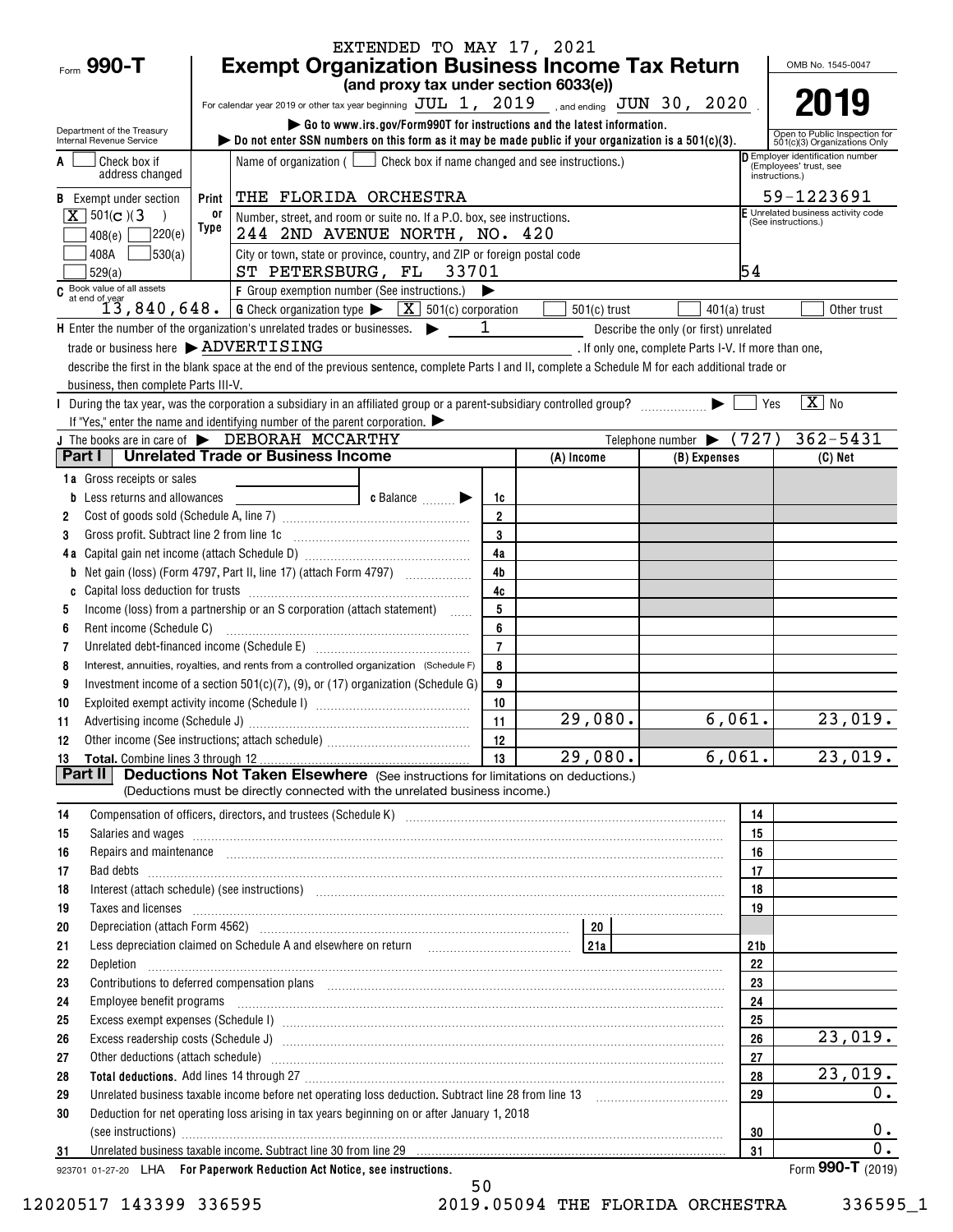#### Form 990-T (2019) Page THE FLORIDA ORCHESTRA

|                | Part III        | <b>Total Unrelated Business Taxable Income</b>                                                                                                                                                                                                                                                                            |                                    |                              |            |               |    |                                         |                                      |       |
|----------------|-----------------|---------------------------------------------------------------------------------------------------------------------------------------------------------------------------------------------------------------------------------------------------------------------------------------------------------------------------|------------------------------------|------------------------------|------------|---------------|----|-----------------------------------------|--------------------------------------|-------|
| 32             |                 |                                                                                                                                                                                                                                                                                                                           |                                    |                              |            |               |    | 32                                      |                                      | 0.    |
| 33             |                 | Amounts paid for disallowed fringes encourance and container and an amount of the same and the disaling contains                                                                                                                                                                                                          |                                    |                              |            |               |    | 33                                      |                                      |       |
| 34             |                 | Charitable contributions (see instructions for limitation rules) [11] manufacture in the contributions (see instructions for limitation rules) [11] manufacture in the contributions (see instructions for limitation rules) [                                                                                            | 34                                 |                              | 0.         |               |    |                                         |                                      |       |
| 35             |                 | Total unrelated business taxable income before pre-2018 NOLs and specific deduction. Subtract line 34 from the sum of lines 32 and 33                                                                                                                                                                                     |                                    | 35                           |            |               |    |                                         |                                      |       |
| 36             |                 | Deduction for net operating loss arising in tax years beginning before January 1, 2018 (see instructions) $S TMT$ 1                                                                                                                                                                                                       |                                    |                              |            |               |    | 36                                      |                                      | 0.    |
| 37             |                 |                                                                                                                                                                                                                                                                                                                           |                                    |                              |            |               |    | 37                                      | 1,000.                               |       |
| 38             |                 | Unrelated business taxable income. Subtract line 38 from line 37. If line 38 is greater than line 37,                                                                                                                                                                                                                     |                                    |                              |            |               |    | 38                                      |                                      |       |
| 39             |                 | enter the smaller of zero or line 37                                                                                                                                                                                                                                                                                      |                                    |                              |            |               |    | 39                                      |                                      | $0$ . |
|                |                 | Part IV   Tax Computation                                                                                                                                                                                                                                                                                                 |                                    |                              |            |               |    |                                         |                                      |       |
| 40             |                 |                                                                                                                                                                                                                                                                                                                           |                                    |                              |            |               | ▶  | 40                                      |                                      | 0.    |
| 41             |                 | Trusts Taxable at Trust Rates. See instructions for tax computation. Income tax on the amount on line 39 from:                                                                                                                                                                                                            |                                    |                              |            |               |    |                                         |                                      |       |
|                |                 | Tax rate schedule or <u>Internal Schedule D</u> (Form 1041) <b>Constantine Constantine Constantine Constantine Constantine Constantine Constantine Constantine Constantine Constantine Constantine Constantine Constantine Constantin</b>                                                                                 |                                    |                              |            |               | ▶  | 41                                      |                                      |       |
| 42             |                 |                                                                                                                                                                                                                                                                                                                           |                                    |                              |            |               |    | 42                                      |                                      |       |
| 43             |                 | Alternative minimum tax (trusts only) manufactured and an according term of the state of the state of the state of the state of the state of the state of the state of the state of the state of the state of the state of the                                                                                            |                                    |                              |            |               |    | 43                                      |                                      |       |
| 44             |                 | Tax on Noncompliant Facility Income. See instructions [11] All and the content of the set of the content of the set of the set of the set of the set of the set of the set of the set of the set of the set of the set of the                                                                                             |                                    |                              |            |               |    | 44                                      |                                      |       |
| 45             |                 |                                                                                                                                                                                                                                                                                                                           |                                    |                              |            |               |    | 45                                      |                                      | 0.    |
|                |                 | Part $V$   Tax and Payments                                                                                                                                                                                                                                                                                               |                                    |                              |            |               |    |                                         |                                      |       |
|                |                 | 46a Foreign tax credit (corporations attach Form 1118; trusts attach Form 1116) [                                                                                                                                                                                                                                         |                                    |                              | 46a        |               |    |                                         |                                      |       |
| b              |                 | Other credits (see instructions) www.communically.communically.communically                                                                                                                                                                                                                                               |                                    |                              | 46b        |               |    |                                         |                                      |       |
|                |                 |                                                                                                                                                                                                                                                                                                                           |                                    |                              | 46c        |               |    |                                         |                                      |       |
| d              |                 |                                                                                                                                                                                                                                                                                                                           |                                    |                              |            |               |    |                                         |                                      |       |
| e              |                 | Total credits. Add lines 46a through 46d [111] [12] Martin March 2014 (13) Total credits. Add lines 46a through 46d                                                                                                                                                                                                       |                                    |                              |            |               |    | 46e                                     |                                      |       |
| 47             |                 | Subtract line 46e from line 45 <b>manual contract of the 45</b> manual contract line 46e from line 45                                                                                                                                                                                                                     |                                    |                              |            |               |    | 47                                      |                                      | 0.    |
| 48             |                 | Other taxes. Check if from: Form 4255 Form 8611 Form 8697 Form 8866 Ober (attach schedule)                                                                                                                                                                                                                                |                                    |                              |            |               |    | 48                                      |                                      |       |
| 49             |                 |                                                                                                                                                                                                                                                                                                                           |                                    |                              |            |               |    | 49                                      |                                      | 0.    |
| 50             |                 |                                                                                                                                                                                                                                                                                                                           |                                    |                              |            |               |    | 50                                      |                                      | 0.    |
|                |                 |                                                                                                                                                                                                                                                                                                                           |                                    |                              | 51a        |               |    |                                         |                                      |       |
|                |                 |                                                                                                                                                                                                                                                                                                                           |                                    |                              | 51b        |               |    |                                         |                                      |       |
|                |                 |                                                                                                                                                                                                                                                                                                                           |                                    |                              | 51c        |               |    |                                         |                                      |       |
|                |                 | d Foreign organizations: Tax paid or withheld at source (see instructions) [1000111111111111111111111111111111                                                                                                                                                                                                            |                                    |                              | 51d<br>51e |               |    |                                         |                                      |       |
|                |                 |                                                                                                                                                                                                                                                                                                                           |                                    |                              | 51f        |               |    |                                         |                                      |       |
|                |                 |                                                                                                                                                                                                                                                                                                                           |                                    |                              |            |               |    |                                         |                                      |       |
|                |                 | <b>Contract Contract Contract</b><br>Form 4136                                                                                                                                                                                                                                                                            |                                    | Total $\triangleright$   51g |            |               |    |                                         |                                      |       |
| 52             |                 |                                                                                                                                                                                                                                                                                                                           |                                    |                              |            |               |    | 52                                      |                                      |       |
|                |                 |                                                                                                                                                                                                                                                                                                                           |                                    |                              |            |               |    | 53                                      |                                      |       |
| 54             |                 |                                                                                                                                                                                                                                                                                                                           |                                    |                              |            |               |    | 54                                      |                                      |       |
| 55             |                 |                                                                                                                                                                                                                                                                                                                           |                                    |                              |            |               |    | 55                                      |                                      |       |
| 56             |                 | Enter the amount of line 55 you want: Credited to 2020 estimated tax                                                                                                                                                                                                                                                      |                                    |                              |            | Refunded      |    | 56                                      |                                      |       |
| <b>Part VI</b> |                 | Statements Regarding Certain Activities and Other Information (see instructions)                                                                                                                                                                                                                                          |                                    |                              |            |               |    |                                         |                                      |       |
| 57             |                 | At any time during the 2019 calendar year, did the organization have an interest in or a signature or other authority                                                                                                                                                                                                     |                                    |                              |            |               |    |                                         | Yes                                  | No    |
|                |                 | over a financial account (bank, securities, or other) in a foreign country? If "Yes," the organization may have to file                                                                                                                                                                                                   |                                    |                              |            |               |    |                                         |                                      |       |
|                |                 | FinCEN Form 114, Report of Foreign Bank and Financial Accounts. If "Yes," enter the name of the foreign country                                                                                                                                                                                                           |                                    |                              |            |               |    |                                         |                                      |       |
|                | here            |                                                                                                                                                                                                                                                                                                                           |                                    |                              |            |               |    |                                         |                                      | X     |
| 58             |                 | During the tax year, did the organization receive a distribution from, or was it the grantor of, or transferor to, a foreign trust?                                                                                                                                                                                       |                                    |                              |            |               |    |                                         |                                      | X     |
|                |                 | If "Yes," see instructions for other forms the organization may have to file.                                                                                                                                                                                                                                             |                                    |                              |            |               |    |                                         |                                      |       |
| 59             |                 | Enter the amount of tax-exempt interest received or accrued during the tax year $\triangleright$ \$                                                                                                                                                                                                                       |                                    |                              |            |               |    |                                         |                                      |       |
| Sign           |                 | Under penalties of perjury, I declare that I have examined this return, including accompanying schedules and statements, and to the best of my knowledge and belief, it is true,<br>correct, and complete. Declaration of preparer (other than taxpayer) is based on all information of which preparer has any knowledge. |                                    |                              |            |               |    |                                         |                                      |       |
| <b>Here</b>    |                 |                                                                                                                                                                                                                                                                                                                           |                                    |                              |            |               |    |                                         | May the IRS discuss this return with |       |
|                |                 | Signature of officer                                                                                                                                                                                                                                                                                                      | Date                               | PRESIDENT                    |            | AND<br>CEO    |    |                                         | the preparer shown below (see        |       |
|                |                 |                                                                                                                                                                                                                                                                                                                           |                                    | Title                        |            |               |    | instructions)? $\boxed{\mathbf{X}}$ Yes |                                      | No    |
|                |                 | Print/Type preparer's name                                                                                                                                                                                                                                                                                                | Preparer's signature               |                              | Date       | Check         | if | PTIN                                    |                                      |       |
| Paid           |                 |                                                                                                                                                                                                                                                                                                                           |                                    |                              |            | self-employed |    |                                         |                                      |       |
|                | Preparer        | PAUL DUNHAM                                                                                                                                                                                                                                                                                                               |                                    |                              |            |               |    |                                         | P00100222<br>$27 - 3605969$          |       |
|                | <b>Use Only</b> | Firm's name CBIZ MHM,<br>LLC                                                                                                                                                                                                                                                                                              | 13577 FEATHER SOUND DR., SUITE 400 |                              |            | Firm's EIN    |    |                                         |                                      |       |
|                |                 | $\triangleright$ CLEARWATER, FL 33762-5539                                                                                                                                                                                                                                                                                |                                    |                              |            |               |    |                                         | Phone no. 727-572-1400               |       |
|                |                 | Firm's address                                                                                                                                                                                                                                                                                                            |                                    |                              |            |               |    |                                         |                                      |       |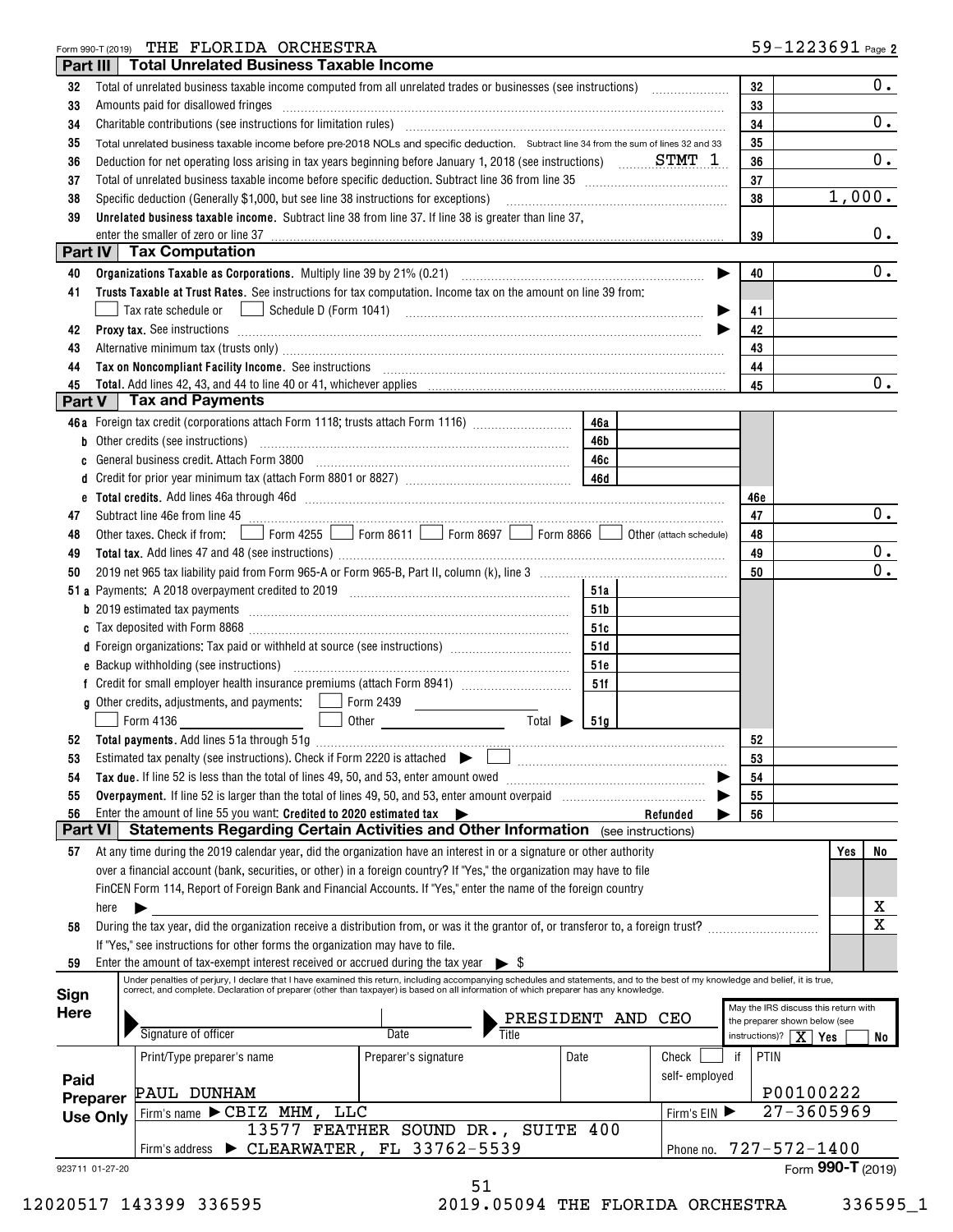#### Form 990-T (2019) Page THE FLORIDA ORCHESTRA 59-1223691

**4a** Additional section 263A costs line 2

**123**

**Schedule A - Cost of Goods Sold.** Enter method of inventory valuation  $\triangleright$ 

**4a**

**3** Cost of labor<sub>.....</sub>.............................

Inventory at beginning of year  $\,\ldots\ldots$ 

(attach schedule) ~~~~~~~~

|                   | Enter here and on page 1,<br>Part I, line 7, column (A). | Enter here and on page 1,<br>Part I, line 7, column (B). |
|-------------------|----------------------------------------------------------|----------------------------------------------------------|
|                   | 0.                                                       | О.                                                       |
| luded in column 8 |                                                          | 0                                                        |
|                   |                                                          | Form 990-T (2019)                                        |
|                   |                                                          |                                                          |
|                   |                                                          |                                                          |
|                   |                                                          |                                                          |
|                   |                                                          |                                                          |
|                   |                                                          |                                                          |
|                   |                                                          |                                                          |
|                   |                                                          |                                                          |
|                   |                                                          |                                                          |
|                   |                                                          |                                                          |
|                   |                                                          |                                                          |
| 52                |                                                          |                                                          |
| .                 | --------<br>-- -<br>--                                   | . . <i>.</i>                                             |

923721 01-27-20

12020517 143399 336595 2019.05094 THE FLORIDA ORCHESTRA 336595\_1

#### **Schedule C - Rent Income (From Real Property and Personal Property Leased With Real Property) 4b5b** Other costs (attach schedule)  $\,\,\ldots\,\,\ldots$ **5 Total.** Add lines 1 through 4b ........ property produced or acquired for resale) apply to the organization? (see instructions)

**7Cost of goods sold.** ~~~~~~~~~~~ Subtract line 6

**1 6** Inventory at end of year  $\frac{1}{2}$ 

from line 5. Enter here and in Part I,

N/A

**4a | COVID-10** 8 Do the rules of section 263A (with respect to

Purchases

**12**

| 1. Description of property                                                                                                |    |                                                                                               |                                                                                                                                                    |       |                                                                                  |                                                                                                  |
|---------------------------------------------------------------------------------------------------------------------------|----|-----------------------------------------------------------------------------------------------|----------------------------------------------------------------------------------------------------------------------------------------------------|-------|----------------------------------------------------------------------------------|--------------------------------------------------------------------------------------------------|
| (1)                                                                                                                       |    |                                                                                               |                                                                                                                                                    |       |                                                                                  |                                                                                                  |
| (2)                                                                                                                       |    |                                                                                               |                                                                                                                                                    |       |                                                                                  |                                                                                                  |
| (3)                                                                                                                       |    |                                                                                               |                                                                                                                                                    |       |                                                                                  |                                                                                                  |
| (4)                                                                                                                       |    |                                                                                               |                                                                                                                                                    |       |                                                                                  |                                                                                                  |
|                                                                                                                           | 2. | Rent received or accrued                                                                      |                                                                                                                                                    |       |                                                                                  |                                                                                                  |
| (a) From personal property (if the percentage of<br>rent for personal property is more than<br>10% but not more than 50%) |    |                                                                                               | $(b)$ From real and personal property (if the percentage of rent for personal property exceeds 50% or if<br>the rent is based on profit or income) |       |                                                                                  | 3(a) Deductions directly connected with the income in<br>columns 2(a) and 2(b) (attach schedule) |
| (1)                                                                                                                       |    |                                                                                               |                                                                                                                                                    |       |                                                                                  |                                                                                                  |
| (2)                                                                                                                       |    |                                                                                               |                                                                                                                                                    |       |                                                                                  |                                                                                                  |
| (3)                                                                                                                       |    |                                                                                               |                                                                                                                                                    |       |                                                                                  |                                                                                                  |
| (4)                                                                                                                       |    |                                                                                               |                                                                                                                                                    |       |                                                                                  |                                                                                                  |
| Total                                                                                                                     | 0. | Total                                                                                         |                                                                                                                                                    | 0.    |                                                                                  |                                                                                                  |
| (c) Total income. Add totals of columns 2(a) and 2(b). Enter<br>here and on page 1, Part I, line 6, column (A)            |    |                                                                                               |                                                                                                                                                    | $0$ . | (b) Total deductions.<br>Enter here and on page 1,<br>Part I, line 6, column (B) | 0.                                                                                               |
| <b>Schedule E - Unrelated Debt-Financed Income</b> (see instructions)                                                     |    |                                                                                               |                                                                                                                                                    |       |                                                                                  |                                                                                                  |
|                                                                                                                           |    |                                                                                               | 2. Gross income from                                                                                                                               |       | 3. Deductions directly connected with or allocable<br>to debt-financed property  |                                                                                                  |
| 1. Description of debt-financed property                                                                                  |    |                                                                                               | or allocable to debt-<br>financed property                                                                                                         |       | (a) Straight line depreciation<br>(attach schedule)                              | (b) Other deductions<br>(attach schedule)                                                        |
| (1)                                                                                                                       |    |                                                                                               |                                                                                                                                                    |       |                                                                                  |                                                                                                  |
| (2)                                                                                                                       |    |                                                                                               |                                                                                                                                                    |       |                                                                                  |                                                                                                  |
| (3)                                                                                                                       |    |                                                                                               |                                                                                                                                                    |       |                                                                                  |                                                                                                  |
| (4)                                                                                                                       |    |                                                                                               |                                                                                                                                                    |       |                                                                                  |                                                                                                  |
| 4 Amount of average acquisition<br>debt on or allocable to debt-financed<br>property (attach schedule)                    |    | 5 Average adjusted basis<br>of or allocable to<br>debt-financed property<br>(attach schedule) | 6. Column 4 divided<br>by column 5                                                                                                                 |       | 7. Gross income<br>reportable (column<br>2 x column 6)                           | 8. Allocable deductions<br>(column 6 x total of columns<br>$3(a)$ and $3(b)$                     |
| (1)                                                                                                                       |    |                                                                                               | $\frac{0}{0}$                                                                                                                                      |       |                                                                                  |                                                                                                  |
| (2)                                                                                                                       |    |                                                                                               | $\frac{0}{0}$                                                                                                                                      |       |                                                                                  |                                                                                                  |
| (3)                                                                                                                       |    |                                                                                               | $\frac{0}{0}$                                                                                                                                      |       |                                                                                  |                                                                                                  |
| (4)                                                                                                                       |    |                                                                                               | $\frac{0}{0}$                                                                                                                                      |       |                                                                                  |                                                                                                  |
|                                                                                                                           |    |                                                                                               |                                                                                                                                                    |       | Enter here and on page 1,<br>Part I, line 7, column (A).                         | Enter here and on page 1,<br>Part I, line 7, column (B).                                         |
| Totals                                                                                                                    |    |                                                                                               |                                                                                                                                                    |       | 0.                                                                               | 0.                                                                                               |
| Total dividends-received deductions included in column 8                                                                  |    |                                                                                               |                                                                                                                                                    |       |                                                                                  | $\overline{0}$ .                                                                                 |
|                                                                                                                           |    |                                                                                               |                                                                                                                                                    |       |                                                                                  | Form 990-T (2019)                                                                                |

**6**

**7**

**Yes No**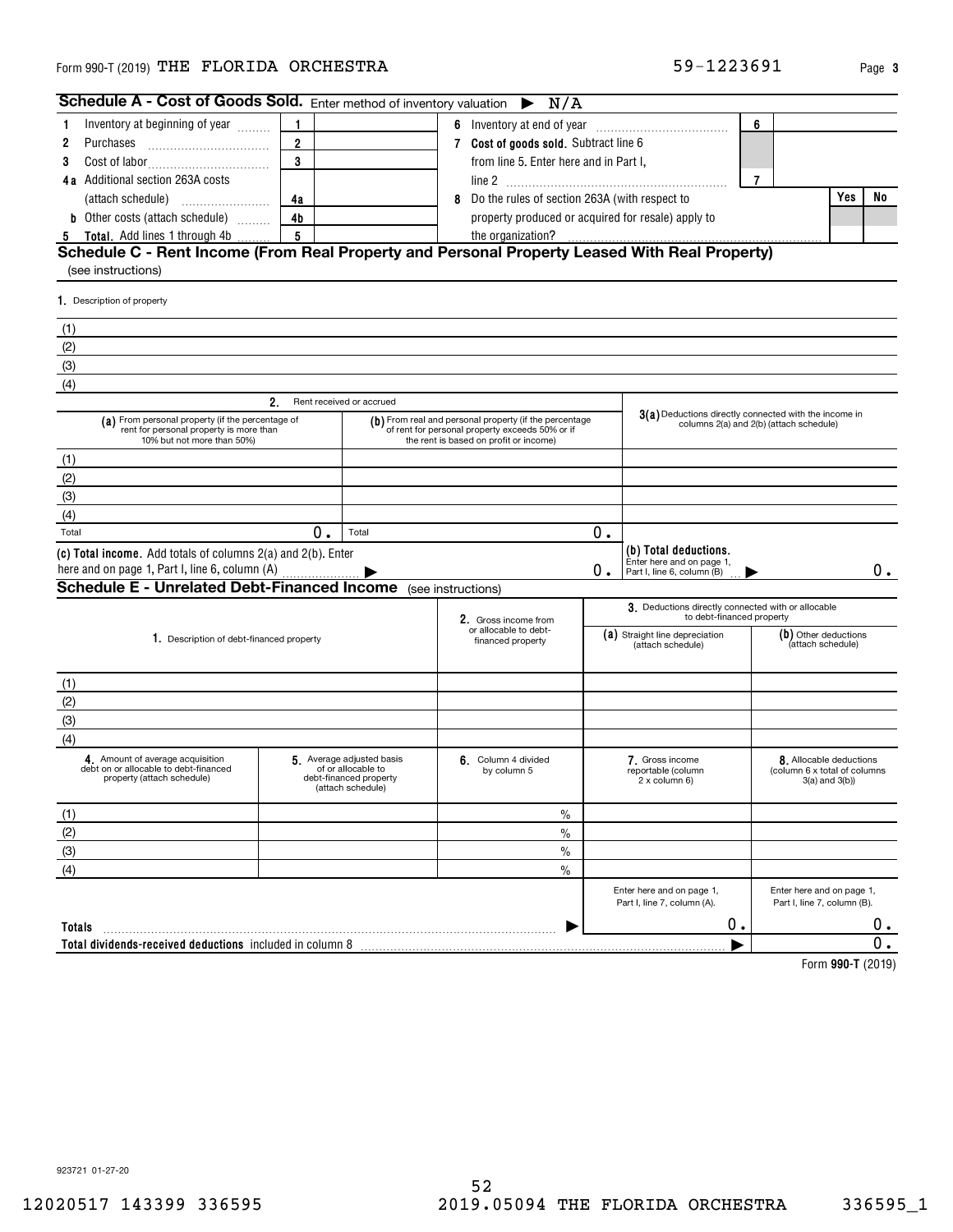| Form 990-T (2019) THE FLORIDA ORCHESTRA                                              |                          |                                                      |                                                                                         |                                                                                                                                       |                                                                                                     |                                                                              |                     | 59-1223691                                                                                |                                            | Page 4                                                                                       |
|--------------------------------------------------------------------------------------|--------------------------|------------------------------------------------------|-----------------------------------------------------------------------------------------|---------------------------------------------------------------------------------------------------------------------------------------|-----------------------------------------------------------------------------------------------------|------------------------------------------------------------------------------|---------------------|-------------------------------------------------------------------------------------------|--------------------------------------------|----------------------------------------------------------------------------------------------|
| Schedule F - Interest, Annuities, Royalties, and Rents From Controlled Organizations |                          |                                                      |                                                                                         |                                                                                                                                       |                                                                                                     |                                                                              |                     |                                                                                           | (see instructions)                         |                                                                                              |
|                                                                                      |                          |                                                      |                                                                                         | <b>Exempt Controlled Organizations</b>                                                                                                |                                                                                                     |                                                                              |                     |                                                                                           |                                            |                                                                                              |
| 1. Name of controlled organization                                                   |                          | 2. Employer<br>identification<br>number              |                                                                                         | 3. Net unrelated income<br>(loss) (see instructions)                                                                                  |                                                                                                     | 4. Total of specified<br>payments made                                       |                     | 5. Part of column 4 that is<br>included in the controlling<br>organization's gross income |                                            | 6. Deductions directly<br>connected with income<br>in column 5                               |
| (1)                                                                                  |                          |                                                      |                                                                                         |                                                                                                                                       |                                                                                                     |                                                                              |                     |                                                                                           |                                            |                                                                                              |
| (2)                                                                                  |                          |                                                      |                                                                                         |                                                                                                                                       |                                                                                                     |                                                                              |                     |                                                                                           |                                            |                                                                                              |
|                                                                                      |                          |                                                      |                                                                                         |                                                                                                                                       |                                                                                                     |                                                                              |                     |                                                                                           |                                            |                                                                                              |
| (3)                                                                                  |                          |                                                      |                                                                                         |                                                                                                                                       |                                                                                                     |                                                                              |                     |                                                                                           |                                            |                                                                                              |
| (4)<br>Nonexempt Controlled Organizations                                            |                          |                                                      |                                                                                         |                                                                                                                                       |                                                                                                     |                                                                              |                     |                                                                                           |                                            |                                                                                              |
| 7. Taxable Income                                                                    |                          | 8. Net unrelated income (loss)<br>(see instructions) |                                                                                         | 9. Total of specified payments<br>made                                                                                                |                                                                                                     | 10. Part of column 9 that is included<br>in the controlling organization's   | gross income        |                                                                                           |                                            | 11. Deductions directly connected<br>with income in column 10                                |
|                                                                                      |                          |                                                      |                                                                                         |                                                                                                                                       |                                                                                                     |                                                                              |                     |                                                                                           |                                            |                                                                                              |
| (1)                                                                                  |                          |                                                      |                                                                                         |                                                                                                                                       |                                                                                                     |                                                                              |                     |                                                                                           |                                            |                                                                                              |
| (2)                                                                                  |                          |                                                      |                                                                                         |                                                                                                                                       |                                                                                                     |                                                                              |                     |                                                                                           |                                            |                                                                                              |
| (3)                                                                                  |                          |                                                      |                                                                                         |                                                                                                                                       |                                                                                                     |                                                                              |                     |                                                                                           |                                            |                                                                                              |
| (4)                                                                                  |                          |                                                      |                                                                                         |                                                                                                                                       |                                                                                                     |                                                                              |                     |                                                                                           |                                            |                                                                                              |
|                                                                                      |                          |                                                      |                                                                                         |                                                                                                                                       |                                                                                                     | Add columns 5 and 10.<br>Enter here and on page 1, Part I,                   | line 8, column (A). |                                                                                           |                                            | Add columns 6 and 11.<br>Enter here and on page 1, Part I,<br>line 8, column (B).            |
| Totals                                                                               |                          |                                                      |                                                                                         |                                                                                                                                       |                                                                                                     |                                                                              |                     | 0.                                                                                        |                                            | 0.                                                                                           |
| Schedule G - Investment Income of a Section 501(c)(7), (9), or (17) Organization     |                          |                                                      |                                                                                         |                                                                                                                                       |                                                                                                     |                                                                              |                     |                                                                                           |                                            |                                                                                              |
| (see instructions)                                                                   |                          |                                                      |                                                                                         |                                                                                                                                       |                                                                                                     |                                                                              |                     |                                                                                           |                                            |                                                                                              |
|                                                                                      | 1. Description of income |                                                      |                                                                                         | 2. Amount of income                                                                                                                   |                                                                                                     | 3. Deductions<br>directly connected<br>(attach schedule)                     |                     | 4. Set-asides                                                                             | (attach schedule)                          | 5. Total deductions<br>and set-asides<br>(col. 3 plus col. 4)                                |
| (1)                                                                                  |                          |                                                      |                                                                                         |                                                                                                                                       |                                                                                                     |                                                                              |                     |                                                                                           |                                            |                                                                                              |
| (2)                                                                                  |                          |                                                      |                                                                                         |                                                                                                                                       |                                                                                                     |                                                                              |                     |                                                                                           |                                            |                                                                                              |
| (3)                                                                                  |                          |                                                      |                                                                                         |                                                                                                                                       |                                                                                                     |                                                                              |                     |                                                                                           |                                            |                                                                                              |
| (4)                                                                                  |                          |                                                      |                                                                                         |                                                                                                                                       |                                                                                                     |                                                                              |                     |                                                                                           |                                            |                                                                                              |
|                                                                                      |                          |                                                      |                                                                                         | Enter here and on page 1                                                                                                              |                                                                                                     |                                                                              |                     |                                                                                           |                                            | Enter here and on page 1,                                                                    |
|                                                                                      |                          |                                                      |                                                                                         | Part I, line 9, column (A).                                                                                                           |                                                                                                     |                                                                              |                     |                                                                                           |                                            | Part I, line 9, column (B).                                                                  |
| Totals                                                                               |                          |                                                      |                                                                                         |                                                                                                                                       | 0.                                                                                                  |                                                                              |                     |                                                                                           |                                            | 0.                                                                                           |
| Schedule I - Exploited Exempt Activity Income, Other Than Advertising Income         |                          |                                                      |                                                                                         |                                                                                                                                       |                                                                                                     |                                                                              |                     |                                                                                           |                                            |                                                                                              |
| (see instructions)                                                                   |                          |                                                      |                                                                                         |                                                                                                                                       |                                                                                                     |                                                                              |                     |                                                                                           |                                            |                                                                                              |
|                                                                                      |                          |                                                      |                                                                                         |                                                                                                                                       |                                                                                                     |                                                                              |                     |                                                                                           |                                            |                                                                                              |
| 1. Description of<br>exploited activity                                              | trade or business        | 2. Gross<br>unrelated business<br>income from        | 3. Expenses<br>directly connected<br>with production<br>of unrelated<br>business income | 4. Net income (loss)<br>from unrelated trade or<br>business (column 2<br>minus column 3). If a<br>gain, compute cols. 5<br>through 7. |                                                                                                     | 5. Gross income<br>from activity that<br>is not unrelated<br>business income |                     |                                                                                           | 6. Expenses<br>attributable to<br>column 5 | 7. Excess exempt<br>expenses (column<br>6 minus column 5,<br>but not more than<br>column 4). |
| (1)                                                                                  |                          |                                                      |                                                                                         |                                                                                                                                       |                                                                                                     |                                                                              |                     |                                                                                           |                                            |                                                                                              |
| (2)                                                                                  |                          |                                                      |                                                                                         |                                                                                                                                       |                                                                                                     |                                                                              |                     |                                                                                           |                                            |                                                                                              |
| (3)                                                                                  |                          |                                                      |                                                                                         |                                                                                                                                       |                                                                                                     |                                                                              |                     |                                                                                           |                                            |                                                                                              |
| (4)                                                                                  |                          |                                                      |                                                                                         |                                                                                                                                       |                                                                                                     |                                                                              |                     |                                                                                           |                                            |                                                                                              |
|                                                                                      | line 10, col. (A).       | Enter here and on<br>page 1, Part I,                 | Enter here and on<br>page 1, Part I,<br>line 10, col. (B).                              |                                                                                                                                       |                                                                                                     |                                                                              |                     |                                                                                           |                                            | Enter here and<br>on page 1,<br>Part II, line 25.                                            |
| Totals<br>▶                                                                          |                          | 0.                                                   | 0.                                                                                      |                                                                                                                                       |                                                                                                     |                                                                              |                     |                                                                                           |                                            | 0.                                                                                           |
| <b>Schedule J - Advertising Income</b>                                               |                          | (see instructions)                                   |                                                                                         |                                                                                                                                       |                                                                                                     |                                                                              |                     |                                                                                           |                                            |                                                                                              |
| Income From Periodicals Reported on a Consolidated Basis<br>Part I                   |                          |                                                      |                                                                                         |                                                                                                                                       |                                                                                                     |                                                                              |                     |                                                                                           |                                            |                                                                                              |
| 1. Name of periodical                                                                |                          | 2. Gross<br>advertising<br>income                    | 3. Direct<br>advertising costs                                                          |                                                                                                                                       | 4. Advertising gain<br>or (loss) (col. 2 minus<br>col. 3). If a gain, compute<br>cols. 5 through 7. | 5. Circulation<br>income                                                     |                     | 6. Readership<br>costs                                                                    |                                            | 7. Excess readership<br>costs (column 6 minus<br>column 5, but not more<br>than column 4).   |
| (1) THE FLORIDA                                                                      |                          |                                                      |                                                                                         |                                                                                                                                       |                                                                                                     |                                                                              |                     |                                                                                           |                                            |                                                                                              |
| (2) ORCHESTRA HOUSE                                                                  |                          |                                                      |                                                                                         |                                                                                                                                       |                                                                                                     |                                                                              |                     |                                                                                           |                                            |                                                                                              |
| (3) PROGRAMS                                                                         |                          | 29,080.                                              | 6,061.                                                                                  |                                                                                                                                       |                                                                                                     |                                                                              | 0.                  |                                                                                           | 23,019.                                    |                                                                                              |
|                                                                                      |                          |                                                      |                                                                                         |                                                                                                                                       |                                                                                                     |                                                                              |                     |                                                                                           |                                            |                                                                                              |

| (4)                                      |            |      |                   |  |                               |
|------------------------------------------|------------|------|-------------------|--|-------------------------------|
|                                          |            |      |                   |  |                               |
| Totals (carry to Part II, line (5))<br>. | 080.<br>29 | 061. | <b>010</b><br>ر ، |  |                               |
|                                          |            |      |                   |  | $F_{\text{arm}}$ 990-T (2010) |

923731 01-27-20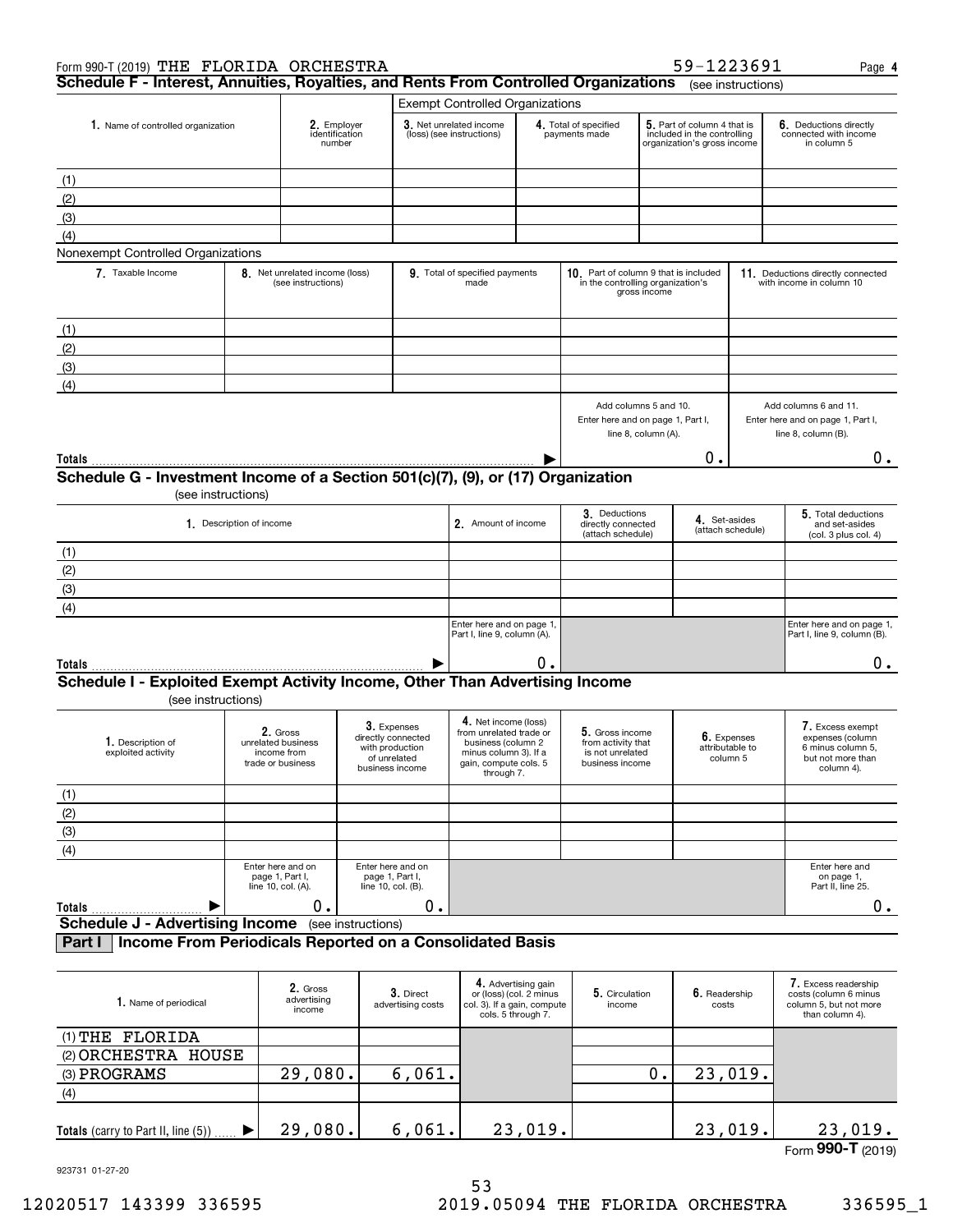#### Form 990-T (2019) Page THE FLORIDA ORCHESTRA 59-1223691

923732 01-27-20

## **Part II | Income From Periodicals Reported on a Separate Basis** (For each periodical listed in Part II, fill in

columns 2 through 7 on a line-by-line basis.)

| 1. Name of periodical                                          | 2. Gross<br>advertising<br>income                          | 3. Direct<br>advertising costs                             | 4. Advertising gain<br>or (loss) (col. 2 minus<br>col. 3). If a gain, compute<br>cols. 5 through 7. | 5. Circulation<br>income                     |                | 6. Readership<br>costs | 7. Excess readership<br>costs (column 6 minus<br>column 5, but not more<br>than column 4). |
|----------------------------------------------------------------|------------------------------------------------------------|------------------------------------------------------------|-----------------------------------------------------------------------------------------------------|----------------------------------------------|----------------|------------------------|--------------------------------------------------------------------------------------------|
| (1)                                                            |                                                            |                                                            |                                                                                                     |                                              |                |                        |                                                                                            |
| (2)                                                            |                                                            |                                                            |                                                                                                     |                                              |                |                        |                                                                                            |
| (3)                                                            |                                                            |                                                            |                                                                                                     |                                              |                |                        |                                                                                            |
| (4)                                                            |                                                            |                                                            |                                                                                                     |                                              |                |                        |                                                                                            |
| <b>Totals from Part I</b>                                      | 29,080.                                                    | 6,061.                                                     |                                                                                                     |                                              |                |                        | 23,019.                                                                                    |
|                                                                | Enter here and on<br>page 1, Part I,<br>line 11, col. (A). | Enter here and on<br>page 1, Part I,<br>line 11, col. (B). |                                                                                                     |                                              |                |                        | Enter here and<br>on page 1,<br>Part II, line 26.                                          |
| <b>Totals, Part II (lines 1-5)</b><br>▶                        | 29,080.                                                    | 6,061.                                                     |                                                                                                     |                                              |                |                        | 23,019.                                                                                    |
| Schedule K - Compensation of Officers, Directors, and Trustees |                                                            |                                                            |                                                                                                     | (see instructions)                           |                |                        |                                                                                            |
| 1. Name                                                        |                                                            |                                                            | 2. Title                                                                                            | 3. Percent of<br>time devoted to<br>business |                |                        | 4. Compensation attributable<br>to unrelated business                                      |
| (1)                                                            |                                                            |                                                            |                                                                                                     |                                              | $\frac{9}{6}$  |                        |                                                                                            |
| (2)                                                            |                                                            |                                                            |                                                                                                     |                                              | $\frac{9}{10}$ |                        |                                                                                            |
| (3)                                                            |                                                            |                                                            |                                                                                                     |                                              | $\%$           |                        |                                                                                            |
| (4)                                                            |                                                            |                                                            |                                                                                                     |                                              | $\%$           |                        |                                                                                            |
| Total. Enter here and on page 1, Part II, line 14              |                                                            |                                                            |                                                                                                     |                                              |                |                        | 0.                                                                                         |

54

**990-T**  Form (2019)

**5**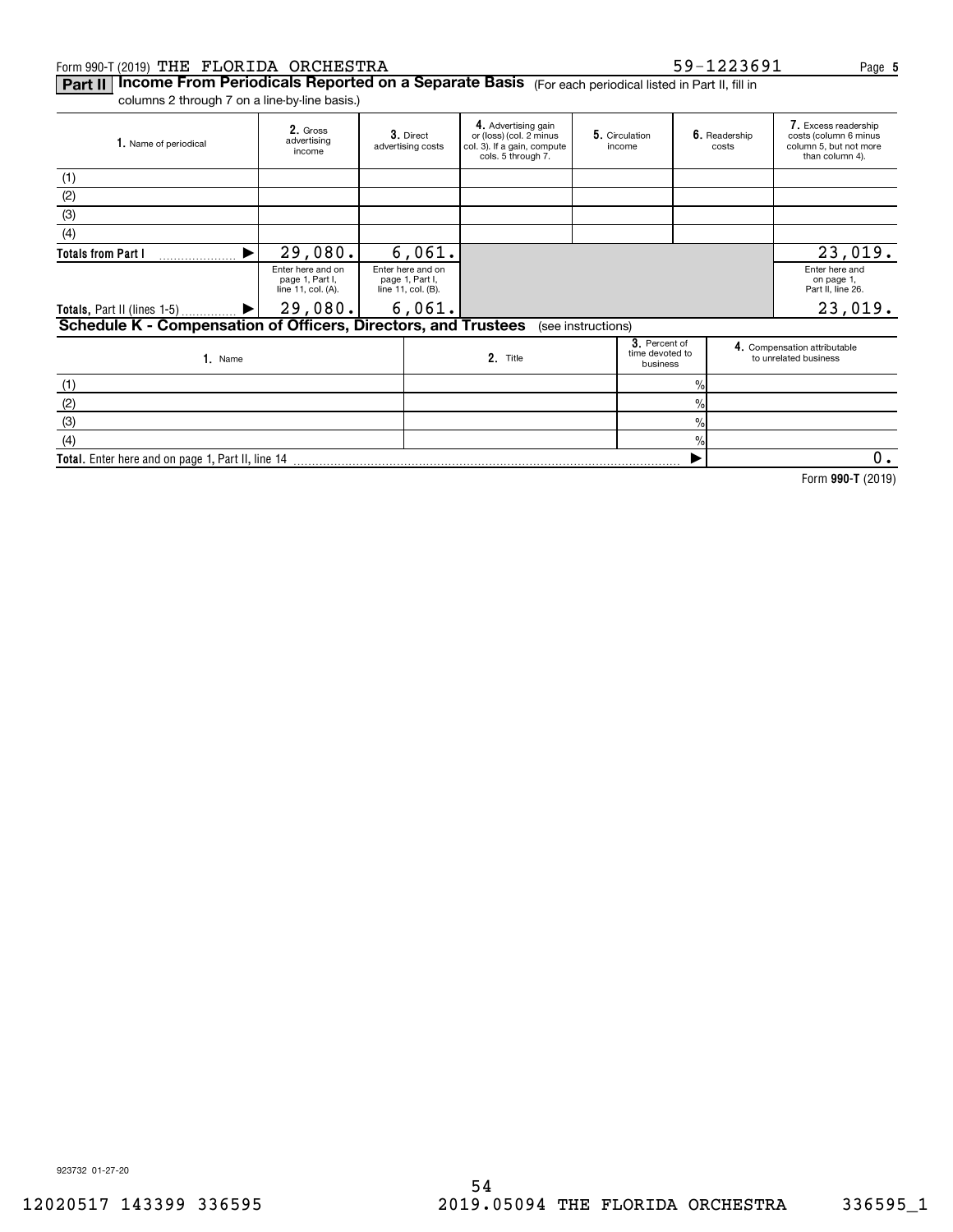| FORM $990-T$                                 |                                        | NET OPERATING LOSS DEDUCTION  |                                        | STATEMENT 1                            |
|----------------------------------------------|----------------------------------------|-------------------------------|----------------------------------------|----------------------------------------|
| TAX YEAR                                     | LOSS SUSTAINED                         | LOSS<br>PREVIOUSLY<br>APPLIED | LOSS<br>REMAINING                      | AVAILABLE<br>THIS YEAR                 |
| 06/30/14<br>06/30/15<br>06/30/16<br>06/30/17 | 9,486.<br>17,529.<br>8,683.<br>12,697. | 0.<br>Ο.<br>0.<br>0.          | 9,486.<br>17,529.<br>8,683.<br>12,697. | 9,486.<br>17,529.<br>8,683.<br>12,697. |
|                                              | NOL CARRYOVER AVAILABLE THIS YEAR      |                               | 48,395.                                | 48,395.                                |

}}}}}}}}}}}}}}}}}}}}} }}}}}}}}}}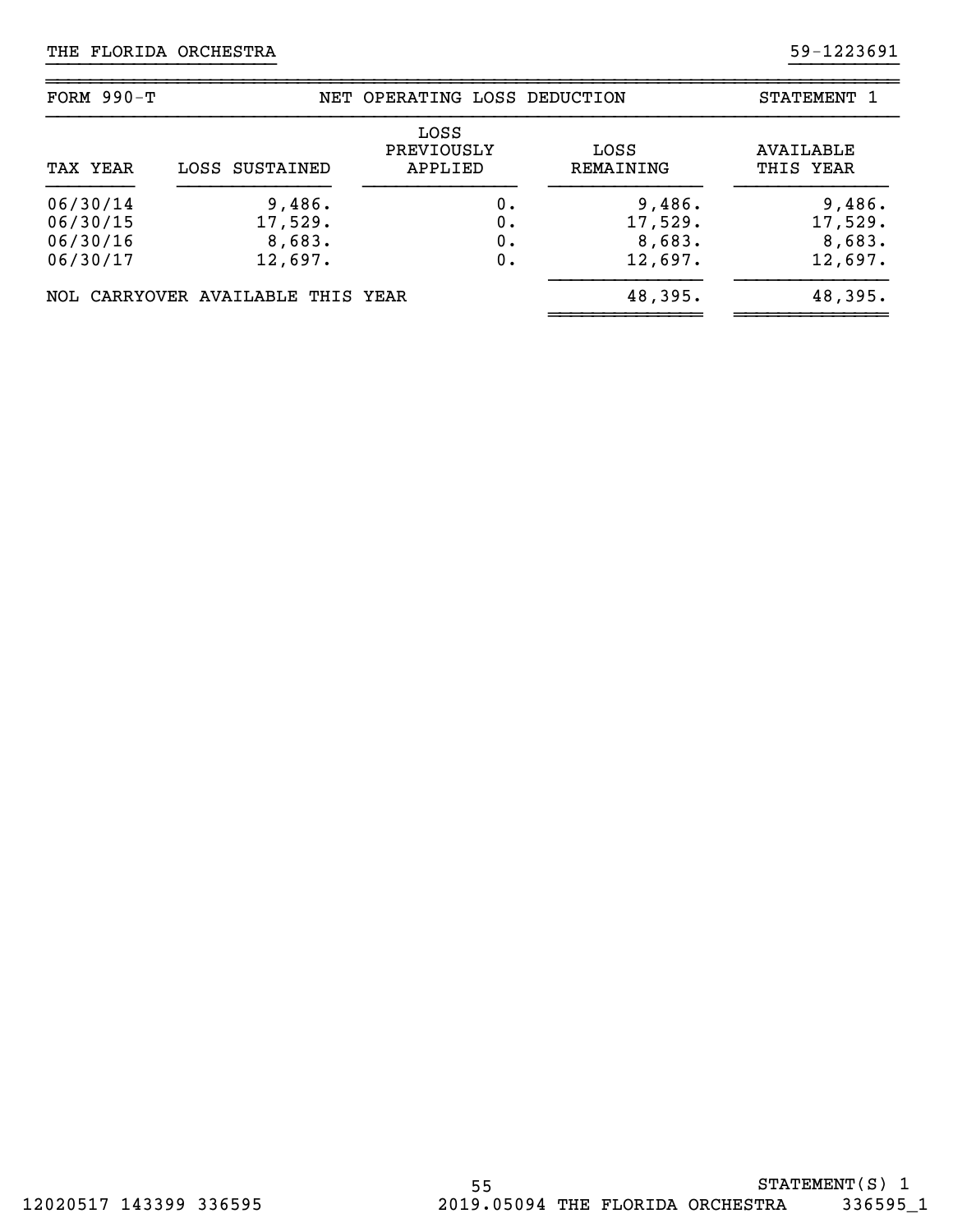Caution: Forms printed from within Adobe Acrobat products may not meet IRS or state taxing agency specifications. When using Acrobat, select the "Actual Size" in the Adobe "Print" dialog.

STATE COPY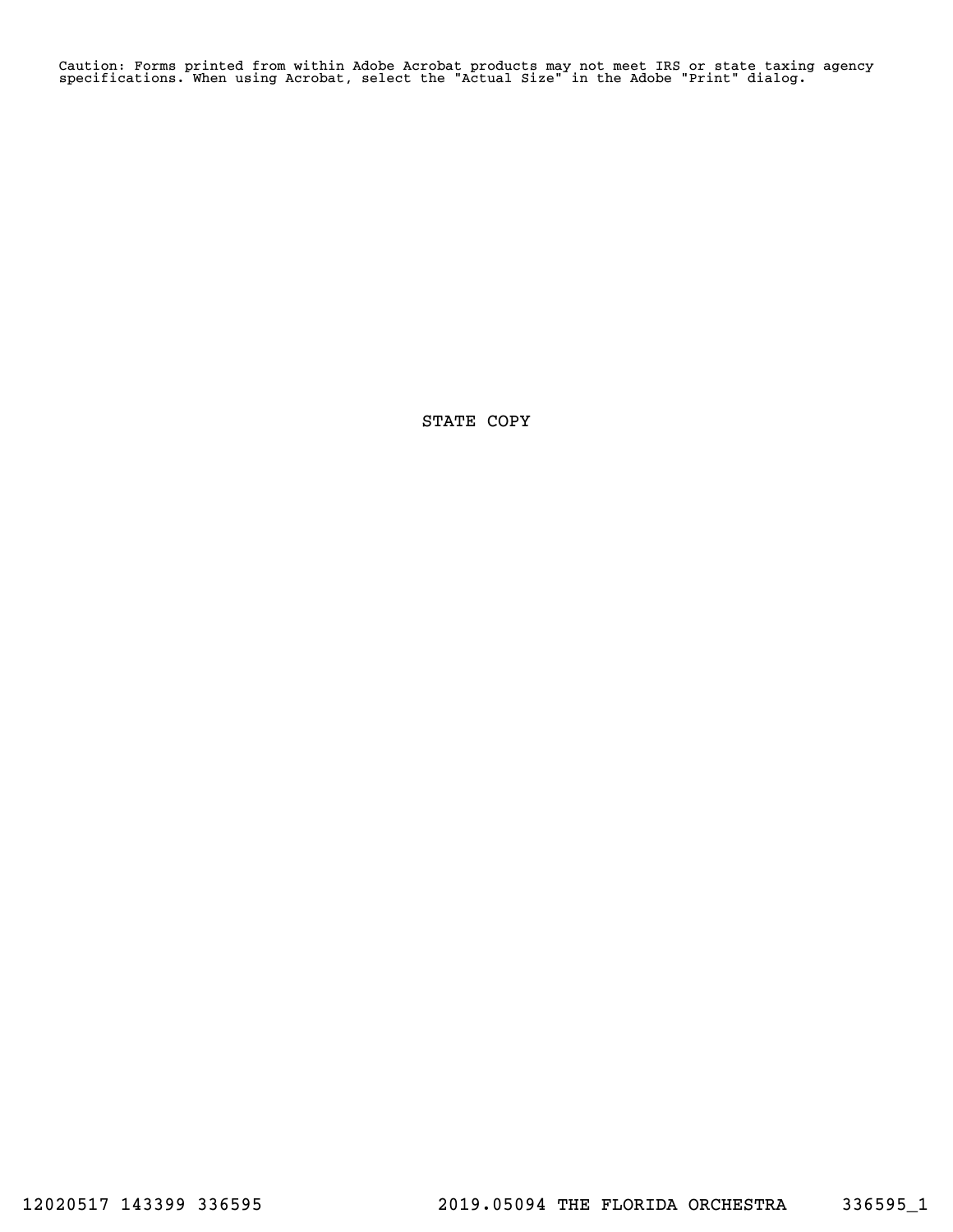# **TAX RETURN FILING INSTRUCTIONS**

FLORIDA FORM F-1120

## **FOR THE YEAR ENDING**

JUNE 30, 2020

#### **PREPARED FOR:**

THE FLORIDA ORCHESTRA 244 2ND AVENUE NORTH NO. 420 ST PETERSBURG, FL 33701

#### **PREPARED BY:**

CBIZ MHM, LLC 13577 FEATHER SOUND DR., SUITE 400 CLEARWATER, FL 33762-5539

#### **TO BE SIGNED AND DATED BY:**

NOT APPLICABLE

#### **AMOUNT OF TAX:**

| TOTAI TAX                   |  |
|-----------------------------|--|
| LESS: PAYMENTS AND CREDITS  |  |
| PLUS: OTHER AMOUNT          |  |
| PLUS: NTEREST AND PENALTIES |  |
| NO PAYMENT REQUIRED         |  |

#### **OVERPAYMENT:**

| CREDITED TO YOUR ESTIMATED |  |
|----------------------------|--|
| OTHER AMOUNT               |  |
| REFUNDED TO YOU            |  |

#### **MAKE CHECK PAYABLE TO:**

NOT APPLICABLE

#### **MAIL TAX RETURN AND CHECK (IF APPLICABLE) TO:**

THIS RETURN HAS BEEN PREPARED FOR ELECTRONIC FILING. IF YOU WISH TO HAVE IT TRANSMITTED ELECTRONICALLY TO THE FLORIDA DOR, PLEASE CONTACT OUR OFFICE. WE WILL THEN SUBMIT YOUR ELECTRONIC RETURN TO THE FLORIDA DOR. DO NOT MAIL THE PAPER COPY OF THE RETURN TO THE FLORIDA DOR.

#### **RETURN MUST BE MAILED ON OR BEFORE:**

NOT APPLICABLE

## **SPECIAL INSTRUCTIONS:**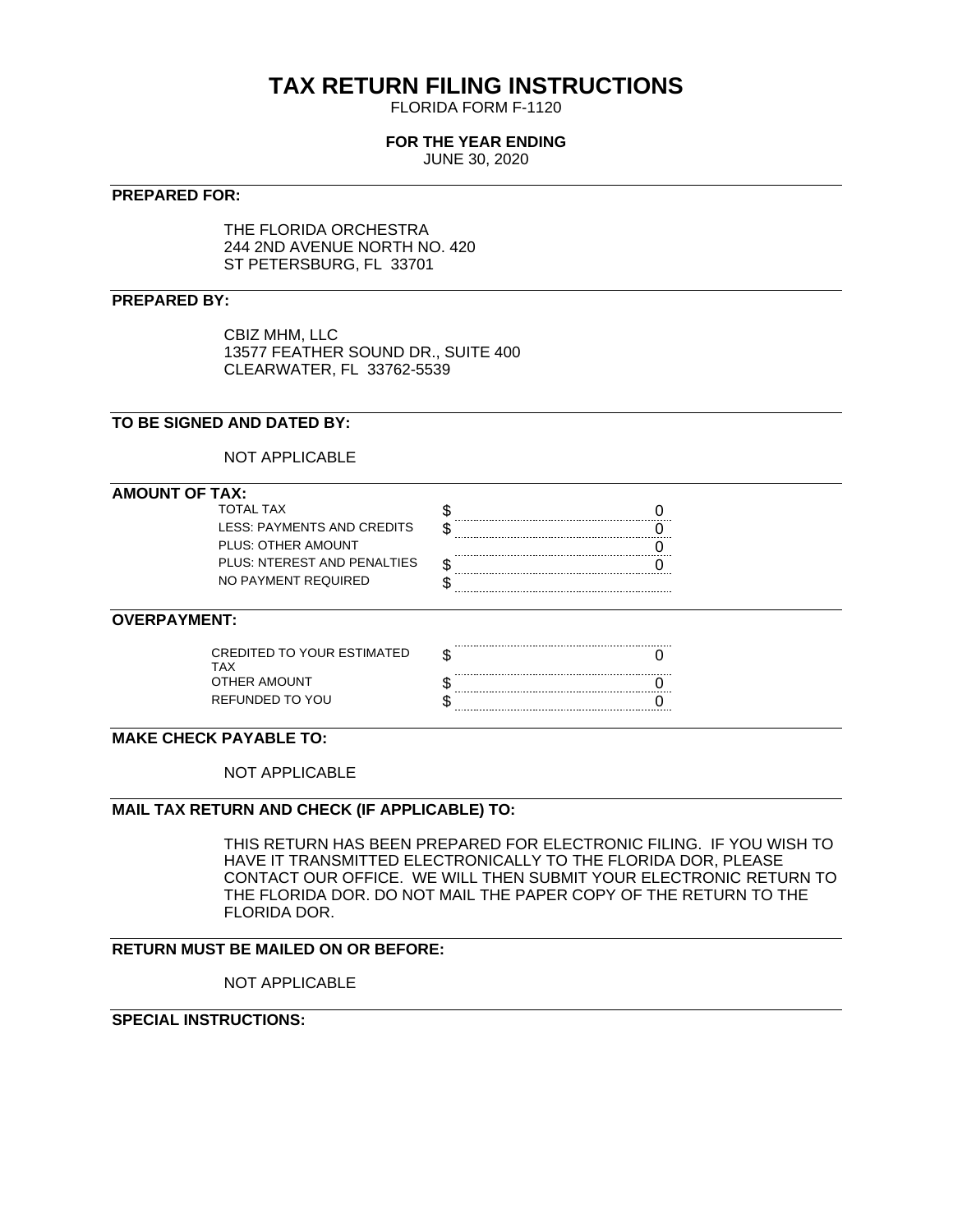

#### 803302020063000020050376359122369100001

| Name           | THE FLORIDA ORCHESTRA                                                                                                                                          |                                                               |              |
|----------------|----------------------------------------------------------------------------------------------------------------------------------------------------------------|---------------------------------------------------------------|--------------|
| <b>Address</b> | 244 2ND AVENUE NORTH                                                                                                                                           |                                                               |              |
|                | City/State/ZIP ST PETERSBURG, FL<br>33701                                                                                                                      |                                                               |              |
|                | Check here if any changes have been made to name or address                                                                                                    |                                                               |              |
|                |                                                                                                                                                                |                                                               |              |
|                | <b>Computation of Florida Net Income Tax</b>                                                                                                                   |                                                               | 0.00         |
| 1.             |                                                                                                                                                                |                                                               |              |
| 2.             | State income taxes deducted in computing federal taxable income                                                                                                |                                                               |              |
|                |                                                                                                                                                                |                                                               |              |
| 3.             | Additions to federal taxable income (from Schedule I) [11] [12] [12] [13] Additions to federal taxable income (from Schedule I)<br>Total of Lines 1, 2 and 3   | Check here if negative <b>Check</b> here if negative          | 0.00         |
| 4.             |                                                                                                                                                                |                                                               | 48,395.00    |
| 5.             |                                                                                                                                                                | Check here if negative                                        | $-48,395.00$ |
| 6.             | Adjusted federal income (Line 4 minus Line 5) [100] [100] [100] [100] [100] [100] [100] [100] [100] [100] [100                                                 | Check here if negative $\underline{\mathbf{X}}$               | $-48,395.00$ |
| 7.             |                                                                                                                                                                | Check here if negative $X$                                    |              |
| 8.             | Nonbusiness income allocated to Florida (from Schedule R) [19] [19] Check here if negative [19] [19] Nonbusiness income allocated to Florida (from Schedule R) |                                                               | 0.00         |
| 9.             | Florida exemption                                                                                                                                              |                                                               | 0.00         |
| 10.            |                                                                                                                                                                |                                                               | 0.00         |
| 11.            | Tax due: 4.458% of Line 10                                                                                                                                     |                                                               |              |
| 12.            | Credits against the tax (from Schedule V) <b>manual construct of the Credits</b> against the tax (from Schedule V)                                             |                                                               | 0.00         |
| 13.            |                                                                                                                                                                |                                                               |              |
| 14.            | a) Penalty: F-2220 _______________________                                                                                                                     |                                                               |              |
|                | c) Interest: F-2220                                                                                                                                            |                                                               |              |
| 15.            |                                                                                                                                                                |                                                               |              |
| 16.            | Payment credits: Estimated tax payments 16a \$                                                                                                                 |                                                               |              |
|                | $16b$ $$$<br>Tentative tax payment                                                                                                                             |                                                               |              |
| 17.            | Total amount due: Subtract Line 16 from Line 15. If positive, enter amount due here and on payment coupon.                                                     |                                                               | 0.00         |
|                | If the amount is negative (overpayment), enter on Line 18 and/or Line 19                                                                                       |                                                               |              |
| 18.            | Credit: Enter amount of overpayment credited to next year's estimated tax here and on payment coupon <i>management</i>                                         |                                                               |              |
| 19.            |                                                                                                                                                                |                                                               |              |
|                | 944081 09-30-19                                                                                                                                                |                                                               |              |
|                |                                                                                                                                                                |                                                               | 1019         |
|                |                                                                                                                                                                | <b>Payment Coupon for Florida Corporate Income Tax Return</b> | E.1190       |

**Do Not Detach**

YEAR ENDING 06/30/20

**F-1120 R. 01/20**

To ensure proper credit to your account, enclose your check with tax return when mailing.

| THE<br>Name<br>244<br><b>Address</b><br>City/State/ZIP | FLORIDA ORCHESTRA<br>2ND AVENUE NORTH<br>33701<br>ST PETERSBURG, FL | of the taxable year. | If 6/30 year end, return is due 1st day of the 4th month after the close of the<br>taxable year, otherwise return is due 1st day of the 5th month after the close |
|--------------------------------------------------------|---------------------------------------------------------------------|----------------------|-------------------------------------------------------------------------------------------------------------------------------------------------------------------|
| 591223691                                              |                                                                     |                      |                                                                                                                                                                   |
| 20190701                                               | 4839500                                                             |                      |                                                                                                                                                                   |
| 20200630                                               | $-4839500$                                                          |                      |                                                                                                                                                                   |
| 00000000                                               | 0.000000                                                            |                      |                                                                                                                                                                   |
| 012                                                    | 4839500                                                             |                      |                                                                                                                                                                   |
| 201                                                    |                                                                     |                      |                                                                                                                                                                   |
|                                                        |                                                                     |                      |                                                                                                                                                                   |
|                                                        |                                                                     |                      |                                                                                                                                                                   |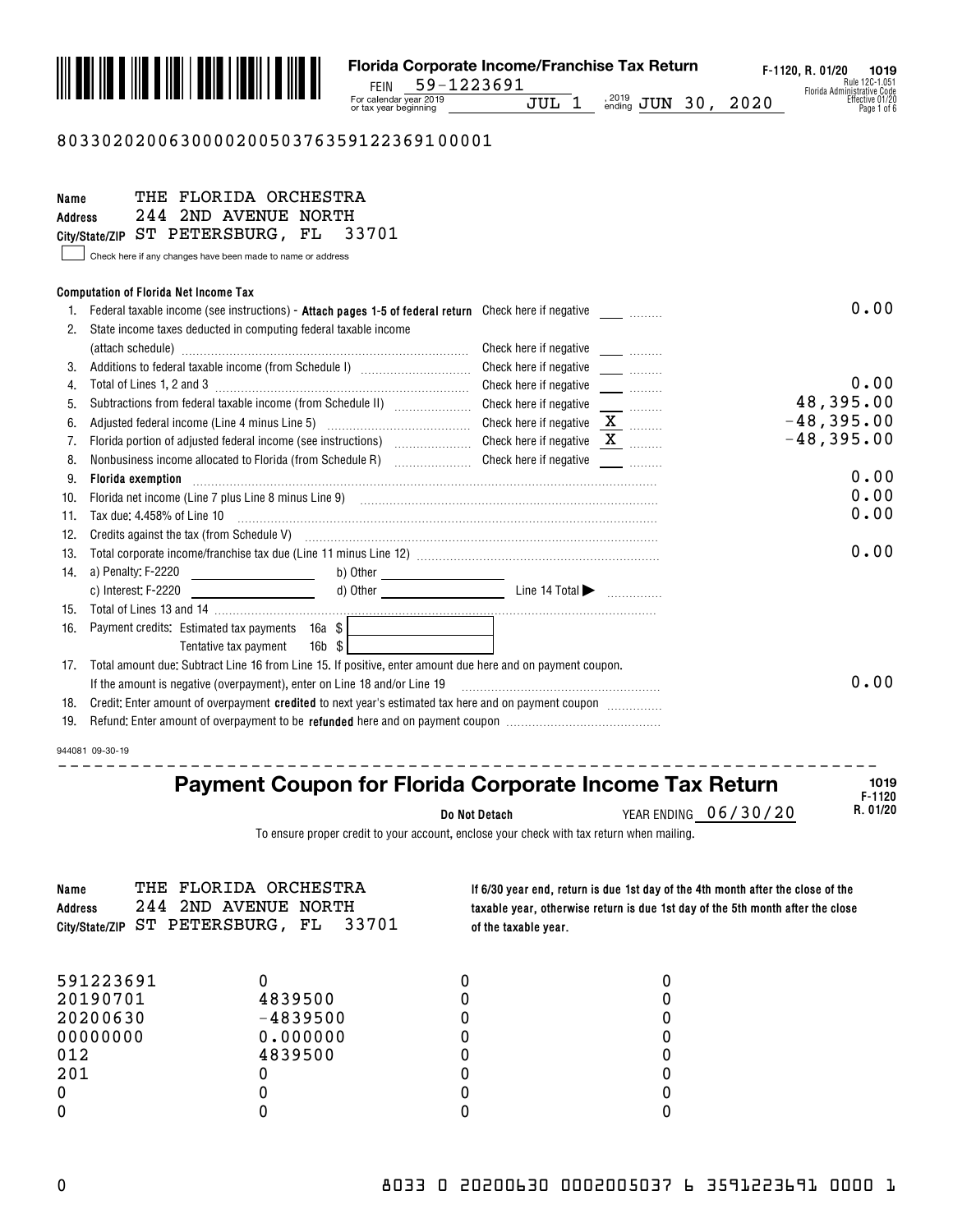

**F-1120 R. 01/20 Page 2 of 6** 06/30/20 **1019**

FEIN \_\_\_\_\_\_\_\_\_\_\_59-1223691

|                                                                                                                                                                                                                                                                                                                                                                                                                                                                                                                                                                                                                                                                                                                                                                                                                                                                                                                                                                                                                                                                                                                                                                                                                                                                                                                            | and verified. Your return must be completed in its entirety.                                                                                                                                                                                                                                                                                                                                                                              | This return is considered incomplete unless a copy of the federal return is attached.<br>If your return is not signed, or improperly signed and verified, it will be subject to a penalty. The statute of limitations will not start until your return is properly signed |  |
|----------------------------------------------------------------------------------------------------------------------------------------------------------------------------------------------------------------------------------------------------------------------------------------------------------------------------------------------------------------------------------------------------------------------------------------------------------------------------------------------------------------------------------------------------------------------------------------------------------------------------------------------------------------------------------------------------------------------------------------------------------------------------------------------------------------------------------------------------------------------------------------------------------------------------------------------------------------------------------------------------------------------------------------------------------------------------------------------------------------------------------------------------------------------------------------------------------------------------------------------------------------------------------------------------------------------------|-------------------------------------------------------------------------------------------------------------------------------------------------------------------------------------------------------------------------------------------------------------------------------------------------------------------------------------------------------------------------------------------------------------------------------------------|---------------------------------------------------------------------------------------------------------------------------------------------------------------------------------------------------------------------------------------------------------------------------|--|
|                                                                                                                                                                                                                                                                                                                                                                                                                                                                                                                                                                                                                                                                                                                                                                                                                                                                                                                                                                                                                                                                                                                                                                                                                                                                                                                            |                                                                                                                                                                                                                                                                                                                                                                                                                                           | Under penalties of perjury, I declare that I have examined this return, including accompanying schedules and statements, and to the best of my knowledge and belief, it is true, correct,                                                                                 |  |
|                                                                                                                                                                                                                                                                                                                                                                                                                                                                                                                                                                                                                                                                                                                                                                                                                                                                                                                                                                                                                                                                                                                                                                                                                                                                                                                            | and complete. Declaration of preparer (other than taxpayer) is based on all information of which preparer has any knowledge.                                                                                                                                                                                                                                                                                                              |                                                                                                                                                                                                                                                                           |  |
| Sign here                                                                                                                                                                                                                                                                                                                                                                                                                                                                                                                                                                                                                                                                                                                                                                                                                                                                                                                                                                                                                                                                                                                                                                                                                                                                                                                  | Date<br>Signature of officer (must be an original signature)                                                                                                                                                                                                                                                                                                                                                                              | Title<br>PRESIDENT AND CEO                                                                                                                                                                                                                                                |  |
| Paid<br>preparers<br>only                                                                                                                                                                                                                                                                                                                                                                                                                                                                                                                                                                                                                                                                                                                                                                                                                                                                                                                                                                                                                                                                                                                                                                                                                                                                                                  | Preparer's<br>signature<br>Date                                                                                                                                                                                                                                                                                                                                                                                                           | Preparer<br>Preparer's<br><b>PTIN</b><br>P00100222<br>check if self-<br>employed                                                                                                                                                                                          |  |
|                                                                                                                                                                                                                                                                                                                                                                                                                                                                                                                                                                                                                                                                                                                                                                                                                                                                                                                                                                                                                                                                                                                                                                                                                                                                                                                            | CBIZ MHM, LLC<br>Firm's name                                                                                                                                                                                                                                                                                                                                                                                                              | 27-3605969<br>FEIN $\blacktriangleright$                                                                                                                                                                                                                                  |  |
|                                                                                                                                                                                                                                                                                                                                                                                                                                                                                                                                                                                                                                                                                                                                                                                                                                                                                                                                                                                                                                                                                                                                                                                                                                                                                                                            | (or yours if<br>13577 FEATHER SOUND DR., SUITE 400<br>self-employed)<br>and address<br>CLEARWATER, FL                                                                                                                                                                                                                                                                                                                                     | ZIP > 33762-5539                                                                                                                                                                                                                                                          |  |
|                                                                                                                                                                                                                                                                                                                                                                                                                                                                                                                                                                                                                                                                                                                                                                                                                                                                                                                                                                                                                                                                                                                                                                                                                                                                                                                            |                                                                                                                                                                                                                                                                                                                                                                                                                                           | All Taxpayers Must Answer Questions A through M Below - See Instructions                                                                                                                                                                                                  |  |
| FLORIDA<br>YES $\Box$ NO $\boxed{X}$<br>If yes, provide:<br>State of incorporation:<br>G-2. Part of a federal consolidated return?<br>713571<br>Florida Secretary of State document number:<br>FEIN from federal consolidated return:<br>В.<br>NO X<br><b>YES</b><br>Florida consolidated return?<br>C.<br>Name of corporation:<br>NO[X]<br>G-3. The federal common parent has sales, property, or payroll in Florida? YES<br>D.<br>Initial return<br>Final return (final federal return filed)<br>Principal Business Activity Code (as pertains to Florida)<br>H. Location of corporate books:<br>Е.<br>244 2ND AVE N, STE 420<br>541800<br>ST PETERSBURG, FL 33701<br>City, State, ZIP:<br>NO   X  <br>F. A Florida extension of time was timely filed? $YES \perp X$ NO<br>Taxpayer is a member of a Florida partnership or joint venture? $YES$<br>Τ.<br>$NO \left[\frac{\text{X}}{\text{M}}\right]$ If yes, attach list.<br>G-1. Corporation is a member of a controlled group? $YES$<br>J.<br>Enter date of latest IRS audit:<br>a) List years examined:<br>Contact person concerning this return: DEBORAH MCCARTHY<br>Κ.<br>$727 - 362 - 5431$<br>a) Contact person telephone number:<br>b) Contact person e-mail address: DMCCARTHY@FLORIDAORC<br>1120S or $990 - T$<br>1120<br>Type of federal return filed<br>L. |                                                                                                                                                                                                                                                                                                                                                                                                                                           |                                                                                                                                                                                                                                                                           |  |
|                                                                                                                                                                                                                                                                                                                                                                                                                                                                                                                                                                                                                                                                                                                                                                                                                                                                                                                                                                                                                                                                                                                                                                                                                                                                                                                            | <b>New - Online Information Reporting Requirement</b><br>Visit the Department website to obtain a list of the required<br>information, due date, penalty rate and application to enter the<br>information. (See section 220.27, Florida Statutes)<br><b>Where to Send Payments and Returns</b><br>Make check payable to and mail with return to:<br>Florida Department of Revenue<br>5050 W Tennessee Street<br>Tallahassee FL 32399-0135 | <b>Remember:</b><br>$\mathcal{L}$ Make your check payable to the Florida<br><b>Department of Revenue.</b><br>$\nu$ Write your FEIN on your check.<br>$\mathcal{L}$ Sign your check and return.<br>$\angle$ Attach a copy of your federal return.                          |  |
|                                                                                                                                                                                                                                                                                                                                                                                                                                                                                                                                                                                                                                                                                                                                                                                                                                                                                                                                                                                                                                                                                                                                                                                                                                                                                                                            | If you are requesting a refund (Line 19), send your return to:<br>Florida Department of Revenue<br>PO Box 6440<br>Tallahassee FL 32314-6440                                                                                                                                                                                                                                                                                               | $\sim$ Attach a copy of your Florida Form F-7004<br>(extension of time) if applicable.                                                                                                                                                                                    |  |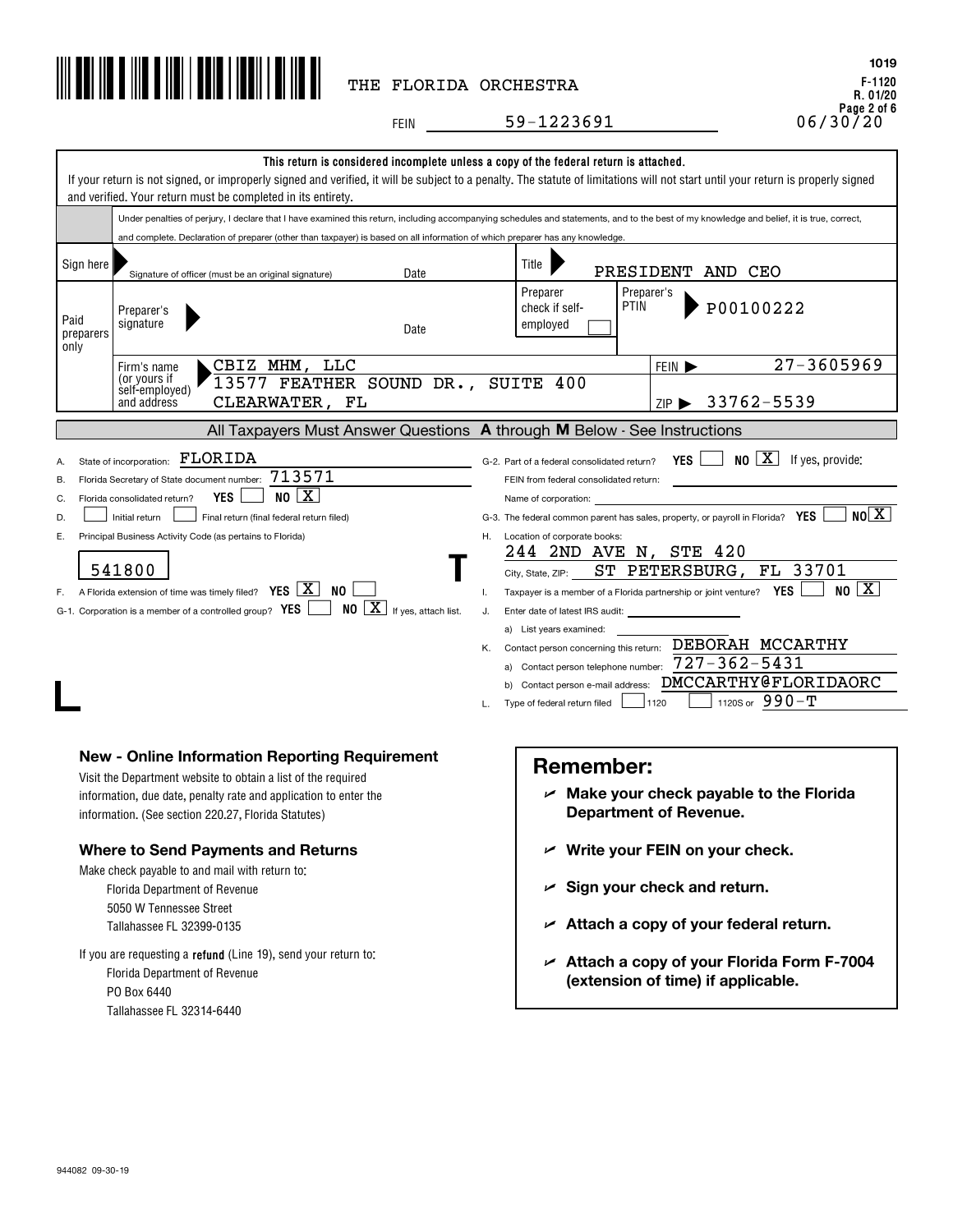

#### NAME THE FLORIDA ORCHESTRA

#### AE THE FLORIDA ORCHESTRA **1999 1223691 TAXABLE YEAR ENDING 06/30/20**

| Schedule I - Additions and/or Adjustments to Federal Taxable Income                            |     |  |  |
|------------------------------------------------------------------------------------------------|-----|--|--|
| Interest excluded from federal taxable income (see instructions)                               | 1.  |  |  |
| Undistributed net long-term capital gains (see instructions)<br>2.                             | 2.  |  |  |
| Net operating loss deduction (attach schedule)<br>3.                                           | 3.  |  |  |
| Net capital loss carryover (attach schedule)<br>4.                                             | 4.  |  |  |
| Excess charitable contribution carryover (attach schedule)<br>5.                               | 5.  |  |  |
| Employee benefit plan contribution carryover (attach schedule)<br>6.                           | 6.  |  |  |
| Enterprise zone jobs credit (Florida Form F-1156Z)<br>7.                                       | 7.  |  |  |
| Ad valorem taxes allowable as enterprise zone property tax credit (Florida Form F-1158Z)<br>8. | 8.  |  |  |
| Guaranty association assessment(s) credit<br>9.                                                | 9.  |  |  |
| 10. Rural and/or urban high crime area job tax credits                                         | 10. |  |  |
| 11. State housing tax credit                                                                   | 11. |  |  |
| 12. Florida Tax Credit Scholarship Program Credits                                             | 12. |  |  |
| 13. Florida Renewable energy production tax credit                                             | 13. |  |  |
| 14. New markets tax credit                                                                     | 14. |  |  |
| Entertainment industry tax credit<br>15.                                                       | 15. |  |  |
| Research and Development tax credit<br>16.                                                     | 16. |  |  |
| 17. Energy Economic Zone tax credit                                                            | 17. |  |  |
| 18. s. 168(k) IRC special bonus depreciation                                                   | 18. |  |  |
| 19. Other additions (attach schedule)                                                          | 19. |  |  |
| 20. Total Lines 1 through 19. Enter total on Line 20 and on Page 1, Line 3.                    | 20. |  |  |

|     | <b>Schedule II - Subtractions from Federal Taxable Income</b>                                             |     |           |  |  |
|-----|-----------------------------------------------------------------------------------------------------------|-----|-----------|--|--|
| 1.  | Gross foreign source income less attributable expenses                                                    |     |           |  |  |
|     | (a) Enter s. 78, IRC income                                                                               |     |           |  |  |
|     | (b) plus s. 862, IRC dividends                                                                            |     |           |  |  |
|     | <u> 1986 - John Stein, Amerikaansk kan</u><br>plus s. 951A, IRC, income                                   | 1.  |           |  |  |
|     | (d) less direct and indirect expenses                                                                     |     |           |  |  |
|     | and related amounts deducted                                                                              |     |           |  |  |
|     | Total<br>under s. 250, IRC<br><u> 1990 - Johann Barbara, martin a</u><br>\$                               |     |           |  |  |
| 2.  | Gross subpart F income less attributable expenses                                                         |     |           |  |  |
|     |                                                                                                           |     |           |  |  |
|     | less direct and indirect expenses<br><u> 1989 - Alexandr Alexandr III (</u><br>- \$<br>Total<br>(b)       | 2.  |           |  |  |
|     | Note: Taxpayers doing business outside Florida enter zero on Lines 3 through 6, and complete Schedule IV. |     |           |  |  |
| 3.  | <b>STATEMENT</b><br>1<br>Florida net operating loss carryover deduction (see instructions)                | 3.  | 48,395.00 |  |  |
| 4.  | Florida net capital loss carryover deduction (see instructions)                                           | 4.  |           |  |  |
| 5.  | Florida excess charitable contribution carryover (see instructions)                                       | 5.  |           |  |  |
| 6.  | Florida employee benefit plan contribution carryover (see instructions)                                   | 6.  |           |  |  |
| 7.  | Nonbusiness income (from Schedule R, Line 3)                                                              | 7.  |           |  |  |
| 8.  | Eligible net income of an international banking facility (see instructions)                               | 8.  |           |  |  |
| 9.  | s. 179, IRC expense (see instructions)                                                                    | 9.  |           |  |  |
| 10. | s. 168(k), IRC special bonus depreciation (see instructions)                                              | 10. |           |  |  |
|     | 11. Other subtractions (attach statement)                                                                 | 11. |           |  |  |
|     | 12. Total Lines 1 through 11. Enter total on Line 12 and on Page 1, Line 5.                               | 12. | 48,395.00 |  |  |

944091 09-30-19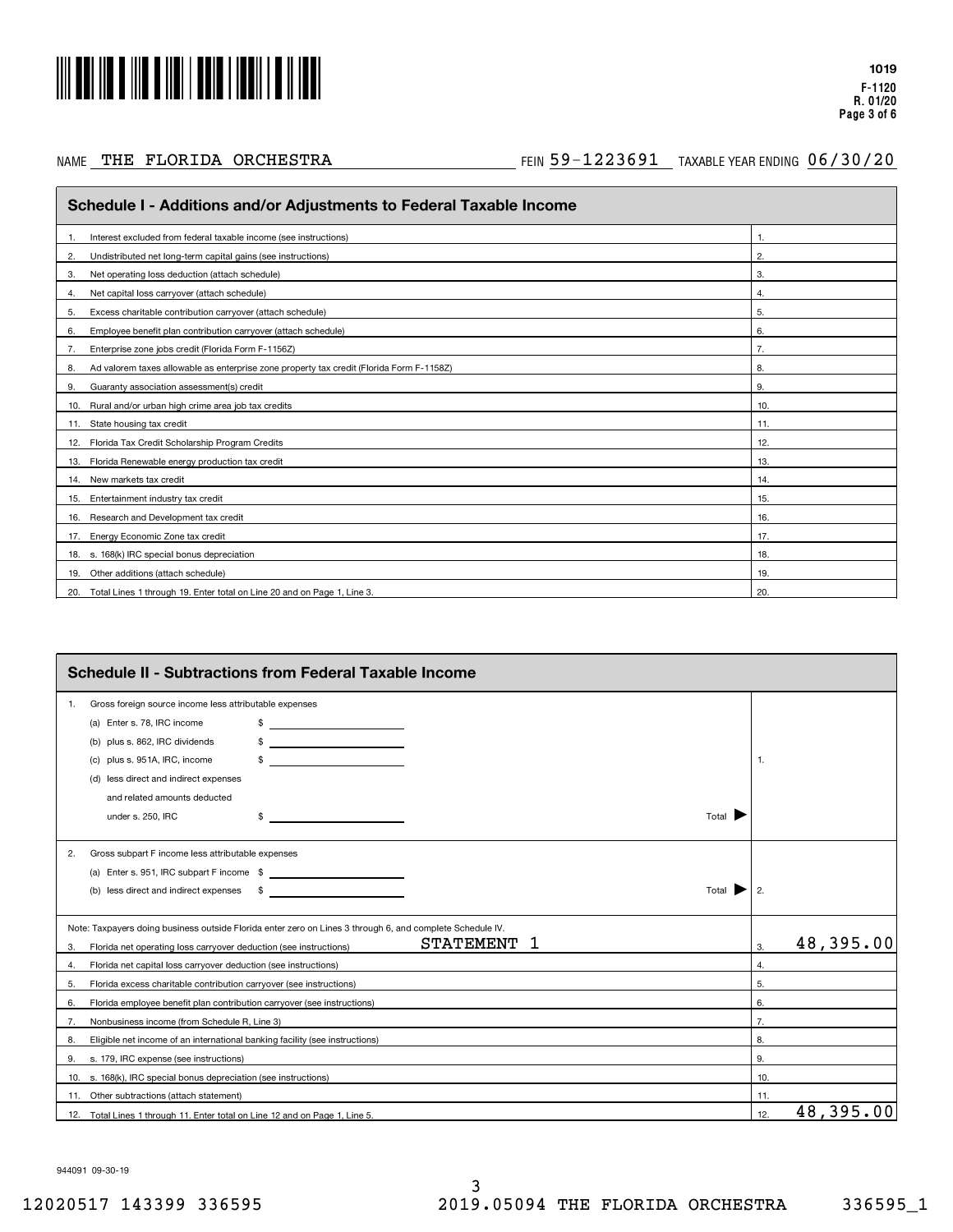

#### NAME THE FLORIDA ORCHESTRA

#### AE THE FLORIDA ORCHESTRA **1999 1223691 TAXABLE YEAR ENDING 06/30/20**

|              | <b>Schedule III - Apportionment of Adjusted Federal Income</b>                                                                                                                     |                                                                                                                                                                                                                                |                                                 |                                                                     |                                                                                                |                                                             |
|--------------|------------------------------------------------------------------------------------------------------------------------------------------------------------------------------------|--------------------------------------------------------------------------------------------------------------------------------------------------------------------------------------------------------------------------------|-------------------------------------------------|---------------------------------------------------------------------|------------------------------------------------------------------------------------------------|-------------------------------------------------------------|
|              | III-A For use by taxpayers doing business outside Florida, except those providing insurance or transportation services.                                                            |                                                                                                                                                                                                                                |                                                 |                                                                     |                                                                                                |                                                             |
|              |                                                                                                                                                                                    | (a)<br><b>WITHIN FLORIDA</b><br>(Numerator)                                                                                                                                                                                    | (b)<br><b>TOTAL EVERYWHERE</b><br>(Denominator) | (c)<br>Col. (a) $\div$ Col. (b)<br>Rounded to Six Decimal<br>Places | (d)<br>Weight<br>If any factor in Column (b) is zero,<br>see note on Pg 9 of the instructions. | (e)<br>Weighted Factors<br>Rounded to Six Decimal<br>Places |
|              | 1. Property (Schedule III-B below)                                                                                                                                                 |                                                                                                                                                                                                                                |                                                 |                                                                     | X 25% or                                                                                       |                                                             |
|              | 2. Payroll                                                                                                                                                                         |                                                                                                                                                                                                                                |                                                 |                                                                     | X 25% or                                                                                       |                                                             |
|              | 3. Sales (Schedule III-C below)                                                                                                                                                    |                                                                                                                                                                                                                                |                                                 |                                                                     | X 50% or                                                                                       |                                                             |
|              | 4. Apportionment fraction (Sum of Lines 1, 2, and 3, Column [e]). Enter here and on Schedule IV, Line 2.                                                                           |                                                                                                                                                                                                                                |                                                 |                                                                     |                                                                                                | 1.000000                                                    |
|              | III-B For use in computing average value of property                                                                                                                               |                                                                                                                                                                                                                                |                                                 | WITHIN FLORIDA                                                      |                                                                                                | <b>TOTAL EVERYWHERE</b>                                     |
|              | (use original cost).                                                                                                                                                               |                                                                                                                                                                                                                                | a. Beginning of year                            | b. End of year                                                      | c. Beginning of year                                                                           | d. End of year                                              |
| $\mathbf{1}$ | Inventories of raw material, work in process, finished goods                                                                                                                       |                                                                                                                                                                                                                                |                                                 |                                                                     |                                                                                                |                                                             |
| 2.           | Buildings and other depreciable assets                                                                                                                                             |                                                                                                                                                                                                                                |                                                 |                                                                     |                                                                                                |                                                             |
| 3.           | Land owned                                                                                                                                                                         |                                                                                                                                                                                                                                |                                                 |                                                                     |                                                                                                |                                                             |
|              | Other tangible and intangible (financial org. only) assets (attach schedule)                                                                                                       |                                                                                                                                                                                                                                |                                                 |                                                                     |                                                                                                |                                                             |
| 5.           | Total (Lines 1 through 4)                                                                                                                                                          |                                                                                                                                                                                                                                |                                                 |                                                                     |                                                                                                |                                                             |
| 6.           | Average value of property                                                                                                                                                          |                                                                                                                                                                                                                                |                                                 |                                                                     |                                                                                                |                                                             |
|              | a. Add Line 5, Columns (a) and (b) and divide by 2 (for within Florida)                                                                                                            |                                                                                                                                                                                                                                |                                                 | 6a. <u>____________________________</u> _                           |                                                                                                |                                                             |
|              | b. Add Line 5, Columns (c) and (d) and divide by 2 (for total everywhere)                                                                                                          |                                                                                                                                                                                                                                |                                                 |                                                                     |                                                                                                |                                                             |
| 7.           | Rented property (8 times net annual rent)                                                                                                                                          |                                                                                                                                                                                                                                |                                                 |                                                                     |                                                                                                |                                                             |
|              | a.                                                                                                                                                                                 | Rented property in Florida excessional contracts and the contracts of the contracts of the contracts of the contracts of the contracts of the contracts of the contracts of the contracts of the contracts of the contracts of |                                                 |                                                                     |                                                                                                |                                                             |
|              | b. Rented property Everywhere                                                                                                                                                      |                                                                                                                                                                                                                                |                                                 |                                                                     |                                                                                                |                                                             |
| 8.           | Total (Lines 6 and 7). Enter on Line 1, Schedule III-A, Columns (a) and (b).                                                                                                       |                                                                                                                                                                                                                                |                                                 |                                                                     |                                                                                                |                                                             |
|              | a. Enter Lines 6 a. plus 7 a. and also enter on Schedule III-A, Line 1,                                                                                                            |                                                                                                                                                                                                                                |                                                 |                                                                     |                                                                                                |                                                             |
|              |                                                                                                                                                                                    |                                                                                                                                                                                                                                |                                                 |                                                                     |                                                                                                |                                                             |
|              | b. Enter Lines 6 b. plus 7 b. and also enter on Schedule III-A, Line 1,                                                                                                            |                                                                                                                                                                                                                                |                                                 |                                                                     |                                                                                                |                                                             |
|              |                                                                                                                                                                                    | Column (b) for total average property Everywhere [1, 1, 2008] [1, 2010] Column (b) for total average property Everywhere [1, 1, 2008] [1, 2008] [1, 2008] [1, 2008] [1, 2008] [1, 2008] [1, 2008] [1, 2008] [1, 2008] [1, 2008 |                                                 |                                                                     |                                                                                                |                                                             |
|              |                                                                                                                                                                                    |                                                                                                                                                                                                                                |                                                 |                                                                     | (a)                                                                                            | (b)                                                         |
|              | <b>III-C Sales Factor</b>                                                                                                                                                          |                                                                                                                                                                                                                                |                                                 |                                                                     | TOTAL WITHIN FLORIDA<br>(Numerator)                                                            | TOTAL EVERYWHERE<br>(Denominator)                           |
| $\mathbf{1}$ | Sales (gross receipts)                                                                                                                                                             |                                                                                                                                                                                                                                |                                                 |                                                                     | N/A                                                                                            |                                                             |
| 2.           | Sales delivered or shipped to Florida purchasers                                                                                                                                   |                                                                                                                                                                                                                                |                                                 |                                                                     |                                                                                                | N/A                                                         |
| 3.           | Other gross receipts (rents, royalties, interest, etc. when applicable)                                                                                                            |                                                                                                                                                                                                                                |                                                 |                                                                     |                                                                                                |                                                             |
|              | TOTAL SALES (Enter on Schedule III-A, Line 3, Columns [a] and [b])                                                                                                                 |                                                                                                                                                                                                                                |                                                 |                                                                     |                                                                                                |                                                             |
|              | (c) FLORIDA Fraction ([a] ÷ [b])<br><b>III-D Special Apportionment Fractions</b> (see instructions)<br>(a) WITHIN FLORIDA<br>(b) TOTAL EVERYWHERE<br>Rounded to Six Decimal Places |                                                                                                                                                                                                                                |                                                 |                                                                     |                                                                                                |                                                             |
|              | Insurance companies (attach copy of Schedule T - Annual Report)                                                                                                                    |                                                                                                                                                                                                                                |                                                 |                                                                     |                                                                                                |                                                             |
| 2.           | <b>Transportation services</b>                                                                                                                                                     |                                                                                                                                                                                                                                |                                                 |                                                                     |                                                                                                |                                                             |

|    | <b>Schedule IV - Computation of Florida Portion of Adjusted Federal Income</b>                          |    |  |  |
|----|---------------------------------------------------------------------------------------------------------|----|--|--|
|    | Apportionable adjusted federal income from Page 1, Line 6                                               |    |  |  |
|    | Florida apportionment fraction (Schedule III-A, Line 4)                                                 | 2. |  |  |
| 3. | Tentative apportioned adjusted federal income (multiply Line 1 by Line 2)                               | 3. |  |  |
| 4. | Net operating loss carryover apportioned to Florida (attach schedule; see instructions)                 | 4. |  |  |
| 5. | Net capital loss carryover apportioned to Florida (attach schedule; see instructions)                   | 5. |  |  |
| 6. | Excess charitable contribution carryover apportioned to Florida (attach schedule; see instructions)     | 6. |  |  |
|    | Employee benefit plan contribution carryover apportioned to Florida (attach schedule: see instructions) |    |  |  |
| 8. | Total carryovers apportioned to Florida (add Lines 4 through 7)                                         | 8. |  |  |
| 9  | Adjusted federal income apportioned to Florida (Line 3 less Line 8: see instructions)                   | 9. |  |  |
|    |                                                                                                         |    |  |  |

944092 09-30-19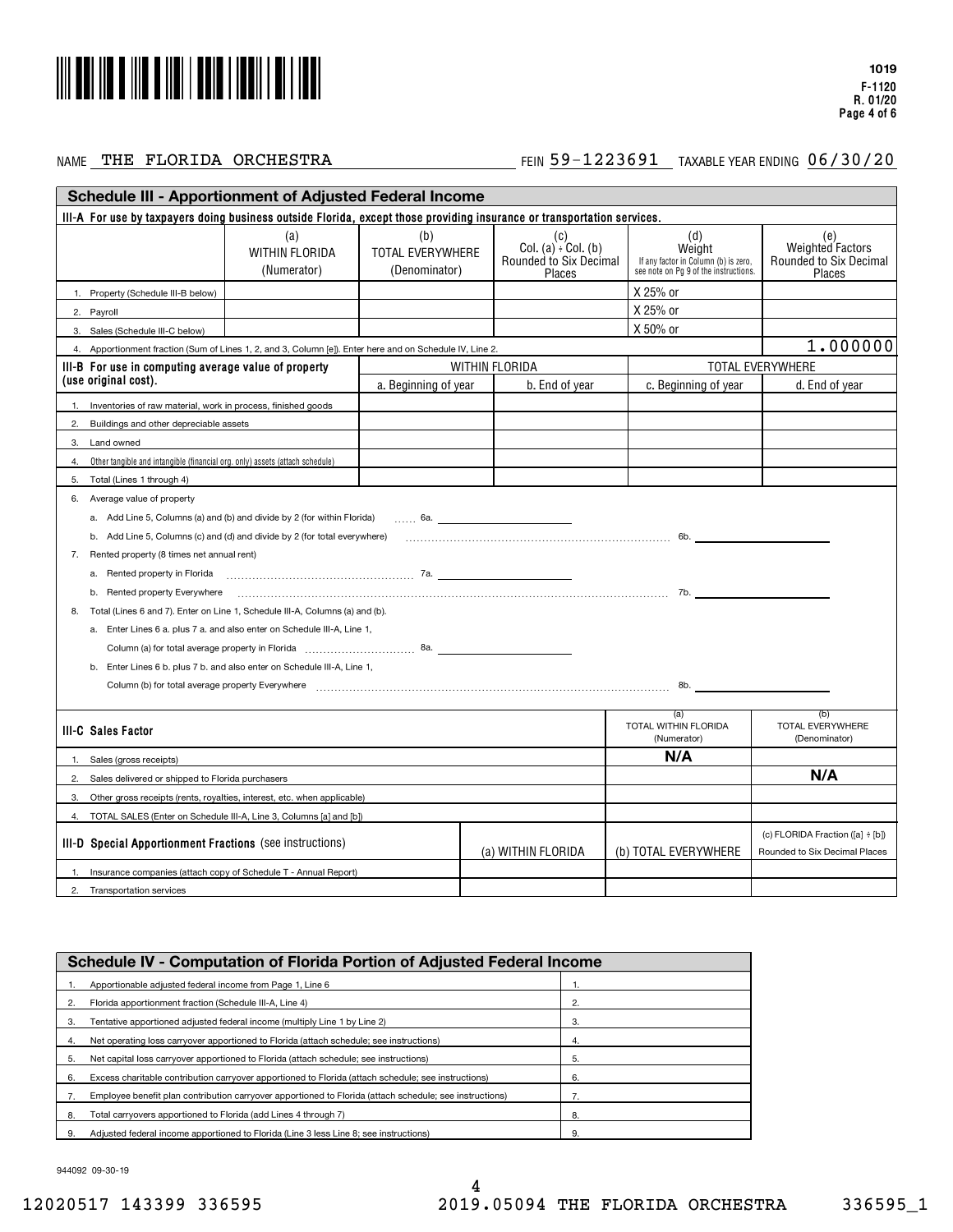# 

#### NAME THE FLORIDA ORCHESTRA

#### FEIN TAXABLE YEAR ENDING THE FLORIDA ORCHESTRA 59-1223691 06/30/20

| <b>Schedule V - Credits Against the Corporate Income/Franchise Tax</b>                                        |     |  |  |
|---------------------------------------------------------------------------------------------------------------|-----|--|--|
| Florida health maintenance organization credit (attach assessment notice)                                     |     |  |  |
| Capital investment tax credit (attach certification letter)<br>2.                                             | 2.  |  |  |
| Enterprise zone jobs credit (from Florida Form F-1156Z attached)<br>3.                                        | 3.  |  |  |
| Community contribution tax credit (attach certification letter)<br>4.                                         | 4.  |  |  |
| Enterprise zone property tax credit (from Florida Form F-1158Z attached)<br>5.                                | 5.  |  |  |
| Rural job tax credit (attach certification letter)<br>6.                                                      | 6.  |  |  |
| Urban high crime area job tax credit (attach certification letter)                                            |     |  |  |
| Hazardous waste facility tax credit<br>8.                                                                     | 8.  |  |  |
| Florida alternative minimum tax (AMT) credit<br>9.                                                            | 9.  |  |  |
| Contaminated site rehabilitation tax credit (attach tax credit certificate)<br>10.                            | 10. |  |  |
| State housing tax credit (attach certification letter)<br>11.                                                 | 11. |  |  |
| Florida Tax Credit: Scholarship Program Credits. (attach certificate)<br>12.                                  | 12. |  |  |
| Florida renewable energy production tax credit<br>13.                                                         | 13. |  |  |
| New markets tax credit<br>14.                                                                                 | 14. |  |  |
| Entertainment industry tax credit<br>15.                                                                      | 15. |  |  |
| Research and Development tax credit<br>16.                                                                    | 16. |  |  |
| Energy Economic Zone tax credit<br>17.                                                                        | 17. |  |  |
| Other credits (attach schedule)<br>18.                                                                        | 18. |  |  |
| Total credits against the tax (sum of Lines 1 through 18 not to exceed the amount on Page 1, Line 11).<br>19. |     |  |  |
| Enter total credits on Page 1, Line 12                                                                        | 19. |  |  |

#### **Schedule R - Nonbusiness Income**

|  | Line 1. Nonbusiness income (loss) allocated to Florida |
|--|--------------------------------------------------------|
|  |                                                        |

| Type                                                                                                                                                                                                                                                                 |                            |    | Amount |
|----------------------------------------------------------------------------------------------------------------------------------------------------------------------------------------------------------------------------------------------------------------------|----------------------------|----|--------|
|                                                                                                                                                                                                                                                                      |                            |    |        |
| Total allocated to Florida [11] manufactured in the set of the set of the set of the set of the set of the set of the set of the set of the set of the set of the set of the set of the set of the set of the set of the set o<br>(Enter here and on Page 1, Line 8) |                            |    |        |
| Line 2. Nonbusiness income (loss) allocated elsewhere                                                                                                                                                                                                                |                            |    |        |
| Type                                                                                                                                                                                                                                                                 | State/country allocated to |    | Amount |
|                                                                                                                                                                                                                                                                      |                            |    |        |
| Total allocated elsewhere                                                                                                                                                                                                                                            |                            | 2. |        |
| Line 3. Total nonbusiness income                                                                                                                                                                                                                                     |                            |    |        |
| (Enter here and on Schedule II, Line 7)                                                                                                                                                                                                                              |                            | 3. |        |

944093 09-30-19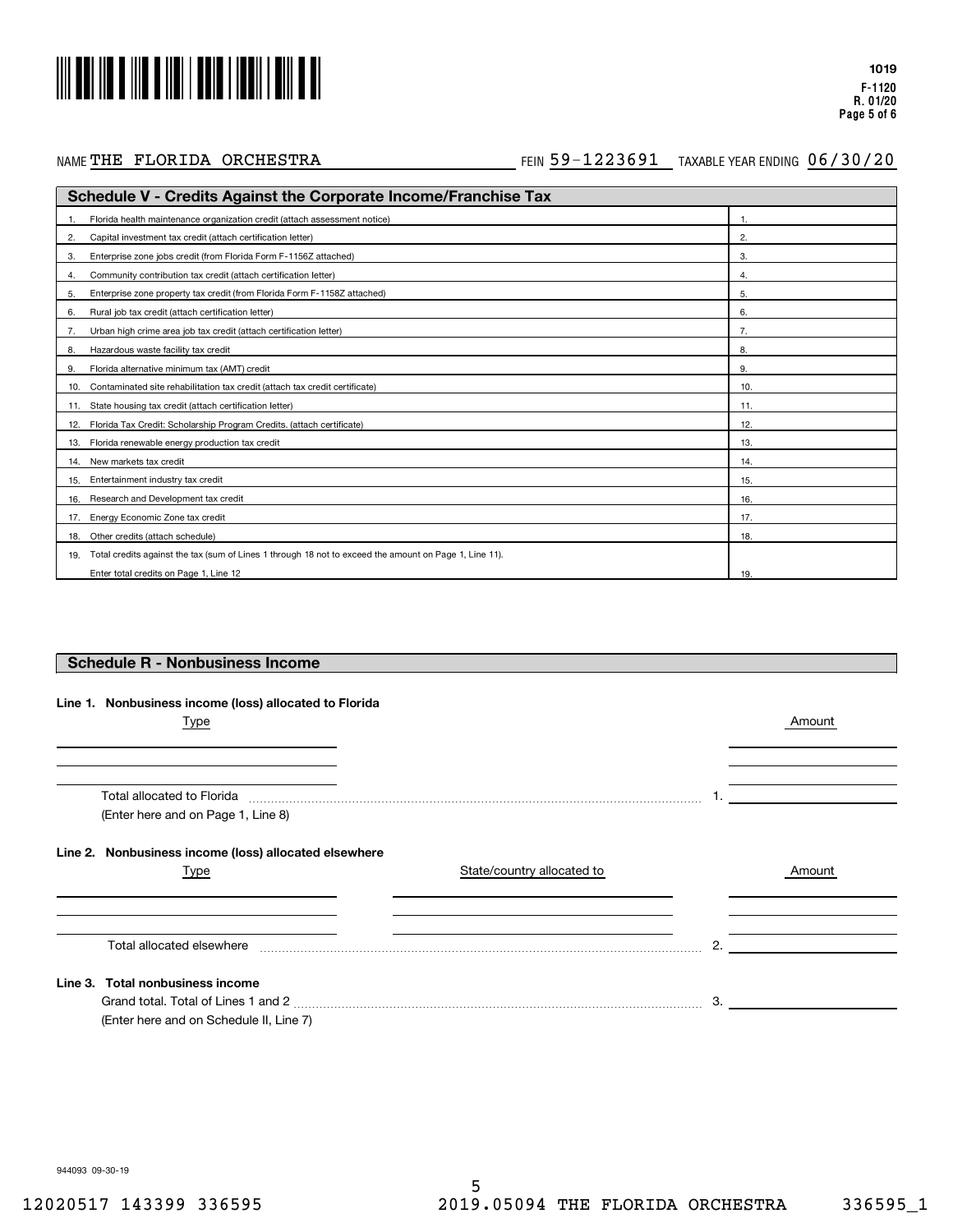

#### NAME THE FLORIDA ORCHESTRA

FEIN TAXABLE YEAR ENDING THE FLORIDA ORCHESTRA 59-1223691 06/30/20

|    |                                                             | For Taxable Years Beginning On or After January 1, 2019                                                                                                                                                                        | <b>Estimated Tax Worksheet</b> |               |                                                                                                                                                                                                                                                                                                                        |
|----|-------------------------------------------------------------|--------------------------------------------------------------------------------------------------------------------------------------------------------------------------------------------------------------------------------|--------------------------------|---------------|------------------------------------------------------------------------------------------------------------------------------------------------------------------------------------------------------------------------------------------------------------------------------------------------------------------------|
|    |                                                             |                                                                                                                                                                                                                                |                                |               | 1. $$ -48,395.00$                                                                                                                                                                                                                                                                                                      |
| 2. |                                                             | Florida exemption \$50,000 (Members of a controlled group, see instructions on Page 14 of                                                                                                                                      |                                |               |                                                                                                                                                                                                                                                                                                                        |
|    |                                                             |                                                                                                                                                                                                                                |                                |               | 2. $\frac{1}{2}$ $\frac{1}{2}$ $\frac{1}{2}$ $\frac{1}{2}$ $\frac{1}{2}$ $\frac{1}{2}$ $\frac{1}{2}$ $\frac{1}{2}$ $\frac{1}{2}$ $\frac{1}{2}$ $\frac{1}{2}$ $\frac{1}{2}$ $\frac{1}{2}$ $\frac{1}{2}$ $\frac{1}{2}$ $\frac{1}{2}$ $\frac{1}{2}$ $\frac{1}{2}$ $\frac{1}{2}$ $\frac{1}{2}$ $\frac{1}{2}$ $\frac{1}{2}$ |
| 3. |                                                             | Estimated Florida net income (Line 1 less Line 2) [11] matter continuum matter of the contract contract the contract of the state of the state of the state of the state of the state of the state of the state of the state o |                                |               | $3. \quad$ $\frac{1}{2}$                                                                                                                                                                                                                                                                                               |
| 4. |                                                             |                                                                                                                                                                                                                                |                                |               |                                                                                                                                                                                                                                                                                                                        |
|    |                                                             |                                                                                                                                                                                                                                |                                |               | 4. $\frac{1}{2}$ $\frac{1}{2}$ $\frac{1}{2}$ $\frac{1}{2}$ $\frac{1}{2}$ $\frac{1}{2}$ $\frac{1}{2}$ $\frac{1}{2}$ $\frac{1}{2}$ $\frac{1}{2}$ $\frac{1}{2}$ $\frac{1}{2}$ $\frac{1}{2}$ $\frac{1}{2}$ $\frac{1}{2}$ $\frac{1}{2}$ $\frac{1}{2}$ $\frac{1}{2}$ $\frac{1}{2}$ $\frac{1}{2}$ $\frac{1}{2}$ $\frac{1}{2}$ |
| 5. | Computation of installments:                                |                                                                                                                                                                                                                                |                                |               |                                                                                                                                                                                                                                                                                                                        |
|    | Payment due dates and                                       | If 6/30 year end, last day of 4th month,                                                                                                                                                                                       |                                |               |                                                                                                                                                                                                                                                                                                                        |
|    | payment amounts:                                            | otherwise last day of 5th month - Enter 0.25 of Line 4 [11, 11, 11, 11, 11, 11, 15a.                                                                                                                                           |                                |               |                                                                                                                                                                                                                                                                                                                        |
|    |                                                             |                                                                                                                                                                                                                                |                                |               | <u> 1980 - Johann Barbara, martxa alemaniar a</u>                                                                                                                                                                                                                                                                      |
|    |                                                             |                                                                                                                                                                                                                                |                                |               |                                                                                                                                                                                                                                                                                                                        |
|    |                                                             |                                                                                                                                                                                                                                |                                |               |                                                                                                                                                                                                                                                                                                                        |
|    |                                                             | NOTE: If your estimated tax should change during the year, you may use the amended computation<br>below to determine the amended amounts to be entered on the declaration (Florida Form F-1120ES).                             |                                |               |                                                                                                                                                                                                                                                                                                                        |
|    |                                                             |                                                                                                                                                                                                                                |                                |               | $1.$ \$                                                                                                                                                                                                                                                                                                                |
| 2. | Less:                                                       |                                                                                                                                                                                                                                |                                |               |                                                                                                                                                                                                                                                                                                                        |
|    | (a) Amount of overpayment from last year elected for credit |                                                                                                                                                                                                                                |                                |               |                                                                                                                                                                                                                                                                                                                        |
|    |                                                             | to estimated tax and applied to date $\ldots$ $\ldots$ $\ldots$ $\ldots$ $\ldots$ $\ldots$ $2a. -$ \$ $\ldots$                                                                                                                 |                                |               |                                                                                                                                                                                                                                                                                                                        |
|    | (b)                                                         | Payments made on estimated tax declaration (Florida Form F-1120ES) $2b - $ \$                                                                                                                                                  |                                |               |                                                                                                                                                                                                                                                                                                                        |
|    | Total of Lines 2(a) and 2(b)<br>(c)                         |                                                                                                                                                                                                                                |                                |               |                                                                                                                                                                                                                                                                                                                        |
| З. |                                                             |                                                                                                                                                                                                                                |                                | $3. \quad$ \$ |                                                                                                                                                                                                                                                                                                                        |
|    |                                                             | 4. Amount to be paid (Line 3 divided by number of remaining installments) manufactured contains an annumental                                                                                                                  |                                | 4.            |                                                                                                                                                                                                                                                                                                                        |

## **References**

*The following documents were mentioned in this form and are incorporated by reference in the rules indicated below. The forms are available online at floridarevenue.com/forms.*

| Form F-2220   | Underpayment of Estimated Tax on Florida<br>Corporate Income/Franchise Tax                               | Rule 12C-1.051, F.A.C. |
|---------------|----------------------------------------------------------------------------------------------------------|------------------------|
| Form F-7004   | Florida Tentative Income/Franchise Tax Return<br>and Application for Extension of Time to File<br>Return | Rule 12C-1.051, F.A.C. |
| Form F-1156Z  | Florida Enterprise Zone Jobs Credit Certificate of<br>Eligibility for Corporate Income Tax               | Rule 12C-1.051, F.A.C. |
| Form F-1158Z  | Enterprise Zone Property Tax Credit                                                                      | Rule 12C-1.051, F.A.C. |
| Form F-1120N  | Instructions for Corporate Income/Franchise Tax Return                                                   | Rule 12C-1.051, F.A.C. |
| Form F-1120ES | Declaration/Installment of Florida Estimated<br>Income/Franchise Tax                                     | Rule 12C-1.051, F.A.C. |

#### 944094 12-03-19

6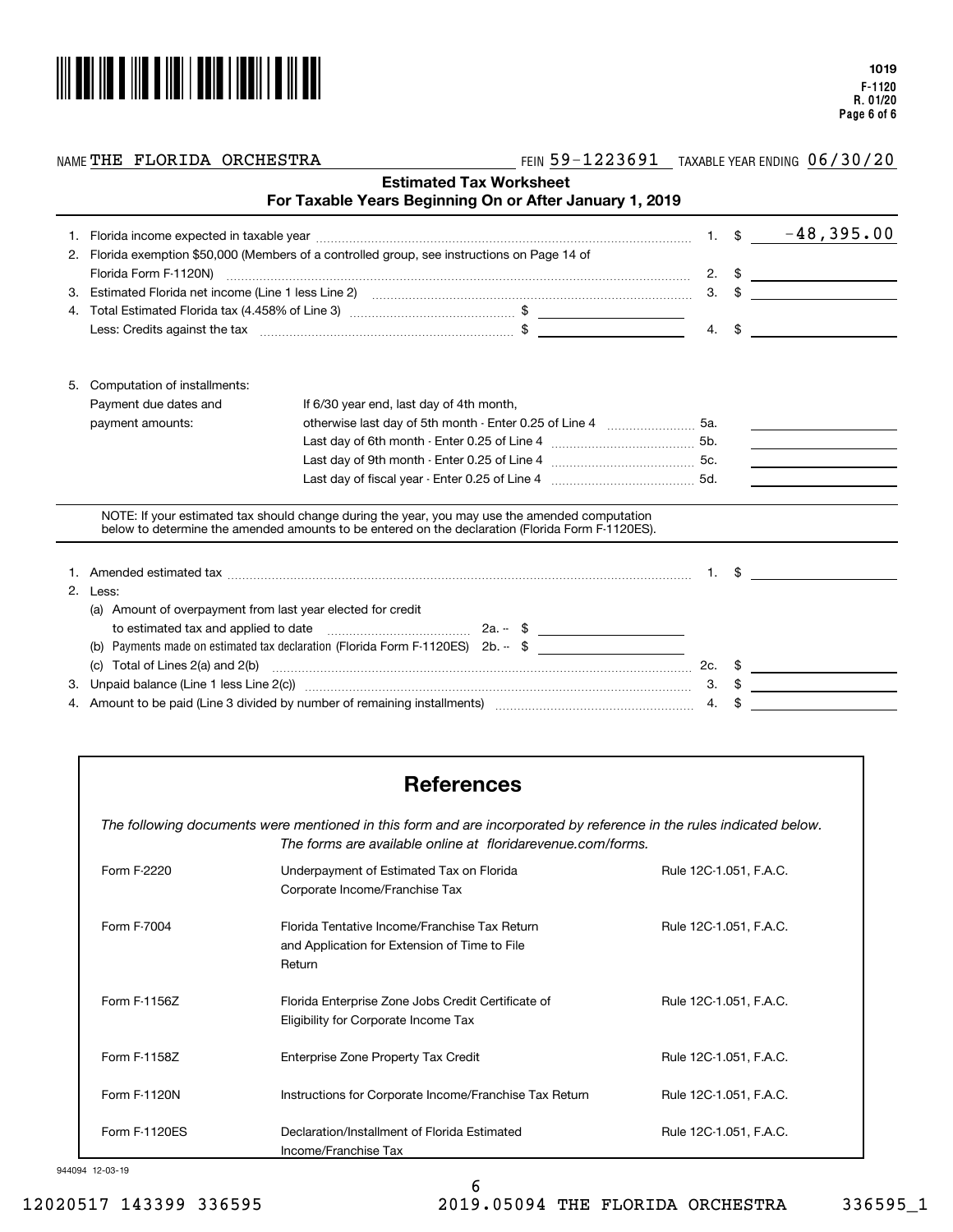| $FL F-1120$                  |                            |                                                | NET OPERATING LOSS CARRYOVERS          | STATEMENT                   |                                                |
|------------------------------|----------------------------|------------------------------------------------|----------------------------------------|-----------------------------|------------------------------------------------|
| YEAR                         | APPORTION<br><b>FACTOR</b> | CURRENT YR NOL/<br><b>SECTION</b><br>382 LIMIT | NET OPERATING<br>LOSS CARRYOVER        | LOSS PREVIOUSLY<br>DEDUCTED | NET LOSS<br>REMAINING                          |
| 2013<br>2014<br>2015<br>2016 | 0%<br>0%<br>0%<br>0%       | ο.<br>ο.<br>Ο.<br>Ο.                           | 9,486.<br>17,529.<br>8,683.<br>12,697. | 0.<br>0.<br>0.<br>0.        | 9,486.00<br>17,529.00<br>8,683.00<br>12,697.00 |
|                              |                            | TOTAL NET OPERATING LOSS CARRYOVER AVAILABLE   |                                        |                             | 48,395.00                                      |

}}}}}}}}}}}}}}}}}}}}} }}}}}}}}}}

~~~~~~~~~~~~~~~~~~~~~~~~~~~~~~~~~~~~~~~~~~~~~~~~~~~~~~~~~~~~~~~~~~~~~~~~~~~~~~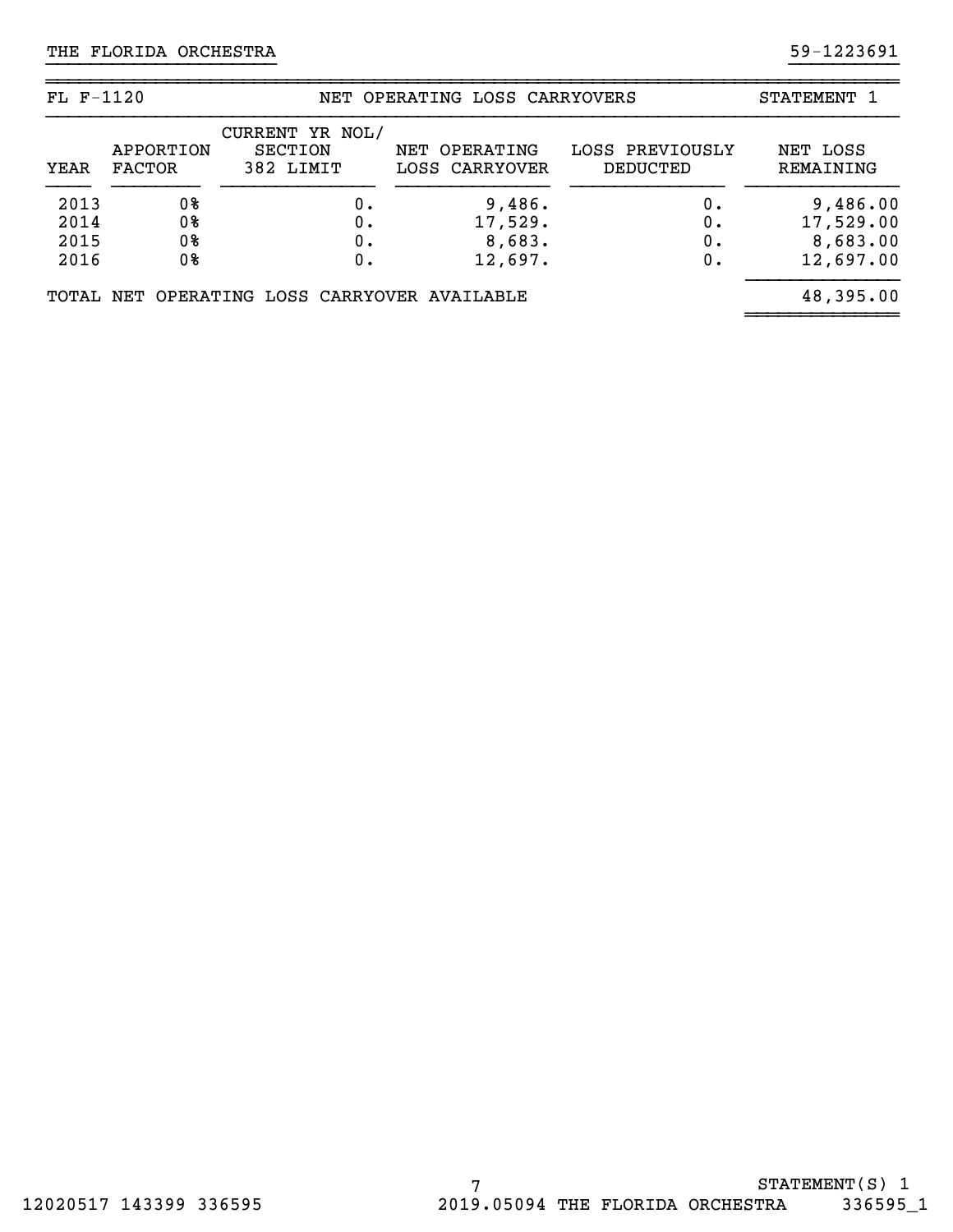

## THE FLORIDA ORCHESTRA

**F-1120 R. 01/20 1019**

|                  | $\frac{1}{2}$ , $\frac{1}{2}$<br>FEIN | <u>59-1223691</u> | the control of the control of the control of |
|------------------|---------------------------------------|-------------------|----------------------------------------------|
|                  |                                       | DATA Page 1 of 2  |                                              |
| 591223691        | $\pmb{0}$                             | $\pmb{0}$         | 4839500                                      |
| $\pmb{0}$        | $\pmb{0}$                             | $\pmb{0}$         | $\pmb{0}$                                    |
| $\pmb{0}$        | $\pmb{0}$                             | $\pmb{0}$         | $\pmb{0}$                                    |
| $\pmb{0}$        | $\pmb{0}$                             | $\pmb{0}$         | $\pmb{0}$                                    |
| $\pmb{0}$        | $\pmb{0}$                             | $\pmb{0}$         | $\pmb{0}$                                    |
| $\pmb{0}$        | $\pmb{0}$                             | $\pmb{0}$         | $\pmb{0}$                                    |
| $\pmb{0}$        | $\pmb{0}$                             | $\pmb{0}$         | $\pmb{0}$                                    |
| $\pmb{0}$        | $\pmb{0}$                             | $\pmb{0}$         | $\pmb{0}$                                    |
| $\pmb{0}$        | $\pmb{0}$                             | $\pmb{0}$         | $\pmb{0}$                                    |
| $\pmb{0}$        | $\pmb{0}$                             | $\pmb{0}$         | $\pmb{0}$                                    |
| $\boldsymbol{2}$ | $\pmb{0}$                             | $\pmb{0}$         | $\pmb{0}$                                    |
| $\boldsymbol{2}$ | $\pmb{0}$                             | $\pmb{0}$         | $\pmb{0}$                                    |
| $\boldsymbol{2}$ | $\pmb{0}$                             | $\pmb{0}$         | $\pmb{0}$                                    |
| $\boldsymbol{2}$ | $\pmb{0}$                             | $\pmb{0}$         | $\pmb{0}$                                    |
| 00000000         | $\pmb{0}$                             | $\pmb{0}$         | $\pmb{0}$                                    |
| $\pmb{0}$        | $\pmb{0}$                             | $\pmb{0}$         | $\pmb{0}$                                    |
| $\pmb{0}$        | $\pmb{0}$                             | $\pmb{0}$         | $\pmb{0}$                                    |
| $\mathbf 0$      | $\bf{0}$                              | $\bf{0}$          | $\bf{0}$                                     |
| $\pmb{0}$        | $\pmb{0}$                             | $\pmb{0}$         | $\bf{0}$                                     |
| $\pmb{0}$        | $\pmb{0}$                             | $\pmb{0}$         | $\bf{0}$                                     |
| $\pmb{0}$        | $\pmb{0}$                             | $\pmb{0}$         | $\pmb{0}$                                    |
| $\mathbf 0$      | $\mathbf 0$                           | $\pmb{0}$         | 100                                          |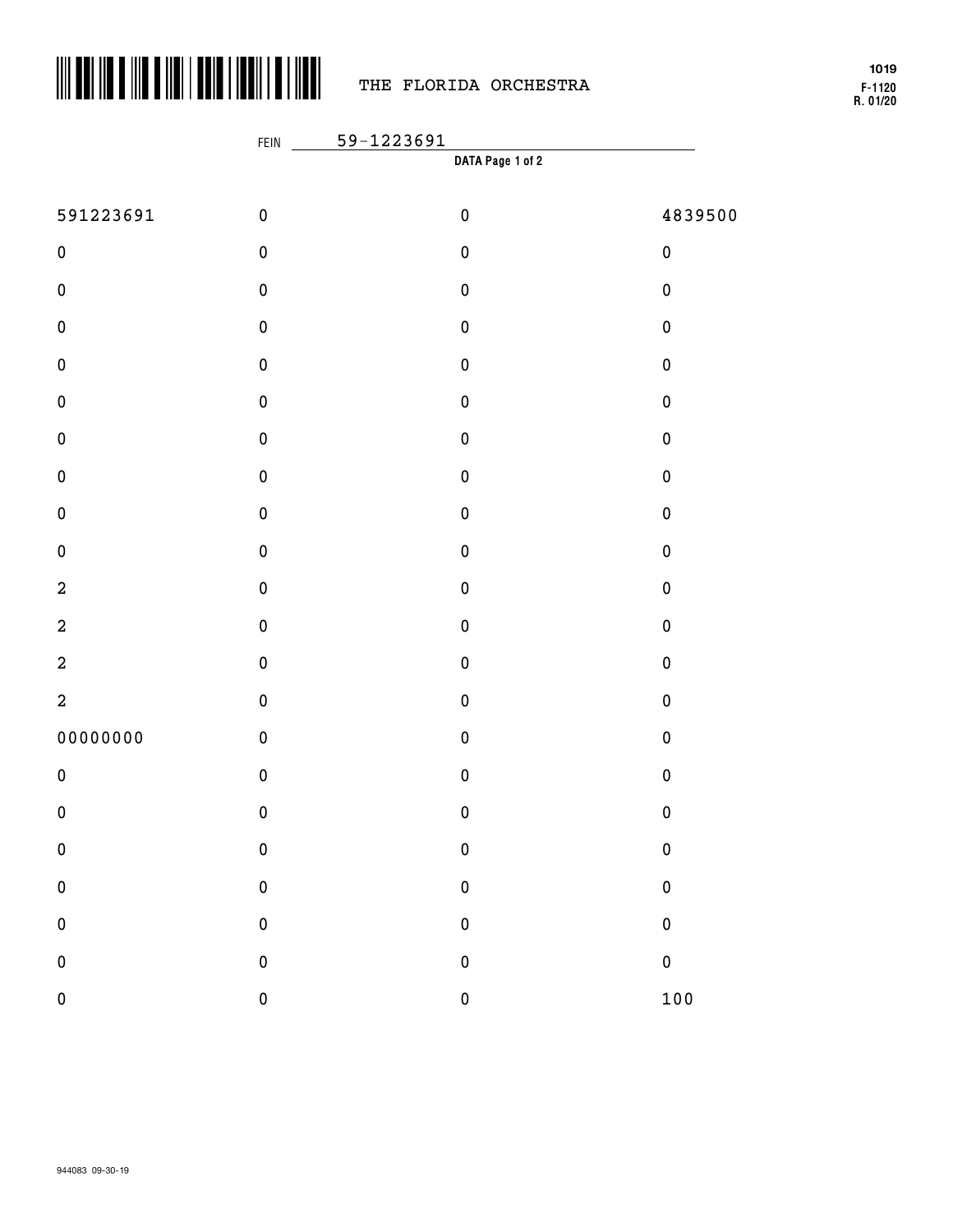

# THE FLORIDA ORCHESTRA

**F-1120 R. 01/20 1019**

|           | 59-1223691<br>FEIN |                  |              |  |  |
|-----------|--------------------|------------------|--------------|--|--|
|           |                    | DATA Page 2 of 2 |              |  |  |
| 591223691 | $\pmb{0}$          | $\pmb{0}$        | $\pmb{0}$    |  |  |
| $\pmb{0}$ | $\pmb{0}$          | $\pmb{0}$        | $\pmb{0}$    |  |  |
| $\pmb{0}$ | $\pmb{0}$          | $\pmb{0}$        | $\pmb{0}$    |  |  |
| $\pmb{0}$ | $\pmb{0}$          | $\pmb{0}$        | $\pmb{0}$    |  |  |
| $\pmb{0}$ | $\pmb{0}$          | $\pmb{0}$        | $\pmb{0}$    |  |  |
| $\pmb{0}$ | $\pmb{0}$          | $\pmb{0}$        | $\pmb{0}$    |  |  |
| $\pmb{0}$ | $\pmb{0}$          | $\pmb{0}$        | $\pmb{0}$    |  |  |
| $\pmb{0}$ | $\pmb{0}$          | $\pmb{0}$        | $\pmb{0}$    |  |  |
| $\pmb{0}$ | 0.000000           | $\pmb{0}$        | $\pmb{0}$    |  |  |
| $\pmb{0}$ | 0.000000           | $\pmb{0}$        | $\pmb{0}$    |  |  |
| $\pmb{0}$ | $\pmb{0}$          | $\pmb{0}$        | $\pmb{0}$    |  |  |
| $\pmb{0}$ | $\pmb{0}$          | $\pmb{0}$        | $\pmb{0}$    |  |  |
| $\pmb{0}$ | $\pmb{0}$          | $\pmb{0}$        | $\pmb{0}$    |  |  |
| $\pmb{0}$ | $\pmb{0}$          | $\pmb{0}$        | $\pmb{0}$    |  |  |
| $\pmb{0}$ | $\pmb{0}$          | $\pmb{0}$        | $\pmb{0}$    |  |  |
| $\pmb{0}$ | $\pmb{0}$          | $\pmb{0}$        | $\pmb{0}$    |  |  |
| $\pmb{0}$ | $\pmb{0}$          | $\pmb{0}$        | $\pmb{0}$    |  |  |
| $\pmb{0}$ | $\pmb{0}$          | $\pmb{0}$        | $\bf{0}$     |  |  |
| $\pmb{0}$ | $\pmb{0}$          | $\pmb{0}$        | $\bf{0}$     |  |  |
| $\pmb{0}$ | $\mathbf 0$        | $\pmb{0}$        | $\mathbf 0$  |  |  |
| ${\bf 0}$ | $\mathbf{0}$       | $\pmb{0}$        | $\mathbf 0$  |  |  |
| $\pmb{0}$ | $\mathbf{0}$       | $\pmb{0}$        | $\mathbf{0}$ |  |  |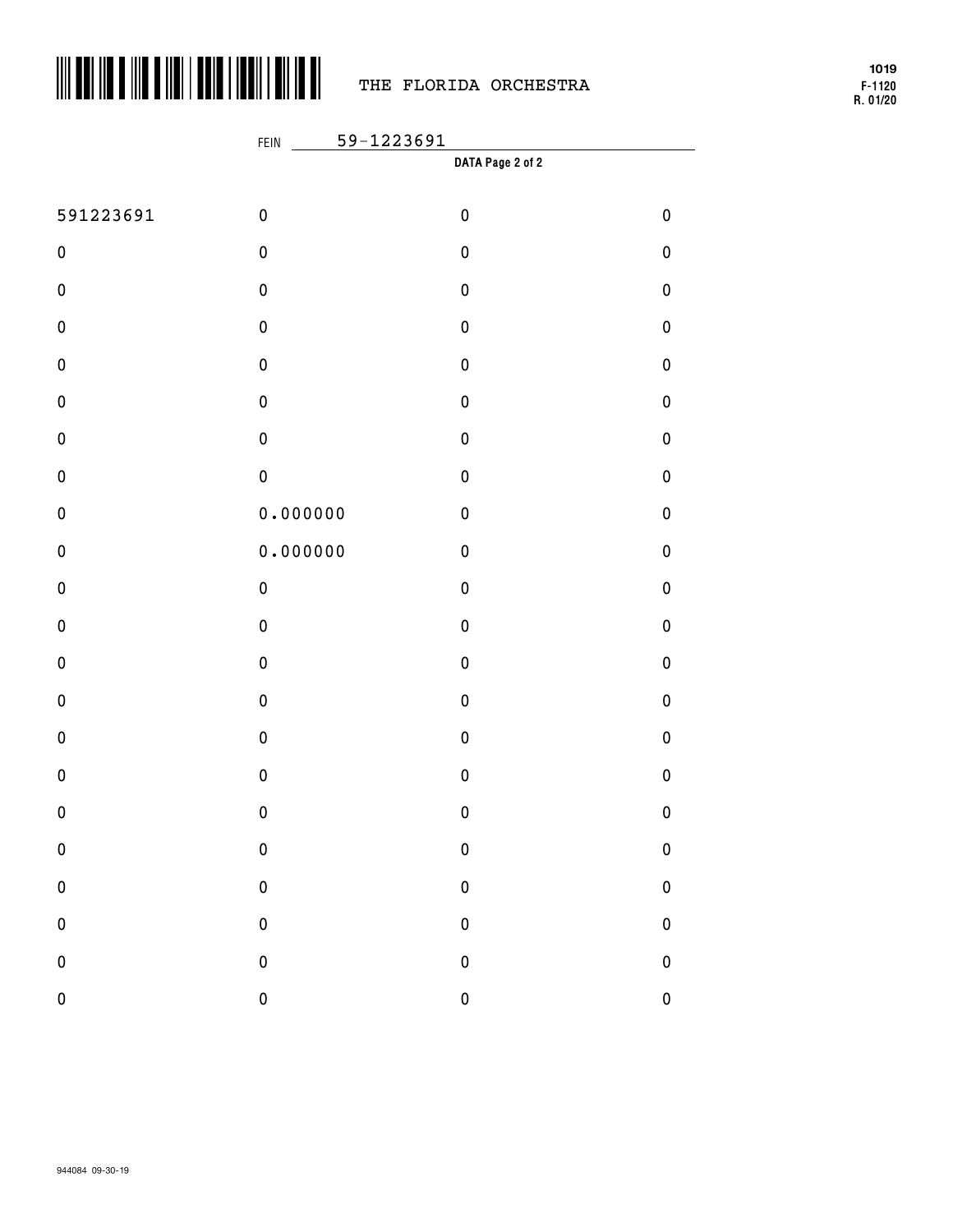| Form $990 - T$                                                                                                                                                                                                                             |                                                                                                                                                                                                   | <b>Exempt Organization Business Income Tax Return</b>                                                                                                                                                                                                                        | EXTENDED TO MAY 17, 2021                                                |                |                        |                                                      |                 | OMB No. 1545-0047                                             |
|--------------------------------------------------------------------------------------------------------------------------------------------------------------------------------------------------------------------------------------------|---------------------------------------------------------------------------------------------------------------------------------------------------------------------------------------------------|------------------------------------------------------------------------------------------------------------------------------------------------------------------------------------------------------------------------------------------------------------------------------|-------------------------------------------------------------------------|----------------|------------------------|------------------------------------------------------|-----------------|---------------------------------------------------------------|
|                                                                                                                                                                                                                                            |                                                                                                                                                                                                   |                                                                                                                                                                                                                                                                              | (and proxy tax under section 6033(e))                                   |                |                        |                                                      |                 |                                                               |
|                                                                                                                                                                                                                                            | For calendar year 2019 or other tax year beginning $JUL$ 1, $2019$ , and ending $JUN$ 30, $2020$ .                                                                                                |                                                                                                                                                                                                                                                                              |                                                                         |                |                        |                                                      | 2019            |                                                               |
|                                                                                                                                                                                                                                            |                                                                                                                                                                                                   |                                                                                                                                                                                                                                                                              | Go to www.irs.gov/Form990T for instructions and the latest information. |                |                        |                                                      |                 |                                                               |
| Department of the Treasury<br>Internal Revenue Service                                                                                                                                                                                     |                                                                                                                                                                                                   | $\triangleright$ Do not enter SSN numbers on this form as it may be made public if your organization is a 501(c)(3).                                                                                                                                                         |                                                                         |                |                        |                                                      |                 | Open to Public Inspection for<br>501(c)(3) Organizations Only |
|                                                                                                                                                                                                                                            | D Employer identification number<br>Name of organization ( $\Box$ Check box if name changed and see instructions.)<br>Check box if<br>(Employees' trust, see<br>address changed<br>instructions.) |                                                                                                                                                                                                                                                                              |                                                                         |                |                        |                                                      |                 |                                                               |
|                                                                                                                                                                                                                                            | THE FLORIDA ORCHESTRA<br><b>B</b> Exempt under section<br>Print                                                                                                                                   |                                                                                                                                                                                                                                                                              |                                                                         |                |                        |                                                      |                 | 59-1223691                                                    |
| $\boxed{\mathbf{X}}$ 501(c)(3                                                                                                                                                                                                              | or<br>Number, street, and room or suite no. If a P.O. box, see instructions.                                                                                                                      |                                                                                                                                                                                                                                                                              |                                                                         |                |                        |                                                      |                 | F Unrelated business activity code<br>(See instructions.)     |
| 408(e)                                                                                                                                                                                                                                     | Type<br>]220(e)<br>244 2ND AVENUE NORTH, NO. 420                                                                                                                                                  |                                                                                                                                                                                                                                                                              |                                                                         |                |                        |                                                      |                 |                                                               |
| 408A<br>529(a)                                                                                                                                                                                                                             | 530(a)<br>City or town, state or province, country, and ZIP or foreign postal code<br>ST PETERSBURG, FL 33701<br>54                                                                               |                                                                                                                                                                                                                                                                              |                                                                         |                |                        |                                                      |                 |                                                               |
| C Book value of all assets                                                                                                                                                                                                                 |                                                                                                                                                                                                   | F Group exemption number (See instructions.)                                                                                                                                                                                                                                 |                                                                         |                |                        |                                                      |                 |                                                               |
|                                                                                                                                                                                                                                            |                                                                                                                                                                                                   | at end of year<br>13, 840, 648.<br><u>6 Check organization type <math>\blacktriangleright</math> [X</u> ] 501(c) corporation                                                                                                                                                 |                                                                         |                | $501(c)$ trust         |                                                      | $401(a)$ trust  | Other trust                                                   |
|                                                                                                                                                                                                                                            |                                                                                                                                                                                                   | H Enter the number of the organization's unrelated trades or businesses.                                                                                                                                                                                                     |                                                                         | $\mathbf{1}$   |                        | Describe the only (or first) unrelated               |                 |                                                               |
|                                                                                                                                                                                                                                            |                                                                                                                                                                                                   | trade or business here > ADVERTISING                                                                                                                                                                                                                                         |                                                                         |                |                        | . If only one, complete Parts I-V. If more than one, |                 |                                                               |
|                                                                                                                                                                                                                                            | business, then complete Parts III-V.                                                                                                                                                              | describe the first in the blank space at the end of the previous sentence, complete Parts I and II, complete a Schedule M for each additional trade or                                                                                                                       |                                                                         |                |                        |                                                      |                 |                                                               |
|                                                                                                                                                                                                                                            |                                                                                                                                                                                                   | During the tax year, was the corporation a subsidiary in an affiliated group or a parent-subsidiary controlled group?                                                                                                                                                        |                                                                         |                |                        |                                                      | Yes             | $\boxed{\text{X}}$ No                                         |
|                                                                                                                                                                                                                                            |                                                                                                                                                                                                   | If "Yes," enter the name and identifying number of the parent corporation. $\blacktriangleright$                                                                                                                                                                             |                                                                         |                |                        |                                                      |                 |                                                               |
|                                                                                                                                                                                                                                            |                                                                                                                                                                                                   | J The books are in care of $\blacktriangleright$ DEBORAH MCCARTHY                                                                                                                                                                                                            |                                                                         |                |                        | Telephone number $\blacktriangleright$               | (727)           | $362 - 5431$                                                  |
| Part I I                                                                                                                                                                                                                                   |                                                                                                                                                                                                   | Unrelated Trade or Business Income                                                                                                                                                                                                                                           |                                                                         |                | (A) Income             | (B) Expenses                                         |                 | $(C)$ Net                                                     |
| <b>1a</b> Gross receipts or sales                                                                                                                                                                                                          |                                                                                                                                                                                                   |                                                                                                                                                                                                                                                                              |                                                                         |                |                        |                                                      |                 |                                                               |
|                                                                                                                                                                                                                                            | <b>b</b> Less returns and allowances                                                                                                                                                              |                                                                                                                                                                                                                                                                              | $\bullet$ Balance $\qquad \qquad \bullet$                               | 1c             |                        |                                                      |                 |                                                               |
| 2                                                                                                                                                                                                                                          |                                                                                                                                                                                                   |                                                                                                                                                                                                                                                                              |                                                                         | $\overline{2}$ |                        |                                                      |                 |                                                               |
| 3                                                                                                                                                                                                                                          | Gross profit. Subtract line 2 from line 1c                                                                                                                                                        |                                                                                                                                                                                                                                                                              |                                                                         | 3              |                        |                                                      |                 |                                                               |
|                                                                                                                                                                                                                                            |                                                                                                                                                                                                   |                                                                                                                                                                                                                                                                              |                                                                         | 4a             |                        |                                                      |                 |                                                               |
| b                                                                                                                                                                                                                                          |                                                                                                                                                                                                   |                                                                                                                                                                                                                                                                              |                                                                         | 4 <sub>b</sub> |                        |                                                      |                 |                                                               |
| C                                                                                                                                                                                                                                          |                                                                                                                                                                                                   |                                                                                                                                                                                                                                                                              |                                                                         | 4c             |                        |                                                      |                 |                                                               |
| 5                                                                                                                                                                                                                                          |                                                                                                                                                                                                   | Income (loss) from a partnership or an S corporation (attach statement)                                                                                                                                                                                                      |                                                                         | 5              |                        |                                                      |                 |                                                               |
| 6                                                                                                                                                                                                                                          |                                                                                                                                                                                                   |                                                                                                                                                                                                                                                                              |                                                                         | 6              |                        |                                                      |                 |                                                               |
| 7                                                                                                                                                                                                                                          |                                                                                                                                                                                                   | Unrelated debt-financed income (Schedule E) [11] [2010] [2010] [2010] [2010] [2010] [2010] [2010] [2010] [2010                                                                                                                                                               |                                                                         | $\overline{7}$ |                        |                                                      |                 |                                                               |
| 8                                                                                                                                                                                                                                          |                                                                                                                                                                                                   | Interest, annuities, royalties, and rents from a controlled organization (Schedule F)                                                                                                                                                                                        |                                                                         | 8              |                        |                                                      |                 |                                                               |
| 9                                                                                                                                                                                                                                          |                                                                                                                                                                                                   | Investment income of a section $501(c)(7)$ , (9), or (17) organization (Schedule G)                                                                                                                                                                                          |                                                                         | 9<br>10        |                        |                                                      |                 |                                                               |
| 10                                                                                                                                                                                                                                         |                                                                                                                                                                                                   |                                                                                                                                                                                                                                                                              |                                                                         | 11             | 29,080.                |                                                      | 6,061.          | 23,019.                                                       |
| 11                                                                                                                                                                                                                                         |                                                                                                                                                                                                   |                                                                                                                                                                                                                                                                              |                                                                         | 12             |                        |                                                      |                 |                                                               |
| 12<br>13                                                                                                                                                                                                                                   |                                                                                                                                                                                                   |                                                                                                                                                                                                                                                                              |                                                                         | 13             | $\overline{29}$ , 080. |                                                      | 6,061.          | 23,019.                                                       |
| Part II                                                                                                                                                                                                                                    |                                                                                                                                                                                                   | <b>Deductions Not Taken Elsewhere</b> (See instructions for limitations on deductions.)                                                                                                                                                                                      |                                                                         |                |                        |                                                      |                 |                                                               |
|                                                                                                                                                                                                                                            |                                                                                                                                                                                                   | (Deductions must be directly connected with the unrelated business income.)                                                                                                                                                                                                  |                                                                         |                |                        |                                                      |                 |                                                               |
| 14                                                                                                                                                                                                                                         |                                                                                                                                                                                                   | Compensation of officers, directors, and trustees (Schedule K) [11] [2010] Compensation of officers, directors, and trustees (Schedule K) [11] [2010] [2010] [2010] [2010] [2010] [2010] [2010] [2010] [2010] [2010] [2010] [2                                               |                                                                         |                |                        |                                                      | 14              |                                                               |
| 15                                                                                                                                                                                                                                         |                                                                                                                                                                                                   | Salaries and wages <b>with a construction of the construction</b> and wages <b>construction</b> and wages <b>construction</b> and <b>construction</b> and <b>construction</b> and <b>construction</b> and <b>construction</b> and <b>construction</b> and <b>constructio</b> |                                                                         |                |                        |                                                      | 15              |                                                               |
| 16                                                                                                                                                                                                                                         |                                                                                                                                                                                                   | Repairs and maintenance <i>[1] [1] [1] [1] [1] [1] [1] [1] [1] [1]</i> [1] <b>[1]</b> [1] <b>[1]</b> [1] <b>[1] [1] [1] [1] [1] [1] [1] [1] [1] [1] [1] [1] [1] [1] [1] [1] [1] [1] [1] [1] [1] [1]</b>                                                                      |                                                                         |                |                        |                                                      | 16              |                                                               |
| 17                                                                                                                                                                                                                                         |                                                                                                                                                                                                   |                                                                                                                                                                                                                                                                              |                                                                         |                |                        |                                                      | 17              |                                                               |
| 18                                                                                                                                                                                                                                         |                                                                                                                                                                                                   | Interest (attach schedule) (see instructions) www.communicalisations.communicalisations.communicalisations.com                                                                                                                                                               |                                                                         |                |                        |                                                      | 18              |                                                               |
| 19                                                                                                                                                                                                                                         |                                                                                                                                                                                                   | Taxes and licenses <b>contract the contract of the contract of the contract of the contract of the contract of the contract of the contract of the contract of the contract of the contract of the contract of the contract of t</b>                                         |                                                                         |                |                        |                                                      | 19              |                                                               |
| 20                                                                                                                                                                                                                                         |                                                                                                                                                                                                   |                                                                                                                                                                                                                                                                              |                                                                         |                |                        |                                                      |                 |                                                               |
| 21                                                                                                                                                                                                                                         |                                                                                                                                                                                                   | Less depreciation claimed on Schedule A and elsewhere on return [1] [114]                                                                                                                                                                                                    |                                                                         |                |                        |                                                      | 21 <sub>b</sub> |                                                               |
| 22                                                                                                                                                                                                                                         |                                                                                                                                                                                                   |                                                                                                                                                                                                                                                                              |                                                                         |                |                        |                                                      | 22              |                                                               |
| 23                                                                                                                                                                                                                                         |                                                                                                                                                                                                   |                                                                                                                                                                                                                                                                              |                                                                         |                |                        |                                                      | 23              |                                                               |
| 24                                                                                                                                                                                                                                         |                                                                                                                                                                                                   | Employee benefit programs in the continuum contract of the contract of the contract of the contract of the contract of the contract of the contract of the contract of the contract of the contract of the contract of the con                                               |                                                                         |                |                        |                                                      | 24              |                                                               |
| 25                                                                                                                                                                                                                                         |                                                                                                                                                                                                   |                                                                                                                                                                                                                                                                              |                                                                         |                |                        |                                                      | 25              | 23,019.                                                       |
| Excess readership costs (Schedule J) <b>Machinese Communication Contract Contract Contract Contract Contract Contract Contract Contract Contract Contract Contract Contract Contract Contract Contract Contract Contract Contrac</b><br>26 |                                                                                                                                                                                                   |                                                                                                                                                                                                                                                                              |                                                                         |                |                        |                                                      | 26              |                                                               |
| Other deductions (attach schedule) www.communications.communications.communications.communications.com<br>27<br>28                                                                                                                         |                                                                                                                                                                                                   |                                                                                                                                                                                                                                                                              |                                                                         |                |                        |                                                      | 27<br>28        | 23,019.                                                       |
| 29                                                                                                                                                                                                                                         |                                                                                                                                                                                                   |                                                                                                                                                                                                                                                                              |                                                                         |                |                        |                                                      | 29              | 0.                                                            |
| 30                                                                                                                                                                                                                                         |                                                                                                                                                                                                   | Deduction for net operating loss arising in tax years beginning on or after January 1, 2018                                                                                                                                                                                  |                                                                         |                |                        |                                                      |                 |                                                               |
|                                                                                                                                                                                                                                            |                                                                                                                                                                                                   |                                                                                                                                                                                                                                                                              |                                                                         |                |                        |                                                      | 30              | 0.                                                            |
| 31                                                                                                                                                                                                                                         |                                                                                                                                                                                                   | Unrelated business taxable income. Subtract line 30 from line 29 [11] manufacture incommunications and the Uni                                                                                                                                                               |                                                                         |                |                        |                                                      | 31              | 0.                                                            |
|                                                                                                                                                                                                                                            |                                                                                                                                                                                                   | 923701 01-27-20 LHA For Paperwork Reduction Act Notice, see instructions.                                                                                                                                                                                                    |                                                                         |                |                        |                                                      |                 | Form 990-T (2019)                                             |

10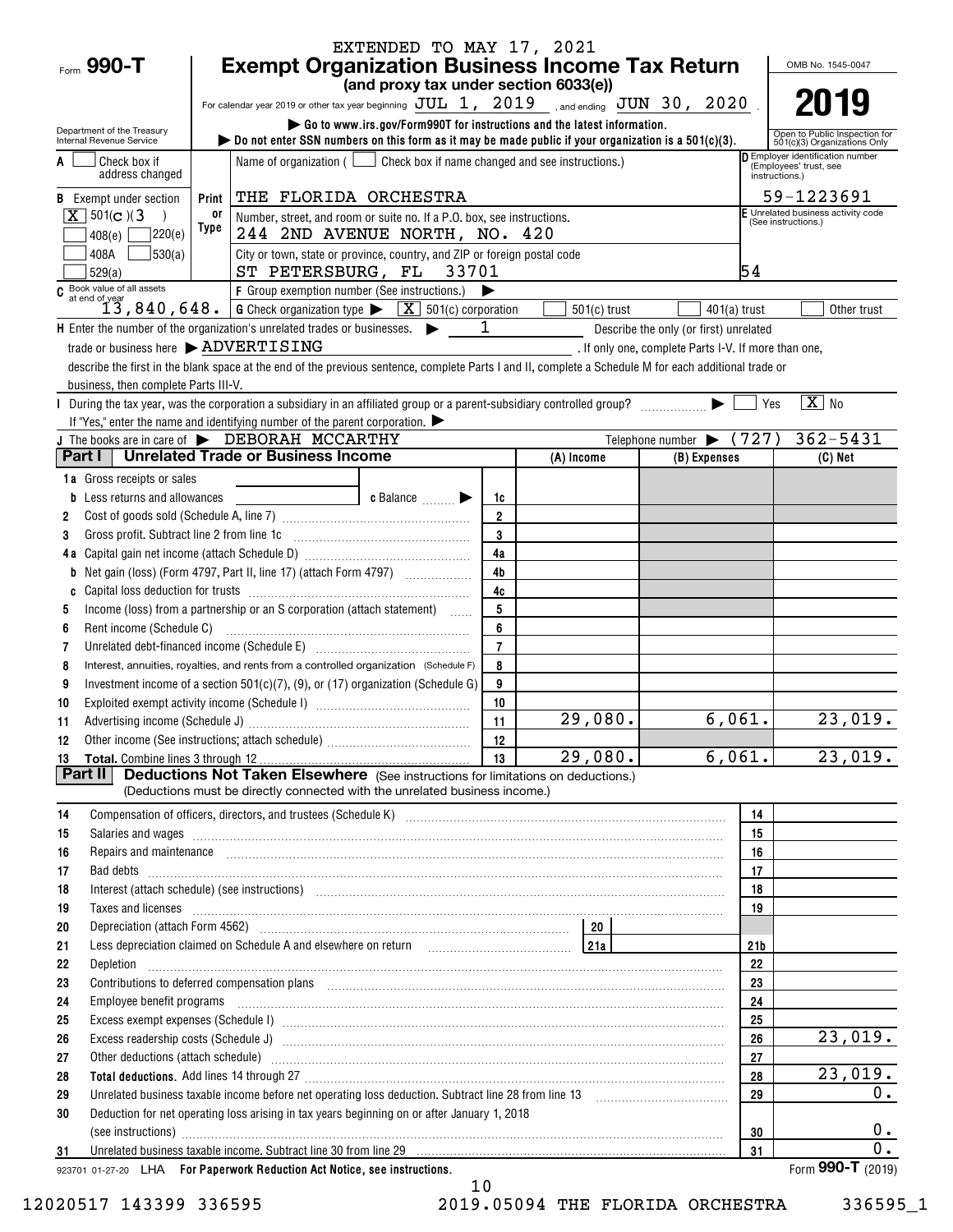| Form 990-T (2019) |                 | THE FLORIDA ORCHESTRA                                                                                                                                                                                                          |                                                                                                                                                                                                                                                                                                                                                                                                                                               |      |               |            | $59 - 1223691$ Page 2                                                 |
|-------------------|-----------------|--------------------------------------------------------------------------------------------------------------------------------------------------------------------------------------------------------------------------------|-----------------------------------------------------------------------------------------------------------------------------------------------------------------------------------------------------------------------------------------------------------------------------------------------------------------------------------------------------------------------------------------------------------------------------------------------|------|---------------|------------|-----------------------------------------------------------------------|
| Part III          |                 | <b>Total Unrelated Business Taxable Income</b>                                                                                                                                                                                 |                                                                                                                                                                                                                                                                                                                                                                                                                                               |      |               |            |                                                                       |
| 32                |                 | Total of unrelated business taxable income computed from all unrelated trades or businesses (see instructions)                                                                                                                 |                                                                                                                                                                                                                                                                                                                                                                                                                                               |      |               | 32         | 0.                                                                    |
| 33                |                 | Amounts paid for disallowed fringes                                                                                                                                                                                            |                                                                                                                                                                                                                                                                                                                                                                                                                                               |      |               | 33         |                                                                       |
| 34                |                 |                                                                                                                                                                                                                                |                                                                                                                                                                                                                                                                                                                                                                                                                                               |      |               |            | 0.                                                                    |
| 35                |                 | Total unrelated business taxable income before pre-2018 NOLs and specific deduction. Subtract line 34 from the sum of lines 32 and 33                                                                                          |                                                                                                                                                                                                                                                                                                                                                                                                                                               |      |               | 35         |                                                                       |
| 36                |                 | Deduction for net operating loss arising in tax years beginning before January 1, 2018 (see instructions) $\ldots$ STMT 2.                                                                                                     |                                                                                                                                                                                                                                                                                                                                                                                                                                               |      |               | 36         | 0.                                                                    |
| 37                |                 | Total of unrelated business taxable income before specific deduction. Subtract line 36 from line 35 [11] [11] Total of unrelated business taxable income before specific deduction. Subtract line 36 [11] $\cdot$              |                                                                                                                                                                                                                                                                                                                                                                                                                                               |      |               | 37         |                                                                       |
| 38                |                 | Specific deduction (Generally \$1,000, but see line 38 instructions for exceptions)                                                                                                                                            |                                                                                                                                                                                                                                                                                                                                                                                                                                               |      |               | 38         | 1,000.                                                                |
| 39                |                 | Unrelated business taxable income. Subtract line 38 from line 37. If line 38 is greater than line 37,                                                                                                                          |                                                                                                                                                                                                                                                                                                                                                                                                                                               |      |               |            |                                                                       |
|                   |                 | enter the smaller of zero or line 37                                                                                                                                                                                           |                                                                                                                                                                                                                                                                                                                                                                                                                                               |      |               | 39         | $0$ .                                                                 |
|                   |                 | Part IV   Tax Computation                                                                                                                                                                                                      |                                                                                                                                                                                                                                                                                                                                                                                                                                               |      |               |            |                                                                       |
| 40                |                 |                                                                                                                                                                                                                                |                                                                                                                                                                                                                                                                                                                                                                                                                                               |      | ▶             | 40         | 0.                                                                    |
| 41                |                 | Trusts Taxable at Trust Rates. See instructions for tax computation. Income tax on the amount on line 39 from:                                                                                                                 |                                                                                                                                                                                                                                                                                                                                                                                                                                               |      |               |            |                                                                       |
|                   |                 | $\Box$ Schedule D (Form 1041)<br>Tax rate schedule or                                                                                                                                                                          | $\begin{minipage}{0.5\textwidth} \begin{tabular}{ l l l } \hline & \multicolumn{1}{ l l } \hline & \multicolumn{1}{ l } \multicolumn{1}{ l } \hline \multicolumn{1}{ l } \multicolumn{1}{ l } \multicolumn{1}{ l } \multicolumn{1}{ l } \multicolumn{1}{ l } \multicolumn{1}{ l } \multicolumn{1}{ l } \multicolumn{1}{ l } \multicolumn{1}{ l } \multicolumn{1}{ l } \multicolumn{1}{ l } \multicolumn{1}{ l } \multicolumn{1}{ l } \multic$ |      |               | 41         |                                                                       |
| 42                |                 |                                                                                                                                                                                                                                |                                                                                                                                                                                                                                                                                                                                                                                                                                               |      |               | 42         |                                                                       |
| 43                |                 | Alternative minimum tax (trusts only) manufactured and an according term of the state of the state of the state of the state of the state of the state of the state of the state of the state of the state of the state of the |                                                                                                                                                                                                                                                                                                                                                                                                                                               |      |               | 43         |                                                                       |
| 44                |                 | Tax on Noncompliant Facility Income. See instructions [11] The Committee of Noncompliant Facility Income. See instructions [11] The Committee of Noncompliant Facility Income.                                                 |                                                                                                                                                                                                                                                                                                                                                                                                                                               |      |               | 44         |                                                                       |
| 45                |                 | Total. Add lines 42, 43, and 44 to line 40 or 41, whichever applies                                                                                                                                                            |                                                                                                                                                                                                                                                                                                                                                                                                                                               |      |               | 45         | 0.                                                                    |
| Part V            |                 | <b>Tax and Payments</b>                                                                                                                                                                                                        |                                                                                                                                                                                                                                                                                                                                                                                                                                               |      |               |            |                                                                       |
|                   |                 | 46a Foreign tax credit (corporations attach Form 1118; trusts attach Form 1116)                                                                                                                                                |                                                                                                                                                                                                                                                                                                                                                                                                                                               | 46a  |               |            |                                                                       |
|                   |                 | <b>b</b> Other credits (see instructions)                                                                                                                                                                                      |                                                                                                                                                                                                                                                                                                                                                                                                                                               | 46b  |               |            |                                                                       |
| C                 |                 | General business credit. Attach Form 3800 [11] [11] Contract the Seneral business credit. Attach Form 3800                                                                                                                     |                                                                                                                                                                                                                                                                                                                                                                                                                                               | 46с  |               |            |                                                                       |
| d                 |                 |                                                                                                                                                                                                                                |                                                                                                                                                                                                                                                                                                                                                                                                                                               |      |               |            |                                                                       |
| е                 |                 |                                                                                                                                                                                                                                |                                                                                                                                                                                                                                                                                                                                                                                                                                               |      |               | 46e        |                                                                       |
| 47                |                 |                                                                                                                                                                                                                                |                                                                                                                                                                                                                                                                                                                                                                                                                                               |      |               | 47         | 0.                                                                    |
| 48                |                 | Other taxes. Check if from: Form 4255 Form 8611 Form 8697 Form 8866 Ober (attach schedule)                                                                                                                                     |                                                                                                                                                                                                                                                                                                                                                                                                                                               |      |               | 48         |                                                                       |
| 49                |                 |                                                                                                                                                                                                                                |                                                                                                                                                                                                                                                                                                                                                                                                                                               |      |               | 49         | 0.                                                                    |
| 50                |                 |                                                                                                                                                                                                                                |                                                                                                                                                                                                                                                                                                                                                                                                                                               |      |               | 50         | 0.                                                                    |
|                   |                 |                                                                                                                                                                                                                                |                                                                                                                                                                                                                                                                                                                                                                                                                                               | 51a  |               |            |                                                                       |
|                   |                 |                                                                                                                                                                                                                                |                                                                                                                                                                                                                                                                                                                                                                                                                                               | 51b  |               |            |                                                                       |
|                   |                 |                                                                                                                                                                                                                                |                                                                                                                                                                                                                                                                                                                                                                                                                                               | 51c  |               |            |                                                                       |
|                   |                 |                                                                                                                                                                                                                                |                                                                                                                                                                                                                                                                                                                                                                                                                                               | 51d  |               |            |                                                                       |
|                   |                 |                                                                                                                                                                                                                                |                                                                                                                                                                                                                                                                                                                                                                                                                                               | 51e  |               |            |                                                                       |
|                   |                 |                                                                                                                                                                                                                                |                                                                                                                                                                                                                                                                                                                                                                                                                                               | 51f  |               |            |                                                                       |
|                   |                 | <b>g</b> Other credits, adjustments, and payments: $\Box$ Form 2439                                                                                                                                                            |                                                                                                                                                                                                                                                                                                                                                                                                                                               |      |               |            |                                                                       |
|                   |                 | <b>Contract Contract Contract Contract</b><br>Form 4136                                                                                                                                                                        | Total $\blacktriangleright$                                                                                                                                                                                                                                                                                                                                                                                                                   | 51g  |               |            |                                                                       |
|                   |                 | 52 Total payments. Add lines 51a through 51g                                                                                                                                                                                   |                                                                                                                                                                                                                                                                                                                                                                                                                                               |      |               | 52         |                                                                       |
| 53                |                 | Estimated tax penalty (see instructions). Check if Form 2220 is attached $\blacktriangleright$                                                                                                                                 |                                                                                                                                                                                                                                                                                                                                                                                                                                               |      |               | 53         |                                                                       |
| 54                |                 | Tax due. If line 52 is less than the total of lines 49, 50, and 53, enter amount owed                                                                                                                                          |                                                                                                                                                                                                                                                                                                                                                                                                                                               |      |               | 54         |                                                                       |
| 55                |                 |                                                                                                                                                                                                                                |                                                                                                                                                                                                                                                                                                                                                                                                                                               |      |               | 55         |                                                                       |
| 56                |                 | Enter the amount of line 55 you want: Credited to 2020 estimated tax                                                                                                                                                           |                                                                                                                                                                                                                                                                                                                                                                                                                                               |      | Refunded      | 56         |                                                                       |
| <b>Part VI</b>    |                 | <b>Statements Regarding Certain Activities and Other Information</b> (see instructions)                                                                                                                                        |                                                                                                                                                                                                                                                                                                                                                                                                                                               |      |               |            |                                                                       |
| 57                |                 | At any time during the 2019 calendar year, did the organization have an interest in or a signature or other authority                                                                                                          |                                                                                                                                                                                                                                                                                                                                                                                                                                               |      |               |            | Yes<br>No                                                             |
|                   |                 | over a financial account (bank, securities, or other) in a foreign country? If "Yes," the organization may have to file                                                                                                        |                                                                                                                                                                                                                                                                                                                                                                                                                                               |      |               |            |                                                                       |
|                   |                 | FinCEN Form 114, Report of Foreign Bank and Financial Accounts. If "Yes," enter the name of the foreign country                                                                                                                |                                                                                                                                                                                                                                                                                                                                                                                                                                               |      |               |            |                                                                       |
|                   | here            |                                                                                                                                                                                                                                |                                                                                                                                                                                                                                                                                                                                                                                                                                               |      |               |            | x                                                                     |
| 58                |                 | During the tax year, did the organization receive a distribution from, or was it the grantor of, or transferor to, a foreign trust?                                                                                            |                                                                                                                                                                                                                                                                                                                                                                                                                                               |      |               |            | $\overline{\mathtt{x}}$                                               |
|                   |                 | If "Yes," see instructions for other forms the organization may have to file.                                                                                                                                                  |                                                                                                                                                                                                                                                                                                                                                                                                                                               |      |               |            |                                                                       |
| 59                |                 | Enter the amount of tax-exempt interest received or accrued during the tax year                                                                                                                                                | $\triangleright$ S                                                                                                                                                                                                                                                                                                                                                                                                                            |      |               |            |                                                                       |
|                   |                 | Under penalties of perjury, I declare that I have examined this return, including accompanying schedules and statements, and to the best of my knowledge and belief, it is true,                                               |                                                                                                                                                                                                                                                                                                                                                                                                                                               |      |               |            |                                                                       |
| Sign              |                 | correct, and complete. Declaration of preparer (other than taxpayer) is based on all information of which preparer has any knowledge.                                                                                          |                                                                                                                                                                                                                                                                                                                                                                                                                                               |      |               |            |                                                                       |
| Here              |                 |                                                                                                                                                                                                                                | PRESIDENT AND                                                                                                                                                                                                                                                                                                                                                                                                                                 |      | CEO           |            | May the IRS discuss this return with<br>the preparer shown below (see |
|                   |                 | Signature of officer                                                                                                                                                                                                           | Date                                                                                                                                                                                                                                                                                                                                                                                                                                          |      |               |            | instructions)? $\boxed{\mathbf{X}}$ Yes<br>No                         |
|                   |                 |                                                                                                                                                                                                                                |                                                                                                                                                                                                                                                                                                                                                                                                                                               | Date | Check         | PTIN<br>if |                                                                       |
|                   |                 | Print/Type preparer's name                                                                                                                                                                                                     | Preparer's signature                                                                                                                                                                                                                                                                                                                                                                                                                          |      |               |            |                                                                       |
| Paid              |                 | PAUL DUNHAM                                                                                                                                                                                                                    |                                                                                                                                                                                                                                                                                                                                                                                                                                               |      | self-employed |            | P00100222                                                             |
|                   | Preparer        | Firm's name $\blacktriangleright$ CBIZ MHM,<br>LLC                                                                                                                                                                             |                                                                                                                                                                                                                                                                                                                                                                                                                                               |      |               |            | $27 - 3605969$                                                        |
|                   | <b>Use Only</b> |                                                                                                                                                                                                                                | 13577 FEATHER SOUND DR., SUITE 400                                                                                                                                                                                                                                                                                                                                                                                                            |      | Firm's $EIN$  |            |                                                                       |
|                   |                 | Firm's address > CLEARWATER, FL 33762-5539                                                                                                                                                                                     |                                                                                                                                                                                                                                                                                                                                                                                                                                               |      | Phone no.     |            | 727-572-1400                                                          |
| 923711 01-27-20   |                 |                                                                                                                                                                                                                                |                                                                                                                                                                                                                                                                                                                                                                                                                                               |      |               |            | Form 990-T (2019)                                                     |
|                   |                 |                                                                                                                                                                                                                                | 11                                                                                                                                                                                                                                                                                                                                                                                                                                            |      |               |            |                                                                       |
|                   |                 |                                                                                                                                                                                                                                |                                                                                                                                                                                                                                                                                                                                                                                                                                               |      |               |            |                                                                       |

12020517 143399 336595 2019.05094 THE FLORIDA ORCHESTRA 336595\_1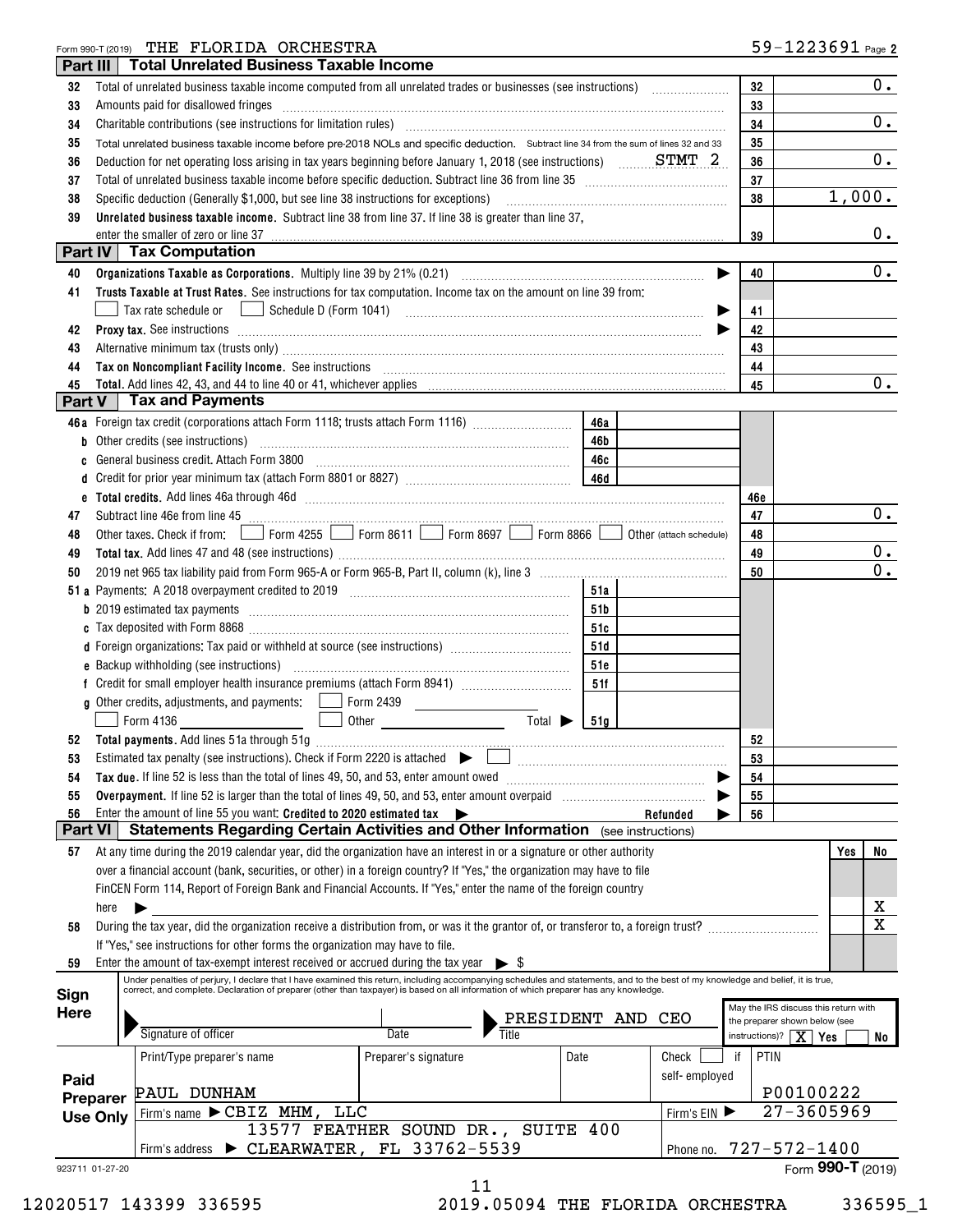## Form 990-T (2019) Page THE FLORIDA ORCHESTRA 59-1223691

Inventory at beginning of year  $\,\ldots\ldots$ 

Cost of labor~~~~~~~~~~~

**4a** Additional section 263A costs line 2

**123**

**Schedule A - Cost of Goods Sold.** Enter method of inventory valuation  $\triangleright$ 

| Totals                                                   |                                  |  | 0 |                   |
|----------------------------------------------------------|----------------------------------|--|---|-------------------|
| Total dividends-received deductions included in column 8 |                                  |  |   |                   |
|                                                          |                                  |  |   | Form 990-T (2019) |
|                                                          |                                  |  |   |                   |
|                                                          |                                  |  |   |                   |
|                                                          |                                  |  |   |                   |
|                                                          |                                  |  |   |                   |
|                                                          |                                  |  |   |                   |
|                                                          |                                  |  |   |                   |
|                                                          |                                  |  |   |                   |
| 923721 01-27-20                                          |                                  |  |   |                   |
|                                                          | 12                               |  |   |                   |
| 12020517 143399 336595                                   | 2019.05094 THE FLORIDA ORCHESTRA |  |   | 336595_1          |

Enter here and on page 1, Part I, line 7, column (A).

Enter here and on page 1, Part I, line 7, column (B).

| (attach schedule)                                                                                       |                                                                                                                           | 4a             |                                                                                               | Yes<br>8 Do the rules of section 263A (with respect to                                                                                              |    |                                                                                                  |                                                         |                     |    |  |
|---------------------------------------------------------------------------------------------------------|---------------------------------------------------------------------------------------------------------------------------|----------------|-----------------------------------------------------------------------------------------------|-----------------------------------------------------------------------------------------------------------------------------------------------------|----|--------------------------------------------------------------------------------------------------|---------------------------------------------------------|---------------------|----|--|
|                                                                                                         | <b>b</b> Other costs (attach schedule)                                                                                    | 4 <sub>b</sub> |                                                                                               | property produced or acquired for resale) apply to                                                                                                  |    |                                                                                                  |                                                         |                     |    |  |
| 5                                                                                                       | Total. Add lines 1 through 4b                                                                                             | 5              |                                                                                               | the organization?                                                                                                                                   |    |                                                                                                  |                                                         |                     |    |  |
|                                                                                                         |                                                                                                                           |                |                                                                                               | Schedule C - Rent Income (From Real Property and Personal Property Leased With Real Property)                                                       |    |                                                                                                  |                                                         |                     |    |  |
| (see instructions)                                                                                      |                                                                                                                           |                |                                                                                               |                                                                                                                                                     |    |                                                                                                  |                                                         |                     |    |  |
| 1. Description of property                                                                              |                                                                                                                           |                |                                                                                               |                                                                                                                                                     |    |                                                                                                  |                                                         |                     |    |  |
| (1)                                                                                                     |                                                                                                                           |                |                                                                                               |                                                                                                                                                     |    |                                                                                                  |                                                         |                     |    |  |
| (2)                                                                                                     |                                                                                                                           |                |                                                                                               |                                                                                                                                                     |    |                                                                                                  |                                                         |                     |    |  |
| (3)                                                                                                     |                                                                                                                           |                |                                                                                               |                                                                                                                                                     |    |                                                                                                  |                                                         |                     |    |  |
| (4)                                                                                                     |                                                                                                                           |                |                                                                                               |                                                                                                                                                     |    |                                                                                                  |                                                         |                     |    |  |
|                                                                                                         |                                                                                                                           | 2.             | Rent received or accrued                                                                      |                                                                                                                                                     |    |                                                                                                  |                                                         |                     |    |  |
|                                                                                                         | (a) From personal property (if the percentage of<br>rent for personal property is more than<br>10% but not more than 50%) |                |                                                                                               | (b) From real and personal property (if the percentage<br>of rent for personal property exceeds 50% or if<br>the rent is based on profit or income) |    | 3(a) Deductions directly connected with the income in<br>columns 2(a) and 2(b) (attach schedule) |                                                         |                     |    |  |
| (1)                                                                                                     |                                                                                                                           |                |                                                                                               |                                                                                                                                                     |    |                                                                                                  |                                                         |                     |    |  |
| (2)                                                                                                     |                                                                                                                           |                |                                                                                               |                                                                                                                                                     |    |                                                                                                  |                                                         |                     |    |  |
| (3)                                                                                                     |                                                                                                                           |                |                                                                                               |                                                                                                                                                     |    |                                                                                                  |                                                         |                     |    |  |
| (4)                                                                                                     |                                                                                                                           |                |                                                                                               |                                                                                                                                                     |    |                                                                                                  |                                                         |                     |    |  |
| Total                                                                                                   |                                                                                                                           | 0.             | Total                                                                                         |                                                                                                                                                     | 0. |                                                                                                  |                                                         |                     |    |  |
|                                                                                                         | (c) Total income. Add totals of columns 2(a) and 2(b). Enter<br>here and on page 1, Part I, line 6, column (A)            |                |                                                                                               |                                                                                                                                                     | 0. | (b) Total deductions.<br>Enter here and on page 1,<br>Part I, line 6, column (B)                 |                                                         |                     | О. |  |
|                                                                                                         | <b>Schedule E - Unrelated Debt-Financed Income</b>                                                                        |                |                                                                                               | (see instructions)                                                                                                                                  |    |                                                                                                  |                                                         |                     |    |  |
|                                                                                                         |                                                                                                                           |                |                                                                                               | 2. Gross income from                                                                                                                                |    | 3. Deductions directly connected with or allocable<br>to debt-financed property                  |                                                         |                     |    |  |
| 1. Description of debt-financed property                                                                |                                                                                                                           |                |                                                                                               | or allocable to debt-<br>financed property                                                                                                          |    | (a) Straight line depreciation<br>(attach schedule)                                              | (b) Other deductions<br>(attach schedule)               |                     |    |  |
| (1)                                                                                                     |                                                                                                                           |                |                                                                                               |                                                                                                                                                     |    |                                                                                                  |                                                         |                     |    |  |
| (2)                                                                                                     |                                                                                                                           |                |                                                                                               |                                                                                                                                                     |    |                                                                                                  |                                                         |                     |    |  |
| (3)                                                                                                     |                                                                                                                           |                |                                                                                               |                                                                                                                                                     |    |                                                                                                  |                                                         |                     |    |  |
| (4)                                                                                                     |                                                                                                                           |                |                                                                                               |                                                                                                                                                     |    |                                                                                                  |                                                         |                     |    |  |
| 4. Amount of average acquisition<br>debt on or allocable to debt-financed<br>property (attach schedule) |                                                                                                                           |                | 5 Average adjusted basis<br>of or allocable to<br>debt-financed property<br>(attach schedule) | 6. Column 4 divided<br>by column 5                                                                                                                  |    | 7. Gross income<br>reportable (column<br>2 x column 6)                                           | 8. Allocable deductions<br>(column 6 x total of columns | $3(a)$ and $3(b)$ ) |    |  |
| (1)                                                                                                     |                                                                                                                           |                |                                                                                               | $\%$                                                                                                                                                |    |                                                                                                  |                                                         |                     |    |  |
| (2)                                                                                                     |                                                                                                                           |                |                                                                                               | $\frac{0}{0}$                                                                                                                                       |    |                                                                                                  |                                                         |                     |    |  |
| (3)                                                                                                     |                                                                                                                           |                |                                                                                               | $\%$                                                                                                                                                |    |                                                                                                  |                                                         |                     |    |  |
| (4)                                                                                                     |                                                                                                                           |                |                                                                                               | $\frac{0}{0}$                                                                                                                                       |    |                                                                                                  |                                                         |                     |    |  |

**7Cost of goods sold.** ~~~~~~~~~~~ Subtract line 6

**1 6** Inventory at end of year  $\frac{1}{2}$ 

from line 5. Enter here and in Part I,

N/A

## $($ see

Purchases

**123** **3**

**6**

**7**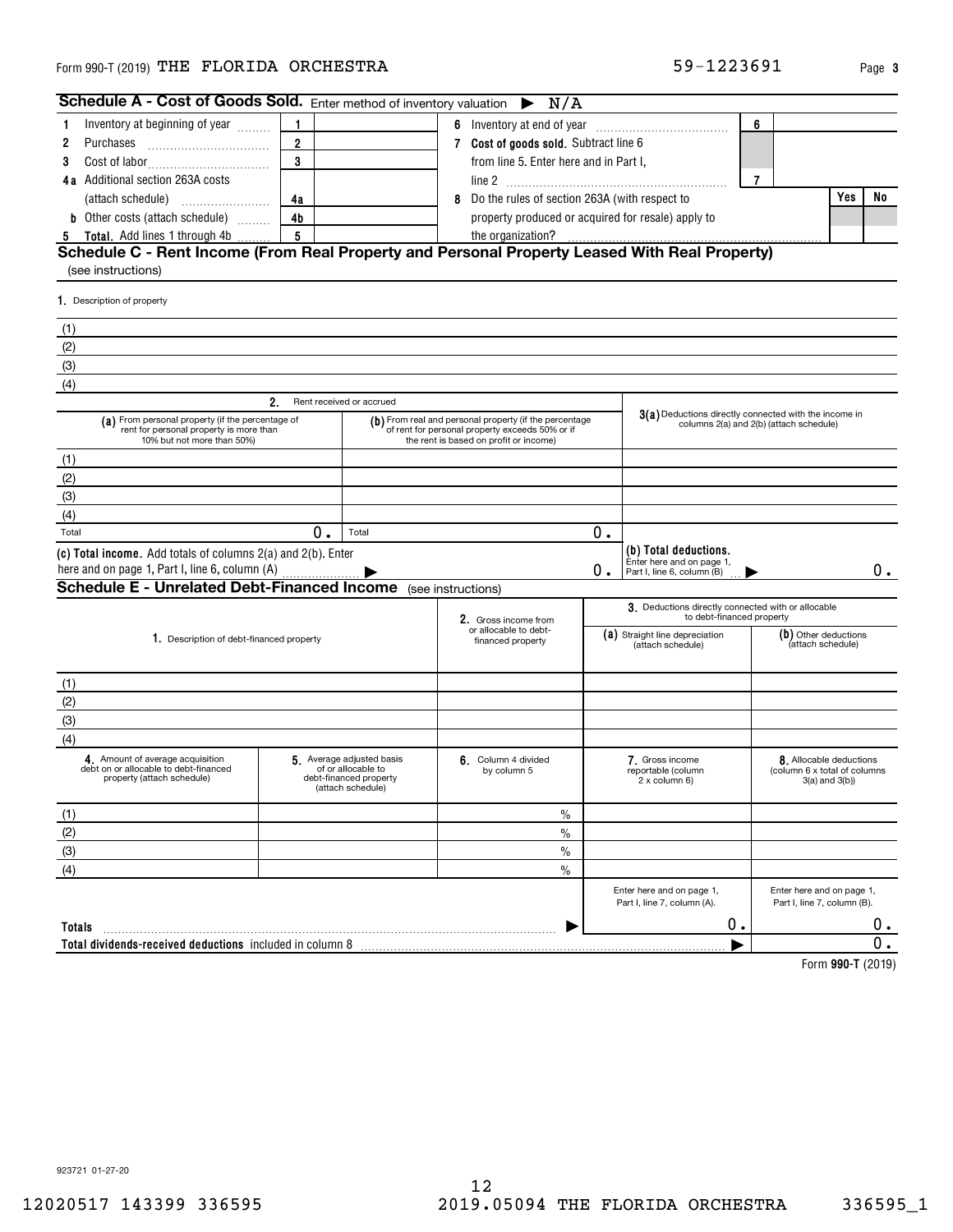| Form 990-T (2019) THE FLORIDA ORCHESTRA                                                            |                                                                               |                                                                    |                    |                                                                      |                                                                                                                                       |                                                                                                     |                                                                              |                                                                                           | 59-1223691             |                                                                | Page 4                                                                                       |
|----------------------------------------------------------------------------------------------------|-------------------------------------------------------------------------------|--------------------------------------------------------------------|--------------------|----------------------------------------------------------------------|---------------------------------------------------------------------------------------------------------------------------------------|-----------------------------------------------------------------------------------------------------|------------------------------------------------------------------------------|-------------------------------------------------------------------------------------------|------------------------|----------------------------------------------------------------|----------------------------------------------------------------------------------------------|
| Schedule F - Interest, Annuities, Royalties, and Rents From Controlled Organizations               |                                                                               |                                                                    |                    |                                                                      |                                                                                                                                       |                                                                                                     |                                                                              |                                                                                           |                        | (see instructions)                                             |                                                                                              |
|                                                                                                    |                                                                               |                                                                    |                    |                                                                      | <b>Exempt Controlled Organizations</b>                                                                                                |                                                                                                     |                                                                              |                                                                                           |                        |                                                                |                                                                                              |
|                                                                                                    | 2. Employer<br>1. Name of controlled organization<br>identification<br>number |                                                                    |                    | $3.$ Net unrelated income<br>(loss) (see instructions)               |                                                                                                                                       | 4. Total of specified<br>payments made                                                              |                                                                              | 5. Part of column 4 that is<br>included in the controlling<br>organization's gross income |                        | 6. Deductions directly<br>connected with income<br>in column 5 |                                                                                              |
| (1)                                                                                                |                                                                               |                                                                    |                    |                                                                      |                                                                                                                                       |                                                                                                     |                                                                              |                                                                                           |                        |                                                                |                                                                                              |
| (2)                                                                                                |                                                                               |                                                                    |                    |                                                                      |                                                                                                                                       |                                                                                                     |                                                                              |                                                                                           |                        |                                                                |                                                                                              |
| (3)                                                                                                |                                                                               |                                                                    |                    |                                                                      |                                                                                                                                       |                                                                                                     |                                                                              |                                                                                           |                        |                                                                |                                                                                              |
| (4)                                                                                                |                                                                               |                                                                    |                    |                                                                      |                                                                                                                                       |                                                                                                     |                                                                              |                                                                                           |                        |                                                                |                                                                                              |
| Nonexempt Controlled Organizations                                                                 |                                                                               |                                                                    |                    |                                                                      |                                                                                                                                       |                                                                                                     |                                                                              |                                                                                           |                        |                                                                |                                                                                              |
| 7. Taxable Income                                                                                  |                                                                               | 8. Net unrelated income (loss)<br>(see instructions)               |                    |                                                                      | 9. Total of specified payments<br>made                                                                                                |                                                                                                     | 10. Part of column 9 that is included<br>in the controlling organization's   | gross income                                                                              |                        |                                                                | 11. Deductions directly connected<br>with income in column 10                                |
| (1)                                                                                                |                                                                               |                                                                    |                    |                                                                      |                                                                                                                                       |                                                                                                     |                                                                              |                                                                                           |                        |                                                                |                                                                                              |
| (2)                                                                                                |                                                                               |                                                                    |                    |                                                                      |                                                                                                                                       |                                                                                                     |                                                                              |                                                                                           |                        |                                                                |                                                                                              |
| (3)                                                                                                |                                                                               |                                                                    |                    |                                                                      |                                                                                                                                       |                                                                                                     |                                                                              |                                                                                           |                        |                                                                |                                                                                              |
| (4)                                                                                                |                                                                               |                                                                    |                    |                                                                      |                                                                                                                                       |                                                                                                     |                                                                              |                                                                                           |                        |                                                                |                                                                                              |
|                                                                                                    |                                                                               |                                                                    |                    |                                                                      |                                                                                                                                       |                                                                                                     |                                                                              |                                                                                           |                        |                                                                |                                                                                              |
|                                                                                                    |                                                                               |                                                                    |                    |                                                                      |                                                                                                                                       |                                                                                                     | Add columns 5 and 10.<br>Enter here and on page 1, Part I,                   | line 8, column (A).                                                                       |                        |                                                                | Add columns 6 and 11.<br>Enter here and on page 1, Part I,<br>line 8, column (B).            |
| Totals                                                                                             |                                                                               |                                                                    |                    |                                                                      |                                                                                                                                       |                                                                                                     |                                                                              |                                                                                           | Ο.                     |                                                                | 0.                                                                                           |
| Schedule G - Investment Income of a Section 501(c)(7), (9), or (17) Organization                   |                                                                               |                                                                    |                    |                                                                      |                                                                                                                                       |                                                                                                     |                                                                              |                                                                                           |                        |                                                                |                                                                                              |
| (see instructions)                                                                                 |                                                                               |                                                                    |                    |                                                                      |                                                                                                                                       |                                                                                                     |                                                                              |                                                                                           |                        |                                                                |                                                                                              |
|                                                                                                    | 1. Description of income                                                      |                                                                    |                    |                                                                      | 2. Amount of income                                                                                                                   |                                                                                                     | 3. Deductions<br>directly connected<br>(attach schedule)                     |                                                                                           | 4. Set-asides          | (attach schedule)                                              | 5. Total deductions<br>and set-asides<br>(col. 3 plus col. 4)                                |
| (1)                                                                                                |                                                                               |                                                                    |                    |                                                                      |                                                                                                                                       |                                                                                                     |                                                                              |                                                                                           |                        |                                                                |                                                                                              |
| (2)                                                                                                |                                                                               |                                                                    |                    |                                                                      |                                                                                                                                       |                                                                                                     |                                                                              |                                                                                           |                        |                                                                |                                                                                              |
| (3)                                                                                                |                                                                               |                                                                    |                    |                                                                      |                                                                                                                                       |                                                                                                     |                                                                              |                                                                                           |                        |                                                                |                                                                                              |
| (4)                                                                                                |                                                                               |                                                                    |                    |                                                                      |                                                                                                                                       |                                                                                                     |                                                                              |                                                                                           |                        |                                                                |                                                                                              |
|                                                                                                    |                                                                               |                                                                    |                    |                                                                      | Enter here and on page 1,<br>Part I, line 9, column (A).                                                                              |                                                                                                     |                                                                              |                                                                                           |                        |                                                                | Enter here and on page 1,<br>Part I, line 9, column (B).                                     |
|                                                                                                    |                                                                               |                                                                    |                    |                                                                      |                                                                                                                                       |                                                                                                     |                                                                              |                                                                                           |                        |                                                                | 0.                                                                                           |
| Totals                                                                                             |                                                                               |                                                                    |                    |                                                                      |                                                                                                                                       | 0.                                                                                                  |                                                                              |                                                                                           |                        |                                                                |                                                                                              |
| Schedule I - Exploited Exempt Activity Income, Other Than Advertising Income<br>(see instructions) |                                                                               |                                                                    |                    |                                                                      |                                                                                                                                       |                                                                                                     |                                                                              |                                                                                           |                        |                                                                |                                                                                              |
| 1. Description of<br>exploited activity                                                            |                                                                               | 2. Gross<br>unrelated business<br>income from<br>trade or business | with production    | 3. Expenses<br>directly connected<br>of unrelated<br>business income | 4. Net income (loss)<br>from unrelated trade or<br>business (column 2<br>minus column 3). If a<br>gain, compute cols. 5<br>through 7. |                                                                                                     | 5. Gross income<br>from activity that<br>is not unrelated<br>business income |                                                                                           | column 5               | 6. Expenses<br>attributable to                                 | 7. Excess exempt<br>expenses (column<br>6 minus column 5,<br>but not more than<br>column 4). |
| (1)                                                                                                |                                                                               |                                                                    |                    |                                                                      |                                                                                                                                       |                                                                                                     |                                                                              |                                                                                           |                        |                                                                |                                                                                              |
| (2)                                                                                                |                                                                               |                                                                    |                    |                                                                      |                                                                                                                                       |                                                                                                     |                                                                              |                                                                                           |                        |                                                                |                                                                                              |
| (3)                                                                                                |                                                                               |                                                                    |                    |                                                                      |                                                                                                                                       |                                                                                                     |                                                                              |                                                                                           |                        |                                                                |                                                                                              |
| (4)                                                                                                |                                                                               |                                                                    |                    |                                                                      |                                                                                                                                       |                                                                                                     |                                                                              |                                                                                           |                        |                                                                |                                                                                              |
|                                                                                                    |                                                                               | Enter here and on<br>page 1, Part I,<br>line 10, col. (A).         | line 10, col. (B). | Enter here and on<br>page 1, Part I,                                 |                                                                                                                                       |                                                                                                     |                                                                              |                                                                                           |                        |                                                                | Enter here and<br>on page 1,<br>Part II, line 25.                                            |
| <b>Totals</b><br>▶                                                                                 |                                                                               | 0.                                                                 |                    | 0.                                                                   |                                                                                                                                       |                                                                                                     |                                                                              |                                                                                           |                        |                                                                | 0.                                                                                           |
| <b>Schedule J - Advertising Income</b>                                                             |                                                                               |                                                                    | (see instructions) |                                                                      |                                                                                                                                       |                                                                                                     |                                                                              |                                                                                           |                        |                                                                |                                                                                              |
| Income From Periodicals Reported on a Consolidated Basis<br>Part I                                 |                                                                               |                                                                    |                    |                                                                      |                                                                                                                                       |                                                                                                     |                                                                              |                                                                                           |                        |                                                                |                                                                                              |
| 1. Name of periodical                                                                              |                                                                               | 2. Gross<br>advertising<br>income                                  |                    | 3. Direct<br>advertising costs                                       |                                                                                                                                       | 4. Advertising gain<br>or (loss) (col. 2 minus<br>col. 3). If a gain, compute<br>cols. 5 through 7. | 5. Circulation<br>income                                                     |                                                                                           | 6. Readership<br>costs |                                                                | 7. Excess readership<br>costs (column 6 minus<br>column 5, but not more<br>than column 4).   |
| (1) THE FLORIDA                                                                                    |                                                                               |                                                                    |                    |                                                                      |                                                                                                                                       |                                                                                                     |                                                                              |                                                                                           |                        |                                                                |                                                                                              |
| (2) ORCHESTRA HOUSE                                                                                |                                                                               |                                                                    |                    |                                                                      |                                                                                                                                       |                                                                                                     |                                                                              |                                                                                           |                        |                                                                |                                                                                              |
| (3) PROGRAMS                                                                                       |                                                                               | 29,080.                                                            |                    | 6,061.                                                               |                                                                                                                                       |                                                                                                     |                                                                              | 0.                                                                                        |                        | 23,019.                                                        |                                                                                              |
|                                                                                                    |                                                                               |                                                                    |                    |                                                                      |                                                                                                                                       |                                                                                                     |                                                                              |                                                                                           |                        |                                                                |                                                                                              |

| (4)                                 |    |      |  |                                  |
|-------------------------------------|----|------|--|----------------------------------|
| Totals (carry to Part II, line (5)) | 29 | 961. |  |                                  |
| .                                   |    |      |  | $T_{\text{max}}$ QQQ_T $(0.010)$ |

923731 01-27-20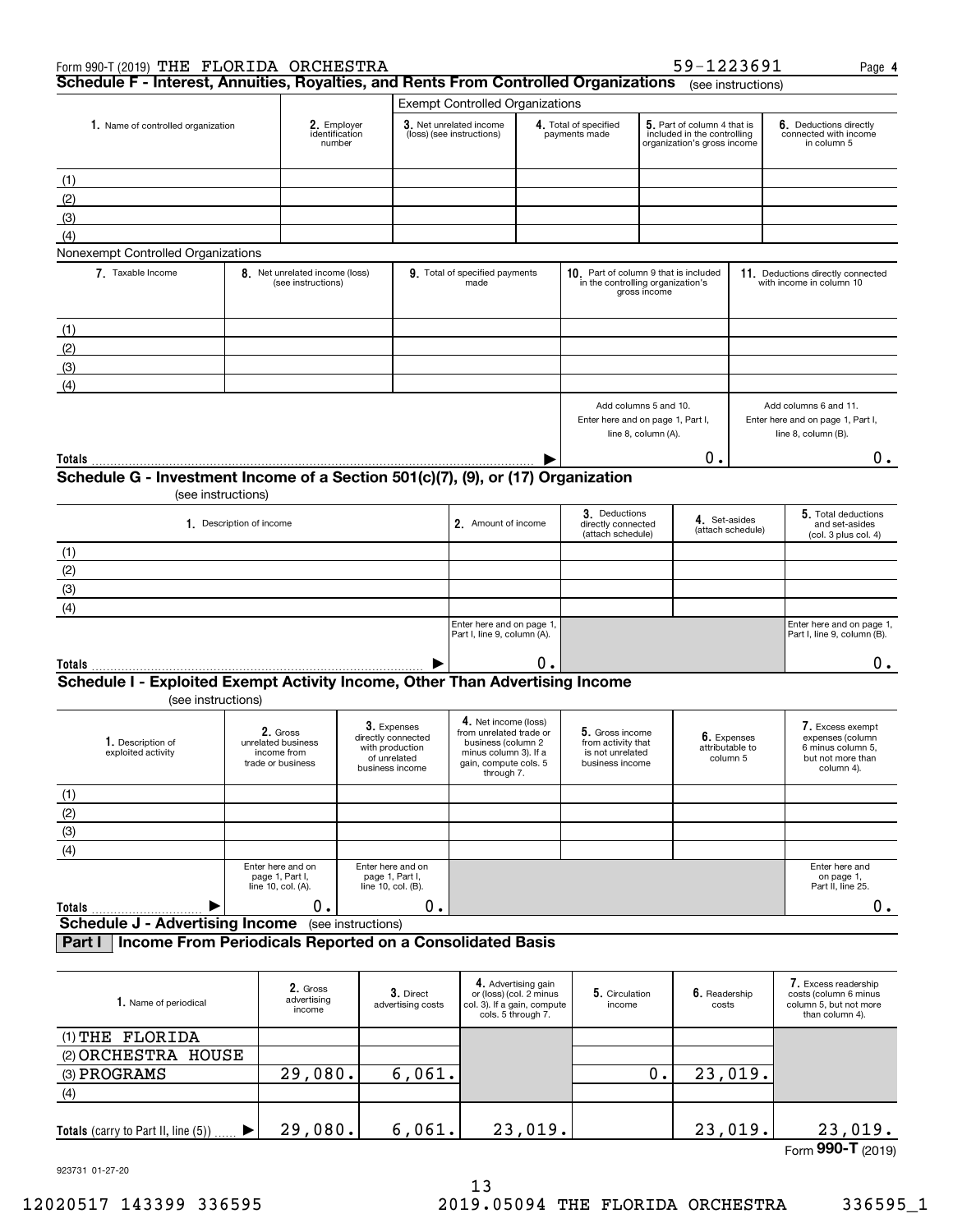## Form 990-T (2019) Page THE FLORIDA ORCHESTRA 59-1223691

923732 01-27-20

## **Part II | Income From Periodicals Reported on a Separate Basis** (For each periodical listed in Part II, fill in

columns 2 through 7 on a line-by-line basis.)

| 1. Name of periodical                                          | 2. Gross<br>advertising<br>income                          | 3. Direct<br>advertising costs                             | 4. Advertising gain<br>or (loss) (col. 2 minus<br>col. 3). If a gain, compute<br>cols. 5 through 7. | 5. Circulation<br>income |                                              | 6. Readership<br>costs | 7. Excess readership<br>costs (column 6 minus<br>column 5, but not more<br>than column 4). |
|----------------------------------------------------------------|------------------------------------------------------------|------------------------------------------------------------|-----------------------------------------------------------------------------------------------------|--------------------------|----------------------------------------------|------------------------|--------------------------------------------------------------------------------------------|
| (1)                                                            |                                                            |                                                            |                                                                                                     |                          |                                              |                        |                                                                                            |
| (2)                                                            |                                                            |                                                            |                                                                                                     |                          |                                              |                        |                                                                                            |
| (3)                                                            |                                                            |                                                            |                                                                                                     |                          |                                              |                        |                                                                                            |
| (4)                                                            |                                                            |                                                            |                                                                                                     |                          |                                              |                        |                                                                                            |
| <b>Totals from Part I</b>                                      | 29,080.                                                    | 6,061.                                                     |                                                                                                     |                          |                                              |                        | 23,019.                                                                                    |
|                                                                | Enter here and on<br>page 1, Part I,<br>line 11, col. (A). | Enter here and on<br>page 1, Part I,<br>line 11, col. (B). |                                                                                                     |                          |                                              |                        | Enter here and<br>on page 1,<br>Part II. line 26.                                          |
| Totals, Part II (lines 1-5)  ▶                                 | 29,080.                                                    | 6,061.                                                     |                                                                                                     |                          |                                              |                        | 23,019.                                                                                    |
| Schedule K - Compensation of Officers, Directors, and Trustees |                                                            |                                                            |                                                                                                     | (see instructions)       |                                              |                        |                                                                                            |
| 1. Name                                                        |                                                            |                                                            | 2. Title                                                                                            |                          | 3. Percent of<br>time devoted to<br>business |                        | 4. Compensation attributable<br>to unrelated business                                      |
| (1)                                                            |                                                            |                                                            |                                                                                                     |                          | $\%$                                         |                        |                                                                                            |
| (2)                                                            |                                                            |                                                            |                                                                                                     |                          | $\%$                                         |                        |                                                                                            |
| (3)                                                            |                                                            |                                                            |                                                                                                     |                          | $\%$                                         |                        |                                                                                            |
| (4)                                                            |                                                            |                                                            |                                                                                                     |                          | $\%$                                         |                        |                                                                                            |
| <b>Total.</b> Enter here and on page 1, Part II, line 14       |                                                            |                                                            |                                                                                                     |                          |                                              |                        | 0.                                                                                         |

14

**990-T**  Form (2019)